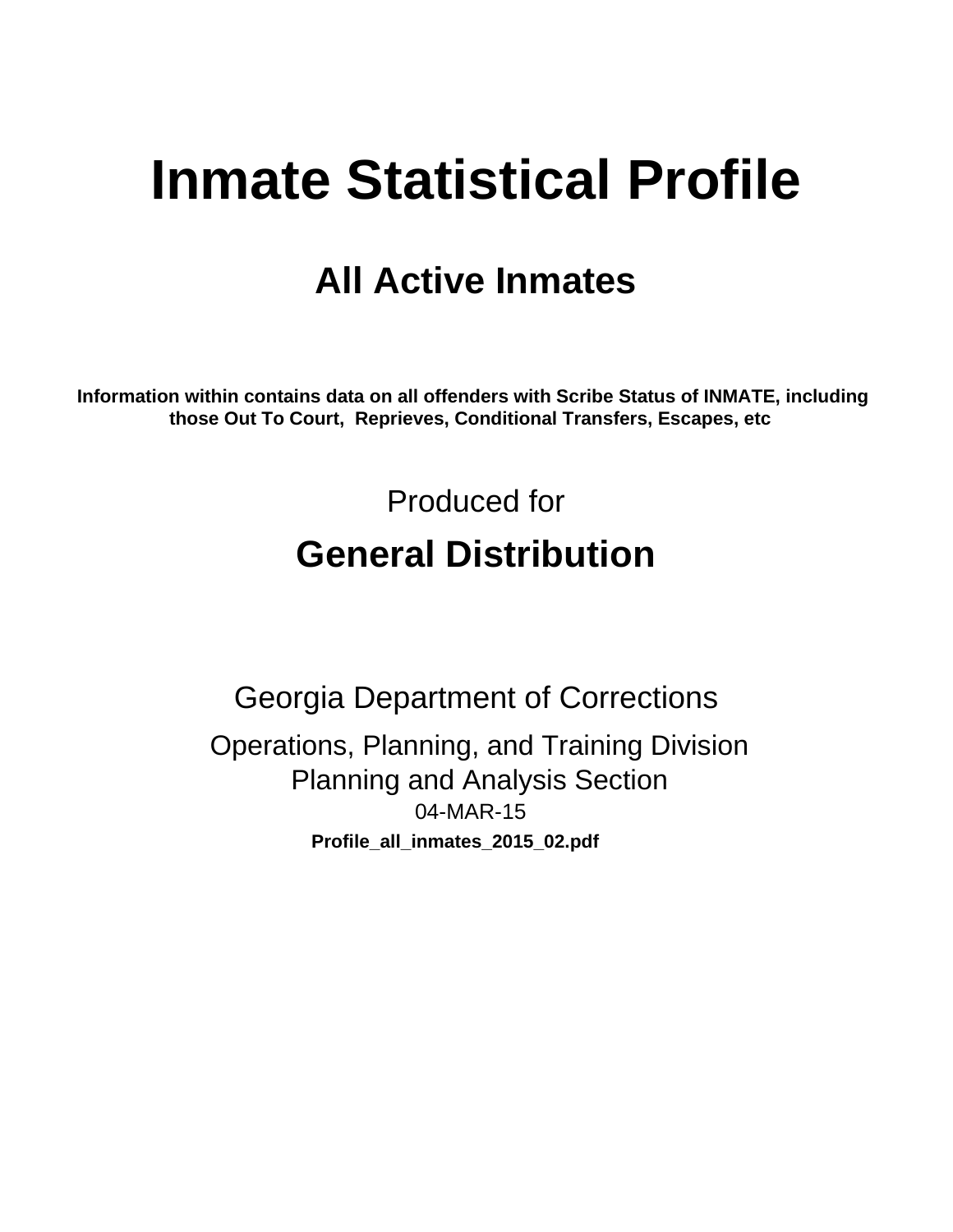#### **Inmate Statistical Profile 04-MAR-15** Contents

**All Active Inmates** 

Produced for General Distribution

# **Table of Contents**

| <b>Demographic information</b>                                       |
|----------------------------------------------------------------------|
| 4 Current age, broken out in ten year age groups                     |
| 5 Race group                                                         |
| 6 Marital status, self-reported at entry to prison                   |
| 7 Number of children, self-reported at entry to prison               |
| 8 Religious affiliation, self-reported at entry to prison            |
| 9 Home county - self-reported at entry to prison                     |
| 14 Employment status before prison, self-reported at entry to prison |
| 15 Age at admission                                                  |
| 17 Height, measured at entry to prison                               |
| 18 Weight, measured at entry to prison                               |
| 19 Military service                                                  |
| <b>Correctional information</b>                                      |
| 20 Type of admission to prison                                       |
| 21 Current / last institution type                                   |
| 22 Institution type - transitional centers                           |
| 23 Institution type - county prisons                                 |
| 25 Institution type - state prisons                                  |
| 27 Institution type - private prisons                                |
| 28 Institution type - inmate boot camp                               |
| 29 Number of disciplinary reports                                    |
| 30 Number of transfers                                               |
| 31 Number of escapes                                                 |
| 32 Split sentence - Probation to follow                              |
| 33 Probable future release type of still active inmates              |
| 34 Time served in current (or last) institution                      |
| <b>Educational, psychological and physical information</b>           |
| 35 Highest grade level attained                                      |
| 36 Culture fair IQ scores                                            |
| 37 Wide Range Achievement Test (WRAT) reading score                  |
| 38 Wide Range Achievement Test (WRAT) math score                     |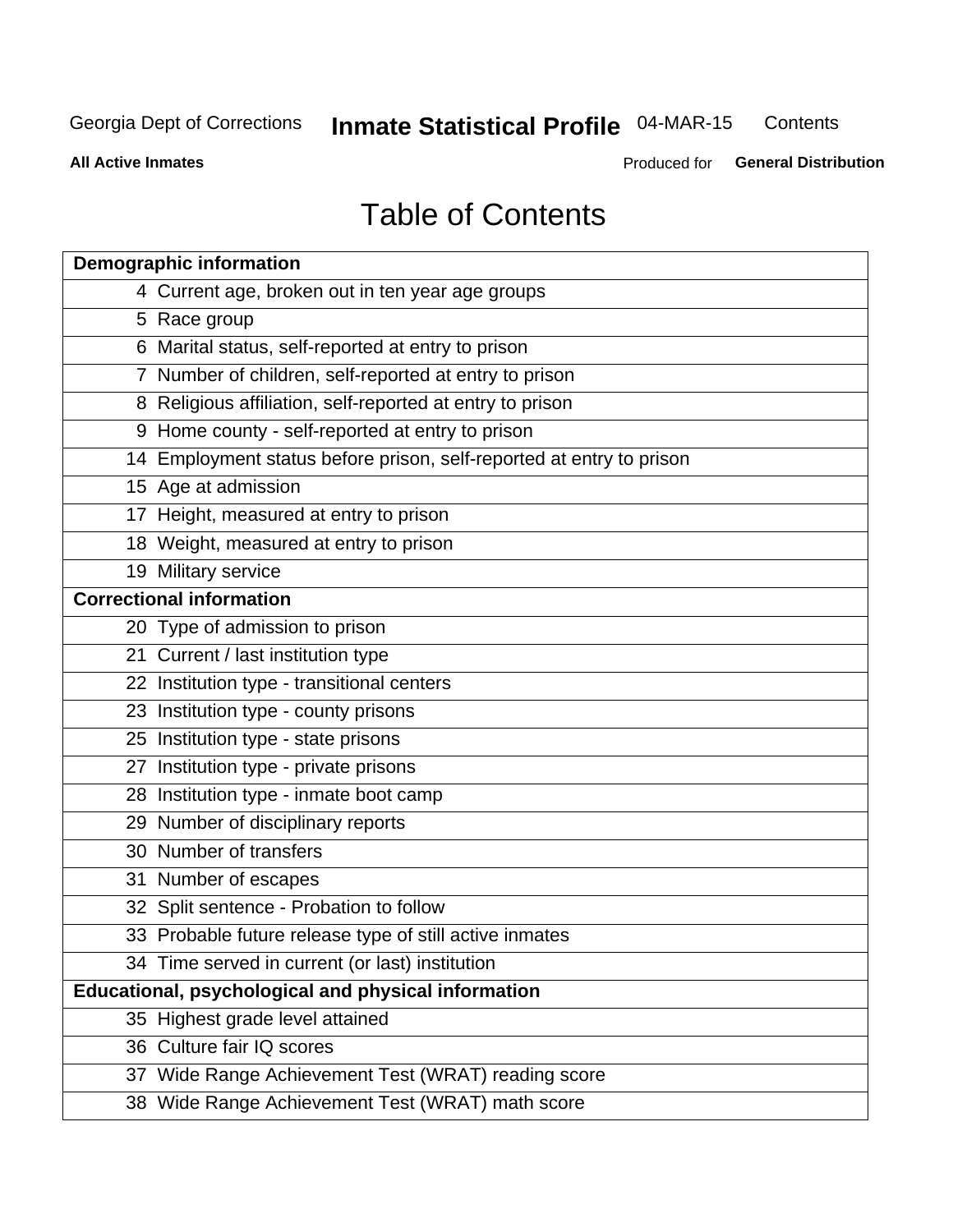#### **Inmate Statistical Profile 04-MAR-15** Contents

**All Active Inmates** 

Produced for General Distribution

# **Table of Contents**

| <b>Educational, psychological and physical information</b>       |
|------------------------------------------------------------------|
| 39 Wide Range Achievement Test (WRAT) spelling score             |
| 40 Current / last mental health treatment level                  |
| 41 PULHESDWIT medical scale - 'P' overall condition ('P'hysical) |
| 42 PULHESDWIT medical scale - 'U' upper body                     |
| 43 PULHESDWIT medical scale - 'L' lower body                     |
| 44 PULHESDWIT medical scale - 'H' hearing                        |
| 45 PULHESDWIT medical scale - 'E' vision                         |
| 46 PULHESDWIT medical scale -'S' psychiatric                     |
| 47 PULHESDWIT medical scale - 'D' dental                         |
| 48 PULHESDWIT medical scale - 'W' work ability                   |
| 49 PULHESDWIT medical scale - 'I' impairment                     |
| 50 PULHESDWIT medical scale - 'T' transportability               |
| <b>Crimes and criminal history information</b>                   |
| 51 Number of prior Georgia incarcerations                        |
| 52 Prison sentence in years                                      |
| 53 Primary offense, broken out into felonies vs misdemeanors     |
| 54 Primary offense, broken out into six broad crime categories   |
| 55 Primary offense, detailed offense code                        |
| 63 County of conviction of primary offense                       |
| 68 Circuit of conviction of primary offense                      |
| 70 Years served (jail + prison) in this incarceration            |
| <b>Medical information</b>                                       |
| 71 Results of most recent HIV test                               |
| 72 Results of most recent tuberculosis test                      |
| 73 Results of most recent syphilis test                          |
| 74 Results of most recent Hepatitis-C test                       |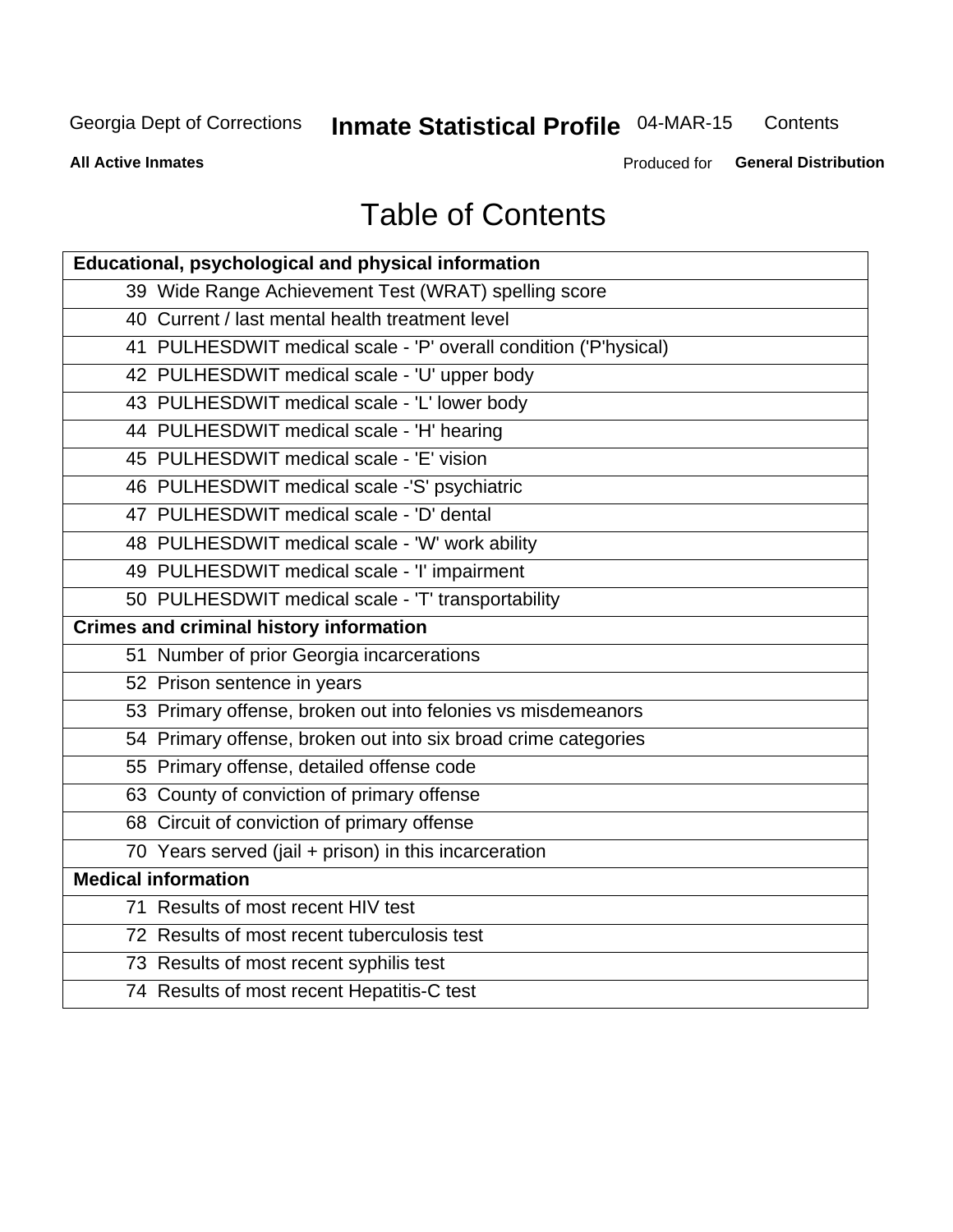#### **All Active Inmates**

### Produced for General Distribution

### Current age, broken out in ten-year age groups

COL % - percent each COUNT is of its particular column

|                          |                    | <b>Male</b> |        |              | <b>Female</b> |       |              | <b>Total</b> |  |
|--------------------------|--------------------|-------------|--------|--------------|---------------|-------|--------------|--------------|--|
| <b>Current Age</b>       | Count <sup>1</sup> | Col %       | Row %  | <b>Count</b> | Col %         | Row % | <b>Total</b> | Col %        |  |
| <b>Teens (1-19)</b>      | 750                | 1.51%       | 95.79% | 33           | 0.93%         | 4.21% | 783          | 1.47%        |  |
| <b>Twenties (20-29)</b>  | 14,921             | $30.04\%$   | 93.65% | 1,012        | 28.59%        | 6.35% | 15,933       | 29.94%       |  |
| <b>Thirties (30-39)</b>  | 14,723             | 29.64%      | 92.52% | 1,191        | 33.64%        | 7.48% | 15,914       | 29.91%       |  |
| <b>Forties (40-49)</b>   | 10,177             | 20.49%      | 92.87% | 781          | 22.06%        | 7.13% | 10,958       | 20.59%       |  |
| <b>Fifties (50-59)</b>   | 6,551              | 13.19%      | 93.87% | 428          | 12.09%        | 6.13% | 6,979        | 13.12%       |  |
| <b>Sixties (60-69)</b>   | 1,972              | $3.97\%$    | 96.01% | 82           | 2.32%         | 3.99% | 2,054        | 3.86%        |  |
| Seventy + (70 and above) | 576                | 1.16%       | 97.79% | 13           | 0.37%         | 2.21% | 589          | 1.11%        |  |
| <b>Total Reported</b>    | 49,670             | 100%        | 93.35% | 3,540        | 100%          | 6.65% | 53,210       | 100%         |  |

| <b>Not</b><br>.<br>τeα<br>$\sim$ | $\sim$<br>.  |       | 00<br>144     |
|----------------------------------|--------------|-------|---------------|
| $T \wedge f \wedge f$            | <b>49791</b> | 3,541 | מממי<br>ി.ఎఎ∡ |

| <b>Mean</b><br>(average)       | 37.51    | 36.91 | 37.47    |
|--------------------------------|----------|-------|----------|
| Median (middle)                | 25<br>vu | JJ    | 35       |
| <b>Mode</b><br>(most frequent) | つら<br>ZJ |       | つじ<br>ZJ |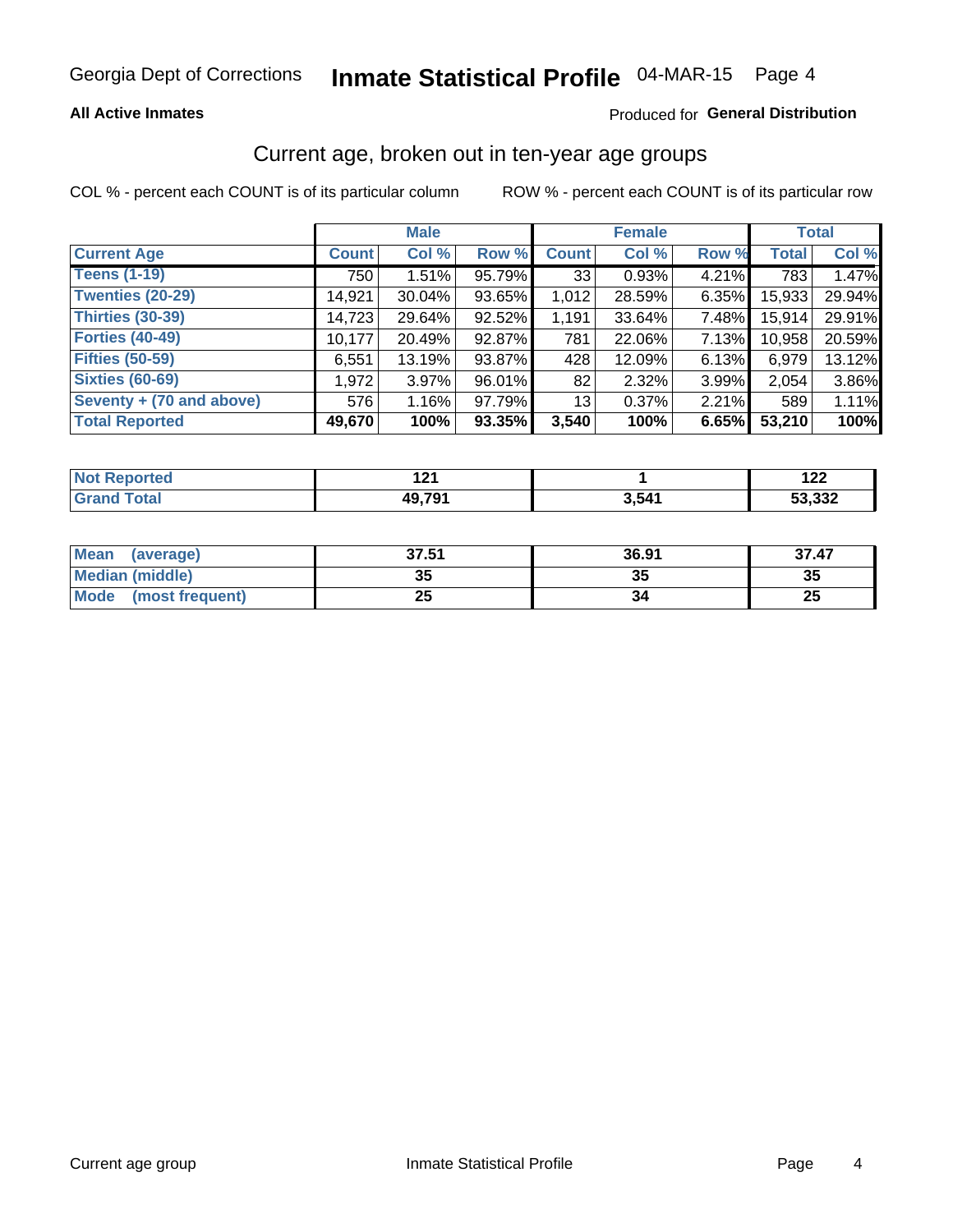# Inmate Statistical Profile 04-MAR-15 Page 5

#### **All Active Inmates**

### **Produced for General Distribution**

### Race group

COL % - percent each COUNT is of its particular column

|                   |                        | <b>Male</b>  |         |         | <b>Female</b> |        |        | <b>Total</b> |        |
|-------------------|------------------------|--------------|---------|---------|---------------|--------|--------|--------------|--------|
|                   | <b>Race Group</b>      | <b>Count</b> | Col %   |         | Row % Count   | Col %  | Row %  | <b>Total</b> | Col %  |
|                   | <b>White</b>           | 16,226       | 32.59%  | 89.29%  | 1,947         | 54.98% | 10.71% | 18,173       | 34.08% |
| 2                 | <b>Black</b>           | 31,238       | 62.74%  | 95.37%  | 1,515         | 42.78% | 4.63%  | 32,753       | 61.41% |
| 5                 | <b>Other</b>           | 41           | $.08\%$ | 87.23%  | 6             | .17%   | 12.77% | 47           | .09%   |
| 6                 | <b>Asian</b>           | 163          | $.33\%$ | 92.09%  | 14            | .40%   | 7.91%  | 177          | .33%   |
| 9                 | <b>Unknown</b>         | 4            | $.01\%$ | 100.00% |               |        |        | 4            | .01%   |
| 10                | <b>Hispanic</b>        | 2,093        | 4.20%   | 97.30%  | 58            | 1.64%  | 2.70%  | 2,151        | 4.03%  |
| $12 \overline{ }$ | <b>Native American</b> | 25           | $.05\%$ | 96.15%  |               | .03%   | 3.85%  | 26           | .05%   |
| 13                | <b>Native Hawaiian</b> |              | $.01\%$ | 100.00% |               |        |        |              | .01%   |
|                   | <b>Total Reported</b>  | 49,791       | 100%    | 93.36%  | 3,541         | 100%   | 6.64%  | 53,332       | 100%   |

| <b>Not Reported</b> |        |       |        |
|---------------------|--------|-------|--------|
| <b>Fotal</b>        | 49,791 | 3,541 | 53,332 |

| <b>Mode</b><br>---<br>most frequent) | Black | White | <b>Black</b> |
|--------------------------------------|-------|-------|--------------|
|                                      |       |       |              |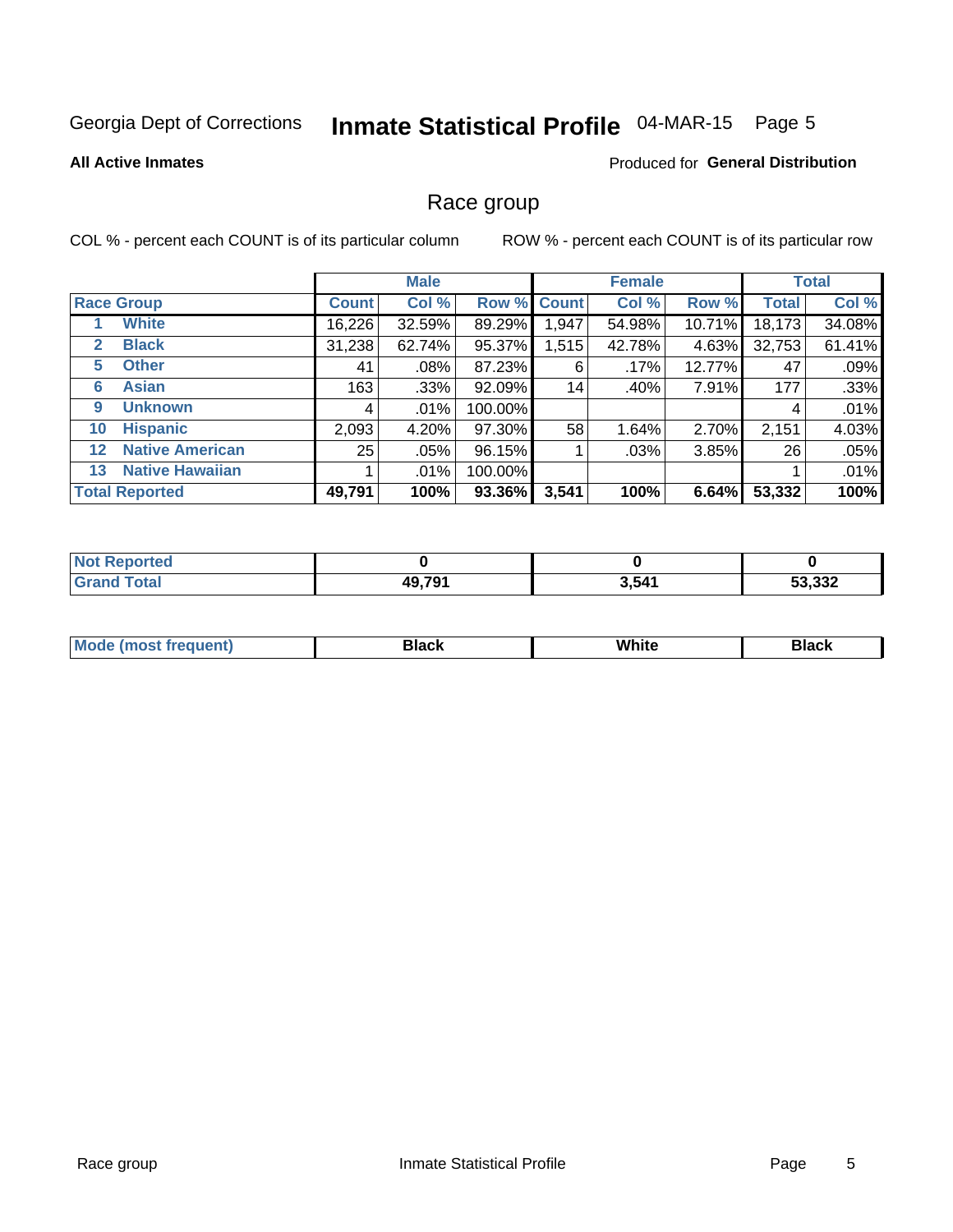# Inmate Statistical Profile 04-MAR-15 Page 6

**All Active Inmates** 

### Produced for General Distribution

## Marital status, self-reported at entry to prison

COL % - percent each COUNT is of its particular column

|                            | <b>Male</b>  |          |        |              | <b>Female</b> | <b>Total</b> |              |        |
|----------------------------|--------------|----------|--------|--------------|---------------|--------------|--------------|--------|
| <b>Marital Status</b>      | <b>Count</b> | Col %    | Row %  | <b>Count</b> | Col %         | Row %        | <b>Total</b> | Col %  |
| <b>Unknown</b><br>$\bf{0}$ | 466          | .94%     | 91.37% | 44           | 1.24%         | 8.63%        | 510          | .96%   |
| <b>Divorced</b><br>D       | 4,527        | $9.09\%$ | 89.40% | 537          | 15.17%        | 10.60%       | 5,064        | 9.50%  |
| <b>Married</b><br>М        | 6,679        | 13.41%   | 91.85% | 593          | 16.75%        | 8.15%        | 7,272        | 13.64% |
| <b>Separated</b><br>S.     | 1,717        | 3.45%    | 85.30% | 296          | 8.36%         | 14.70%       | 2,013        | 3.77%  |
| <b>Unmarried</b><br>U      | 35,939       | 72.18%   | 94.93% | 1,918        | 54.17%        | 5.07%        | 37,857       | 70.98% |
| <b>Widow</b><br>W          | 463          | .93%     | 75.16% | 153          | 4.32%         | 24.84%       | 616          | 1.16%  |
| <b>Total Reported</b>      | 49,791       | 100%     | 93.36% | 3,541        | 100%          | 6.64%        | 53,332       | 100%   |

| rted<br><b>NOT</b> |        |       |        |
|--------------------|--------|-------|--------|
|                    | 49.791 | 3,541 | 53,332 |

|--|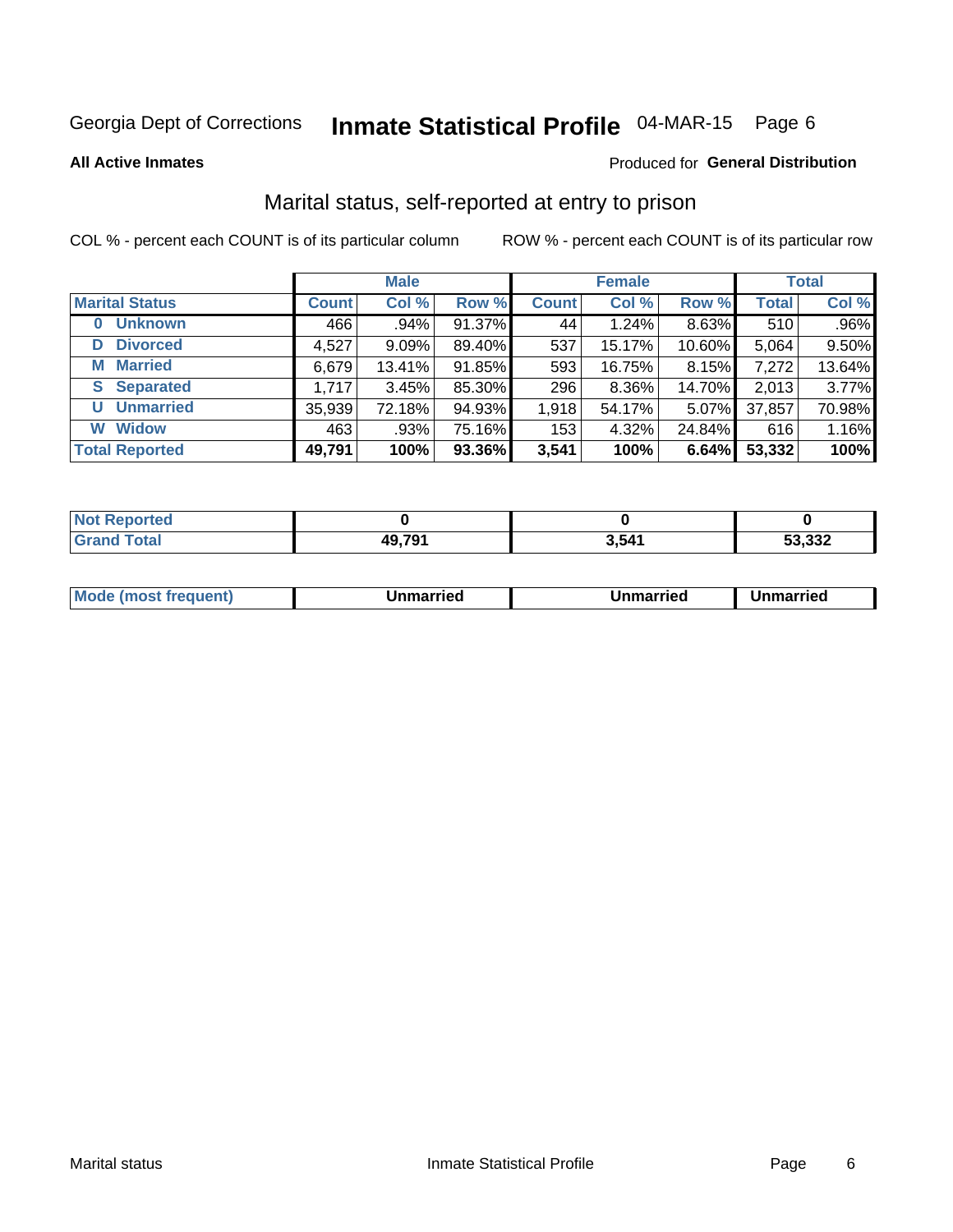# Inmate Statistical Profile 04-MAR-15 Page 7

#### **All Active Inmates**

### **Produced for General Distribution**

# Number of children, self reported at entry to prison

COL % - percent each COUNT is of its particular column

|                           |              | <b>Male</b> |        |              | <b>Female</b> | <b>Total</b> |              |        |
|---------------------------|--------------|-------------|--------|--------------|---------------|--------------|--------------|--------|
| <b>Number of Children</b> | <b>Count</b> | Col %       | Row %  | <b>Count</b> | Col %         | Row %        | <b>Total</b> | Col %  |
| $\bf{0}$                  | 20,024       | 40.63%      | 94.27% | 1,217        | 34.41%        | 5.73%        | 21,241       | 40.21% |
|                           | 11,111       | 22.54%      | 94.38% | 662          | 18.72%        | 5.62%        | 11,773       | 22.29% |
| $\overline{2}$            | 8,047        | 16.33%      | 91.53% | 745          | 21.06%        | 8.47%        | 8,792        | 16.64% |
| 3                         | 4,960        | 10.06%      | 90.98% | 492          | 13.91%        | 9.02%        | 5,452        | 10.32% |
| 4                         | 2,480        | 5.03%       | 91.04% | 244          | 6.90%         | 8.96%        | 2,724        | 5.16%  |
| 5                         | 1,283        | 2.60%       | 93.04% | 96           | 2.71%         | 6.96%        | 1,379        | 2.61%  |
| 6                         | 647          | 1.31%       | 93.36% | 46           | 1.30%         | 6.64%        | 693          | 1.31%  |
| 7                         | 315          | 0.64%       | 95.17% | 16           | 0.45%         | 4.83%        | 331          | 0.63%  |
| 8                         | 162          | 0.33%       | 93.10% | 12           | 0.34%         | 6.90%        | 174          | 0.33%  |
| $\boldsymbol{9}$          | 98           | 0.20%       | 97.03% | 3            | 0.08%         | 2.97%        | 101          | 0.19%  |
| 10                        | 67           | 0.14%       | 98.53% |              | 0.03%         | 1.47%        | 68           | 0.13%  |
| Over 10                   | 92           | 0.19%       | 96.84% | 3            | 0.08%         | 3.16%        | 95           | 0.18%  |
| <b>Total Reported</b>     | 49,286       | 100%        | 93.30% | 3,537        | 100%          | 6.70%        | 52,823       | 100%   |

| 505          |       | 509              |
|--------------|-------|------------------|
| <b>49791</b> | 3,541 | E2.222<br>ວວ.ວວ∠ |

| <b>Mean</b><br>(average) | 1.39 | 1.60 | 1.40 |
|--------------------------|------|------|------|
| Median (middle)          |      |      |      |
| Mode<br>(most frequent)  |      |      |      |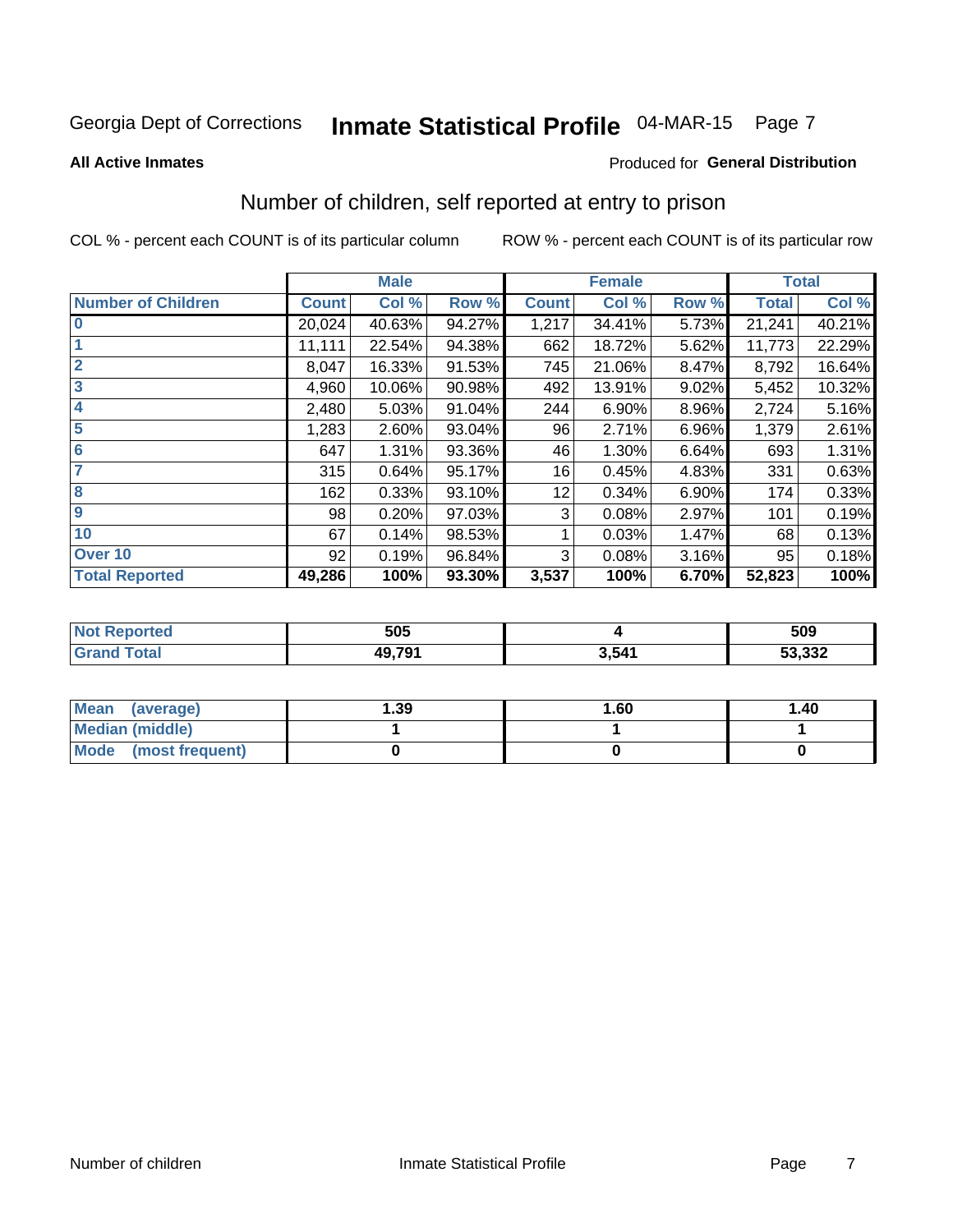# Inmate Statistical Profile 04-MAR-15 Page 8

#### **All Active Inmates**

### Produced for General Distribution

## Religious affiliation, self-reported at entry to prison

COL % - percent each COUNT is of its particular column

|                 |                              |              | <b>Male</b> |                  |              | <b>Female</b> |        |              | <b>Total</b> |
|-----------------|------------------------------|--------------|-------------|------------------|--------------|---------------|--------|--------------|--------------|
|                 | <b>Religious Affiliation</b> | <b>Count</b> | Col %       | Row <sup>%</sup> | <b>Count</b> | Col %         | Row %  | <b>Total</b> | CoI%         |
| 1               | <b>Islam</b>                 | 975          | 4.81%       | 96.53%           | 35           | 1.34%         | 3.47%  | 1,010        | 4.41%        |
| $\overline{2}$  | <b>Catholic</b>              | 1,040        | 5.13%       | 87.62%           | 147          | 5.65%         | 12.38% | 1,187        | 5.19%        |
| $\mathbf{3}$    | <b>Baptist</b>               | 10,971       | 54.08%      | 85.24%           | 1,899        | 72.95%        | 14.76% | 12,870       | 56.23%       |
| 4               | <b>Methodist</b>             | 417          | 2.06%       | 83.40%           | 83           | 3.19%         | 16.60% | 500          | 2.18%        |
| $\overline{5}$  | <b>EpiscopIn</b>             | 47           | .23%        | 90.38%           | 5            | .19%          | 9.62%  | 52           | .23%         |
| $6\overline{6}$ | <b>Presbytrn</b>             | 60           | .30%        | 92.31%           | 5            | .19%          | 7.69%  | 65           | .28%         |
| 7               | <b>Chc Of God</b>            | 387          | 1.91%       | 88.76%           | 49           | 1.88%         | 11.24% | 436          | 1.90%        |
| 8               | <b>Holiness</b>              | 662          | 3.26%       | 82.34%           | 142          | 5.46%         | 17.66% | 804          | 3.51%        |
| 9               | <b>Jewish</b>                | 39           | .19%        | 78.00%           | 11           | .42%          | 22.00% | 50           | .22%         |
| 10              | <b>Anglican</b>              | 18           | .09%        | 94.74%           |              | .04%          | 5.26%  | 19           | .08%         |
| 11              | <b>Grk Orthdx</b>            | 6            | .03%        | 85.71%           |              | .04%          | 14.29% | 7            | .03%         |
| 12              | <b>Hindu</b>                 | 6            | .03%        | 100.00%          |              |               |        | 6            | .03%         |
| 13              | <b>Buddhist</b>              | 37           | .18%        | 77.08%           | 11           | .42%          | 22.92% | 48           | .21%         |
| 14              | <b>Taoist</b>                | 2            | .01%        | 66.67%           | 1            | .04%          | 33.33% | 3            | .01%         |
| 15              | <b>Shintoist</b>             | 4            | .02%        | 100.00%          |              |               |        | 4            | .02%         |
| 16              | <b>Seven D Ad</b>            | 73           | .36%        | 93.59%           | 5            | .19%          | 6.41%  | 78           | .34%         |
| $\overline{17}$ | <b>Jehovah Wt</b>            | 267          | 1.32%       | 90.51%           | 28           | 1.08%         | 9.49%  | 295          | 1.29%        |
| 18              | <b>Latr Day S</b>            | 29           | .14%        | 85.29%           | 5            | .19%          | 14.71% | 34           | .15%         |
| 20              | <b>Other Prot</b>            | 2,685        | 13.24%      | 94.78%           | 148          | 5.69%         | 5.22%  | 2,833        | 12.38%       |
| 96              | <b>None</b>                  | 2,562        | 12.63%      | 98.96%           | 27           | 1.04%         | 1.04%  | 2,589        | 11.31%       |
|                 | <b>Total Reported</b>        | 20,287       | 100%        | 88.63%           | 2,603        | 100%          | 11.37% | 22,890       | 100%         |

| 29.504 | nag   | ,442 |
|--------|-------|------|
| $\sim$ | ววด   | 30   |
| 49,791 | 3,541 |      |

| M <sub>o</sub><br>'ent). | aptist | }aptist | 3aptisเ |
|--------------------------|--------|---------|---------|
|                          |        |         |         |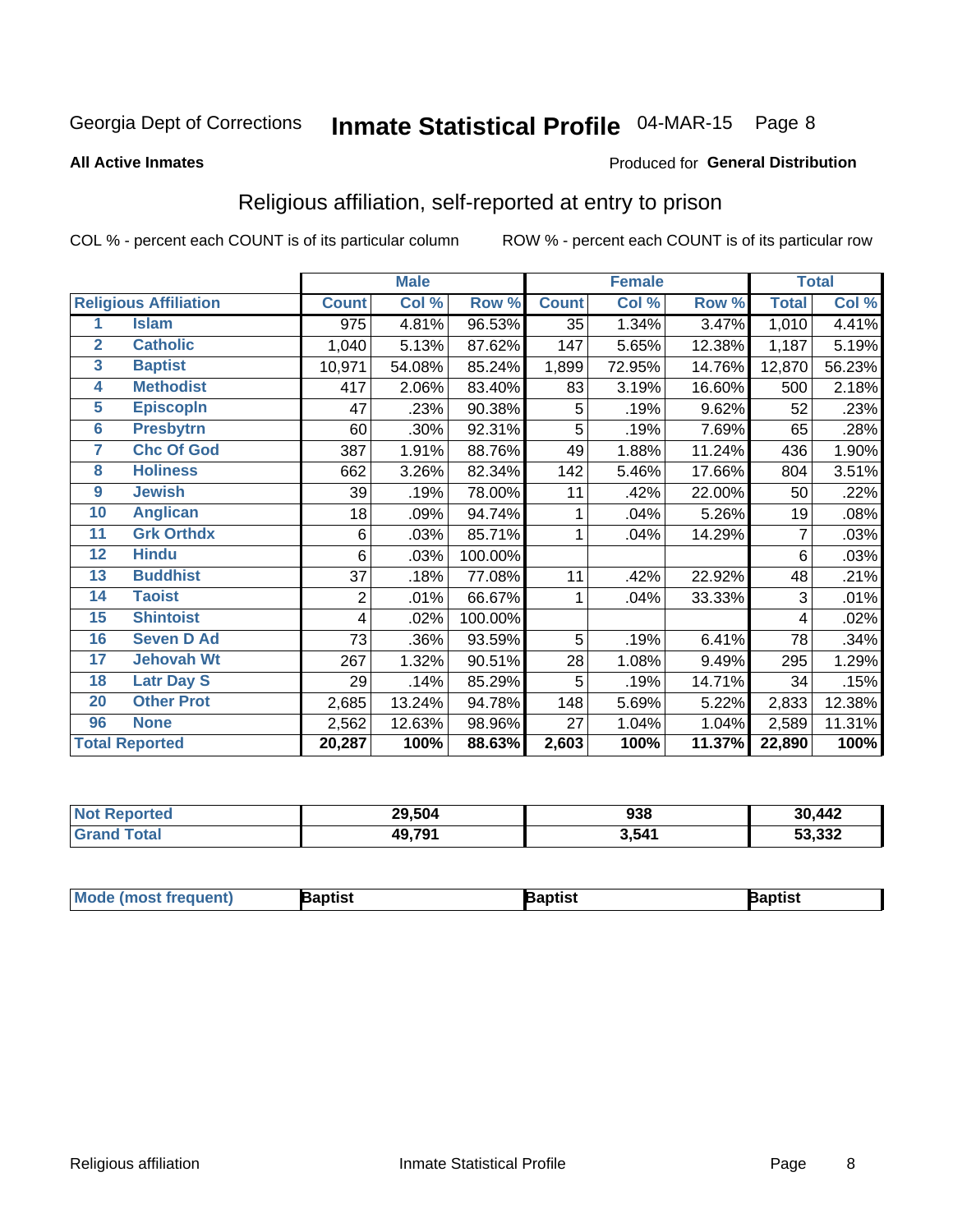# Inmate Statistical Profile 04-MAR-15 Page 9

#### **All Active Inmates**

#### Produced for General Distribution

## Home county, self-reported at entry to prison

COL % - percent each COUNT is of its particular column

|     |                             |              | <b>Male</b> |        |                  | <b>Female</b> |        | <b>Total</b> |        |
|-----|-----------------------------|--------------|-------------|--------|------------------|---------------|--------|--------------|--------|
|     | <b>Home County</b>          | <b>Count</b> | Col %       | Row %  | <b>Count</b>     | Col %         | Row %  | <b>Total</b> | Col %  |
| 000 | <b>Unknown</b>              | 5,574        | 11.19%      | 92.76% | 435              | 12.28%        | 7.24%  | 6,009        | 11.27% |
| 001 | <b>Appling County</b>       | 107          | .21%        | 91.45% | 10               | .28%          | 8.55%  | 117          | .22%   |
| 002 | <b>Atkinson County</b>      | 37           | .07%        | 92.50% | 3                | .08%          | 7.50%  | 40           | .08%   |
| 003 | <b>Bacon County</b>         | 89           | .18%        | 97.80% | $\overline{2}$   | .06%          | 2.20%  | 91           | .17%   |
| 004 | <b>Baker County</b>         | 17           | .03%        | 94.44% | $\mathbf{1}$     | .03%          | 5.56%  | 18           | .03%   |
| 005 | <b>Baldwin County</b>       | 228          | .46%        | 91.94% | 20               | .56%          | 8.06%  | 248          | .47%   |
| 006 | <b>Banks County</b>         | 56           | .11%        | 90.32% | $\,6$            | .17%          | 9.68%  | 62           | .12%   |
| 007 | <b>Barrow County</b>        | 275          | .55%        | 94.18% | 17               | .48%          | 5.82%  | 292          | .55%   |
| 008 | <b>Bartow County</b>        | 491          | .99%        | 86.14% | 79               | 2.23%         | 13.86% | 570          | 1.07%  |
| 009 | <b>Ben Hill County</b>      | 205          | .41%        | 91.52% | 19               | .54%          | 8.48%  | 224          | .42%   |
| 010 | <b>Berrien County</b>       | 79           | .16%        | 95.18% | 4                | .11%          | 4.82%  | 83           | .16%   |
| 011 | <b>Bibb County</b>          | 1,092        | 2.19%       | 96.04% | 45               | 1.27%         | 3.96%  | 1,137        | 2.13%  |
| 012 | <b>Bleckley County</b>      | 57           | .11%        | 95.00% | 3                | .08%          | 5.00%  | 60           | .11%   |
| 013 | <b>Brantley County</b>      | 64           | .13%        | 88.89% | 8                | .23%          | 11.11% | 72           | .14%   |
| 014 | <b>Brooks County</b>        | 174          | .35%        | 97.75% | $\overline{4}$   | .11%          | 2.25%  | 178          | .33%   |
| 015 | <b>Bryan County</b>         | 97           | .19%        | 96.04% | 4                | .11%          | 3.96%  | 101          | .19%   |
| 016 | <b>Bulloch County</b>       | 345          | .69%        | 94.01% | 22               | .62%          | 5.99%  | 367          | .69%   |
| 017 | <b>Burke County</b>         | 216          | .43%        | 96.00% | $\boldsymbol{9}$ | .25%          | 4.00%  | 225          | .42%   |
| 018 | <b>Butts County</b>         | 136          | .27%        | 96.45% | 5                | .14%          | 3.55%  | 141          | .26%   |
| 019 | <b>Calhoun County</b>       | 71           | .14%        | 98.61% | $\mathbf{1}$     | .03%          | 1.39%  | 72           | .14%   |
| 020 | <b>Camden County</b>        | 140          | .28%        | 92.72% | 11               | .31%          | 7.28%  | 151          | .28%   |
| 021 | <b>Candler County</b>       | 103          | .21%        | 84.43% | 19               | .54%          | 15.57% | 122          | .23%   |
| 022 | <b>Carroll County</b>       | 507          | 1.02%       | 90.05% | 56               | 1.58%         | 9.95%  | 563          | 1.06%  |
| 023 | <b>Catoosa County</b>       | 218          | .44%        | 88.26% | 29               | .82%          | 11.74% | 247          | .46%   |
| 024 | <b>Charlton County</b>      | 42           | .08%        | 87.50% | 6                | .17%          | 12.50% | 48           | .09%   |
| 025 | <b>Chatham County</b>       | 1,795        | 3.61%       | 96.97% | 56               | 1.58%         | 3.03%  | 1,851        | 3.47%  |
| 026 | <b>Chattahoochee County</b> | 27           | .05%        | 96.43% | 1                | .03%          | 3.57%  | 28           | .05%   |
| 027 | <b>Chattooga County</b>     | 218          | .44%        | 90.46% | 23               | .65%          | 9.54%  | 241          | .45%   |
| 028 | <b>Cherokee County</b>      | 413          | .83%        | 90.97% | 41               | 1.16%         | 9.03%  | 454          | .85%   |
| 029 | <b>Clarke County</b>        | 436          | .88%        | 92.57% | 35               | .99%          | 7.43%  | 471          | .88%   |
| 030 | <b>Clay County</b>          | 29           | .06%        | 93.55% | $\overline{2}$   | .06%          | 6.45%  | 31           | .06%   |
| 031 | <b>Clayton County</b>       | 1,507        | 3.03%       | 94.84% | 82               | 2.32%         | 5.16%  | 1,589        | 2.98%  |
| 032 | <b>Clinch County</b>        | 50           | .10%        | 92.59% | 4                | .11%          | 7.41%  | 54           | .10%   |
| 033 | <b>Cobb County</b>          | 2,031        | 4.08%       | 91.57% | 187              | 5.28%         | 8.43%  | 2,218        | 4.16%  |
| 034 | <b>Coffee County</b>        | 266          | .53%        | 94.66% | 15               | .42%          | 5.34%  | 281          | .53%   |
| 035 | <b>Colquitt County</b>      | 222          | .45%        | 94.87% | 12               | .34%          | 5.13%  | 234          | .44%   |
| 036 | <b>Columbia County</b>      | 286          | .57%        | 90.51% | 30               | .85%          | 9.49%  | 316          | .59%   |
| 037 | <b>Cook County</b>          | 133          | .27%        | 94.33% | $\bf 8$          | .23%          | 5.67%  | 141          | .26%   |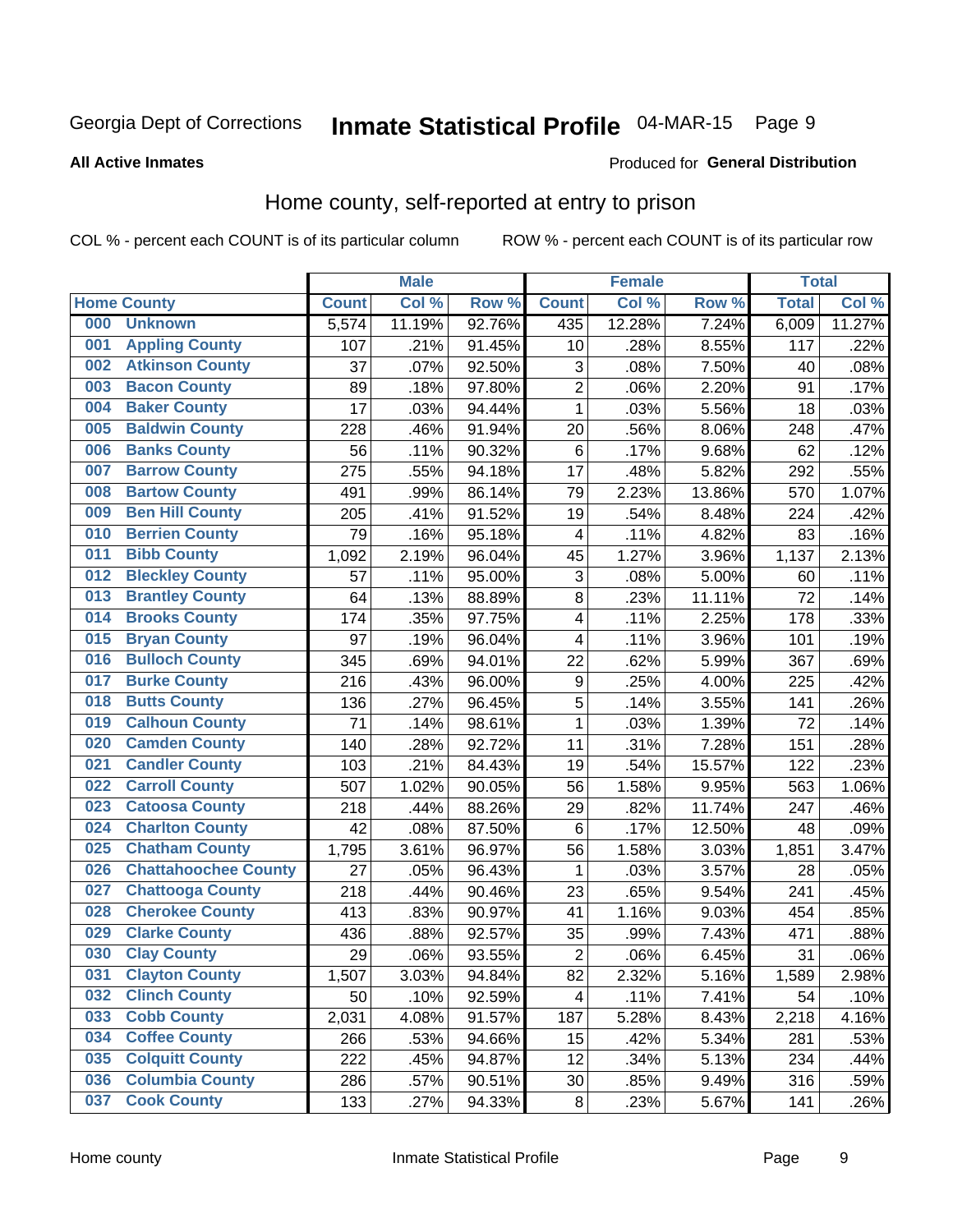# Inmate Statistical Profile 04-MAR-15 Page 10

#### **All Active Inmates**

### Produced for General Distribution

### Home county, self-reported at entry to prison

COL % - percent each COUNT is of its particular column

|     |                         |                  | <b>Male</b> |         |                  | <b>Female</b> |        | <b>Total</b>   |       |
|-----|-------------------------|------------------|-------------|---------|------------------|---------------|--------|----------------|-------|
|     | <b>Home County</b>      | <b>Count</b>     | Col %       | Row %   | <b>Count</b>     | Col %         | Row %  | <b>Total</b>   | Col % |
| 038 | <b>Coweta County</b>    | $\overline{415}$ | .83%        | 93.89%  | $\overline{27}$  | .76%          | 6.11%  | 442            | .83%  |
| 039 | <b>Crawford County</b>  | 41               | .08%        | 93.18%  | 3                | .08%          | 6.82%  | 44             | .08%  |
| 040 | <b>Crisp County</b>     | 213              | .43%        | 97.26%  | $\,6$            | .17%          | 2.74%  | 219            | .41%  |
| 041 | <b>Dade County</b>      | 58               | .12%        | 87.88%  | 8                | .23%          | 12.12% | 66             | .12%  |
| 042 | <b>Dawson County</b>    | 92               | .18%        | 92.00%  | 8                | .23%          | 8.00%  | 100            | .19%  |
| 043 | <b>Decatur County</b>   | 250              | .50%        | 92.94%  | 19               | .54%          | 7.06%  | 269            | .50%  |
| 044 | <b>Dekalb County</b>    | 3,037            | 6.10%       | 94.20%  | 187              | 5.28%         | 5.80%  | 3,224          | 6.05% |
| 045 | <b>Dodge County</b>     | 120              | .24%        | 90.23%  | 13               | .37%          | 9.77%  | 133            | .25%  |
| 046 | <b>Dooly County</b>     | 79               | .16%        | 92.94%  | 6                | .17%          | 7.06%  | 85             | .16%  |
| 047 | <b>Dougherty County</b> | 858              | 1.72%       | 93.46%  | 60               | 1.69%         | 6.54%  | 918            | 1.72% |
| 048 | <b>Douglas County</b>   | 613              | 1.23%       | 94.02%  | 39               | 1.10%         | 5.98%  | 652            | 1.22% |
| 049 | <b>Early County</b>     | 83               | .17%        | 93.26%  | $6\phantom{1}6$  | .17%          | 6.74%  | 89             | .17%  |
| 050 | <b>Echols County</b>    | 7                | .01%        | 100.00% |                  |               |        | $\overline{7}$ | .01%  |
| 051 | <b>Effingham County</b> | 185              | .37%        | 94.39%  | 11               | .31%          | 5.61%  | 196            | .37%  |
| 052 | <b>Elbert County</b>    | 121              | .24%        | 93.80%  | $\bf 8$          | .23%          | 6.20%  | 129            | .24%  |
| 053 | <b>Emanuel County</b>   | 156              | .31%        | 95.12%  | 8                | .23%          | 4.88%  | 164            | .31%  |
| 054 | <b>Evans County</b>     | 75               | .15%        | 97.40%  | $\mathbf 2$      | .06%          | 2.60%  | 77             | .14%  |
| 055 | <b>Fannin County</b>    | 89               | .18%        | 85.58%  | 15               | .42%          | 14.42% | 104            | .20%  |
| 056 | <b>Fayette County</b>   | 168              | .34%        | 87.05%  | 25               | .71%          | 12.95% | 193            | .36%  |
| 057 | <b>Floyd County</b>     | 727              | 1.46%       | 90.31%  | 78               | 2.20%         | 9.69%  | 805            | 1.51% |
| 058 | <b>Forsyth County</b>   | 236              | .47%        | 91.12%  | 23               | .65%          | 8.88%  | 259            | .49%  |
| 059 | <b>Franklin County</b>  | 113              | .23%        | 86.92%  | 17               | .48%          | 13.08% | 130            | .24%  |
| 060 | <b>Fulton County</b>    | 5,094            | 10.23%      | 95.81%  | 223              | 6.30%         | 4.19%  | 5,317          | 9.97% |
| 061 | <b>Gilmer County</b>    | 103              | .21%        | 92.79%  | 8                | .23%          | 7.21%  | 111            | .21%  |
| 062 | <b>Glascock County</b>  | 13               | .03%        | 92.86%  | 1                | .03%          | 7.14%  | 14             | .03%  |
| 063 | <b>Glynn County</b>     | 414              | .83%        | 94.52%  | 24               | .68%          | 5.48%  | 438            | .82%  |
| 064 | <b>Gordon County</b>    | 286              | .57%        | 86.93%  | 43               | 1.21%         | 13.07% | 329            | .62%  |
| 065 | <b>Grady County</b>     | 146              | .29%        | 96.05%  | $\,6$            | .17%          | 3.95%  | 152            | .29%  |
| 066 | <b>Greene County</b>    | 109              | .22%        | 91.60%  | 10               | .28%          | 8.40%  | 119            | .22%  |
| 067 | <b>Gwinnett County</b>  | 1,641            | 3.30%       | 92.55%  | 132              | 3.73%         | 7.45%  | 1,773          | 3.32% |
| 068 | <b>Habersham County</b> | 99               | .20%        | 87.61%  | 14               | .40%          | 12.39% | 113            | .21%  |
| 069 | <b>Hall County</b>      | 605              | 1.22%       | 92.79%  | 47               | 1.33%         | 7.21%  | 652            | 1.22% |
| 070 | <b>Hancock County</b>   | 58               | .12%        | 92.06%  | 5                | .14%          | 7.94%  | 63             | .12%  |
| 071 | <b>Haralson County</b>  | 174              | .35%        | 92.55%  | 14               | .40%          | 7.45%  | 188            | .35%  |
| 072 | <b>Harris County</b>    | 91               | .18%        | 91.00%  | $\boldsymbol{9}$ | .25%          | 9.00%  | 100            | .19%  |
| 073 | <b>Hart County</b>      | 139              | .28%        | 97.20%  | 4                | .11%          | 2.80%  | 143            | .27%  |
| 074 | <b>Heard County</b>     | 49               | .10%        | 90.74%  | $\mathbf 5$      | .14%          | 9.26%  | 54             | .10%  |
| 075 | <b>Henry County</b>     | 551              | 1.11%       | 92.29%  | 46               | 1.30%         | 7.71%  | 597            | 1.12% |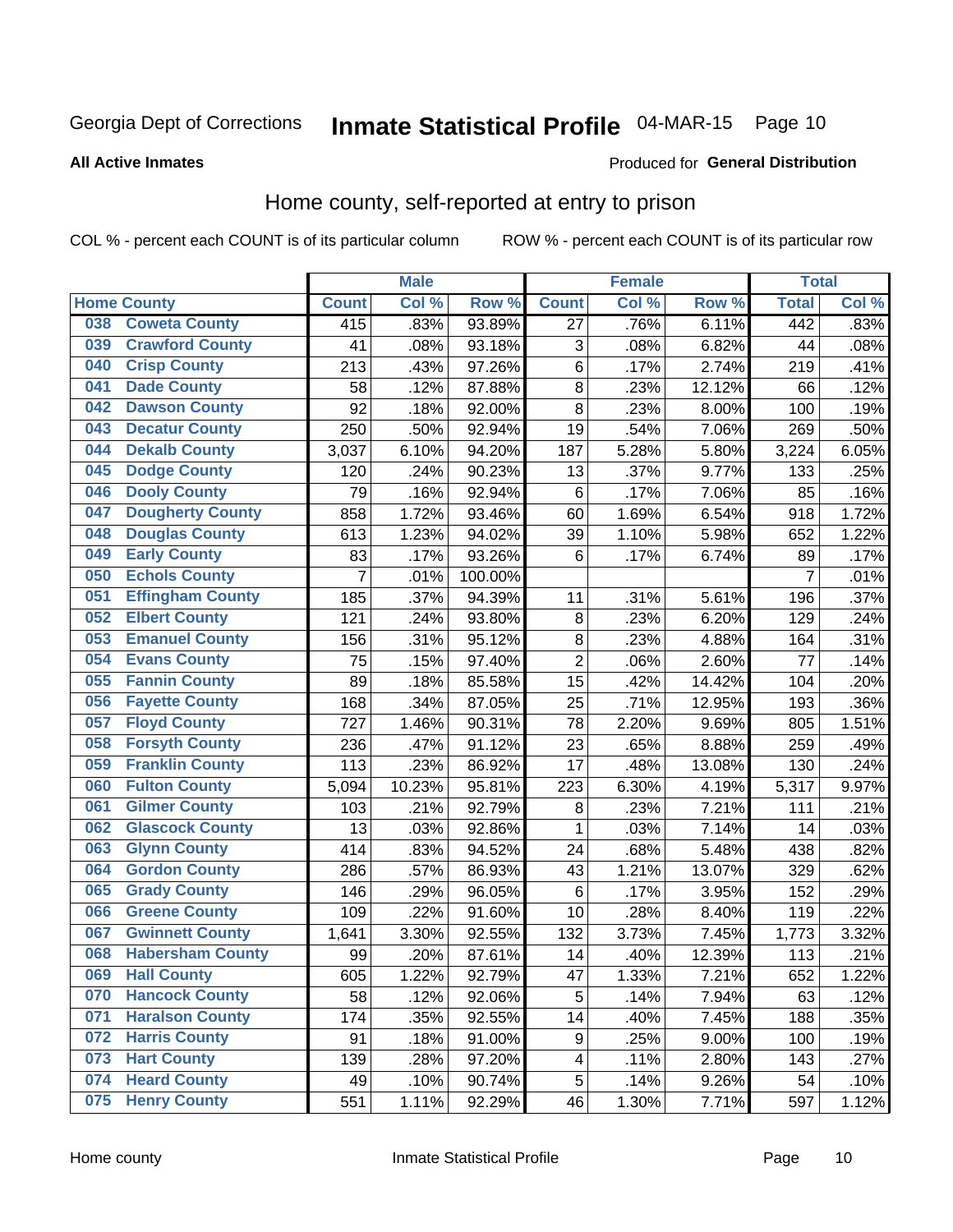# Inmate Statistical Profile 04-MAR-15 Page 11

#### **All Active Inmates**

#### Produced for General Distribution

### Home county, self-reported at entry to prison

COL % - percent each COUNT is of its particular column

|                  |                          |              | <b>Male</b> |                  |                         | <b>Female</b>     |        | <b>Total</b> |       |
|------------------|--------------------------|--------------|-------------|------------------|-------------------------|-------------------|--------|--------------|-------|
|                  | <b>Home County</b>       | <b>Count</b> | Col %       | Row <sup>%</sup> | <b>Count</b>            | Col %             | Row %  | <b>Total</b> | Col % |
| 076              | <b>Houston County</b>    | 553          | 1.11%       | 93.10%           | 41                      | 1.16%             | 6.90%  | 594          | 1.11% |
| 077              | <b>Irwin County</b>      | 66           | .13%        | 94.29%           | 4                       | .11%              | 5.71%  | 70           | .13%  |
| 078              | <b>Jackson County</b>    | 233          | .47%        | 92.46%           | 19                      | .54%              | 7.54%  | 252          | .47%  |
| 079              | <b>Jasper County</b>     | 79           | .16%        | 92.94%           | 6                       | .17%              | 7.06%  | 85           | .16%  |
| 080              | <b>Jeff Davis County</b> | 91           | .18%        | 95.79%           | $\overline{\mathbf{4}}$ | .11%              | 4.21%  | 95           | .18%  |
| 081              | <b>Jefferson County</b>  | 182          | .37%        | 95.29%           | 9                       | .25%              | 4.71%  | 191          | .36%  |
| 082              | <b>Jenkins County</b>    | 59           | .12%        | 95.16%           | 3                       | .08%              | 4.84%  | 62           | .12%  |
| 083              | <b>Johnson County</b>    | 38           | .08%        | 88.37%           | 5                       | .14%              | 11.63% | 43           | .08%  |
| 084              | <b>Jones County</b>      | 124          | .25%        | 91.18%           | 12                      | .34%              | 8.82%  | 136          | .26%  |
| 085              | <b>Lamar County</b>      | 67           | .13%        | 91.78%           | $\,6$                   | .17%              | 8.22%  | 73           | .14%  |
| 086              | <b>Lanier County</b>     | 39           | .08%        | 97.50%           | 1                       | .03%              | 2.50%  | 40           | .08%  |
| 087              | <b>Laurens County</b>    | 272          | .55%        | 95.44%           | 13                      | .37%              | 4.56%  | 285          | .53%  |
| 088              | <b>Lee County</b>        | 98           | .20%        | 92.45%           | 8                       | $\overline{.}23%$ | 7.55%  | 106          | .20%  |
| 089              | <b>Liberty County</b>    | 229          | .46%        | 95.02%           | 12                      | .34%              | 4.98%  | 241          | .45%  |
| 090              | <b>Lincoln County</b>    | 24           | .05%        | 96.00%           | 1                       | .03%              | 4.00%  | 25           | .05%  |
| 091              | <b>Long County</b>       | 43           | .09%        | 91.49%           | $\overline{\mathbf{4}}$ | .11%              | 8.51%  | 47           | .09%  |
| 092              | <b>Lowndes County</b>    | 472          | .95%        | 95.16%           | 24                      | .68%              | 4.84%  | 496          | .93%  |
| 093              | <b>Lumpkin County</b>    | 95           | .19%        | 90.48%           | 10                      | .28%              | 9.52%  | 105          | .20%  |
| 094              | <b>Macon County</b>      | 73           | .15%        | 96.05%           | 3                       | .08%              | 3.95%  | 76           | .14%  |
| 095              | <b>Madison County</b>    | 159          | .32%        | 94.64%           | 9                       | .25%              | 5.36%  | 168          | .32%  |
| 096              | <b>Marion County</b>     | 46           | .09%        | 92.00%           | $\overline{\mathbf{4}}$ | .11%              | 8.00%  | 50           | .09%  |
| 097              | <b>Mcduffie County</b>   | 151          | .30%        | 96.18%           | 6                       | .17%              | 3.82%  | 157          | .29%  |
| 098              | <b>Mcintosh County</b>   | 67           | .13%        | 98.53%           | 1                       | .03%              | 1.47%  | 68           | .13%  |
| 099              | <b>Meriwether County</b> | 155          | .31%        | 91.72%           | 14                      | .40%              | 8.28%  | 169          | .32%  |
| 100              | <b>Miller County</b>     | 33           | .07%        | 89.19%           | 4                       | .11%              | 10.81% | 37           | .07%  |
| 101              | <b>Mitchell County</b>   | 159          | .32%        | 94.64%           | $\boldsymbol{9}$        | .25%              | 5.36%  | 168          | .32%  |
| 102              | <b>Monroe County</b>     | 119          | .24%        | 95.97%           | $\overline{5}$          | .14%              | 4.03%  | 124          | .23%  |
| 103              | <b>Montgomery County</b> | 61           | .12%        | 91.04%           | 6                       | .17%              | 8.96%  | 67           | .13%  |
| 104              | <b>Morgan County</b>     | 115          | .23%        | 95.04%           | 6                       | .17%              | 4.96%  | 121          | .23%  |
| 105              | <b>Murray County</b>     | 163          | .33%        | 92.61%           | 13                      | .37%              | 7.39%  | 176          | .33%  |
| 106              | <b>Muscogee County</b>   | 1,031        | 2.07%       | 95.29%           | 51                      | 1.44%             | 4.71%  | 1,082        | 2.03% |
| 107              | <b>Newton County</b>     | 558          | 1.12%       | 92.23%           | 47                      | 1.33%             | 7.77%  | 605          | 1.13% |
| 108              | <b>Oconee County</b>     | 37           | .07%        | 88.10%           | 5                       | .14%              | 11.90% | 42           | .08%  |
| 109              | <b>Oglethorpe County</b> | 71           | .14%        | 95.95%           | $\overline{3}$          | .08%              | 4.05%  | 74           | .14%  |
| 110              | <b>Paulding County</b>   | 300          | .60%        | 91.46%           | 28                      | .79%              | 8.54%  | 328          | .62%  |
| 111              | <b>Peach County</b>      | 118          | .24%        | 95.16%           | 6                       | .17%              | 4.84%  | 124          | .23%  |
| $\overline{112}$ | <b>Pickens County</b>    | 101          | .20%        | 88.60%           | 13                      | .37%              | 11.40% | 114          | .21%  |
| 113              | <b>Pierce County</b>     | 87           | .17%        | 93.55%           | $\,6\,$                 | .17%              | 6.45%  | 93           | .17%  |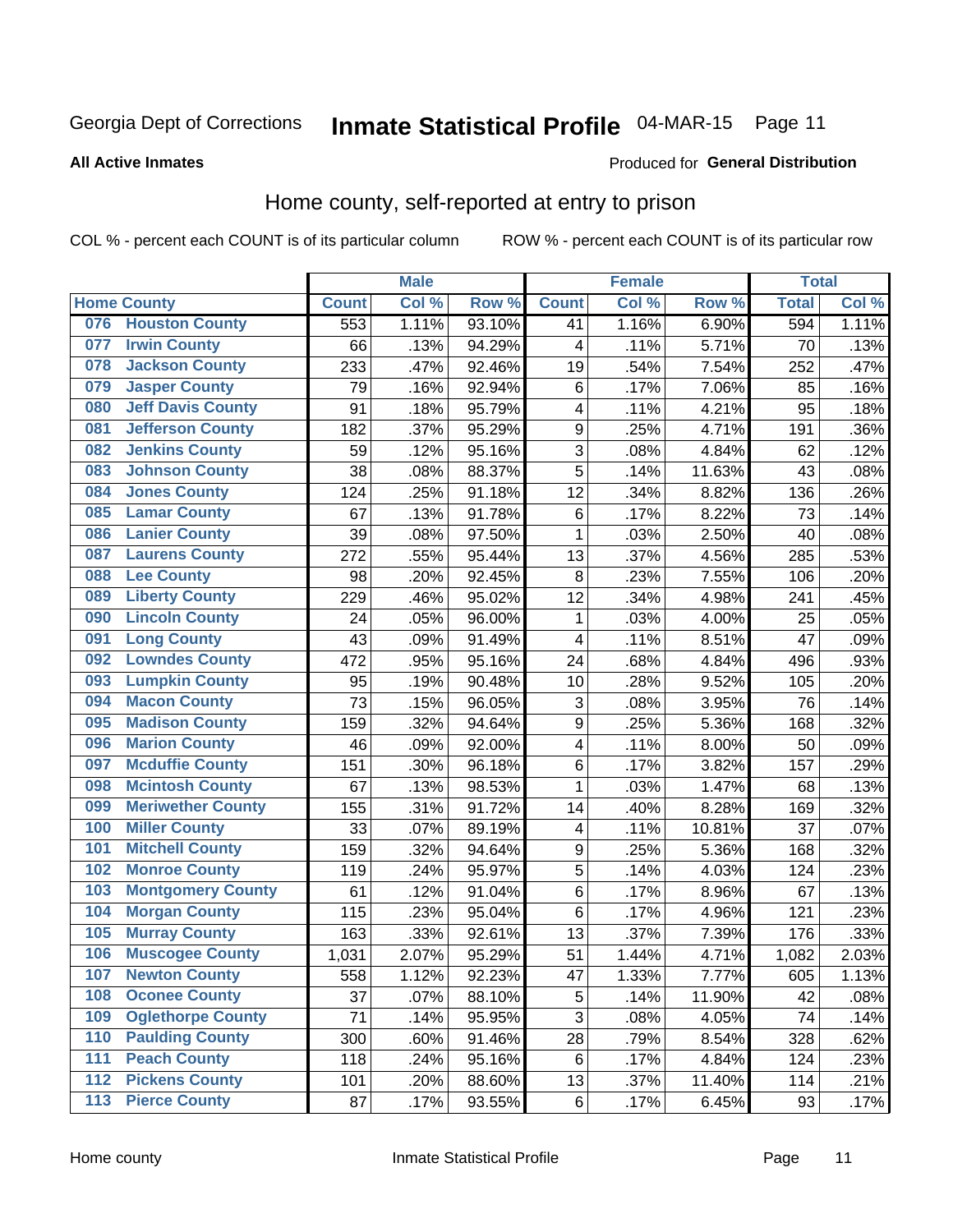# Inmate Statistical Profile 04-MAR-15 Page 12

**All Active Inmates** 

#### Produced for General Distribution

### Home county, self-reported at entry to prison

COL % - percent each COUNT is of its particular column

|                                          |              | <b>Male</b> |         |                         | <b>Female</b> |        | <b>Total</b>    |       |
|------------------------------------------|--------------|-------------|---------|-------------------------|---------------|--------|-----------------|-------|
| <b>Home County</b>                       | <b>Count</b> | Col %       | Row %   | <b>Count</b>            | Col %         | Row %  | <b>Total</b>    | Col % |
| 114<br><b>Pike County</b>                | 48           | .10%        | 94.12%  | 3                       | .08%          | 5.88%  | $\overline{51}$ | .10%  |
| <b>Polk County</b><br>115                | 238          | .48%        | 93.33%  | 17                      | .48%          | 6.67%  | 255             | .48%  |
| <b>Pulaski County</b><br>116             | 71           | .14%        | 95.95%  | 3                       | .08%          | 4.05%  | 74              | .14%  |
| <b>Putnam County</b><br>117              | 163          | .33%        | 92.61%  | 13                      | .37%          | 7.39%  | 176             | .33%  |
| 118<br><b>Quitman County</b>             | 18           | .04%        | 94.74%  | 1                       | .03%          | 5.26%  | 19              | .04%  |
| <b>Rabun County</b><br>119               | 43           | .09%        | 86.00%  | $\overline{7}$          | .20%          | 14.00% | 50              | .09%  |
| <b>Randolph County</b><br>120            | 69           | .14%        | 94.52%  | $\overline{\mathbf{4}}$ | .11%          | 5.48%  | 73              | .14%  |
| <b>Richmond County</b><br>121            | 1,699        | 3.41%       | 94.55%  | 98                      | 2.77%         | 5.45%  | 1,797           | 3.37% |
| <b>Rockdale County</b><br>122            | 366          | .74%        | 91.50%  | 34                      | .96%          | 8.50%  | 400             | .75%  |
| <b>Schley County</b><br>123              | 17           | .03%        | 94.44%  | 1                       | .03%          | 5.56%  | 18              | .03%  |
| <b>Screven County</b><br>124             | 124          | .25%        | 93.94%  | 8                       | .23%          | 6.06%  | 132             | .25%  |
| <b>Seminole County</b><br>125            | 63           | .13%        | 91.30%  | 6                       | .17%          | 8.70%  | 69              | .13%  |
| <b>Spalding County</b><br>126            | 461          | .93%        | 94.66%  | 26                      | .73%          | 5.34%  | 487             | .91%  |
| <b>Stephens County</b><br>127            | 127          | .26%        | 94.07%  | 8                       | .23%          | 5.93%  | 135             | .25%  |
| <b>Stewart County</b><br>128             | 29           | .06%        | 100.00% |                         |               |        | 29              | .05%  |
| <b>Sumter County</b><br>129              | 196          | .39%        | 94.69%  | 11                      | .31%          | 5.31%  | 207             | .39%  |
| <b>Talbot County</b><br>130              | 43           | .09%        | 95.56%  | $\overline{c}$          | .06%          | 4.44%  | 45              | .08%  |
| <b>Taliaferro County</b><br>131          | 17           | .03%        | 94.44%  | 1                       | .03%          | 5.56%  | 18              | .03%  |
| <b>Tattnall County</b><br>132            | 160          | .32%        | 96.97%  | $\overline{5}$          | .14%          | 3.03%  | 165             | .31%  |
| <b>Taylor County</b><br>133              | 61           | .12%        | 91.04%  | 6                       | .17%          | 8.96%  | 67              | .13%  |
| <b>Telfair County</b><br>134             | 94           | .19%        | 92.16%  | 8                       | .23%          | 7.84%  | 102             | .19%  |
| <b>Terrell County</b><br>135             | 78           | .16%        | 90.70%  | 8                       | .23%          | 9.30%  | 86              | .16%  |
| <b>Thomas County</b><br>136              | 190          | .38%        | 94.53%  | 11                      | .31%          | 5.47%  | 201             | .38%  |
| <b>Tift County</b><br>137                | 294          | .59%        | 95.77%  | 13                      | .37%          | 4.23%  | 307             | .58%  |
| <b>Toombs County</b><br>138              | 314          | .63%        | 92.90%  | 24                      | .68%          | 7.10%  | 338             | .63%  |
| <b>Towns County</b><br>139               | 30           | .06%        | 90.91%  | 3                       | .08%          | 9.09%  | 33              | .06%  |
| <b>Treutlen County</b><br>140            | 67           | .13%        | 94.37%  | 4                       | .11%          | 5.63%  | 71              | .13%  |
| <b>Troup County</b><br>141               | 493          | .99%        | 90.29%  | 53                      | 1.50%         | 9.71%  | 546             | 1.02% |
| <b>Turner County</b><br>$\overline{142}$ | 62           | .12%        | 89.86%  | $\overline{7}$          | .20%          | 10.14% | 69              | .13%  |
| <b>Twiggs County</b><br>143              | 60           | .12%        | 92.31%  | 5                       | .14%          | 7.69%  | 65              | .12%  |
| <b>Union County</b><br>144               | 54           | .11%        | 77.14%  | 16                      | .45%          | 22.86% | 70              | .13%  |
| 145<br><b>Upson County</b>               | 140          | .28%        | 90.91%  | 14                      | .40%          | 9.09%  | 154             | .29%  |
| <b>Walker County</b><br>146              | 351          | .70%        | 91.41%  | 33                      | .93%          | 8.59%  | 384             | .72%  |
| <b>Walton County</b><br>147              | 424          | .85%        | 92.17%  | 36                      | 1.02%         | 7.83%  | 460             | .86%  |
| <b>Ware County</b><br>148                | 270          | .54%        | 94.08%  | 17                      | .48%          | 5.92%  | 287             | .54%  |
| <b>Warren County</b><br>149              | 29           | .06%        | 96.67%  | 1                       | .03%          | 3.33%  | 30              | .06%  |
| <b>Washington County</b><br>150          | 179          | .36%        | 91.79%  | 16                      | .45%          | 8.21%  | 195             | .37%  |
| <b>Wayne County</b><br>151               | 192          | .39%        | 91.43%  | 18                      | .51%          | 8.57%  | 210             | .39%  |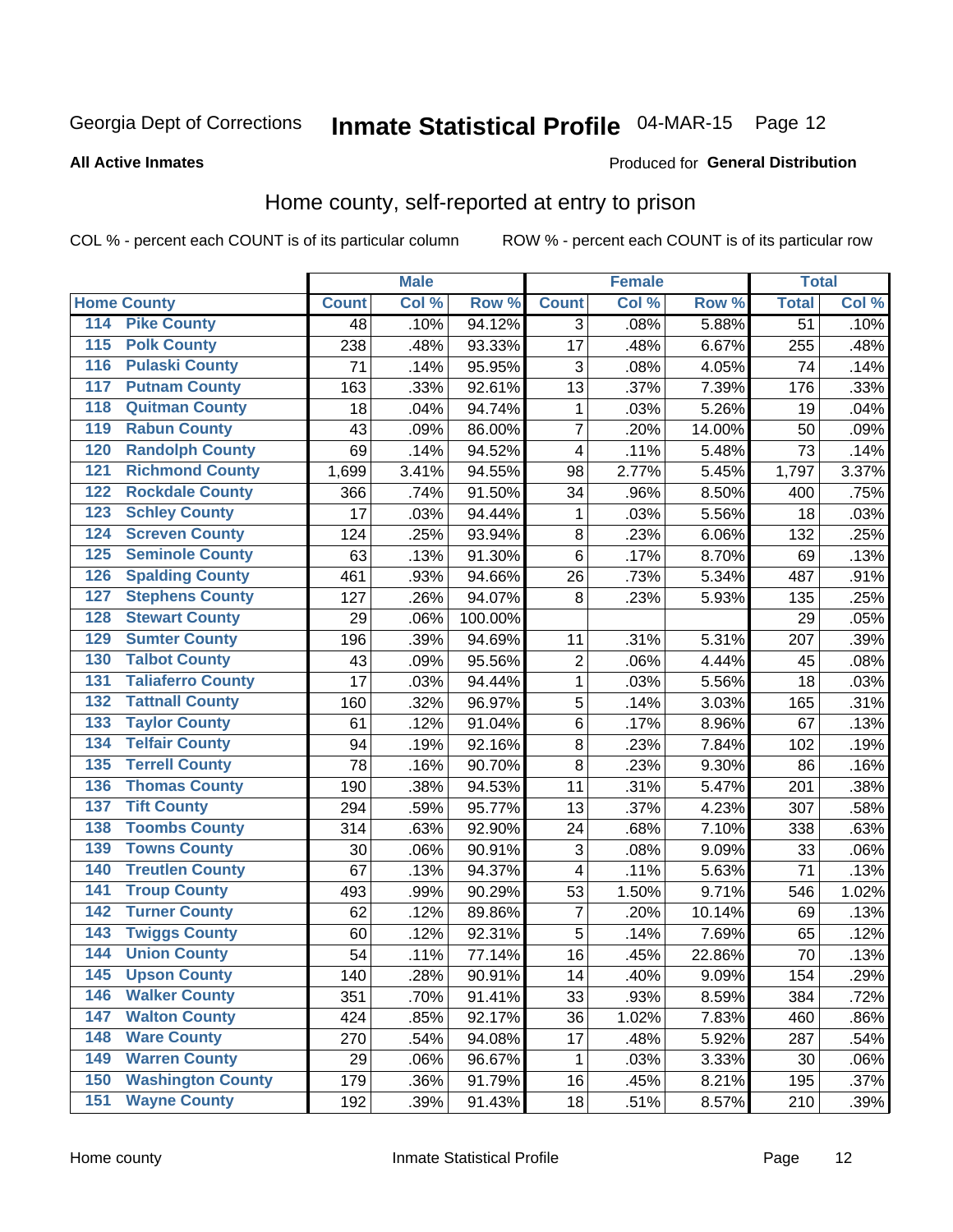# Inmate Statistical Profile 04-MAR-15 Page 13

**All Active Inmates** 

### Produced for General Distribution

### Home county, self-reported at entry to prison

COL % - percent each COUNT is of its particular column

|     |                             |              | <b>Male</b> |         |                | <b>Female</b> |          | <b>Total</b> |         |
|-----|-----------------------------|--------------|-------------|---------|----------------|---------------|----------|--------------|---------|
|     | <b>Home County</b>          | <b>Count</b> | Col %       | Row %   | <b>Count</b>   | Col %         | Row %    | <b>Total</b> | Col %   |
| 152 | <b>Webster County</b>       | 10           | .02%        | 100.00% |                |               |          | 10           | .02%    |
| 153 | <b>Wheeler County</b>       | 23           | .05%        | 92.00%  | $\overline{2}$ | .06%          | 8.00%    | 25           | .05%    |
| 154 | <b>White County</b>         | 86           | .17%        | 84.31%  | 16             | .45%          | 15.69%   | 102          | .19%    |
| 155 | <b>Whitfield County</b>     | 383          | .77%        | 88.45%  | 50             | 1.41%         | 11.55%   | 433          | .81%    |
| 156 | <b>Wilcox County</b>        | 46           | .09%        | 90.20%  | 5              | .14%          | $9.80\%$ | 51           | .10%    |
| 157 | <b>Wilkes County</b>        | 66           | .13%        | 91.67%  | 6              | .17%          | 8.33%    | 72           | .14%    |
| 158 | <b>Wilkinson County</b>     | 48           | .10%        | 90.57%  | 5              | .14%          | 9.43%    | 53           | .10%    |
| 159 | <b>Worth County</b>         | 103          | .21%        | 93.64%  | 7              | .20%          | $6.36\%$ | 110          | .21%    |
| 999 | <b>Other Custody/Out Of</b> | 183          | .37%        | 92.89%  | 14             | .40%          | 7.11%    | 197          | $.37\%$ |
|     | <b>State</b>                |              |             |         |                |               |          |              |         |
|     | <b>Total Rported</b>        | 49,791       | 100%        | 93.36%  | 3,541          | 100%          | 6.64%    | 53,332       | 100%    |

| Reported<br>NOT |        |       |        |
|-----------------|--------|-------|--------|
| <b>c</b> otal   | 49,791 | 3,541 | 53,332 |

|  | Mode (most frequent) | <b>Fulton County</b> | <b>Fulton County</b> | <b>Fulton County</b> |
|--|----------------------|----------------------|----------------------|----------------------|
|--|----------------------|----------------------|----------------------|----------------------|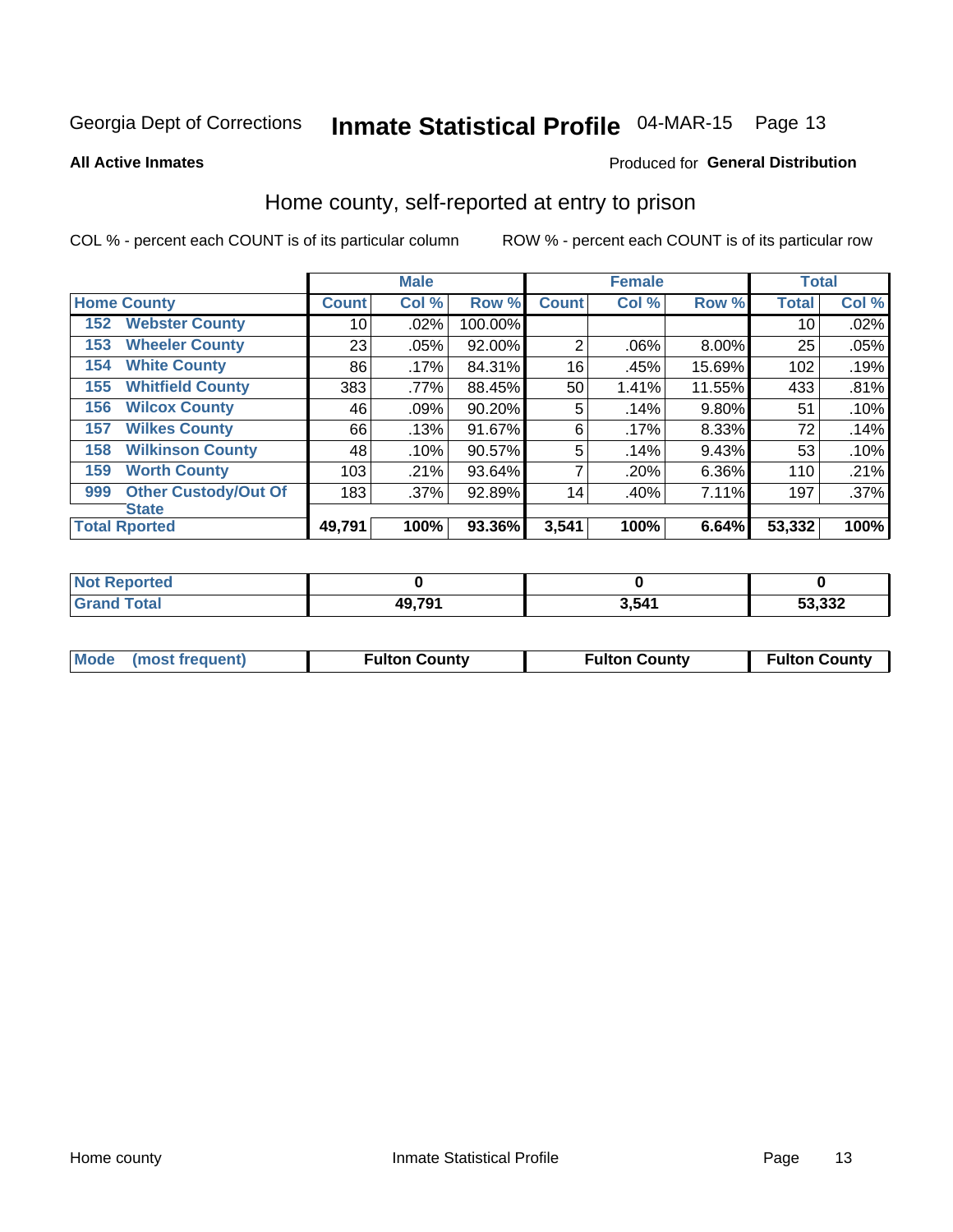# Inmate Statistical Profile 04-MAR-15 Page 14

#### **All Active Inmates**

### Produced for General Distribution

### Employment status before prison, self-reported at entry to prison

COL % - percent each COUNT is of its particular column

|                           | <b>Male</b>  |        |           |              | <b>Female</b> | <b>Total</b> |        |        |
|---------------------------|--------------|--------|-----------|--------------|---------------|--------------|--------|--------|
| <b>Employment Status</b>  | <b>Count</b> | Col %  | Row %     | <b>Count</b> | Col %         | Row %        | Total  | Col %  |
| <b>Full Time</b><br>01    | 18,391       | 44.78% | 95.67%    | 833          | 26.84%        | 4.33%        | 19,224 | 43.52% |
| <b>Part Time</b><br>02    | 3,469        | 8.45%  | 94.63%    | 197          | 6.35%         | 5.37%        | 3,666  | 8.30%  |
| Unempl $<$ 6M<br>03       | 2,651        | 6.45%  | $97.61\%$ | 65           | 2.09%         | 2.39%        | 2,716  | 6.15%  |
| Unempl > 6M<br>04         | 9,317        | 22.68% | 87.24%    | 1,363        | 43.91%        | 12.76%       | 10,680 | 24.18% |
| <b>Never Worked</b><br>05 | 4,250        | 10.35% | 95.23%    | 213          | 6.86%         | 4.77%        | 4,463  | 10.10% |
| <b>Student</b><br>06      | ,154         | 2.81%  | 96.25%    | 45           | 1.45%         | 3.75%        | 1,199  | 2.71%  |
| 07<br><b>Incapable</b>    | ,839         | 4.48%  | 82.58%    | 388          | 12.50%        | 17.42%       | 2,227  | 5.04%  |
| <b>UNKNOWN</b><br>20      | 2            | .01%   | 100.00%   |              |               |              | 2      | .01%   |
| <b>Total Reported</b>     | 41,073       | 100%   | 92.97%    | 3,104        | 100%          | 7.03%        | 44,177 | 100%   |

| <b>Not Reported</b> | 8,720  | $10-$<br>491 | 9,157  |
|---------------------|--------|--------------|--------|
| <b>Grand Total</b>  | 49,793 | 3,541        | 53,334 |

| <b>Mode (most frequent)</b> | 6M<br><b>Jnempl</b> | <b>Full Time</b> |
|-----------------------------|---------------------|------------------|
|                             |                     |                  |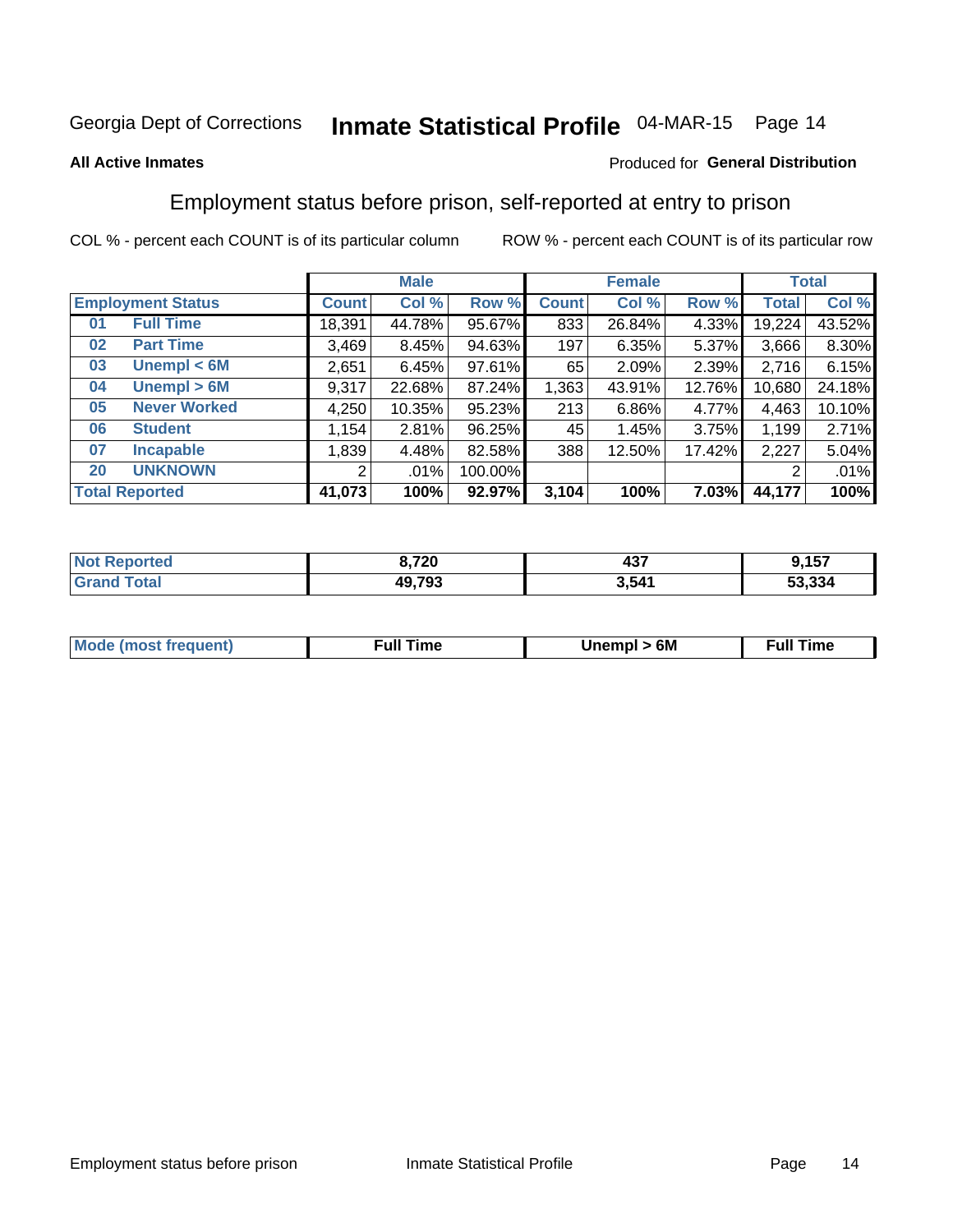### **All Active Inmates**

Produced for General Distribution

### Age at admission

COL % - percent each COUNT is of its particular column

|                         |              | <b>Male</b> |        |              | Female |        |              | <b>Total</b> |
|-------------------------|--------------|-------------|--------|--------------|--------|--------|--------------|--------------|
| <b>Age At Admission</b> | <b>Count</b> | Col %       | Row %  | <b>Count</b> | Col %  | Row %  | <b>Total</b> | Col %        |
| 14                      | 18           | 0.04%       | 90.00% | 2            | 0.06%  | 10.00% | 20           | 0.04%        |
| $\overline{15}$         | 58           | 0.12%       | 98.31% | $\mathbf{1}$ | 0.03%  | 1.69%  | 59           | 0.11%        |
| 16                      | 186          | 0.37%       | 96.37% | 7            | 0.20%  | 3.63%  | 193          | 0.36%        |
| $\overline{17}$         | 709          | 1.42%       | 96.33% | 27           | 0.76%  | 3.67%  | 736          | 1.38%        |
| $\overline{18}$         | 1,349        | 2.71%       | 96.98% | 42           | 1.19%  | 3.02%  | 1,391        | 2.61%        |
| 19                      | 1,986        | 3.99%       | 96.64% | 69           | 1.95%  | 3.36%  | 2,055        | 3.85%        |
| $\overline{20}$         | 2,246        | 4.51%       | 95.53% | 105          | 2.97%  | 4.47%  | 2,351        | 4.41%        |
| $\overline{21}$         | 2,213        | 4.44%       | 95.35% | 108          | 3.05%  | 4.65%  | 2,321        | 4.35%        |
| $\overline{22}$         | 2,301        | 4.62%       | 95.36% | 112          | 3.16%  | 4.64%  | 2,413        | 4.52%        |
| 23                      | 2,127        | 4.27%       | 93.82% | 140          | 3.95%  | 6.18%  | 2,267        | 4.25%        |
| $\overline{24}$         | 2,048        | 4.11%       | 93.43% | 144          | 4.07%  | 6.57%  | 2,192        | 4.11%        |
| 25                      | 1,885        | 3.79%       | 93.41% | 133          | 3.76%  | 6.59%  | 2,018        | 3.78%        |
| $\overline{26}$         | 1,824        | 3.66%       | 93.88% | 119          | 3.36%  | 6.12%  | 1,943        | 3.64%        |
| $\overline{27}$         | 1,767        | 3.55%       | 92.22% | 149          | 4.21%  | 7.78%  | 1,916        | 3.59%        |
| 28                      | 1,690        | 3.39%       | 93.06% | 126          | 3.56%  | 6.94%  | 1,816        | 3.41%        |
| 29                      | 1,675        | 3.36%       | 93.21% | 122          | 3.45%  | 6.79%  | 1,797        | 3.37%        |
| 30                      | 1,650        | 3.31%       | 93.64% | 112          | 3.16%  | 6.36%  | 1,762        | 3.30%        |
| $\overline{31}$         | 1,538        | 3.09%       | 92.15% | 131          | 3.70%  | 7.85%  | 1,669        | 3.13%        |
| 32                      | 1,454        | 2.92%       | 92.03% | 126          | 3.56%  | 7.97%  | 1,580        | 2.96%        |
| 33                      | 1,448        | 2.91%       | 91.88% | 128          | 3.62%  | 8.12%  | 1,576        | 2.96%        |
| 34                      | 1,436        | 2.88%       | 92.29% | 120          | 3.39%  | 7.71%  | 1,556        | 2.92%        |
| 35                      | 1,311        | 2.63%       | 92.39% | 108          | 3.05%  | 7.61%  | 1,419        | 2.66%        |
| 36                      | 1,301        | 2.61%       | 93.60% | 89           | 2.51%  | 6.40%  | 1,390        | 2.61%        |
| $\overline{37}$         | 1,123        | 2.26%       | 91.82% | 100          | 2.82%  | 8.18%  | 1,223        | 2.29%        |
| 38                      | 1,077        | 2.16%       | 92.69% | 85           | 2.40%  | 7.31%  | 1,162        | 2.18%        |
| 39                      | 1,014        | 2.04%       | 91.85% | 90           | 2.54%  | 8.15%  | 1,104        | 2.07%        |
| 40                      | 1,008        | 2.02%       | 91.97% | 88           | 2.49%  | 8.03%  | 1,096        | 2.06%        |
| 41                      | 962          | 1.93%       | 93.04% | 72           | 2.03%  | 6.96%  | 1,034        | 1.94%        |
| 42                      | 887          | 1.78%       | 92.49% | 72           | 2.03%  | 7.51%  | 959          | 1.80%        |
| 43                      | 898          | 1.80%       | 90.25% | 97           | 2.74%  | 9.75%  | 995          | 1.87%        |
| 44                      | 795          | 1.60%       | 90.75% | 81           | 2.29%  | 9.25%  | 876          | 1.64%        |
| 45                      | 794          | 1.59%       | 91.47% | 74           | 2.09%  | 8.53%  | 868          | 1.63%        |
| 46                      | 683          | 1.37%       | 91.68% | 62           | 1.75%  | 8.32%  | 745          | 1.40%        |
| 47                      | 710          | 1.43%       | 92.69% | 56           | 1.58%  | 7.31%  | 766          | 1.44%        |
| 48                      | 685          | 1.38%       | 92.19% | 58           | 1.64%  | 7.81%  | 743          | 1.39%        |
| 49                      | 624          | 1.25%       | 92.44% | 51           | 1.44%  | 7.56%  | 675          | 1.27%        |
| 50                      | 534          | 1.07%       | 91.44% | 50           | 1.41%  | 8.56%  | 584          | 1.10%        |
| 51                      | 476          | 0.96%       | 91.01% | 47           | 1.33%  | 8.99%  | 523          | 0.98%        |
| 52                      | 470          | 0.94%       | 90.56% | 49           | 1.38%  | 9.44%  | 519          | 0.97%        |
| 53                      | 416          | 0.84%       | 88.89% | 52           | 1.47%  | 11.11% | 468          | 0.88%        |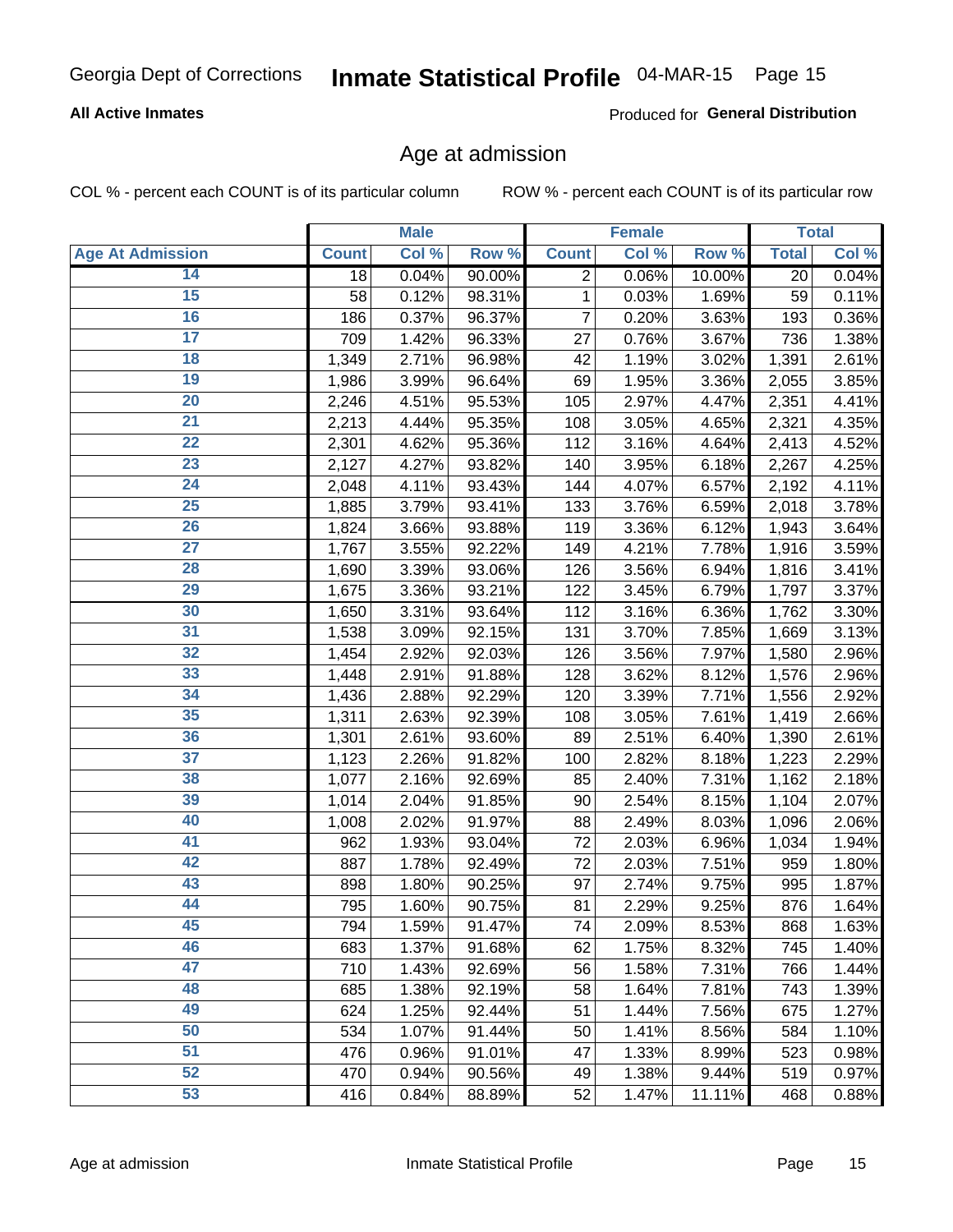### **All Active Inmates**

Produced for General Distribution

### Age at admission

COL % - percent each COUNT is of its particular column

|                         |                | <b>Male</b> |         |                 | <b>Female</b> |       | <b>Total</b>    |       |
|-------------------------|----------------|-------------|---------|-----------------|---------------|-------|-----------------|-------|
| <b>Age At Admission</b> | <b>Count</b>   | Col %       | Row %   | <b>Count</b>    | Col %         | Row % | <b>Total</b>    | Col % |
| 54                      | 380            | 0.76%       | 93.14%  | 28              | 0.79%         | 6.86% | 408             | 0.77% |
| 55                      | 313            | 0.63%       | 93.99%  | 20              | 0.56%         | 6.01% | 333             | 0.62% |
| 56                      | 277            | 0.56%       | 94.22%  | 17              | 0.48%         | 5.78% | 294             | 0.55% |
| 57                      | 228            | 0.46%       | 92.68%  | 18              | 0.51%         | 7.32% | 246             | 0.46% |
| 58                      | 209            | 0.42%       | 96.76%  | $\overline{7}$  | 0.20%         | 3.24% | 216             | 0.41% |
| 59                      | 172            | 0.35%       | 92.97%  | $\overline{13}$ | 0.37%         | 7.03% | 185             | 0.35% |
| 60                      | 148            | 0.30%       | 94.27%  | 9               | 0.25%         | 5.73% | 157             | 0.29% |
| 61                      | 125            | 0.25%       | 96.90%  | 4               | 0.11%         | 3.10% | 129             | 0.24% |
| 62                      | 99             | 0.20%       | 97.06%  | 3               | 0.08%         | 2.94% | 102             | 0.19% |
| 63                      | 84             | 0.17%       | 96.55%  | 3               | 0.08%         | 3.45% | 87              | 0.16% |
| 64                      | 81             | 0.16%       | 97.59%  | $\overline{2}$  | 0.06%         | 2.41% | 83              | 0.16% |
| 65                      | 47             | 0.09%       | 92.16%  | $\overline{4}$  | 0.11%         | 7.84% | 51              | 0.10% |
| 66                      | 47             | 0.09%       | 100.00% |                 |               |       | 47              | 0.09% |
| 67                      | 33             | 0.07%       | 94.29%  | $\overline{c}$  | 0.06%         | 5.71% | $\overline{35}$ | 0.07% |
| 68                      | 28             | 0.06%       | 96.55%  | 1               | 0.03%         | 3.45% | 29              | 0.05% |
| 69                      | 29             | 0.06%       | 100.00% |                 |               |       | 29              | 0.05% |
| 70                      | 28             | 0.06%       | 93.33%  | $\overline{2}$  | 0.06%         | 6.67% | 30              | 0.06% |
| $\overline{71}$         | 14             | 0.03%       | 100.00% |                 |               |       | 14              | 0.03% |
| $\overline{72}$         | 21             | 0.04%       | 91.30%  | $\overline{2}$  | 0.06%         | 8.70% | 23              | 0.04% |
| 73                      | 8              | 0.02%       | 100.00% |                 |               |       | 8               | 0.02% |
| 74                      | 10             | 0.02%       | 90.91%  | $\mathbf{1}$    | 0.03%         | 9.09% | 11              | 0.02% |
| 75                      | $\bf 8$        | 0.02%       | 100.00% |                 |               |       | 8               | 0.02% |
| 76                      | 8              | 0.02%       | 100.00% |                 |               |       | 8               | 0.02% |
| $\overline{77}$         | $\overline{7}$ | 0.01%       | 100.00% |                 |               |       | $\overline{7}$  | 0.01% |
| 78                      | $\mathbf 1$    | 0.01%       | 100.00% |                 |               |       | $\mathbf{1}$    | 0.01% |
| 79                      | $\overline{c}$ | 0.01%       | 100.00% |                 |               |       | $\overline{2}$  | 0.01% |
| 80                      | $\overline{2}$ | 0.01%       | 100.00% |                 |               |       | $\overline{2}$  | 0.01% |
| 81                      | $\mathbf{1}$   | 0.01%       | 100.00% |                 |               |       | $\mathbf{1}$    | 0.01% |
| $\overline{82}$         | $\overline{c}$ | 0.01%       | 100.00% |                 |               |       | $\overline{2}$  | 0.01% |
| 84                      | $\overline{2}$ | 0.01%       | 100.00% |                 |               |       | $\overline{2}$  | 0.01% |
| <b>Total Reported</b>   | 49,790         | 100%        | 93.36%  | 3,540           | 100%          | 6.64% | 53,330          | 100%  |

| <b>eported</b><br><b>N</b> |                    |       |        |
|----------------------------|--------------------|-------|--------|
| <b>Total</b>               | 10 70 <sup>-</sup> | 3,541 | 53,332 |

| <b>Mean</b><br>(average)       | 32.25 | 33.98   | 32.37    |
|--------------------------------|-------|---------|----------|
| <b>Median (middle)</b>         | 30    | ົ<br>ЭZ | 30       |
| <b>Mode</b><br>(most frequent) | ∸∸    | ^7      | n,<br>LL |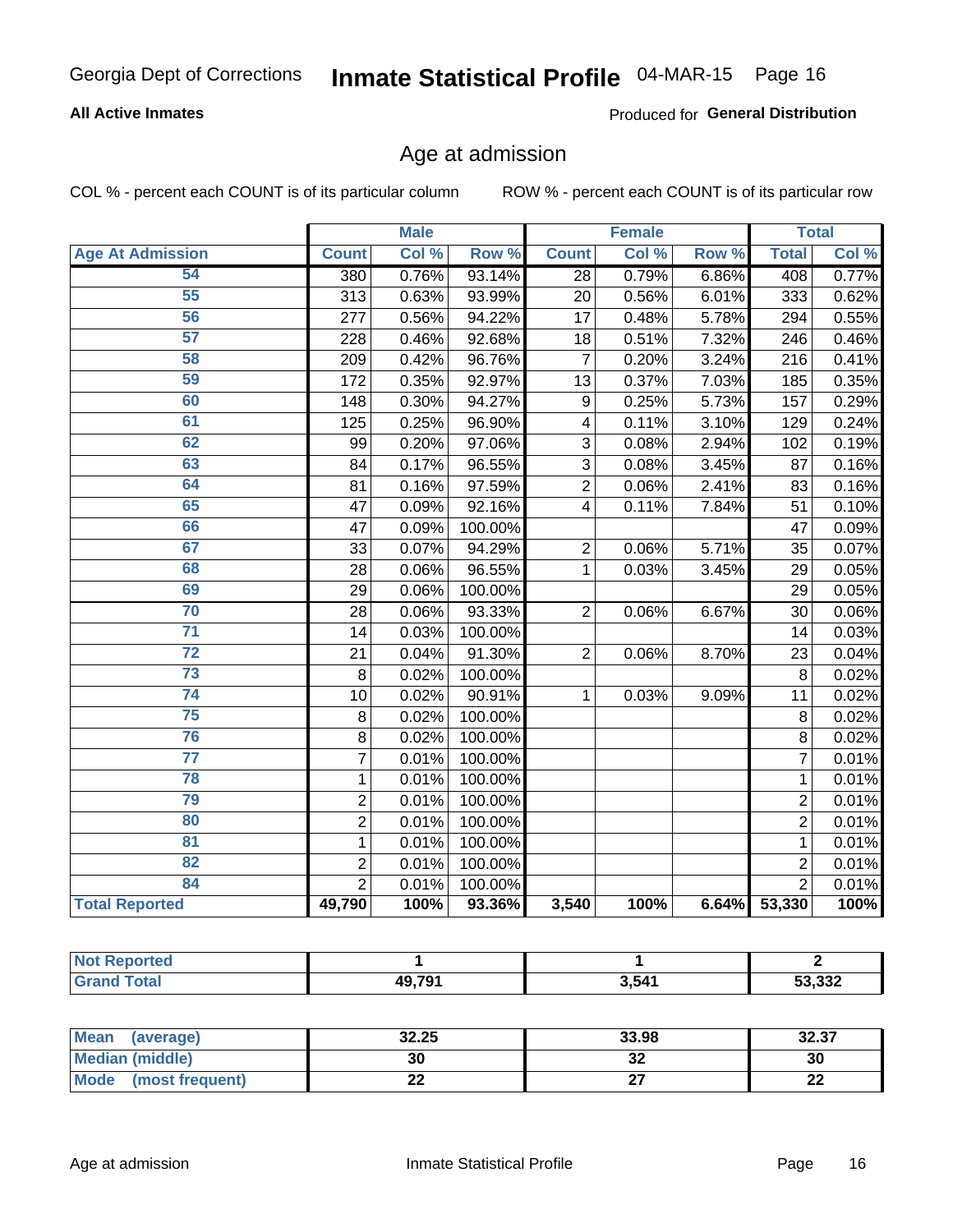### **All Active Inmates**

### Produced for General Distribution

### Height, measured at entry to prison

COL % - percent each COUNT is of its particular column

|                       |              | <b>Male</b> |         |              | <b>Female</b> |        |                 | <b>Total</b> |
|-----------------------|--------------|-------------|---------|--------------|---------------|--------|-----------------|--------------|
| <b>Height</b>         | <b>Count</b> | Col %       | Row %   | <b>Count</b> | Col %         | Row %  | <b>Total</b>    | Col %        |
| 4'10"                 | 2            | 0.02%       | 12.50%  | 14           | 7.18%         | 87.50% | $\overline{16}$ | 0.14%        |
| 4'11''                | 11           | 0.10%       | 15.28%  | 61           | 31.28%        | 84.72% | 72              | 0.62%        |
| 5'02''                |              | 0.01%       | 50.00%  | 1.           | 0.51%         | 50.00% | $\overline{2}$  | 0.02%        |
| 5'03''                |              | 0.01%       | 100.00% |              |               |        |                 | 0.01%        |
| 5'05''                | 4            | 0.03%       | 100.00% |              |               |        | 4               | 0.03%        |
| 5'06"                 | 5            | 0.04%       | 100.00% |              |               |        | 5               | 0.04%        |
| 5'07''                | 5            | 0.04%       | 100.00% |              |               |        | 5               | 0.04%        |
| 5'08''                | 7            | 0.06%       | 100.00% |              |               |        |                 | 0.06%        |
| 5'09''                | 3            | 0.03%       | 100.00% |              |               |        | 3               | 0.03%        |
| 5'10''                | 5,531        | 48.31%      | 98.70%  | 73           | 37.44%        | 1.30%  | 5,604           | 48.13%       |
| 5'11''                | 5,848        | 51.08%      | 99.22%  | 46           | 23.59%        | 0.78%  | 5,894           | 50.62%       |
| 6'00''                | 5            | 0.04%       | 100.00% |              |               |        | 5               | 0.04%        |
| 6'01''                | 5            | 0.04%       | 100.00% |              |               |        | 5               | 0.04%        |
| 6'02''                | 3            | 0.03%       | 100.00% |              |               |        | 3               | 0.03%        |
| 6'04"                 |              | 0.01%       | 100.00% |              |               |        | 1               | 0.01%        |
| 6'10''                | 6            | 0.05%       | 100.00% |              |               |        | 6               | 0.05%        |
| 6'11''                | 10           | 0.09%       | 100.00% |              |               |        | 10              | 0.09%        |
| Seven feet +          |              | 0.01%       | 100.00% |              |               |        |                 | 0.01%        |
| <b>Total Reported</b> | 11,449       | 100%        | 98.33%  | 195          | 100%          | 1.67%  | 11,644          | 100%         |

| тес<br>N | 38,342 | 3,346 | 688,            |
|----------|--------|-------|-----------------|
|          | 49 791 | 3,541 | よつ つつつ<br>∡כס.י |

| <b>Mean</b><br>(average) | 544"  | 5'06"  | 5'10" |
|--------------------------|-------|--------|-------|
| <b>Median (middle)</b>   | 5'11" | 5'10"  | 5'11" |
| Mode<br>(most frequent)  | 5'11" | 5'10'' | 544 " |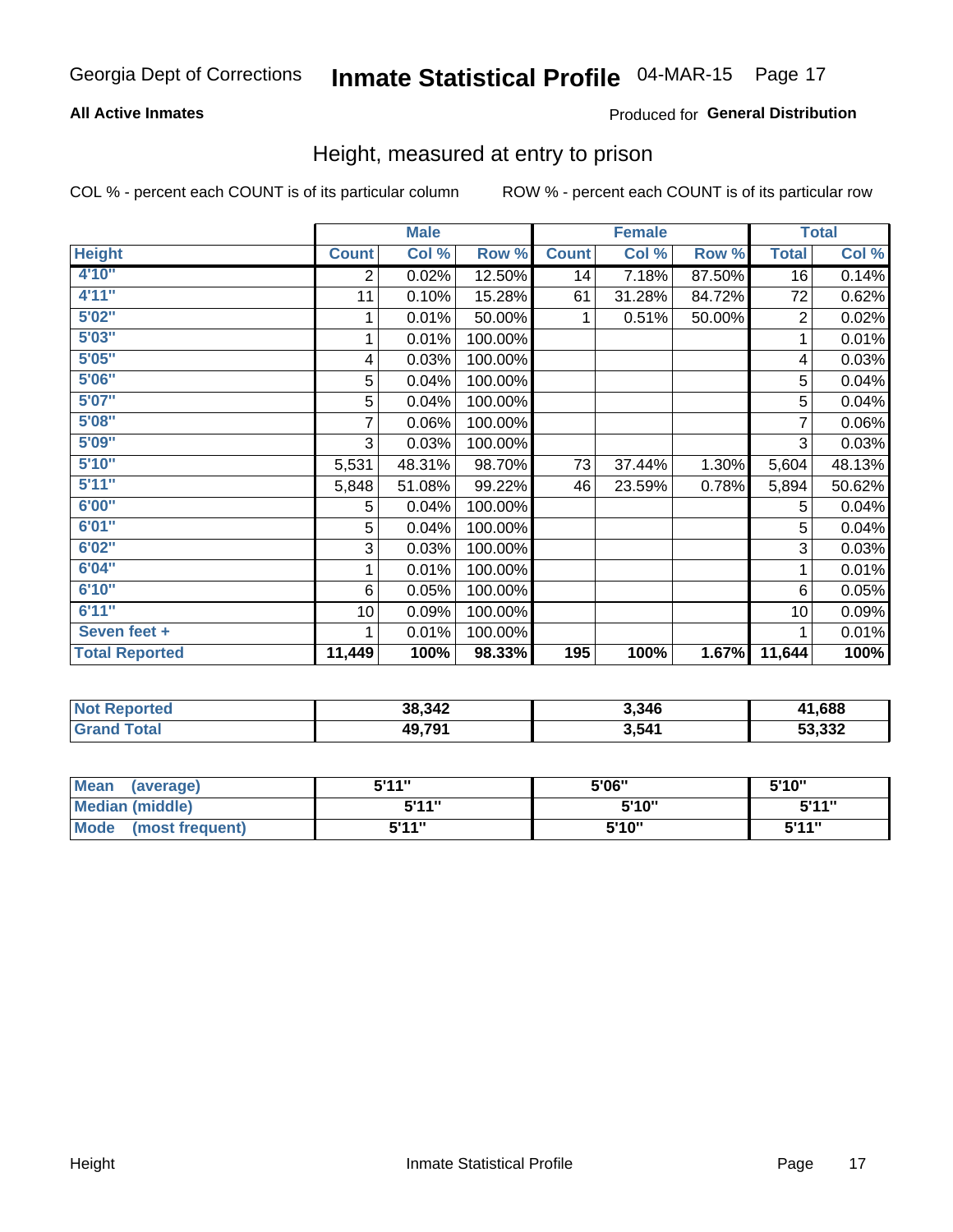**All Active Inmates** 

Produced for General Distribution

# Weight, measured at entry to prison

COL % - percent each COUNT is of its particular column

|                                |                | <b>Male</b> |         |                           | <b>Female</b>    |        |                | <b>Total</b> |
|--------------------------------|----------------|-------------|---------|---------------------------|------------------|--------|----------------|--------------|
| Weight                         | <b>Count</b>   | Col %       | Row %   | <b>Count</b>              | Col %            | Row %  | <b>Total</b>   | Col %        |
| <b>Under 80 pounds</b>         | 13             | 0.03%       | 100.00% |                           |                  |        | 13             | 0.02%        |
| 80 - 89 pounds                 | 2              | 0.01%       | 100.00% |                           |                  |        | $\overline{2}$ | 0.01%        |
| <b>90 - 99 pounds</b>          | $\overline{2}$ | 0.01%       | 14.29%  | 12                        | 0.34%            | 85.71% | 14             | 0.03%        |
| 100 - 109 pounds               | 31             | 0.06%       | 52.54%  | 28                        | 0.79%            | 47.46% | 59             | 0.11%        |
| 110 - 119 pounds               | 90             | 0.18%       | 46.88%  | 102                       | 2.89%            | 53.13% | 192            | 0.36%        |
| 120 - 129 pounds               | 448            | 0.91%       | 70.44%  | 188                       | 5.33%            | 29.56% | 636            | 1.20%        |
| 130 - 139 pounds               | 1,494          | 3.03%       | 82.40%  | 319                       | 9.05%            | 17.60% | 1,813          | 3.43%        |
| 140 - 149 pounds               | 3,212          | 6.52%       | 88.98%  | 398                       | 11.29%           | 11.02% | 3,610          | 6.84%        |
| 150 - 159 pounds               | 4,980          | 10.11%      | 92.38%  | 411                       | 11.66%           | 7.62%  | 5,391          | 10.21%       |
| 160 - 169 pounds               | 6,497          | 13.19%      | 94.19%  | 401                       | 11.37%           | 5.81%  | 6,898          | 13.07%       |
| 170 - 179 pounds               | 6,306          | 12.80%      | 94.73%  | 351                       | 9.95%            | 5.27%  | 6,657          | 12.61%       |
| 180 - 189 pounds               | 6,482          | 13.16%      | 95.16%  | 330                       | 9.36%            | 4.84%  | 6,812          | 12.90%       |
| 190 - 199 pounds               | 4,574          | 9.28%       | 95.71%  | 205                       | 5.81%            | 4.29%  | 4,779          | 9.05%        |
| 200 - 209 pounds               | 4,009          | 8.14%       | 95.41%  | 193                       | 5.47%            | 4.59%  | 4,202          | 7.96%        |
| 210 - 219 pounds               | 2,990          | 6.07%       | 96.14%  | 120                       | 3.40%            | 3.86%  | 3,110          | 5.89%        |
| 220 - 229 pounds               | 2,393          | 4.86%       | 95.38%  | 116                       | 3.29%            | 4.62%  | 2,509          | 4.75%        |
| 230 - 239 pounds               | 1,647          | 3.34%       | 94.66%  | 93                        | 2.64%            | 5.34%  | 1,740          | 3.30%        |
| 240 - 249 pounds               | 1,228          | 2.49%       | 94.32%  | 74                        | 2.10%            | 5.68%  | 1,302          | 2.47%        |
| 250 - 259 pounds               | 868            | 1.76%       | 95.18%  | 44                        | 1.25%            | 4.82%  | 912            | 1.73%        |
| 260 - 269 pounds               | 580            | 1.18%       | 93.10%  | 43                        | 1.22%            | 6.90%  | 623            | 1.18%        |
| 270 - 279 pounds               | 405            | 0.82%       | 94.85%  | 22                        | 0.62%            | 5.15%  | 427            | 0.81%        |
| 280 - 289 pounds               | 311            | 0.63%       | 93.39%  | 22                        | 0.62%            | 6.61%  | 333            | 0.63%        |
| 290 - 299 pounds               | 176            | 0.36%       | 95.14%  | 9                         | 0.26%            | 4.86%  | 185            | 0.35%        |
| 300 - 309 pounds               | 163            | 0.33%       | 89.07%  | 20                        | 0.57%            | 10.93% | 183            | 0.35%        |
| 310 - 319 pounds               | 88             | 0.18%       | 96.70%  | $\ensuremath{\mathsf{3}}$ | 0.09%            | 3.30%  | 91             | 0.17%        |
| 320 - 329 pounds               | 86             | 0.17%       | 95.56%  | 4                         | 0.11%            | 4.44%  | 90             | 0.17%        |
| 330 - 339 pounds               | 46             | 0.09%       | 92.00%  | 4                         | 0.11%            | 8.00%  | 50             | 0.09%        |
| 340 - 349 pounds               | 34             | 0.07%       | 89.47%  | 4                         | 0.11%            | 10.53% | 38             | 0.07%        |
| 350 - 359 pounds               | 40             | 0.08%       | 86.96%  | 6                         | 0.17%            | 13.04% | 46             | 0.09%        |
| 360 - 369 pounds               | 14             | 0.03%       | 93.33%  | 1                         | 0.03%            | 6.67%  | 15             | 0.03%        |
| 370 - 379 pounds               | 18             | 0.04%       | 94.74%  | 1                         | 0.03%            | 5.26%  | 19             | 0.04%        |
| 380 - 389 pounds               | 8              | 0.02%       | 88.89%  | 1                         | 0.03%            | 11.11% | 9              | 0.02%        |
| 390 - 399 pounds               | 4              | 0.01%       | 80.00%  | 1                         | 0.03%            | 20.00% | 5              | 0.01%        |
| 400 pounds and over            | 25             | 0.05%       | 100.00% |                           |                  |        | 25             | 0.05%        |
| <b>Total Reported</b>          | 49,264         | 100%        | 93.32%  | 3,526                     | 100%             | 6.68%  | 52,790         | 100%         |
|                                |                |             |         |                           |                  |        |                |              |
| <b>Not Reported</b>            |                | 527         |         |                           | $\overline{15}$  |        |                | 542          |
| <b>Grand Total</b>             |                | 49,791      |         |                           | 3,541            |        |                | 53,332       |
| <b>Mean</b><br>(average)       |                | 186         |         |                           | $\overline{172}$ |        |                | 185          |
| <b>Median (middle)</b>         |                | 180         |         |                           | 165              |        |                | 180          |
| <b>Mode</b><br>(most frequent) |                | 180         |         |                           | 150              |        |                | 180          |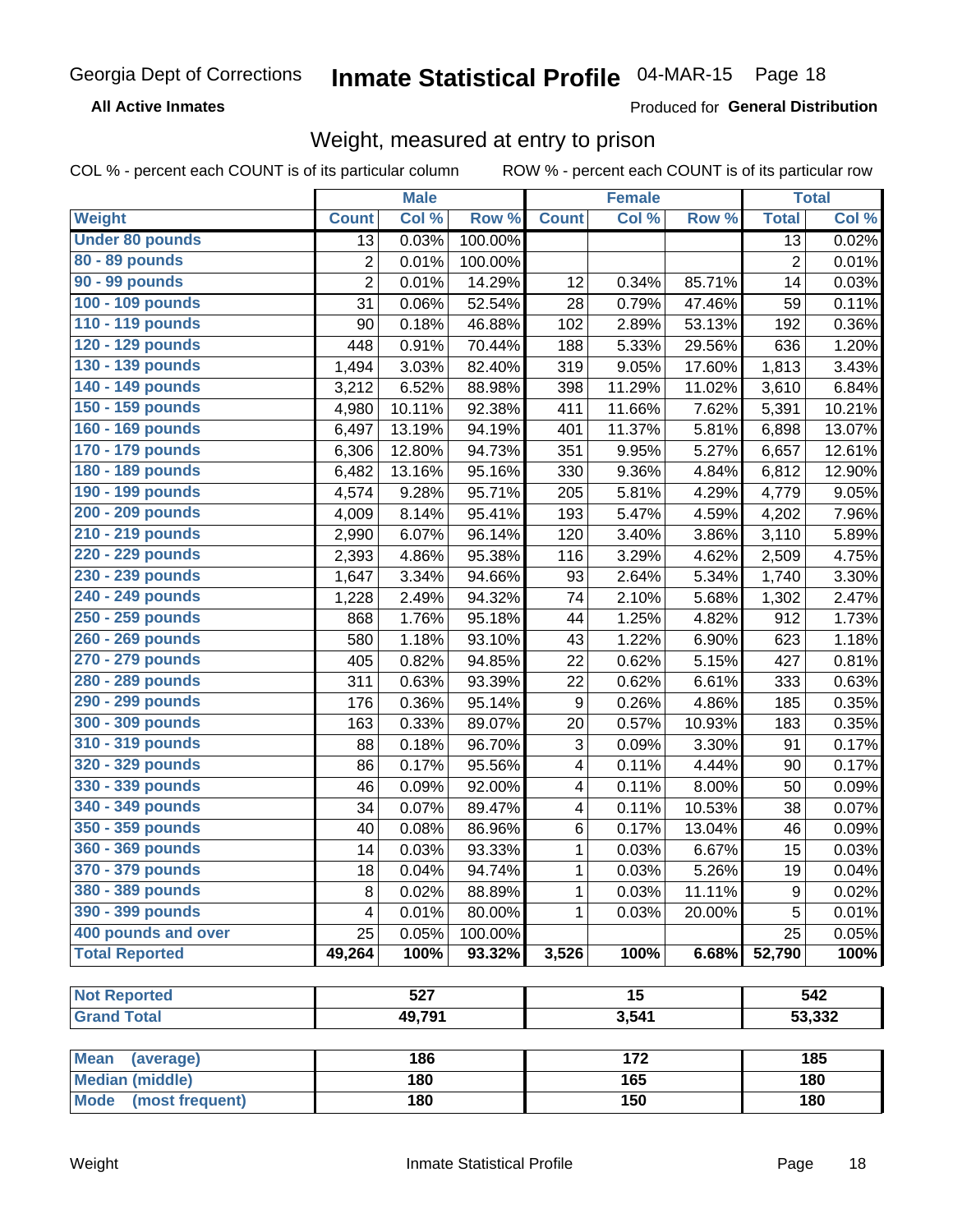# Inmate Statistical Profile 04-MAR-15 Page 19

**All Active Inmates** 

#### Produced for General Distribution

# Veterans validated by Veteran's Administration

COL % - percent each COUNT is of its particular column

|                          | <b>Male</b>  |        |             | <b>Female</b> |        |       | <b>Total</b> |        |
|--------------------------|--------------|--------|-------------|---------------|--------|-------|--------------|--------|
| <b>Military service</b>  | <b>Count</b> | Col %  | Row % Count |               | Col %  | Row % | <b>Total</b> | Col %  |
| <b>Others</b><br>0       | 781          | 36.26% | 98.36%      | 13            | 34.21% | 1.64% | 794          | 36.22% |
| <b>Air Force</b>         | 807          | 37.47% | 97.82%      | 18            | 47.37% | 2.18% | 825          | 37.64% |
| 2<br><b>Army</b>         | 112          | 5.20%  | 97.39%      | 3             | 7.89%  | 2.61% | 115          | 5.25%  |
| <b>Navy</b><br>3         | 268          | 12.44% | 99.26%      | 2             | 5.26%  | .74%  | 270          | 12.32% |
| <b>Marines</b><br>4      |              | .32%   | 100.00%     |               |        |       |              | .32%   |
| <b>Coast Guard</b><br>5. | 179          | 8.31%  | 98.90%      | 2             | 5.26%  | 1.10% | 181          | 8.26%  |
| <b>Total Reported</b>    | 2,154        | 100%   | 98.27%      | 38            | 100%   | 1.73% | 2,192        | 100%   |

| rted<br>NOI | 47,636 | 3,503 | 31,139                 |
|-------------|--------|-------|------------------------|
|             | 49,790 | 3,541 | ED 001<br>5.331<br>ה ה |

| <b>Mode (most frequent)</b> | <b>Force</b> | <b>Force</b> | Force |
|-----------------------------|--------------|--------------|-------|
|                             |              |              |       |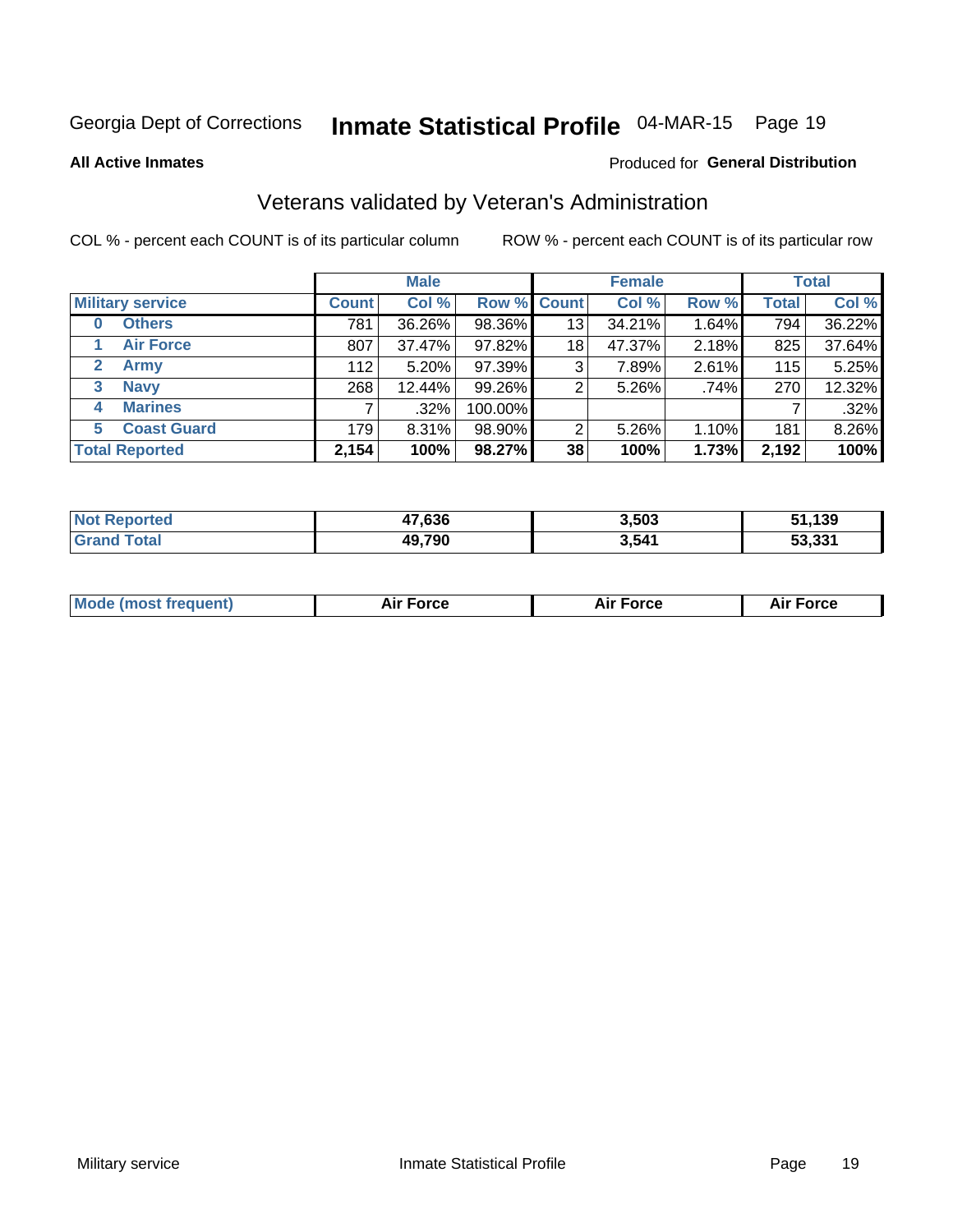# Inmate Statistical Profile 04-MAR-15 Page 20

**All Active Inmates** 

#### Produced for General Distribution

### Type of admission to prison

COL % - percent each COUNT is of its particular column

|    |                                |                | <b>Male</b> |                    |       | <b>Female</b> |        |                | <b>Total</b> |
|----|--------------------------------|----------------|-------------|--------------------|-------|---------------|--------|----------------|--------------|
|    | <b>Type of Admission</b>       | <b>Count</b>   | Col %       | <b>Row % Count</b> |       | Col %         | Row %  | <b>Total</b>   | Col %        |
| 52 | <b>New Sentence</b>            | 40,900         | 82.19%      | 93.29%             | 2,940 | 83.05%        | 6.71%  | 43,840         | 82.25%       |
| 53 | <b>Probation Rev Partial</b>   | 1,721          | 3.46%       | 90.91%             | 172   | 4.86%         | 9.09%  | 1,893          | 3.55%        |
| 54 | <b>Probation Rev Remainder</b> | 2,709          | 5.44%       | 91.55%             | 250   | 7.06%         | 8.45%  | 2,959          | 5.55%        |
| 55 | <b>Parole Rev New Sentence</b> | 1,671          | 3.36%       | 96.65%             | 58    | 1.64%         | 3.35%  | 1,729          | 3.24%        |
| 56 | <b>Parole Rev No New</b>       | 2,694          | 5.41%       | 95.77%             | 119   | 3.36%         | 4.23%  | 2,813          | 5.28%        |
|    | <b>Sentence</b>                |                |             |                    |       |               |        |                |              |
| 57 | <b>Released In Error</b>       | 8              | .02%        | 88.89%             |       | .03%          | 11.11% | 9              | .02%         |
| 65 | <b>Return Appeal/Bond</b>      | 2              | .01%        | 100.00%            |       |               |        | 2              | .01%         |
| 66 | <b>Prob Viol/Total Rev</b>     |                | .01%        | 100.00%            |       |               |        |                | .01%         |
| 67 | <b>Admit Fm Other Cust</b>     | 7              | .01%        | 100.00%            |       |               |        | ⇁              | .01%         |
| 69 | <b>New Sent/Par Rev Pnd</b>    | 6              | .01%        | 100.00%            |       |               |        | 6              | .01%         |
| 70 | <b>Life W/O Parole</b>         | 14             | .03%        | 100.00%            |       |               |        | 14             | .03%         |
| 72 | <b>Par Rev/Rsn Unknown</b>     | 28             | .06%        | 100.00%            |       |               |        | 28             | .05%         |
| 74 | <b>Pb Parole Rescinded</b>     | $\overline{2}$ | .01%        | 100.00%            |       |               |        | $\overline{2}$ | .01%         |
| 76 | <b>Par Rev/Revoc Center</b>    |                | .01%        | 100.00%            |       |               |        |                | .01%         |
|    | <b>Total Reported</b>          | 49,764         | 100%        | 93.36% 3,540       |       | 100%          | 6.64%  | 53,304         | 100%         |

| لمنتقله والمتعارض والمتناور<br>ттео<br>n n | $\sim$<br>-- |      | ഹ<br>zo |
|--------------------------------------------|--------------|------|---------|
| $f$ $f \circ f \circ f$                    | 49,791       | -541 | 53,332  |

| <b>Mode (most frequent)</b> | <b>New Sentence</b> | <b>New Sentence</b> | <b>New Sentence</b> |
|-----------------------------|---------------------|---------------------|---------------------|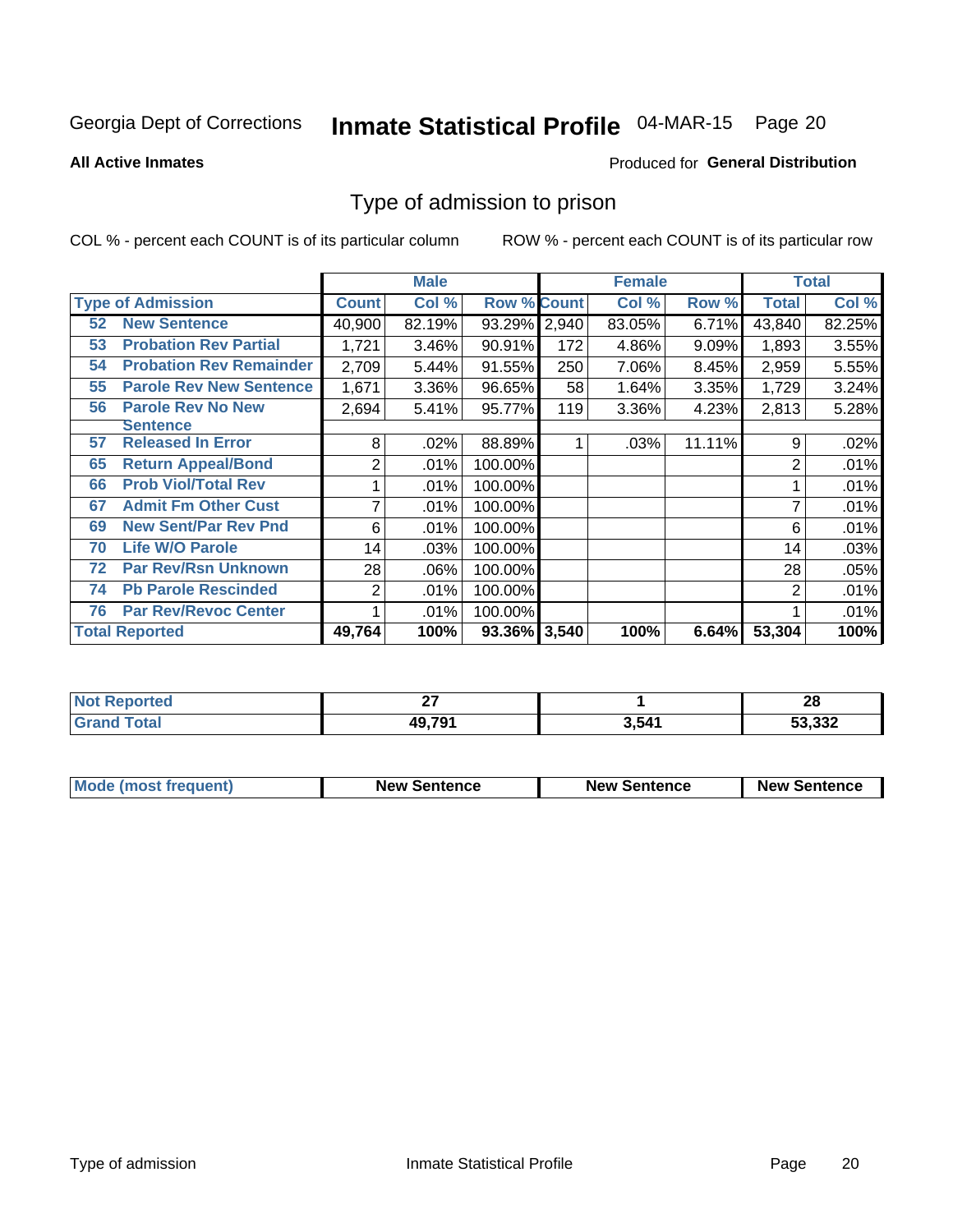# Inmate Statistical Profile 04-MAR-15 Page 21

**All Active Inmates** 

#### Produced for General Distribution

# Current / last type of institution

COL % - percent each COUNT is of its particular column

|                                   |                | <b>Male</b> |             |       | <b>Female</b> |        |              | <b>Total</b> |
|-----------------------------------|----------------|-------------|-------------|-------|---------------|--------|--------------|--------------|
| <b>Type of Institution</b>        | <b>Count</b>   | Col %       | Row % Count |       | Col %         | Row %  | <b>Total</b> | Col %        |
| <b>County Ci</b>                  | 5,151          | 10.39%      | 99.98%      |       | .03%          | .02%   | 5,152        | 9.70%        |
| <b>Probation Detention Center</b> |                | .01%        | 100.00%     |       |               |        |              | .01%         |
| <b>State Prison</b>               | 34,385         | 69.35%      | 91.29%      | 3,282 | 92.69%        | 8.71%  | 37,667       | 70.90%       |
| <b>Transitional Center</b>        | 1,996          | 4.03%       | 89.23%      | 241   | 6.81%         | 10.77% | 2,237        | 4.21%        |
| <b>Private Prison</b>             | 8,031          | 16.20%      | 100.00%     |       |               |        | 8,031        | 15.12%       |
| <b>County Jail</b>                | 13             | .03%        | 92.86%      |       | .03%          | 7.14%  | 14           | .03%         |
| <b>Rsat - Center</b>              | 4              | .01%        | 21.05%      | 15    | .42%          | 78.95% | 19           | .04%         |
| <b>State Hospital</b>             | 3 <sup>1</sup> | .01%        | 75.00%      |       | .03%          | 25.00% | 4            | .01%         |
| <b>Total Reported</b>             | 49,584         | 100%        | $93.33\%$   | 3,541 | 100%          | 6.67%  | 53,125       | 100%         |

| $N$<br>Reported    |        |       |              |
|--------------------|--------|-------|--------------|
| <b>Grand Total</b> | 49,584 | 3,541 | 53,125<br>J. |

| <b>Mode (most frequent)</b> | <b>State Prison</b> | <b>State Prison</b> | <b>State Prisonl</b> |
|-----------------------------|---------------------|---------------------|----------------------|
|                             |                     |                     |                      |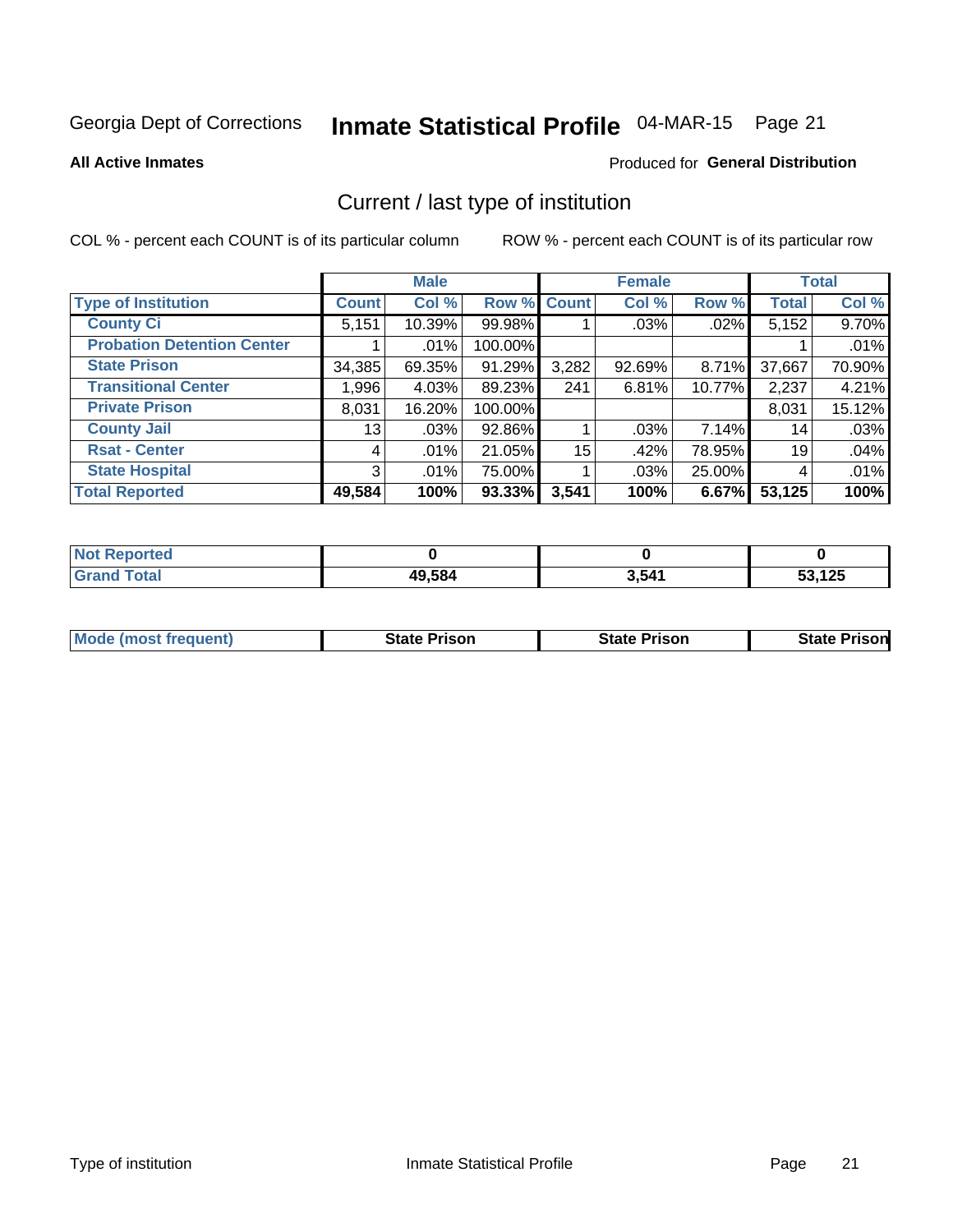# Inmate Statistical Profile 04-MAR-15 Page 22

**All Active Inmates** 

#### Produced for General Distribution

### Institution type - transitional centers

COL % - percent each COUNT is of its particular column

|                                          |              | <b>Male</b> |         |              | <b>Female</b> |         |              | <b>Total</b> |
|------------------------------------------|--------------|-------------|---------|--------------|---------------|---------|--------------|--------------|
| <b>Institution Type - Trans. Centers</b> | <b>Count</b> | Col %       | Row %   | <b>Count</b> | Col %         | Row %   | <b>Total</b> | Col %        |
| <b>Albany Tc</b>                         | 150          | 6.67%       | 100.00% |              |               |         | 150          | 5.77%        |
| <b>Arrendale State Prison</b>            |              |             |         | 110          | 31.34%        | 100.00% | 110          | 4.23%        |
| <b>Atlanta Tc</b>                        | 255          | 11.33%      | 100.00% |              |               |         | 255          | $9.80\%$     |
| <b>Augusta Tc</b>                        | 199          | 8.84%       | 100.00% |              |               |         | 199          | 7.65%        |
| <b>Charles D. Hudson Tc</b>              | 150          | 6.67%       | 100.00% |              |               |         | 150          | 5.77%        |
| <b>Clayton Tc</b>                        | 347          | 15.42%      | 100.00% |              |               |         | 347          | 13.34%       |
| <b>Coastal Tc</b>                        | 254          | 11.29%      | 100.00% |              |               |         | 254          | 9.77%        |
| <b>Columbus Tc</b>                       | 130          | 5.78%       | 100.00% |              |               |         | 130          | 5.00%        |
| <b>Macon Tc</b>                          | 150          | 6.67%       | 100.00% |              |               |         | 150          | 5.77%        |
| <b>Macon Womens Tc</b>                   |              |             |         | 3            | .85%          | 100.00% | 3            | .12%         |
| <b>Metro Tc</b>                          |              |             |         | 238          | 67.81%        | 100.00% | 238          | 9.15%        |
| <b>Phillips State Prison</b>             | 254          | 11.29%      | 100.00% |              |               |         | 254          | 9.77%        |
| <b>Smith Tc</b>                          | 201          | 8.93%       | 100.00% |              |               |         | 201          | 7.73%        |
| <b>Valdosta Tc</b>                       | 160          | 7.11%       | 100.00% |              |               |         | 160          | 6.15%        |
| <b>Total Reported</b>                    | 2,250        | 100%        | 86.51%  | 351          | 100%          | 13.49%  | 2,601        | 100%         |

| <b>orted</b><br>$\sim$ |       |     |       |
|------------------------|-------|-----|-------|
| <b>ota</b>             | 2,250 | つにく | 2,601 |

| Mode (most frequent) | <b>Clayton Tc</b> | <b>Metro Tc</b> | <b>Clayton Tc</b> |  |  |
|----------------------|-------------------|-----------------|-------------------|--|--|
|                      |                   |                 |                   |  |  |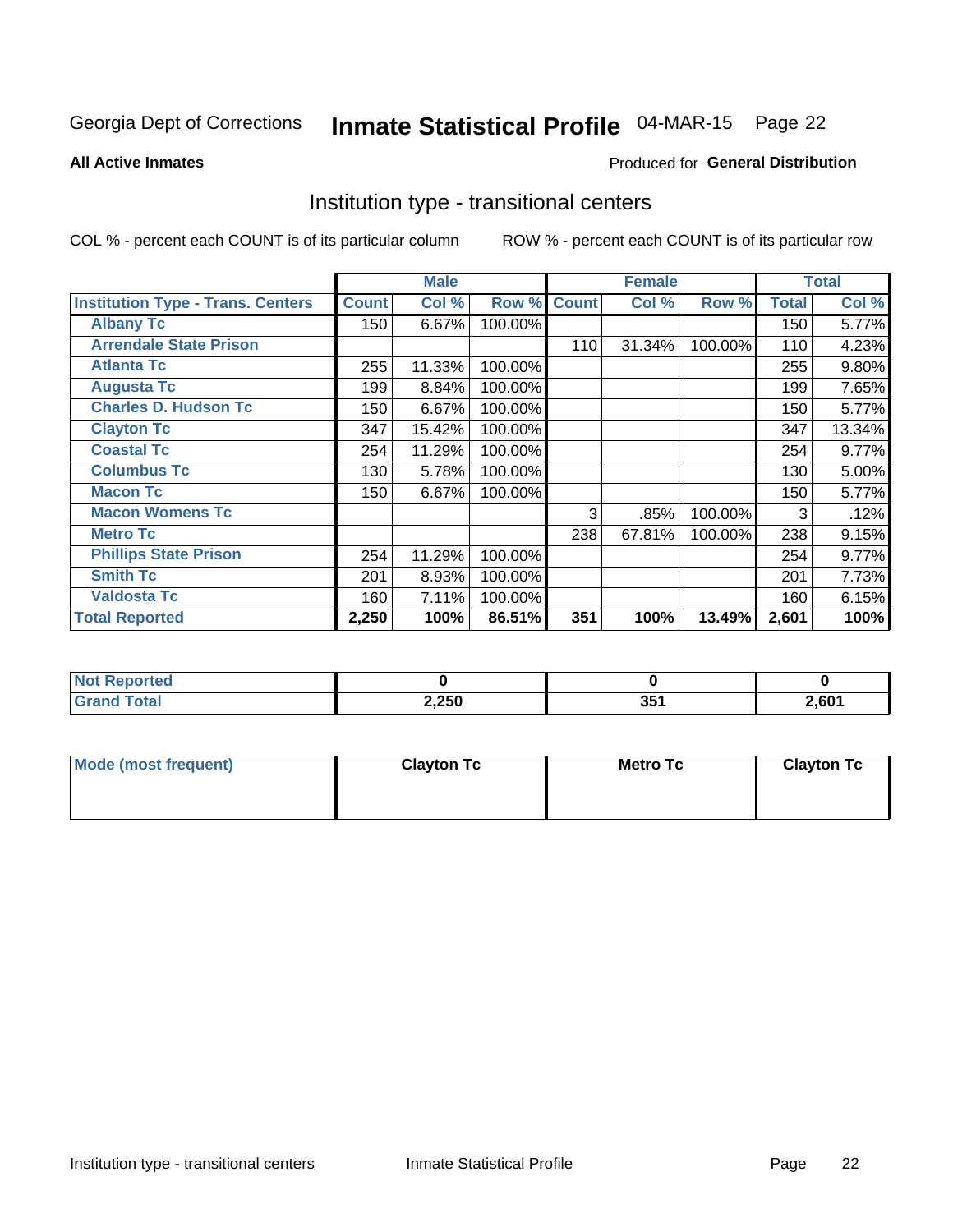# Inmate Statistical Profile 04-MAR-15 Page 23

#### **All Active Inmates**

#### Produced for General Distribution

### Institution type - county prisons

COL % - percent each COUNT is of its particular column

|                                          |                         | <b>Male</b> |         |              | <b>Female</b> |       |                  | <b>Total</b> |
|------------------------------------------|-------------------------|-------------|---------|--------------|---------------|-------|------------------|--------------|
| <b>Institution Type - County Prisons</b> | <b>Count</b>            | Col %       | Row %   | <b>Count</b> | Col %         | Row % | <b>Total</b>     | Col %        |
| <b>Baldwin County Ci</b>                 | $\mathbf{1}$            | .02%        | 100.00% |              |               |       | $\mathbf 1$      | .02%         |
| <b>Bulloch County Ci</b>                 | 145                     | 2.81%       | 100.00% |              |               |       | 145              | 2.81%        |
| <b>Carroll County Ci</b>                 | 248                     | 4.81%       | 100.00% |              |               |       | 248              | 4.81%        |
| <b>Clarke County Ci</b>                  | 105                     | 2.04%       | 100.00% |              |               |       | 105              | 2.04%        |
| <b>Clayton County Ci</b>                 | 239                     | 4.64%       | 100.00% |              |               |       | 239              | 4.64%        |
| <b>Colquitt County Ci</b>                | 191                     | 3.71%       | 100.00% |              |               |       | 191              | 3.71%        |
| <b>Coweta County Ci</b>                  | 202                     | 3.92%       | 100.00% |              |               |       | 202              | 3.92%        |
| <b>Decatur County Ci</b>                 | 225                     | 4.37%       | 100.00% |              |               |       | 225              | 4.37%        |
| <b>Dougherty County Ci</b>               | 1                       | .02%        | 100.00% |              |               |       | 1                | .02%         |
| <b>Effingham County Ci</b>               | 194                     | 3.77%       | 100.00% |              |               |       | 194              | 3.77%        |
| <b>Floyd County Ci</b>                   | 419                     | 8.13%       | 100.00% |              |               |       | 419              | 8.13%        |
| <b>Fulton County Ci</b>                  | 9                       | .17%        | 100.00% |              |               |       | $\boldsymbol{9}$ | .17%         |
| <b>Gilmer County Ci</b>                  | $\overline{\mathbf{4}}$ | .08%        | 100.00% |              |               |       | 4                | .08%         |
| <b>Grady County Ci</b>                   | $\overline{c}$          | .04%        | 100.00% |              |               |       | $\overline{2}$   | .04%         |
| <b>Gwinnett County Ci</b>                | 122                     | 2.37%       | 100.00% |              |               |       | 122              | 2.37%        |
| <b>Hall County Ci</b>                    | 216                     | 4.19%       | 100.00% |              |               |       | 216              | 4.19%        |
| <b>Hancock County Ci</b>                 | 1                       | .02%        | 100.00% |              |               |       | 1                | .02%         |
| <b>Harris County Ci</b>                  | 124                     | 2.41%       | 100.00% |              |               |       | 124              | 2.41%        |
| <b>Hart County Ci</b>                    | 5                       | .10%        | 100.00% |              |               |       | 5                | .10%         |
| <b>Jackson County Ci</b>                 | 150                     | 2.91%       | 100.00% |              |               |       | 150              | 2.91%        |
| <b>Jefferson County Ci</b>               | 194                     | 3.77%       | 100.00% |              |               |       | 194              | 3.77%        |
| <b>Meriwether County Ci</b>              | 3                       | .06%        | 100.00% |              |               |       | 3                | .06%         |
| <b>Miller County Ci</b>                  | $\overline{2}$          | .04%        | 100.00% |              |               |       | $\overline{2}$   | .04%         |
| <b>Mitchell County Ci</b>                | 102                     | 1.98%       | 100.00% |              |               |       | 102              | 1.98%        |
| <b>Morgan County Ci</b>                  | 1                       | .02%        | 100.00% |              |               |       | 1                | .02%         |
| <b>Muscogee County Ci</b>                | 527                     | 10.23%      | 100.00% |              |               |       | 527              | 10.23%       |
| <b>Richmond County Ci</b>                | 219                     | 4.25%       | 100.00% |              |               |       | 219              | 4.25%        |
| <b>Screven County Ci</b>                 | 142                     | 2.76%       | 100.00% |              |               |       | 142              | 2.76%        |
| <b>Spalding County Ci</b>                | 386                     | 7.49%       | 100.00% |              |               |       | 386              | 7.49%        |
| <b>Stewart County Ci</b>                 | $\overline{2}$          | .04%        | 100.00% |              |               |       | $\overline{2}$   | .04%         |
| <b>Sumter County Ci</b>                  | 360                     | 6.99%       | 100.00% |              |               |       | 360              | 6.99%        |
| <b>Terrell County Ci</b>                 | 139                     | 2.70%       | 100.00% |              |               |       | 139              | 2.70%        |
| <b>Thomas County Ci</b>                  | 186                     | 3.61%       | 100.00% |              |               |       | 186              | 3.61%        |
| <b>Tift County Ci</b>                    | $\overline{2}$          | .04%        | 100.00% |              |               |       | $\overline{2}$   | .04%         |
| <b>Troup County Ci</b>                   | $\overline{271}$        | 5.26%       | 100.00% |              |               |       | 271              | 5.26%        |
| <b>Turner County Ci</b>                  | 1                       | .02%        | 100.00% |              |               |       | 1                | .02%         |
| <b>Upson County Ci</b>                   | $\overline{2}$          | .04%        | 100.00% |              |               |       | $\overline{2}$   | .04%         |
| <b>Walker County Ci</b>                  | $\overline{4}$          | .08%        | 100.00% |              |               |       | $\overline{4}$   | .08%         |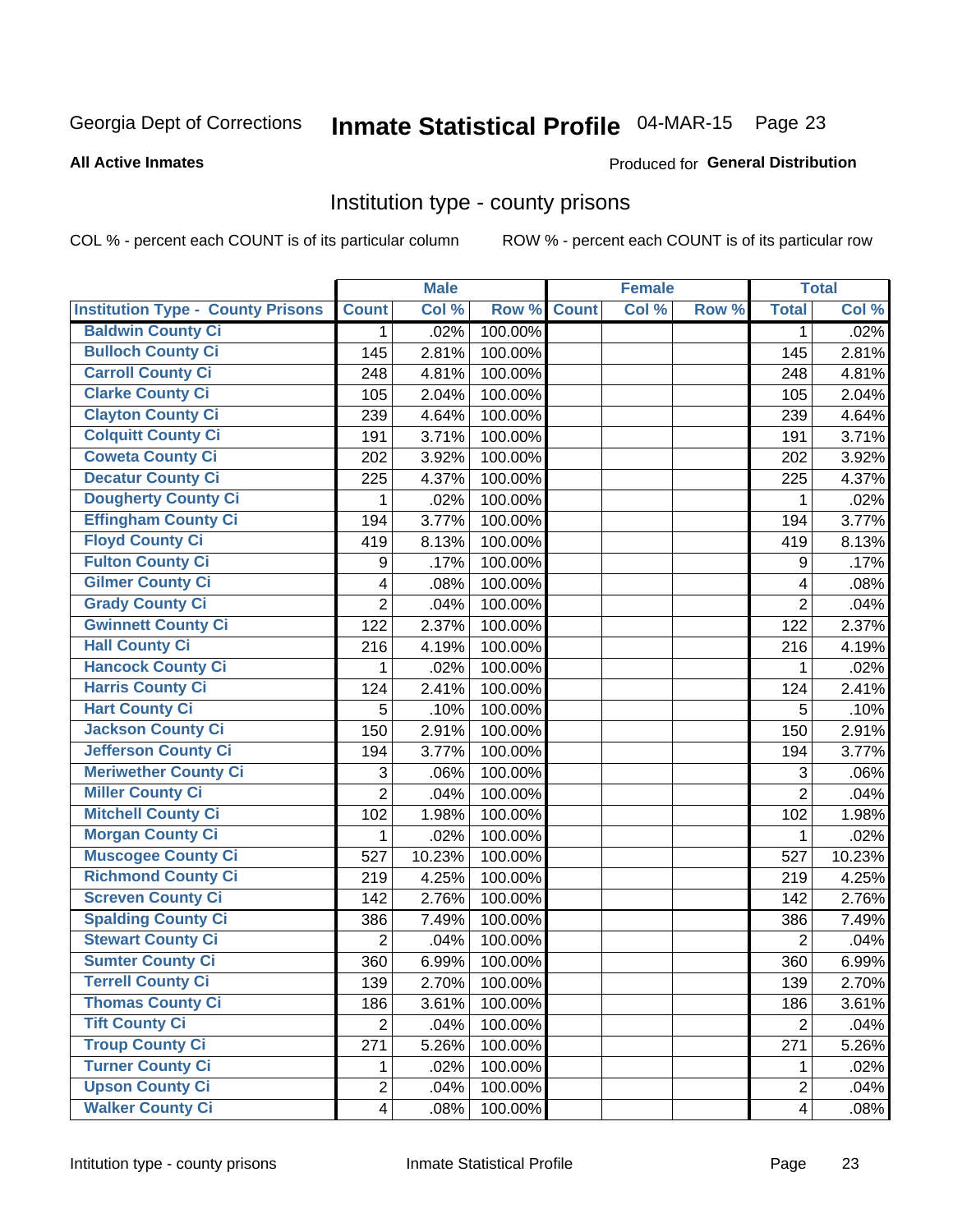# Inmate Statistical Profile 04-MAR-15 Page 24

**All Active Inmates** 

### **Produced for General Distribution**

### Institution type - county prisons

COL % - percent each COUNT is of its particular column

|                                          | <b>Male</b>  |         |                    | <b>Female</b> | Total   |              |         |
|------------------------------------------|--------------|---------|--------------------|---------------|---------|--------------|---------|
| <b>Institution Type - County Prisons</b> | <b>Count</b> | Col%    | <b>Row % Count</b> | Col%          | Row %   | <b>Total</b> | Col %   |
| <b>Walton County Ci</b>                  | 3            | $.06\%$ | 100.00%            |               |         |              | $.06\%$ |
| <b>Wilkes County Ci</b>                  |              | $.02\%$ | 100.00%            |               |         |              | .02%    |
| <b>Womens Ci</b>                         |              |         |                    | $ 100.00\% $  | 100.00% |              | .02%    |
| <b>Worth County Ci</b>                   |              | $.02\%$ | 100.00%            |               |         |              | .02%    |
| <b>Total Reported</b>                    | 5,151        | 100%    | 99.98%             | 100%          | .02%    | 5,152        | 100%    |

| ported<br><b>NOT</b><br>an tar |                    |      |
|--------------------------------|--------------------|------|
| $\sim$ $\sim$ $\sim$<br>_____  | 5151<br><b>. .</b> | ,152 |

| Mode (most frequent) | <b>Muscogee County Ci</b> | <b>Womens Ci</b> Muscogee County |
|----------------------|---------------------------|----------------------------------|
|                      |                           |                                  |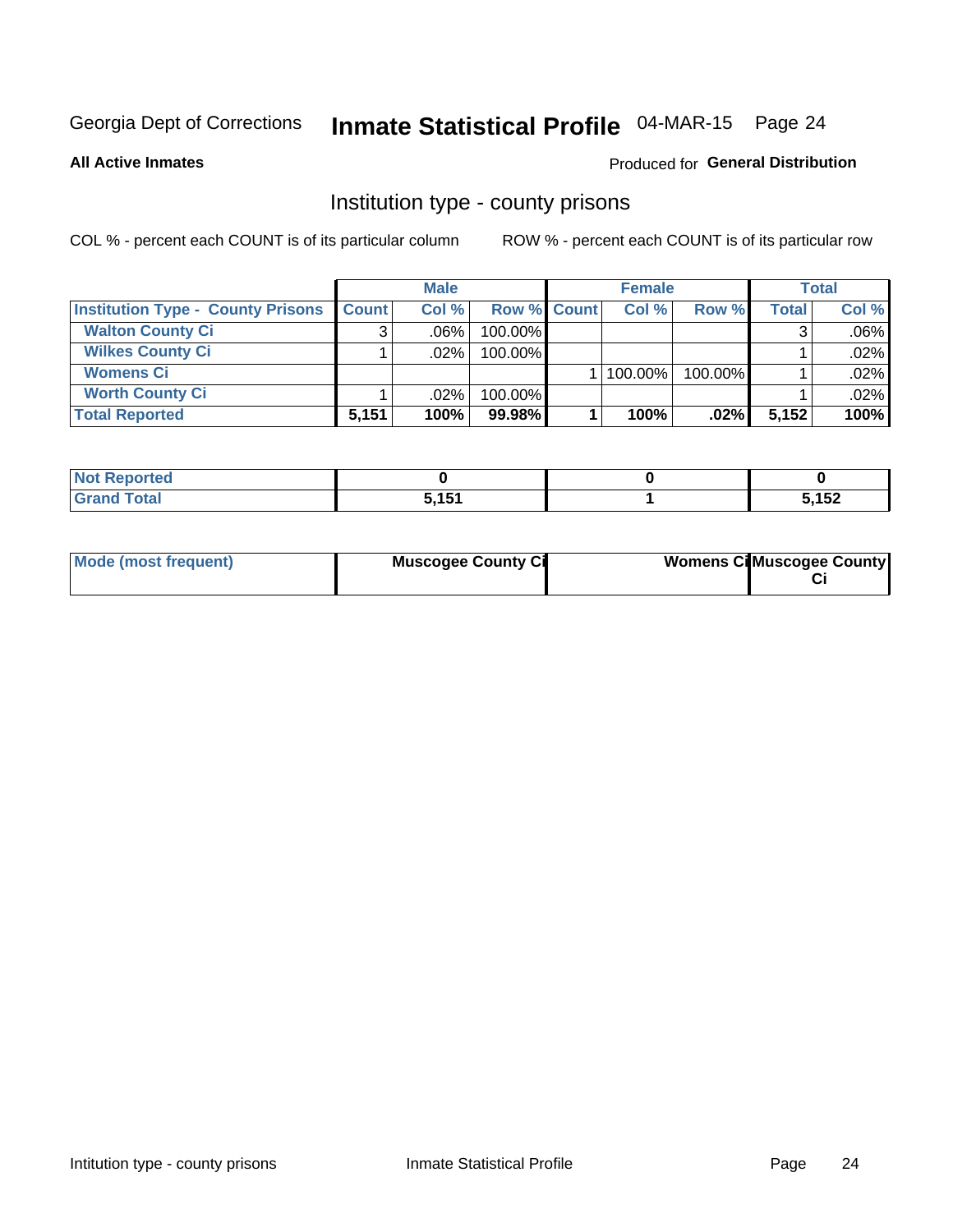# Inmate Statistical Profile 04-MAR-15 Page 25

#### **All Active Inmates**

### **Produced for General Distribution**

### Institution type - state prisons

COL % - percent each COUNT is of its particular column

|                                         |                | <b>Male</b> |         |              | <b>Female</b> |         | <b>Total</b>   |       |
|-----------------------------------------|----------------|-------------|---------|--------------|---------------|---------|----------------|-------|
| <b>Institution Type - State Prisons</b> | <b>Count</b>   | Col %       | Row %   | <b>Count</b> | Col %         | Row %   | <b>Total</b>   | Col % |
| <b>Arrendale State Prison</b>           |                |             |         | 1,353        | 41.22%        | 100.00% | 1,353          | 3.59% |
| <b>Augusta State Med. Prison</b>        | 1,227          | 3.57%       | 99.76%  | 3            | .09%          | .24%    | 1,230          | 3.27% |
| <b>Autry State Prison</b>               | 1,575          | 4.58%       | 100.00% |              |               |         | 1,575          | 4.18% |
| <b>Baldwin State Prison</b>             | 961            | 2.79%       | 100.00% |              |               |         | 961            | 2.55% |
| <b>Burruss Correctional Training</b>    | 679            | 1.97%       | 100.00% |              |               |         | 679            | 1.80% |
| <b>Ctr</b>                              |                |             |         |              |               |         |                |       |
| <b>Calhoun State Prison</b>             | 1,614          | 4.69%       | 100.00% |              |               |         | 1,614          | 4.28% |
| <b>Central State Prison</b>             | 1,070          | 3.11%       | 100.00% |              |               |         | 1,070          | 2.84% |
| <b>Chatham State Prison</b>             | 6              | .02%        | 100.00% |              |               |         | 6              | .02%  |
| <b>Coastal State Prison</b>             | 1,575          | 4.58%       | 100.00% |              |               |         | 1,575          | 4.18% |
| <b>Dodge State Prison</b>               | 1,227          | 3.57%       | 100.00% |              |               |         | 1,227          | 3.26% |
| <b>Dooly State Prison</b>               | 1,687          | 4.91%       | 100.00% |              |               |         | 1,687          | 4.48% |
| <b>Emanuel - Swainsboro</b>             |                |             |         | 343          | 10.45%        | 100.00% | 343            | .91%  |
| <b>Ga Diag Class Prison</b>             | 3,081          | 8.96%       | 100.00% |              |               |         | 3,081          | 8.18% |
| <b>Ga State Prison</b>                  | 1,438          | 4.18%       | 100.00% |              |               |         | 1,438          | 3.82% |
| <b>Hancock State Prison</b>             | 1,032          | 3.00%       | 100.00% |              |               |         | 1,032          | 2.74% |
| <b>Hays State Prison</b>                | 1,031          | 3.00%       | 100.00% |              |               |         | 1,031          | 2.74% |
| <b>Helms Facility</b>                   | 15             | .04%        | 51.72%  | 14           | .43%          | 48.28%  | 29             | .08%  |
| <b>Johnson State Prison</b>             | 1,499          | 4.36%       | 100.00% |              |               |         | 1,499          | 3.98% |
| <b>Lee State Prison</b>                 | 748            | 2.18%       | 100.00% |              |               |         | 748            | 1.99% |
| Long                                    | 207            | .60%        | 100.00% |              |               |         | 207            | .55%  |
| <b>Lowndes Unit</b>                     | 6              | .02%        | 100.00% |              |               |         | 6              | .02%  |
| <b>Macon State Prison</b>               | 1,676          | 4.87%       | 100.00% |              |               |         | 1,676          | 4.45% |
| <b>Metro State Prison (W)</b>           |                |             |         | 1            | .03%          | 100.00% | 1              | .01%  |
| <b>Montgomery State Prison</b>          | 405            | 1.18%       | 100.00% |              |               |         | 405            | 1.08% |
| <b>Phillips State Prison</b>            | 1,086          | 3.16%       | 100.00% |              |               |         | 1,086          | 2.88% |
| <b>Pulaski State Prison</b>             |                |             |         | 1,165        | 35.50%        | 100.00% | 1,165          | 3.09% |
| <b>Putnam State Prison</b>              | 3              | .01%        | 100.00% |              |               |         | 3              | .01%  |
| <b>Rivers State Prison</b>              | 1              | .01%        | 100.00% |              |               |         | 1              | .01%  |
| <b>Rogers State Prison</b>              | 1,367          | 3.98%       | 100.00% |              |               |         | 1,367          | 3.63% |
| <b>Rutledge State Prison</b>            | 585            | 1.70%       | 100.00% |              |               |         | 585            | 1.55% |
| <b>Smith State Prison</b>               | 1,483          | 4.31%       | 100.00% |              |               |         | 1,483          | 3.94% |
| <b>Telfair State Prison</b>             | 1,282          | 3.73%       | 100.00% |              |               |         | 1,282          | 3.40% |
| <b>Valdosta State Prison</b>            | 954            | 2.77%       | 100.00% |              |               |         | 954            | 2.53% |
| <b>Walker State Prison</b>              | 395            | 1.15%       | 100.00% |              |               |         | 395            | 1.05% |
| <b>Ware State Prison</b>                | 1,315          | 3.82%       | 100.00% |              |               |         | 1,315          | 3.49% |
| <b>Washington State Prison</b>          | 1,324          | 3.85%       | 100.00% |              |               |         | 1,324          | 3.52% |
| <b>Wayne State Prison</b>               | $\overline{2}$ | .01%        | 100.00% |              |               |         | $\overline{2}$ | .01%  |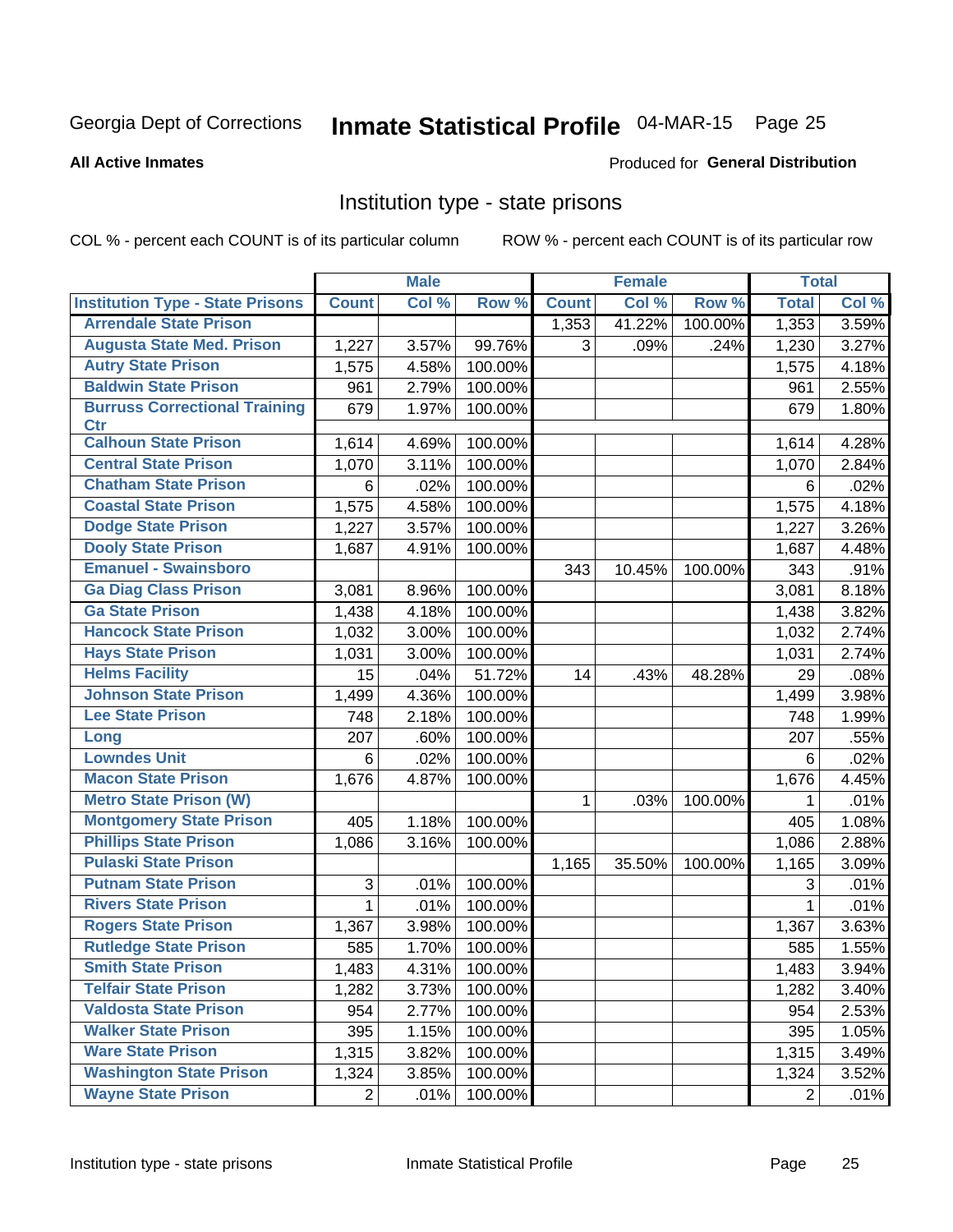# Inmate Statistical Profile 04-MAR-15 Page 26

**All Active Inmates** 

### Produced for General Distribution

## Institution type - state prisons

COL % - percent each COUNT is of its particular column

|                                         | <b>Male</b>                 |        |                               |              | <b>Female</b> | <b>Total</b>                   |              |       |
|-----------------------------------------|-----------------------------|--------|-------------------------------|--------------|---------------|--------------------------------|--------------|-------|
| <b>Institution Type - State Prisons</b> | <b>Count</b>                | Col %  | Row %                         | <b>Count</b> | Col %         | Row %                          | <b>Total</b> | Col % |
| <b>Whitworth Facility</b>               |                             |        |                               | 403          | 12.28%        | 100.00%                        | 403          | 1.07% |
| <b>Wilcox State Prison</b>              | 1,829                       | 5.32%  | 100.00%                       |              |               |                                | 1,829        | 4.86% |
| <b>Total Reported</b>                   | 34,385                      | 100%   | 91.29%                        | 3,282        | 100%          | 8.71%                          | 37,667       | 100%  |
| <b>Not Reported</b>                     |                             | 0      |                               |              | 0             |                                | 0            |       |
| <b>Grand Total</b>                      |                             | 34,385 |                               | 3,282        |               |                                | 37,667       |       |
| <b>Mode (most frequent)</b>             | <b>Ga Diag Class Prison</b> |        | <b>Arrendale State Prison</b> |              |               | <b>Ga Diag Class</b><br>Prison |              |       |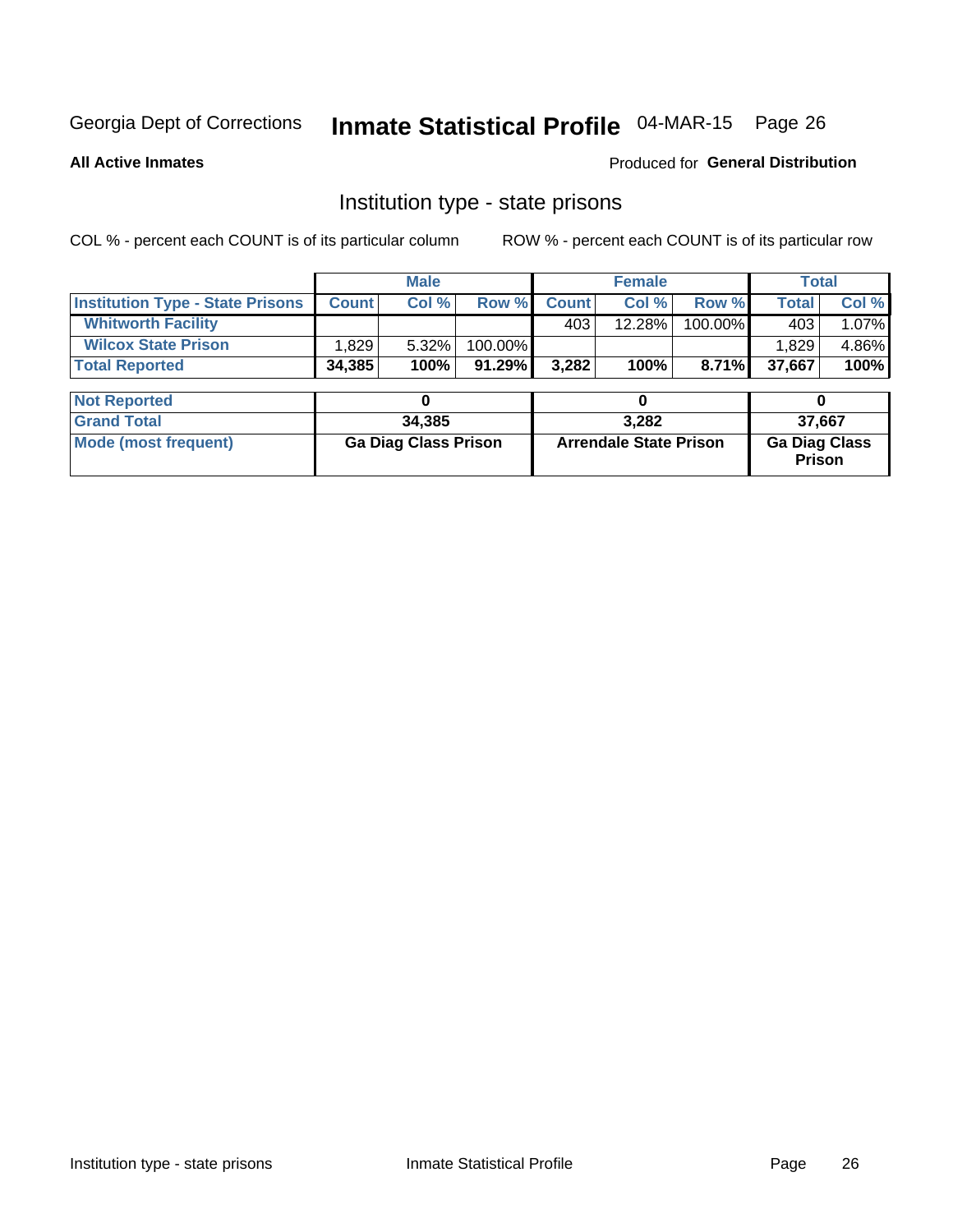# Inmate Statistical Profile 04-MAR-15 Page 27

**All Active Inmates** 

#### Produced for General Distribution

### Institution type - private prisons

COL % - percent each COUNT is of its particular column

|                                           | <b>Male</b>  |        |                    | <b>Female</b> |       |       | <b>Total</b> |        |
|-------------------------------------------|--------------|--------|--------------------|---------------|-------|-------|--------------|--------|
| <b>Institution Type - Private Prisons</b> | <b>Count</b> | Col %  | <b>Row % Count</b> |               | Col % | Row % | Total        | Col %  |
| <b>Coffee Corr Facility</b>               | 2,657        | 33.08% | 100.00%            |               |       |       | 2,657        | 33.08% |
| <b>Jenkins Corr Facility</b>              | $.150+$      | 14.32% | 100.00%            |               |       |       | 1,150        | 14.32% |
| <b>Riverbend Corr Facility</b>            | ا 502. ا     | 18.70% | 100.00%            |               |       |       | 1,502        | 18.70% |
| <b>Wheeler Corr Facility</b>              | 2,722        | 33.89% | 100.00%            |               |       |       | 2,722        | 33.89% |
| <b>Total Reported</b>                     | 8,031        | 100%   | $100\%$            |               |       | %l    | 8,031        | 100%   |

| <b>Not Reported</b> |       |       |
|---------------------|-------|-------|
| <b>Total</b>        | 8,031 | 8,031 |

| <b>Mode (most frequent)</b> | <b>Wheeler Corr Facility</b> | <b>Null</b> | <b>Wheeler Corr</b><br><b>Facility</b> |
|-----------------------------|------------------------------|-------------|----------------------------------------|
|-----------------------------|------------------------------|-------------|----------------------------------------|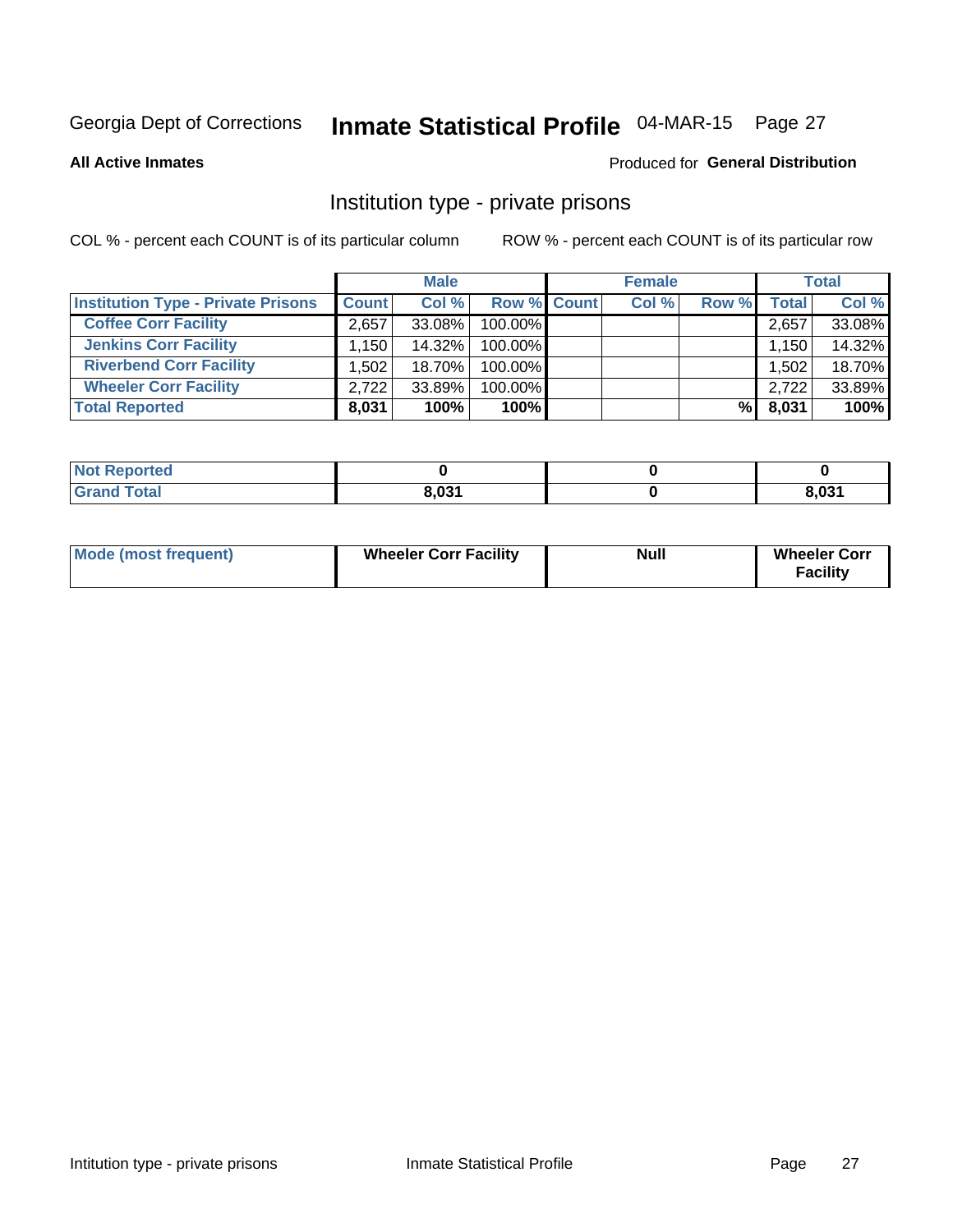# Inmate Statistical Profile 04-MAR-15 Page 28

**All Active Inmates** 

### Produced for General Distribution

## Institution type - inmate boot camp

COL % - percent each COUNT is of its particular column

|                                      |              | <b>Male</b> |               |              | <b>Female</b> |             | <b>Total</b> |
|--------------------------------------|--------------|-------------|---------------|--------------|---------------|-------------|--------------|
| <b>Institution Type - Boot Camps</b> | <b>Count</b> | Col %       | <b>Row %I</b> | <b>Count</b> | Col %         | Row % Total | Col %        |
| <b>Total Rported</b>                 |              |             |               |              |               |             |              |

| <b>Not Reported</b>            |  |  |
|--------------------------------|--|--|
| <b>Total</b><br>C <sub>r</sub> |  |  |

| Mod<br>uamo | Nul.<br>$- - - - - -$ | <b>Null</b> | . .<br>uu.<br>------ |
|-------------|-----------------------|-------------|----------------------|
|             |                       |             |                      |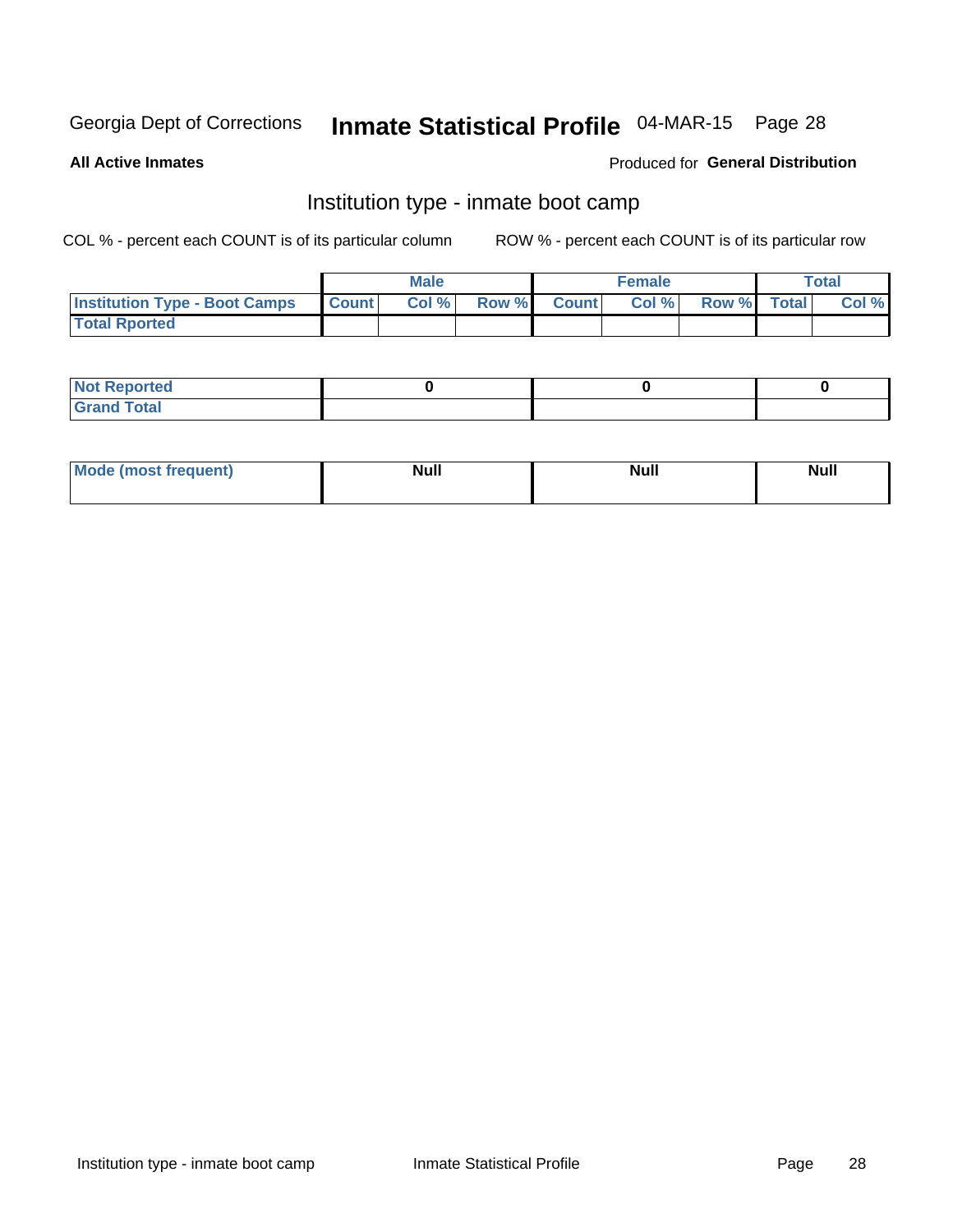# Inmate Statistical Profile 04-MAR-15 Page 29

#### **All Active Inmates**

#### Produced for General Distribution

### Number of disciplinary reports

COL % - percent each COUNT is of its particular column

|                                       |              | <b>Male</b> |        |       | <b>Female</b> |       |              | <b>Total</b> |
|---------------------------------------|--------------|-------------|--------|-------|---------------|-------|--------------|--------------|
| <b>Number of Disciplinary Reports</b> | <b>Count</b> | Col %       | Row %  | Count | Col %         | Row % | <b>Total</b> | Col %        |
| $\bf{0}$                              | 20,195       | 40.56%      | 91.21% | 1,945 | 54.93%        | 8.79% | 22,140       | 41.51%       |
|                                       | 6.641        | 13.34%      | 92.80% | 515   | 14.54%        | 7.20% | 7,156        | 13.42%       |
| $\overline{2}$                        | 4,126        | 8.29%       | 94.72% | 230   | 6.50%         | 5.28% | 4,356        | 8.17%        |
| 3                                     | 2,840        | 5.70%       | 94.70% | 159   | 4.49%         | 5.30% | 2,999        | 5.62%        |
| 4                                     | 2,124        | 4.27%       | 94.86% | 115   | 3.25%         | 5.14% | 2,239        | 4.20%        |
| 5                                     | 1,632        | 3.28%       | 94.44% | 96    | 2.71%         | 5.56% | 1,728        | 3.24%        |
| <b>More Than 5</b>                    | 12,233       | 24.57%      | 96.22% | 481   | 13.58%        | 3.78% | 12,714       | 23.84%       |
| <b>Total Reported</b>                 | 49,791       | 100%        | 93.36% | 3,541 | 100%          | 6.64% | 53,332       | 100%         |

| orted<br>NO. |              |       |        |
|--------------|--------------|-------|--------|
| Total        | <b>49791</b> | 3,541 | 53,332 |

| Mean (average)       | 5.56 | 3.15 | 5.40 |
|----------------------|------|------|------|
| Median (middle)      |      |      |      |
| Mode (most frequent) |      |      |      |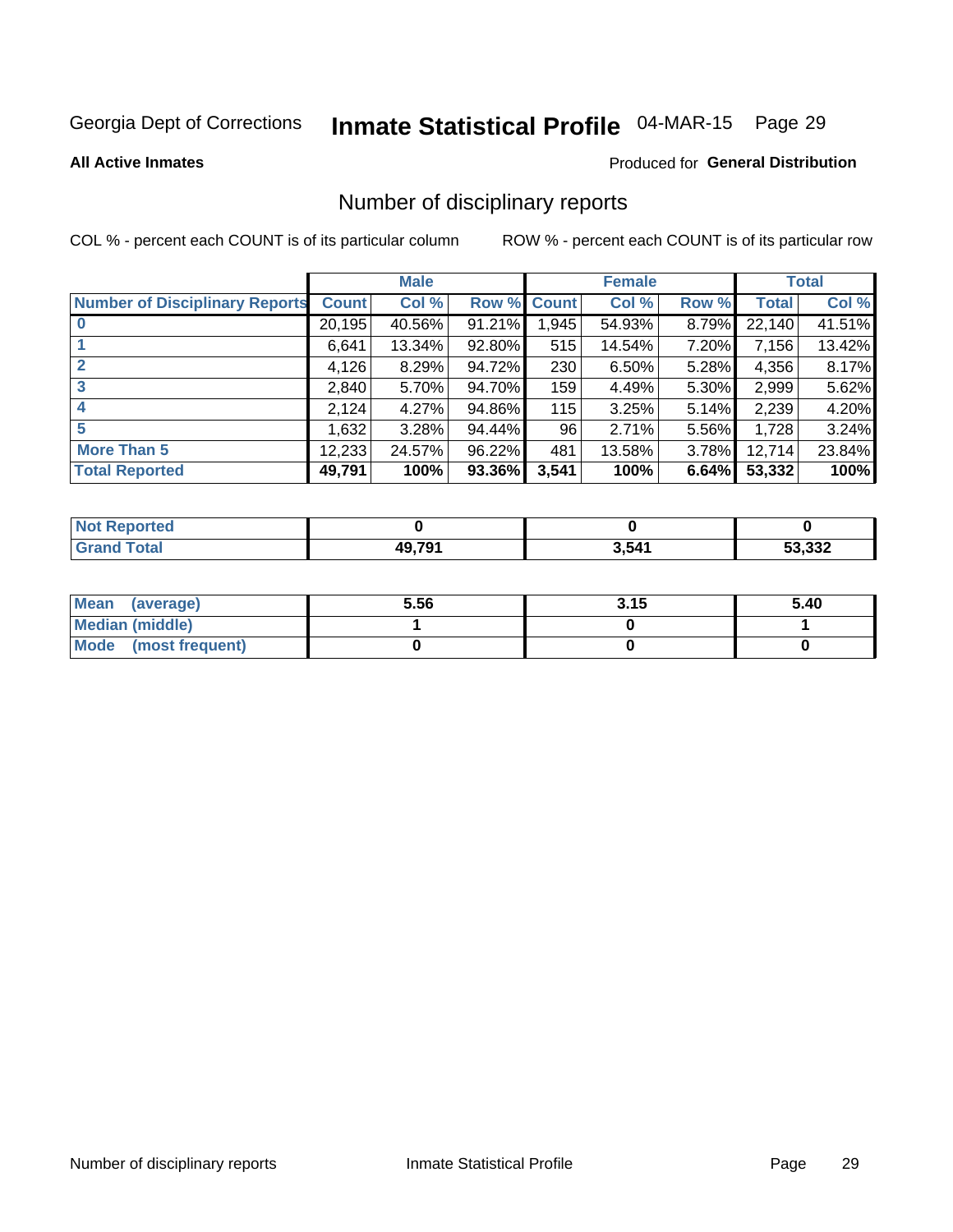# Inmate Statistical Profile 04-MAR-15 Page 30

#### **All Active Inmates**

# **Produced for General Distribution**

# Number of transfers

COL % - percent each COUNT is of its particular column

|                            | <b>Male</b>  |          |        | <b>Female</b> |        |          | <b>Total</b> |        |
|----------------------------|--------------|----------|--------|---------------|--------|----------|--------------|--------|
| <b>Number of Transfers</b> | <b>Count</b> | Col %    | Row %  | <b>Count</b>  | Col %  | Row %    | <b>Total</b> | Col %  |
|                            | 3,900        | 7.83%    | 85.45% | 664           | 18.75% | 14.55%   | 4,564        | 8.56%  |
|                            | 422          | 0.85%    | 81.15% | 98            | 2.77%  | 18.85%   | 520          | 0.98%  |
| $\mathbf{2}$               | 15,061       | 30.25%   | 90.98% | 1,493         | 42.16% | $9.02\%$ | 16,554       | 31.04% |
| 3                          | 1,566        | 3.15%    | 90.63% | 162           | 4.57%  | $9.38\%$ | 1,728        | 3.24%  |
| 4                          | 7,823        | 15.71%   | 93.82% | 515           | 14.54% | 6.18%    | 8,338        | 15.63% |
| 5                          | 1,972        | $3.96\%$ | 94.67% | 111           | 3.13%  | $5.33\%$ | 2,083        | 3.91%  |
| <b>More Than 5</b>         | 19,047       | 38.25%   | 97.45% | 498           | 14.06% | $2.55\%$ | 19,545       | 36.65% |
| <b>Total Reported</b>      | 49,791       | 100%     | 93.36% | 3,541         | 100%   | 6.64%    | 53,332       | 100.0% |

| <b>orted</b><br>NOT |        |       |                  |
|---------------------|--------|-------|------------------|
| <b>Total</b>        | 49.79' | 3,541 | າາາ<br>-^<br>∡دد |

| Mean (average)       | 6.12 | 2.97 | 5.91 |
|----------------------|------|------|------|
| Median (middle)      |      |      |      |
| Mode (most frequent) |      |      |      |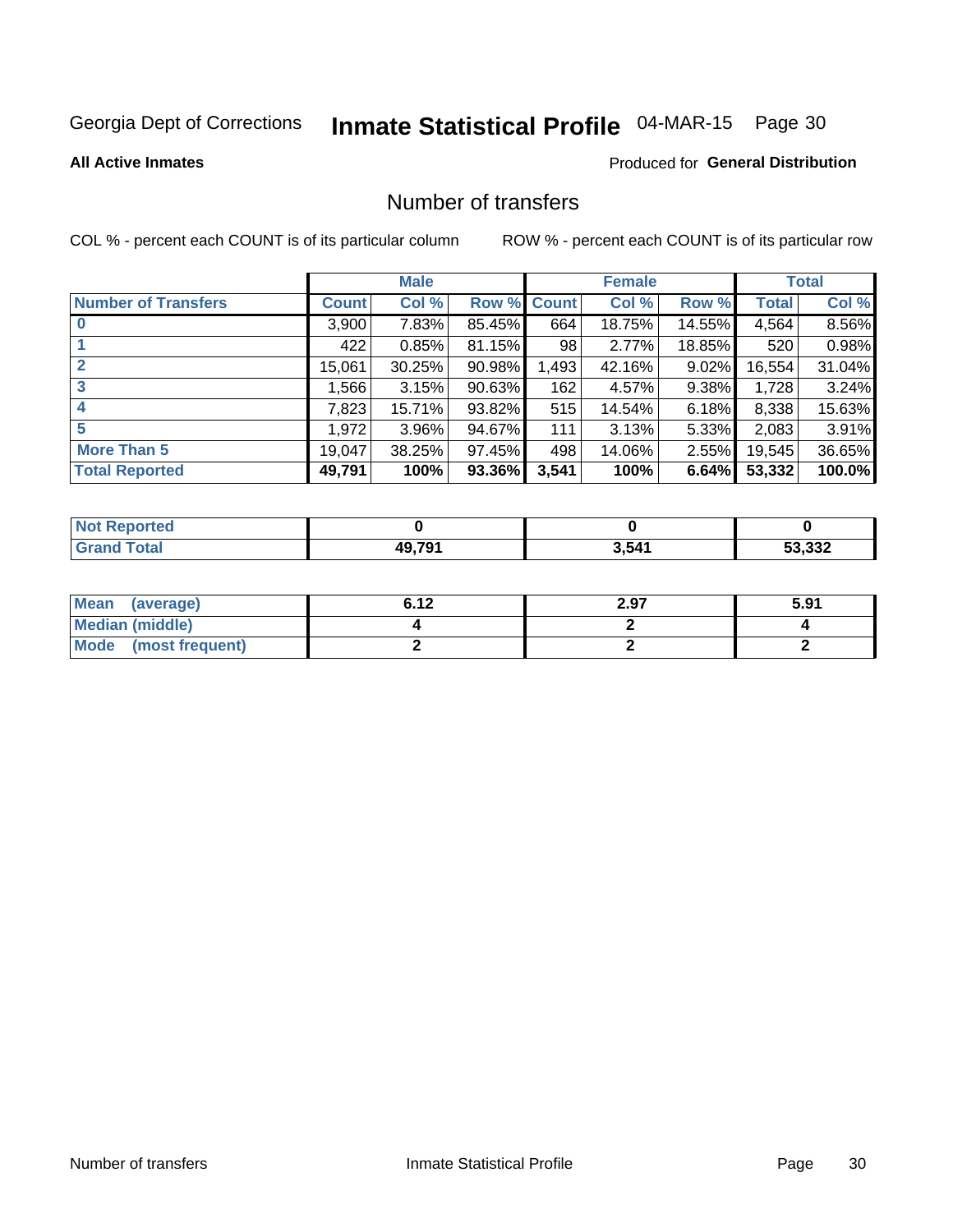# Inmate Statistical Profile 04-MAR-15 Page 31

**All Active Inmates** 

### **Produced for General Distribution**

# Number of escapes

COL % - percent each COUNT is of its particular column

|                          | <b>Male</b>  |        |             | <b>Female</b> |        |       | <b>Total</b> |        |
|--------------------------|--------------|--------|-------------|---------------|--------|-------|--------------|--------|
| <b>Number of Escapes</b> | <b>Count</b> | Col %  | Row % Count |               | Col %  | Row % | Total        | Col %  |
|                          | 49,234       | 98.88% | 93.32%      | 3,526         | 99.58% | 6.68% | 52,760       | 98.93% |
|                          | 515          | 1.03%  | $97.17\%$   | 15            | 0.42%  | 2.83% | 530          | 0.99%  |
|                          | 35           | 0.07%  | 100.00%     |               |        |       | 35           | 0.07%  |
|                          | 6            | 0.01%  | 100.00%     |               |        |       | 6            | 0.01%  |
|                          |              | 0.01%  | 100.00%     |               |        |       |              | 0.01%  |
| <b>Total Reported</b>    | 49,791       | 100%   | 93.36%      | 3,541         | 100%   | 6.64% | 53,332       | 100.0% |

| TA 0 |        |       |                |
|------|--------|-------|----------------|
|      | 10 701 | 3,541 | ED DOO<br>332. |

| Mean (average)       |  | .0 <sup>1</sup> |
|----------------------|--|-----------------|
| Median (middle)      |  |                 |
| Mode (most frequent) |  |                 |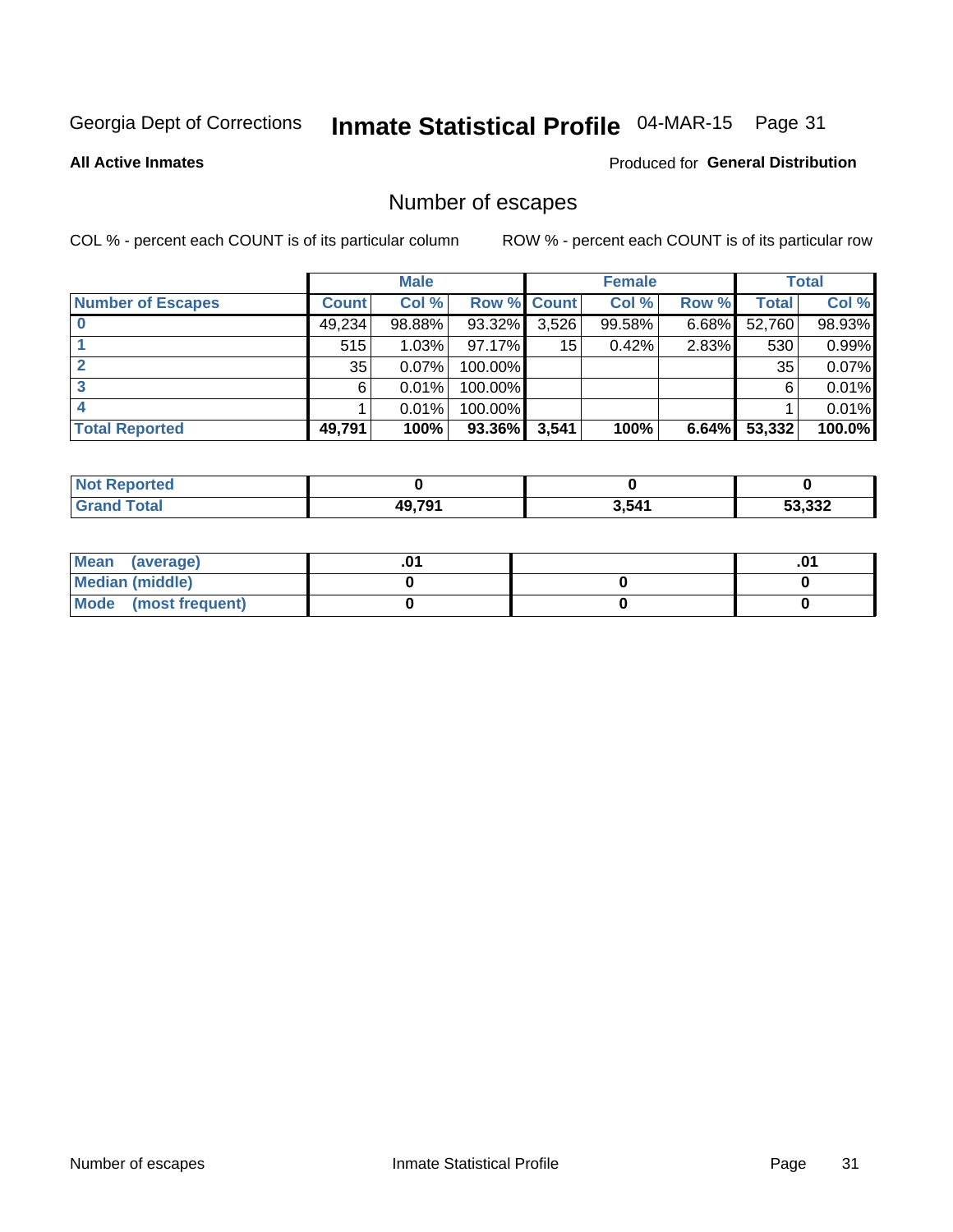# Inmate Statistical Profile 04-MAR-15 Page 32

**All Active Inmates** 

#### Produced for General Distribution

# Split sentences - Probation to follow

COL % - percent each COUNT is of its particular column

|                            | <b>Male</b>  |           |                    | <b>Female</b> |        |              | <b>Total</b>    |           |
|----------------------------|--------------|-----------|--------------------|---------------|--------|--------------|-----------------|-----------|
| <b>Probation to follow</b> | <b>Count</b> | Col%      | <b>Row % Count</b> |               | Col %  | <b>Row %</b> | <b>Total</b> i  | Col %     |
| <b>Yes</b>                 | 33.536       | 67.35%    | $92.70\%$ 2.642    |               | 74.61% | $7.30\%$     | 36,178          | $67.84\%$ |
| <b>No</b>                  | 16,255       | $32.65\%$ | 94.76%             | 899           | 25.39% | $5.24\%$     | 17.154          | 32.16%    |
| <b>Total Reported</b>      | 49.791       | 100%      | $93.36\%$ 3,541    |               | 100%   |              | $6.64\%$ 53,332 | 100%      |

| _______ | 10 701 | .<br>. | $F^{\alpha}$ and<br>53,332 |
|---------|--------|--------|----------------------------|
|         |        |        |                            |

| M<br>reauent)<br>/٥<br>$\sim$<br>v.,<br>.<br>w<br>$\cdot$ - $\cdot$ |
|---------------------------------------------------------------------|
|---------------------------------------------------------------------|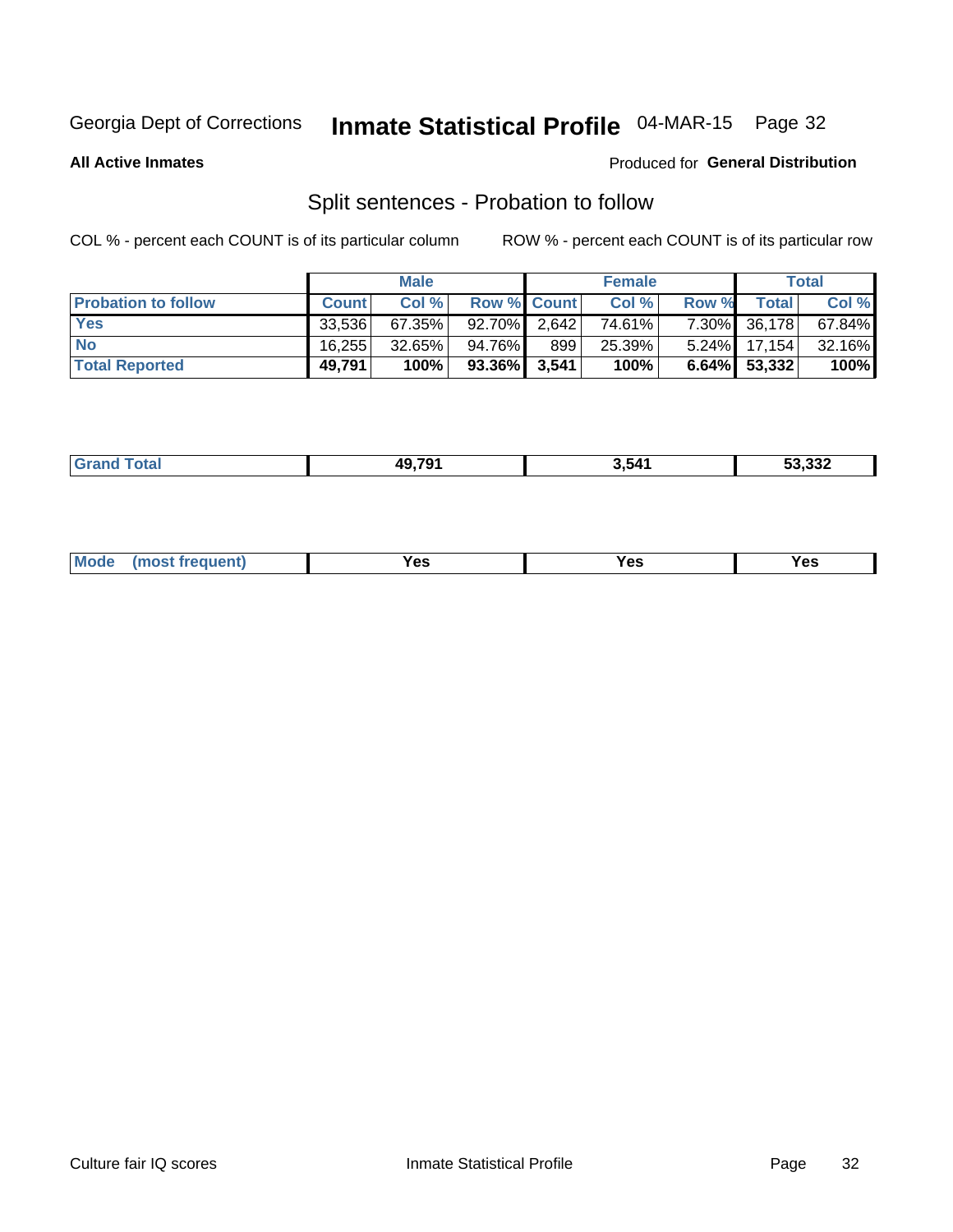# Inmate Statistical Profile 04-MAR-15 Page 33

**All Active Inmates** 

#### Produced for General Distribution

# Probable future release type of still active inmates

COL % - percent each COUNT is of its particular column

|                                         | <b>Male</b>  |          |                    | <b>Female</b> |        |          | <b>Total</b> |        |
|-----------------------------------------|--------------|----------|--------------------|---------------|--------|----------|--------------|--------|
| <b>Probable Future Release Type</b>     | <b>Count</b> | Col %    | <b>Row % Count</b> |               | Col %  | Row %    | <b>Total</b> | Col %  |
| <b>Paroled with probation to follow</b> | 21,353       | 43.23%   | 92.00% 1.858       |               | 52.69% | 8.00%    | 23,211       | 43.86% |
| Paroled w/o probation to follow         | 8,433        | 17.07%   | 93.45%             | 591           | 16.76% | 6.55%    | 9,024        | 17.05% |
| <b>Maxout with probation to follow</b>  | 11,583       | 23.45%   | 93.80%             | 766 l         | 21.72% | 6.20%    | 12,349       | 23.34% |
| <b>Maxout w/o probation to follow</b>   | 3,353        | 6.79%    | 95.83%             | 146           | 4.14%  | $4.17\%$ | 3,499        | 6.61%  |
| Life, LWOP or death sentence            | 4,671        | $9.46\%$ | 96.59%             | 165           | 4.68%  | $3.41\%$ | 4,836        | 9.14%  |
| <b>Total Reported</b>                   | 49,393       | 100%     | $93.34\%$ 3,526    |               | 100%   | 6.66%    | 52,919       | 100%   |

| eleased      |        |       |        |
|--------------|--------|-------|--------|
| <b>cotal</b> | 49,393 | 3,526 | 52,919 |

| <b>Mode (most frequent)</b> | <b>PAR with PROB follow</b> | <b>PAR with PROB follow</b> | <b>PAR with PROB</b> |
|-----------------------------|-----------------------------|-----------------------------|----------------------|
|                             |                             |                             | follow               |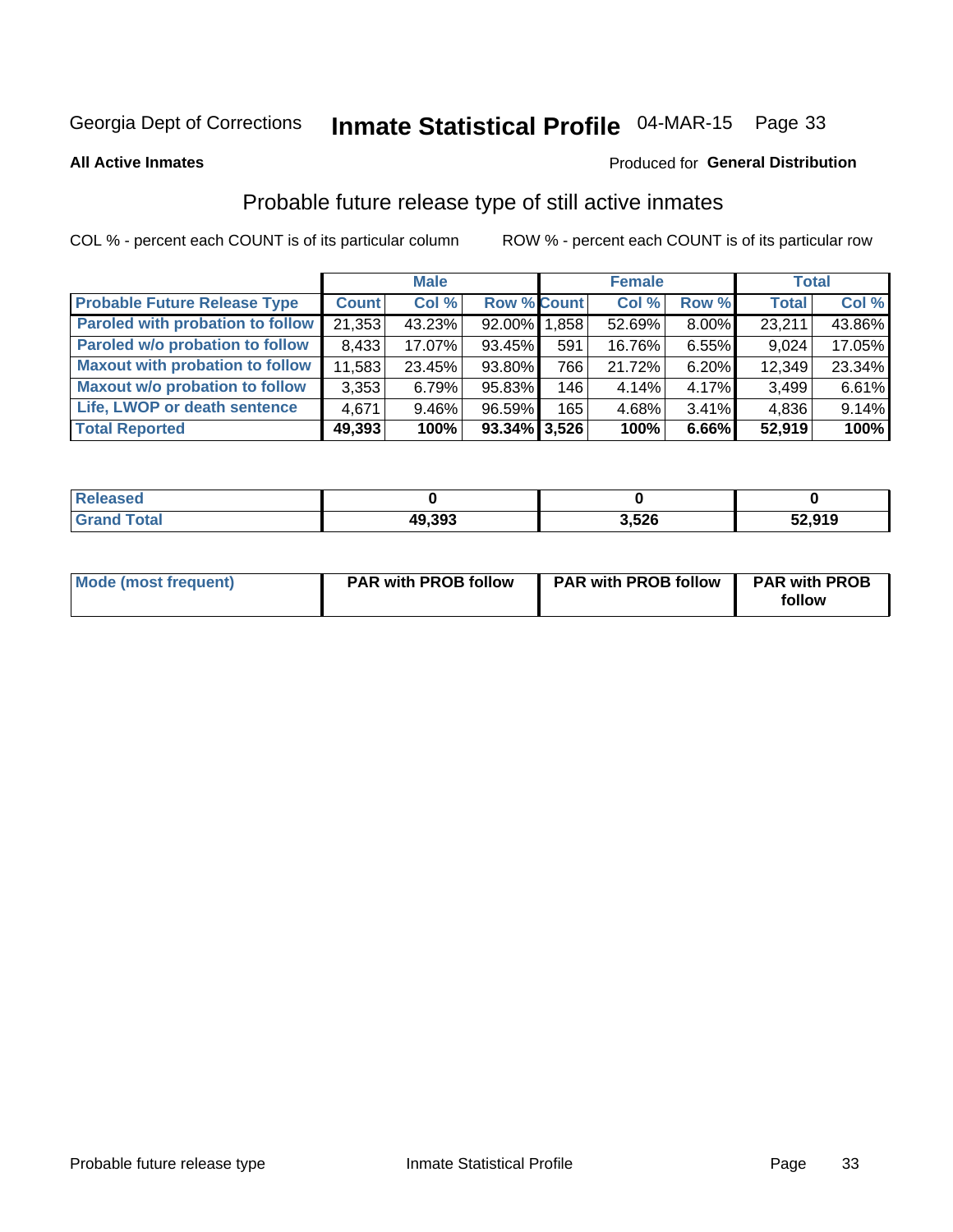### **All Active Inmates**

### Produced for General Distribution

### Time served in current (or last) institution

COL % - percent each COUNT is of its particular column

|                            |              | <b>Male</b> |        |              | <b>Female</b> |        |              | <b>Total</b> |
|----------------------------|--------------|-------------|--------|--------------|---------------|--------|--------------|--------------|
| <b>Time In Institution</b> | <b>Count</b> | Col %       | Row %  | <b>Count</b> | Col %         | Row %  | <b>Total</b> | Col %        |
| 0 to 3 months              | 12,263       | 24.63%      | 92.15% | 1,044        | 29.48%        | 7.85%  | 13,307       | 24.95%       |
| 3.01 to 6 months           | 8,239        | 16.55%      | 93.72% | 552          | 15.59%        | 6.28%  | 8,791        | 16.48%       |
| 6.01 to 9 months           | 5,340        | 10.72%      | 93.19% | 390          | 11.01%        | 6.81%  | 5,730        | 10.74%       |
| 9.01 to 12 months          | 4,060        | 8.15%       | 93.96% | 261          | 7.37%         | 6.04%  | 4,321        | 8.10%        |
| 12.01 to 18 months         | 5,134        | 10.31%      | 94.86% | 278          | 7.85%         | 5.14%  | 5,412        | 10.15%       |
| <b>18.01 to 24 months</b>  | 3,621        | 7.27%       | 93.93% | 234          | 6.61%         | 6.07%  | 3,855        | 7.23%        |
| 2.01 to 3 years            | 4,431        | 8.90%       | 94.26% | 270          | 7.62%         | 5.74%  | 4,701        | 8.81%        |
| $3.01$ to 4 years          | 2,449        | 4.92%       | 91.18% | 237          | 6.69%         | 8.82%  | 2,686        | 5.04%        |
| 4.01 to 5 years            | 1,426        | 2.86%       | 94.94% | 76           | 2.15%         | 5.06%  | 1,502        | 2.82%        |
| 5.01 to 6 years            | 832          | 1.67%       | 93.27% | 60           | 1.69%         | 6.73%  | 892          | 1.67%        |
| 6.01 to 7 years            | 622          | 1.25%       | 93.67% | 42           | 1.19%         | 6.33%  | 664          | 1.25%        |
| 7.01 to 8 years            | 282          | 0.57%       | 94.95% | 15           | 0.42%         | 5.05%  | 297          | 0.56%        |
| $8.01$ to 9 years          | 163          | 0.33%       | 93.68% | 11           | 0.31%         | 6.32%  | 174          | 0.33%        |
| 9.01 to 10 years           | 155          | 0.31%       | 82.01% | 34           | 0.96%         | 17.99% | 189          | 0.35%        |
| Over 10 years              | 774          | 1.55%       | 95.44% | 37           | 1.04%         | 4.56%  | 811          | 1.52%        |
| <b>Total Reported</b>      | 49,791       | 100%        | 93.36% | 3,541        | 100%          | 6.64%  | 53,332       | 100%         |

| onred |        |     |               |
|-------|--------|-----|---------------|
| nta.  | 49,791 | 541 | E2.222<br>ാാച |

| <b>Mean</b><br>(average) | 23 months | 18 months | 22 months |  |
|--------------------------|-----------|-----------|-----------|--|
| Median (middle)          | 9 months  | 7 months  | 8 months  |  |
| Mode<br>(most frequent)  | 0 months  | months    | ∖ months  |  |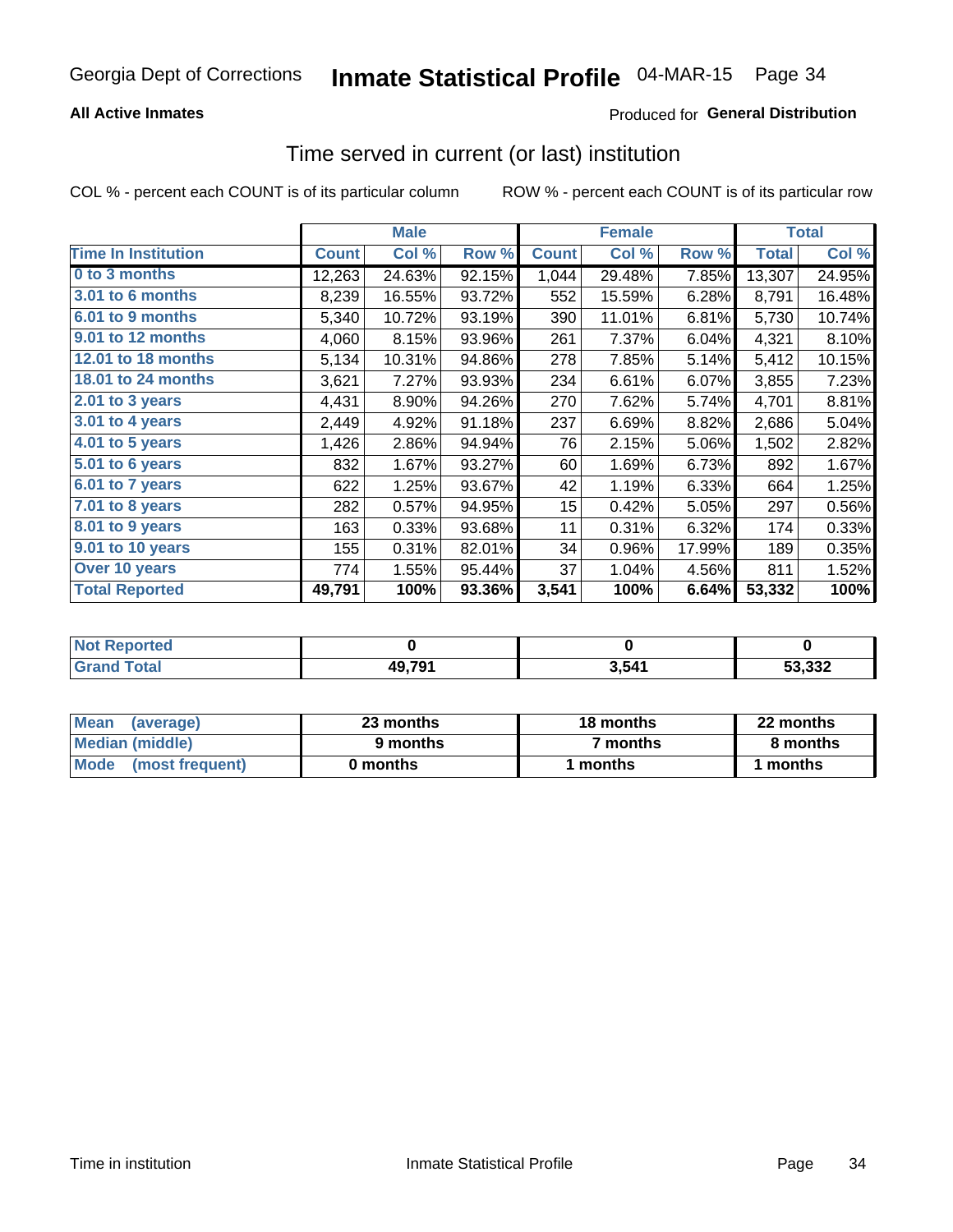# Inmate Statistical Profile 04-MAR-15 Page 35

#### **All Active Inmates**

#### Produced for General Distribution

### Highest grade level attained

COL % - percent each COUNT is of its particular column

|                              |                 | <b>Male</b> |         |                  | <b>Female</b> |        |                 | <b>Total</b> |
|------------------------------|-----------------|-------------|---------|------------------|---------------|--------|-----------------|--------------|
| <b>Grade Level</b>           | <b>Count</b>    | Col %       | Row %   | <b>Count</b>     | Col %         | Row %  | <b>Total</b>    | Col %        |
| No school at all             | $\overline{12}$ | 0.03%       | 100.00% |                  |               |        | $\overline{12}$ | 0.02%        |
| <b>Grade 1</b>               | 27              | 0.06%       | 90.00%  | 3                | 0.09%         | 10.00% | 30              | 0.06%        |
| <b>Grade 2</b>               | 63              | 0.13%       | 98.44%  | 1                | 0.03%         | 1.56%  | 64              | 0.13%        |
| <b>Grade 3</b>               | 117             | 0.25%       | 97.50%  | 3                | 0.09%         | 2.50%  | 120             | 0.24%        |
| Grade 4                      | 118             | 0.25%       | 97.52%  | $\overline{3}$   | 0.09%         | 2.48%  | 121             | 0.24%        |
| Grade 5                      | 163             | 0.34%       | 94.77%  | $\boldsymbol{9}$ | 0.26%         | 5.23%  | 172             | 0.34%        |
| Grade 6                      | 578             | 1.22%       | 95.70%  | 26               | 0.76%         | 4.30%  | 604             | 1.19%        |
| Grade 7                      | 811             | 1.71%       | 92.47%  | 66               | 1.93%         | 7.53%  | 877             | 1.73%        |
| Grade 8                      | 2,909           | 6.14%       | 92.12%  | 249              | 7.29%         | 7.88%  | 3,158           | 6.22%        |
| Grade 9                      | 5,504           | 11.62%      | 94.83%  | 300              | 8.78%         | 5.17%  | 5,804           | 11.43%       |
| Grade 10                     | 7,371           | 15.56%      | 95.06%  | 383              | 11.22%        | 4.94%  | 7,754           | 15.27%       |
| Grade 11                     | 7,575           | 15.99%      | 95.66%  | 344              | 10.07%        | 4.34%  | 7,919           | 15.59%       |
| <b>Grade 12 or GED</b>       | 16,937          | 35.76%      | 93.21%  | 1,234            | 36.13%        | 6.79%  | 18,171          | 35.78%       |
| Some tech school             | 251             | 0.53%       | 73.39%  | 91               | 2.66%         | 26.61% | 342             | 0.67%        |
| <b>Completed tech school</b> | 276             | 0.58%       | 69.35%  | 122              | 3.57%         | 30.65% | 398             | 0.78%        |
| College, 1 year              | 1,490           | 3.15%       | 89.17%  | 181              | 5.30%         | 10.83% | 1,671           | 3.29%        |
| College, 2 year              | 1,891           | 3.99%       | 89.79%  | 215              | 6.30%         | 10.21% | 2,106           | 4.15%        |
| College, 3 year              | 484             | 1.02%       | 88.81%  | 61               | 1.79%         | 11.19% | 545             | 1.07%        |
| <b>Bachelor's degree</b>     | 617             | 1.30%       | 86.90%  | 93               | 2.72%         | 13.10% | 710             | 1.40%        |
| <b>Master's degree</b>       | 117             | 0.25%       | 84.78%  | 21               | 0.61%         | 15.22% | 138             | 0.27%        |
| Ph.D. degree                 | 21              | 0.04%       | 84.00%  | 4                | 0.12%         | 16.00% | 25              | 0.05%        |
| Law degree                   | 22              | 0.05%       | 81.48%  | 5                | 0.15%         | 18.52% | 27              | 0.05%        |
| <b>Some medical school</b>   | $\overline{2}$  | 0.01%       | 100.00% |                  |               |        | $\overline{2}$  | 0.01%        |
| <b>Medical degree</b>        | 12              | 0.03%       | 92.31%  | 1                | 0.03%         | 7.69%  | 13              | 0.03%        |
| <b>Total Reported</b>        | 47,368          | 100%        | 93.28%  | 3,415            | 100%          | 6.72%  | 50,783          | 100.0%       |

| 2,423         | 1 2 6<br>140 | 2.549  |
|---------------|--------------|--------|
| <b>10 701</b> | 3.541        | E2.222 |

| <b>Mean</b><br>(average)       | 10.92           | 11.43           | 10.96           |
|--------------------------------|-----------------|-----------------|-----------------|
| Median (middle)                | Grade 11        | Grade 12 or GED | Grade 11        |
| <b>Mode</b><br>(most frequent) | Grade 12 or GED | Grade 12 or GED | Grade 12 or GED |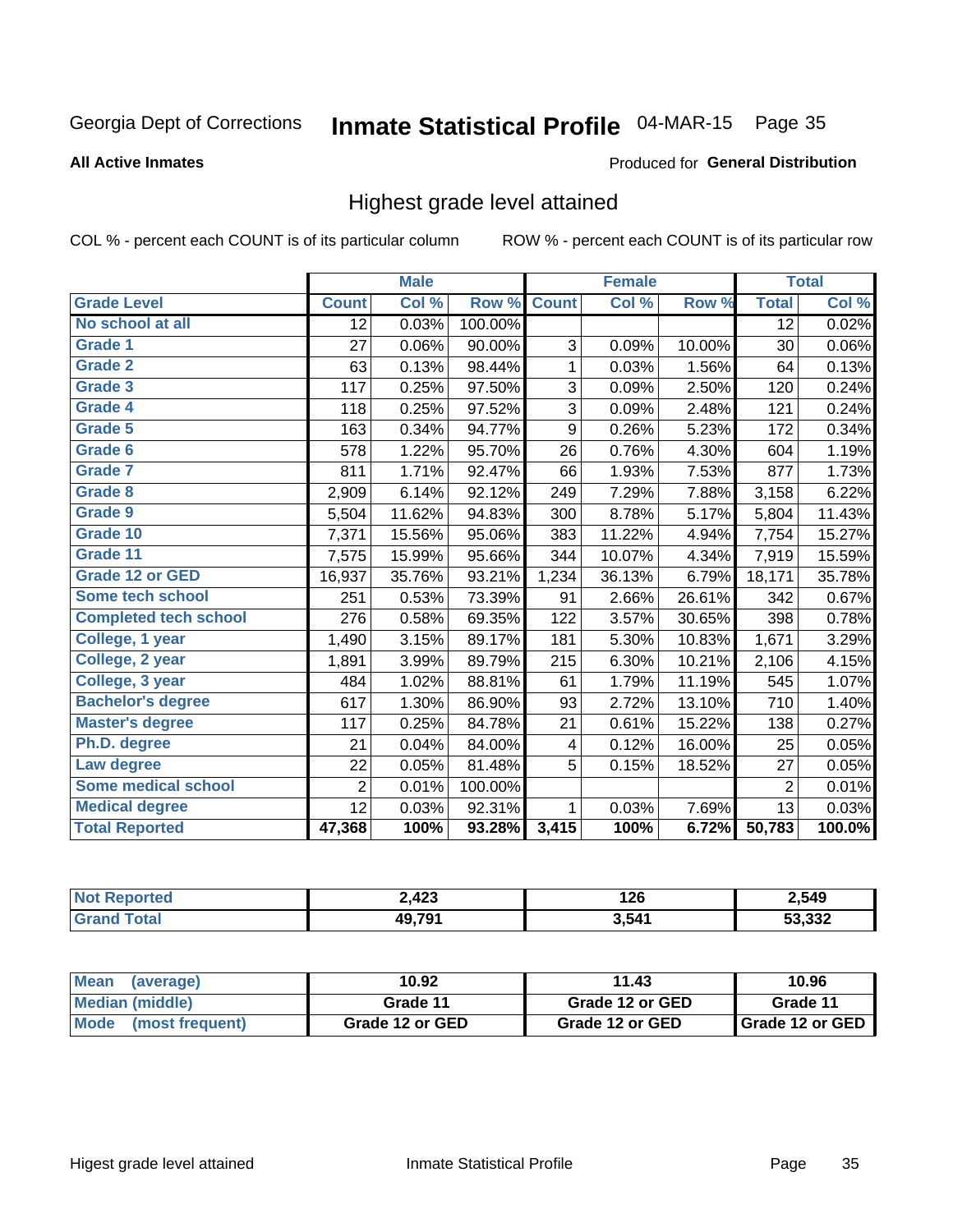# Inmate Statistical Profile 04-MAR-15 Page 36

#### **All Active Inmates**

### Produced for General Distribution

# Culture fair IQ scores

COL % - percent each COUNT is of its particular column

|                       |              | <b>Male</b> |        |              | <b>Female</b> |          |        | <b>Total</b> |
|-----------------------|--------------|-------------|--------|--------------|---------------|----------|--------|--------------|
| <b>IQ Scores</b>      | <b>Count</b> | Col %       | Row %  | <b>Count</b> | Col %         | Row %    | Total  | Col %        |
| $60 - 69$             | 728          | 2.13%       | 93.33% | 52           | 1.84%         | 6.67%    | 780    | 2.11%        |
| $70 - 79$             | 2,270        | 6.65%       | 91.87% | 201          | 7.10%         | 8.13%    | 2,471  | 6.68%        |
| $80 - 89$             | 5,189        | 15.19%      | 87.71% | 727          | 25.69%        | 12.29%   | 5,916  | 15.99%       |
| $90 - 99$             | 9,997        | 29.27%      | 90.51% | 1,048        | 37.03%        | 9.49%    | 11,045 | 29.86%       |
| $100 - 109$           | 9,528        | 27.89%      | 95.38% | 461          | 16.29%        | 4.62%    | 9,989  | 27.00%       |
| $110 - 119$           | 5,520        | 16.16%      | 96.93% | 175          | 6.18%         | $3.07\%$ | 5,695  | 15.40%       |
| 120 - 129             | 889          | 2.60%       | 89.44% | 105          | 3.71%         | 10.56%   | 994    | 2.69%        |
| 130 - 139             | 31           | 0.09%       | 43.66% | 40           | 1.41%         | 56.34%   | 71     | 0.19%        |
| 140 & Up              | 6            | 0.02%       | 23.08% | 20           | 0.71%         | 76.92%   | 26     | 0.07%        |
|                       | 2            | 0.01%       | 66.67% | 1            | 0.04%         | 33.33%   | 3      | 0.01%        |
| <b>Total Reported</b> | 34,160       | 100%        | 92.35% | 2,830        | 100%          | 7.65%    | 36,990 | 100%         |

| <b>Not Reported</b>  | 14,878 | 599   | 15,477 |
|----------------------|--------|-------|--------|
| Not Valid (under 60) | 753    | 112   | 865    |
| <b>Grand Total</b>   | 49,791 | 3,541 | 53,332 |

| Mean<br>(average)      | 98 | 96 | 98 |
|------------------------|----|----|----|
| <b>Median (middle)</b> | 99 | 94 | 99 |
| Mode (most frequent)   | 99 | 96 | 99 |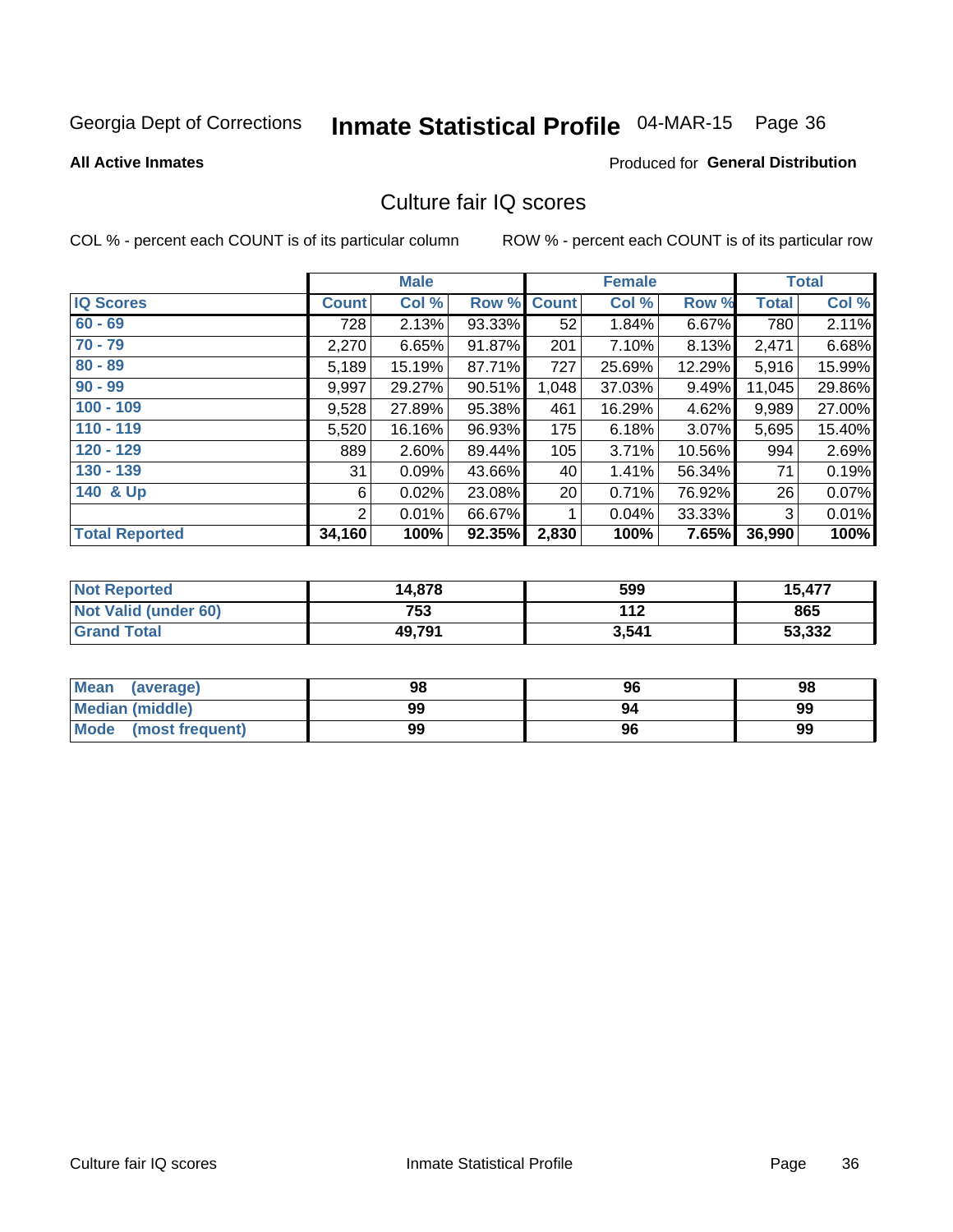# Inmate Statistical Profile 04-MAR-15 Page 37

**All Active Inmates** 

#### Produced for General Distribution

## Wide Range Achievement Test (WRAT) reading score

COL % - percent each COUNT is of its particular column

|                           |              | <b>Male</b> |        |                 | <b>Female</b> |        |              | <b>Total</b> |
|---------------------------|--------------|-------------|--------|-----------------|---------------|--------|--------------|--------------|
| <b>WRAT Reading Score</b> | <b>Count</b> | Col %       | Row %  | <b>Count</b>    | Col %         | Row %  | <b>Total</b> | Col %        |
| $0.1$ to $0.9$            | 855          | 2.44%       | 99.30% | 6               | 0.20%         | 0.70%  | 861          | 2.27%        |
| 1.0 to 1.9                | 676          | 1.93%       | 97.83% | 15 <sub>1</sub> | 0.51%         | 2.17%  | 691          | 1.82%        |
| 2.0 to 2.9                | 1,134        | 3.24%       | 95.53% | 53              | 1.80%         | 4.47%  | 1,187        | 3.13%        |
| 3.0 to 3.9                | 2,812        | 8.03%       | 96.04% | 116             | 3.93%         | 3.96%  | 2,928        | 7.71%        |
| 4.0 to 4.9                | 3,362        | 9.60%       | 93.39% | 238             | 8.07%         | 6.61%  | 3,600        | 9.48%        |
| 5.0 to 5.9                | 2,836        | 8.10%       | 93.72% | 190             | 6.45%         | 6.28%  | 3,026        | 7.97%        |
| 6.0 to 6.9                | 3,464        | 9.89%       | 92.32% | 288             | 9.77%         | 7.68%  | 3,752        | 9.88%        |
| 7.0 to 7.9                | 1,174        | 3.35%       | 92.59% | 94              | 3.19%         | 7.41%  | 1,268        | 3.34%        |
| 8.0 to 8.9                | 2,310        | 6.60%       | 90.59% | 240             | 8.14%         | 9.41%  | 2,550        | 6.72%        |
| 9.0 to 9.9                | 1,205        | 3.44%       | 89.93% | 135             | 4.58%         | 10.07% | 1,340        | 3.53%        |
| 10.0 to 10.9              | 2,375        | 6.78%       | 90.03% | 263             | 8.92%         | 9.97%  | 2,638        | 6.95%        |
| 11.0 to 11.9              | 3,653        | 10.43%      | 89.23% | 441             | 14.96%        | 10.77% | 4,094        | 10.79%       |
| 12.0 to 12.9              | 9,120        | 26.05%      | 91.43% | 855             | 29.00%        | 8.57%  | 9,975        | 26.28%       |
| 13                        | 35           | 0.10%       | 71.43% | 14              | 0.47%         | 28.57% | 49           | 0.13%        |
| <b>Total Reported</b>     | 35,011       | 100%        | 92.23% | 2,948           | 100%          | 7.77%  | 37,959       | 100%         |

| <b>Not</b><br><b>Reported</b> | 14,780 | 593   | <b>F 070</b><br>I J.J / J |
|-------------------------------|--------|-------|---------------------------|
| <b>Total</b>                  | 49,791 | 3,541 | 53,332                    |

| <b>Mean</b><br>(average) | 8.29 | 9.31 | 8.37 |
|--------------------------|------|------|------|
| <b>Median (middle)</b>   | 8.9  | 10.2 | 8.9  |
| Mode<br>(most frequent)  | 12.9 | 12.9 | 12.9 |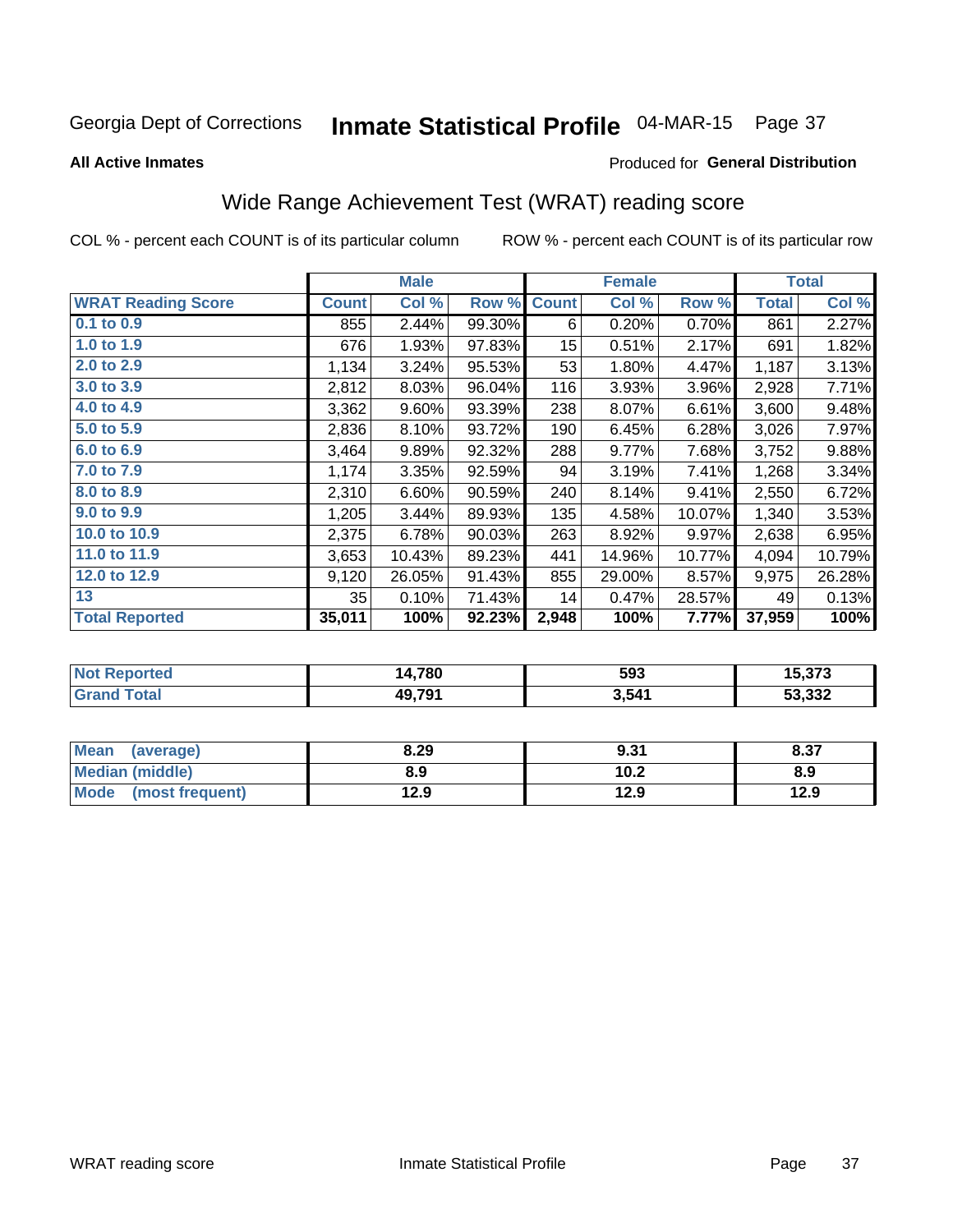# Inmate Statistical Profile 04-MAR-15 Page 38

**All Active Inmates** 

#### Produced for General Distribution

## Wide Range Achievement Test (WRAT) math score

COL % - percent each COUNT is of its particular column

|                              |              | <b>Male</b> |        |                | <b>Female</b>             |        |              | <b>Total</b> |
|------------------------------|--------------|-------------|--------|----------------|---------------------------|--------|--------------|--------------|
| <b>WRAT Mathematic Score</b> | <b>Count</b> | Col %       | Row %  | <b>Count</b>   | $\overline{\text{Col}}$ % | Row %  | <b>Total</b> | Col %        |
| $0.1$ to $0.9$               | 72           | 0.21%       | 98.63% | 1              | 0.03%                     | 1.37%  | 73           | 0.19%        |
| 1.0 to 1.9                   | 249          | 0.71%       | 96.51% | 9              | 0.31%                     | 3.49%  | 258          | 0.68%        |
| 2.0 to 2.9                   | 688          | 1.96%       | 95.16% | 35             | 1.19%                     | 4.84%  | 723          | 1.90%        |
| 3.0 to 3.9                   | 1,508        | 4.31%       | 94.84% | 82             | 2.78%                     | 5.16%  | 1,590        | 4.19%        |
| 4.0 to 4.9                   | 4,554        | 13.00%      | 94.17% | 282            | 9.56%                     | 5.83%  | 4,836        | 12.74%       |
| 5.0 to 5.9                   | 5,924        | 16.92%      | 93.39% | 419            | 14.21%                    | 6.61%  | 6,343        | 16.71%       |
| 6.0 to 6.9                   | 7,064        | 20.17%      | 92.67% | 559            | 18.96%                    | 7.33%  | 7,623        | 20.08%       |
| 7.0 to 7.9                   | 2,346        | 6.70%       | 91.11% | 229            | 7.77%                     | 8.89%  | 2,575        | 6.78%        |
| 8.0 to 8.9                   | 3,985        | 11.38%      | 90.75% | 406            | 13.77%                    | 9.25%  | 4,391        | 11.56%       |
| 9.0 to 9.9                   | 1,672        | 4.77%       | 90.33% | 179            | 6.07%                     | 9.67%  | 1,851        | 4.87%        |
| 10.0 to 10.9                 | 37           | 0.11%       | 88.10% | 5              | 0.17%                     | 11.90% | 42           | 0.11%        |
| 11.0 to 11.9                 | 1,462        | 4.17%       | 91.32% | 139            | 4.71%                     | 8.68%  | 1,601        | 4.22%        |
| 12.0 to 12.9                 | 5,457        | 15.58%      | 90.06% | 602            | 20.41%                    | 9.94%  | 6,059        | 15.96%       |
| 13                           | 3            | 0.01%       | 60.00% | $\overline{2}$ | 0.07%                     | 40.00% | 5            | 0.01%        |
| <b>Total Reported</b>        | 35,021       | 100%        | 92.23% | 2,949          | 100.0%                    | 7.77%  | 37,970       | 100%         |
|                              |              |             |        |                |                           |        |              |              |

| <b>Not Reported</b> | 14,770 | 592   | 15,362 |
|---------------------|--------|-------|--------|
| <b>Grand Total</b>  | 49,791 | 3,541 | 53,332 |

| Mean (average)         | 7.41 | 8.05 | 7.46 |
|------------------------|------|------|------|
| <b>Median (middle)</b> | כ.ס  | 74   | 6.9  |
| Mode (most frequent)   | 12.9 | 12.9 | 12.9 |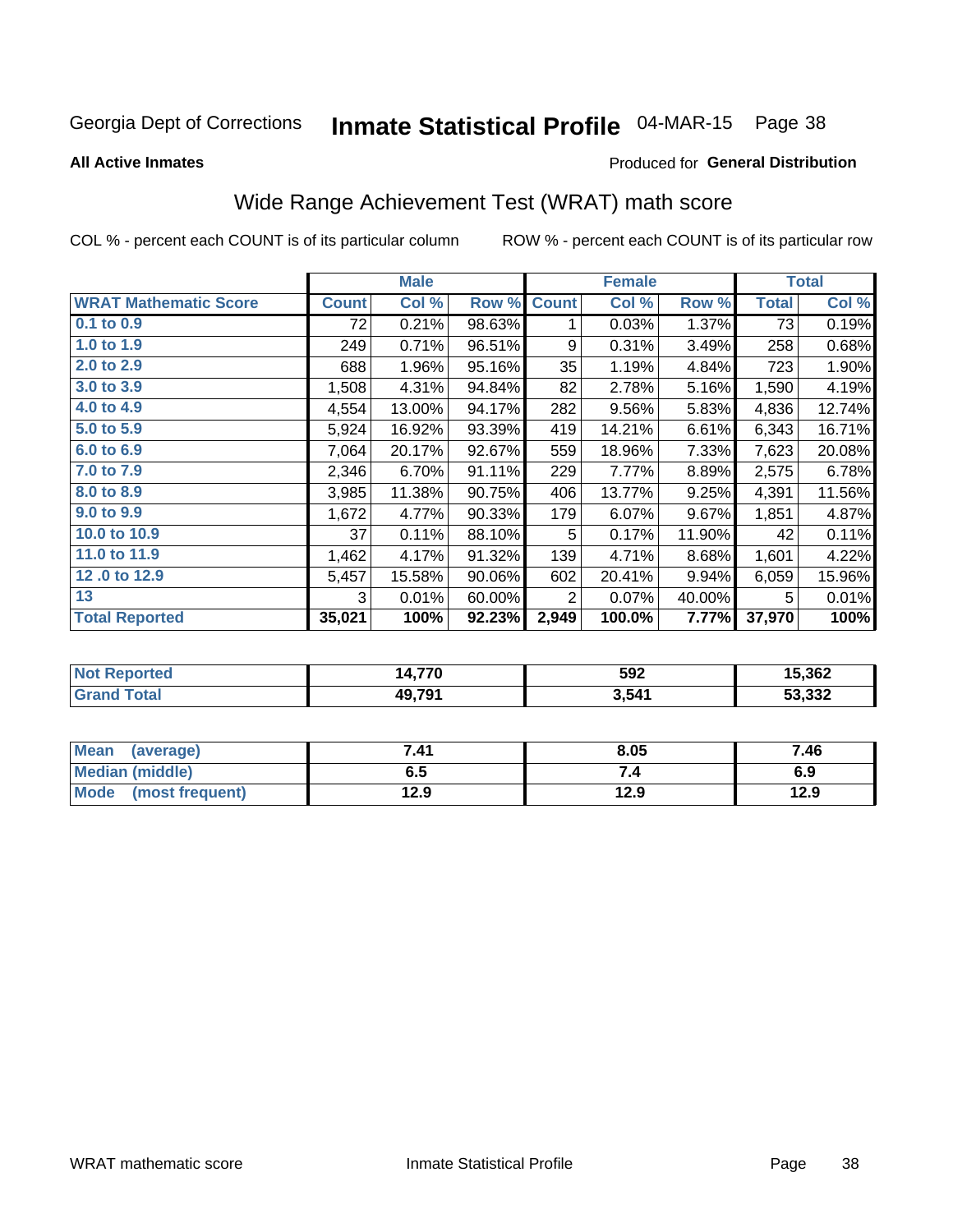#### **Inmate Statistical Profile 04-MAR-15** Page 39

#### **All Active Inmates**

#### Produced for General Distribution

### Wide Range Achievement Test (WRAT) spelling score

COL % - percent each COUNT is of its particular column

|                            |              | <b>Male</b> |        |              | <b>Female</b> |        |              | <b>Total</b> |
|----------------------------|--------------|-------------|--------|--------------|---------------|--------|--------------|--------------|
| <b>WRAT Spelling Score</b> | <b>Count</b> | Col %       | Row %  | <b>Count</b> | Col %         | Row %  | <b>Total</b> | Col %        |
| $0.1$ to $0.9$             | 869          | 2.48%       | 99.66% | 3            | 0.10%         | 0.34%  | 872          | 2.30%        |
| 1.0 to 1.9                 | 841          | 2.40%       | 98.71% | 11           | 0.37%         | 1.29%  | 852          | 2.24%        |
| 2.0 to 2.9                 | 1,554        | 4.44%       | 97.06% | 47           | 1.59%         | 2.94%  | 1,601        | 4.22%        |
| 3.0 to 3.9                 | 2,342        | 6.69%       | 96.54% | 84           | 2.85%         | 3.46%  | 2,426        | 6.39%        |
| 4.0 to 4.9                 | 2,245        | 6.41%       | 95.78% | 99           | 3.36%         | 4.22%  | 2,344        | 6.17%        |
| 5.0 to 5.9                 | 4,119        | 11.76%      | 95.28% | 204          | 6.92%         | 4.72%  | 4,323        | 11.38%       |
| 6.0 to 6.9                 | 3,176        | $9.07\%$    | 94.27% | 193          | 6.54%         | 5.73%  | 3,369        | 8.87%        |
| 7.0 to 7.9                 | 3,161        | 9.02%       | 93.41% | 223          | 7.56%         | 6.59%  | 3,384        | 8.91%        |
| 8.0 to 8.9                 | 3,023        | 8.63%       | 92.53% | 244          | 8.27%         | 7.47%  | 3,267        | 8.60%        |
| 9.0 to 9.9                 | 1,562        | 4.46%       | 92.04% | 135          | 4.58%         | 7.96%  | 1,697        | 4.47%        |
| 10.0 to 10.9               | 1,414        | 4.04%       | 91.64% | 129          | 4.37%         | 8.36%  | 1,543        | 4.06%        |
| 11.0 to 11.9               | 2,866        | 8.18%       | 91.22% | 276          | 9.36%         | 8.78%  | 3,142        | 8.27%        |
| 12.0 to 12.9               | 7,841        | 22.38%      | 85.86% | 1,291        | 43.76%        | 14.14% | 9,132        | 24.04%       |
| 13                         | 16           | 0.05%       | 59.26% | 11           | 0.37%         | 40.74% | 27           | 0.07%        |
| <b>Total Reported</b>      | 35,029       | 100%        | 92.23% | 2,950        | 100%          | 7.77%  | 37,979       | 100%         |

| Reported<br>∵N∩f | 14,762       | 591   | 5.353  |
|------------------|--------------|-------|--------|
| <b>otal</b>      | <b>49791</b> | 3,541 | 53,332 |

| Mean<br>(average)      | 7.96 | 9.97 | 8.12 |
|------------------------|------|------|------|
| <b>Median (middle)</b> | .    |      | .    |
| Mode (most frequent)   | 12.9 | 12.9 | 12.9 |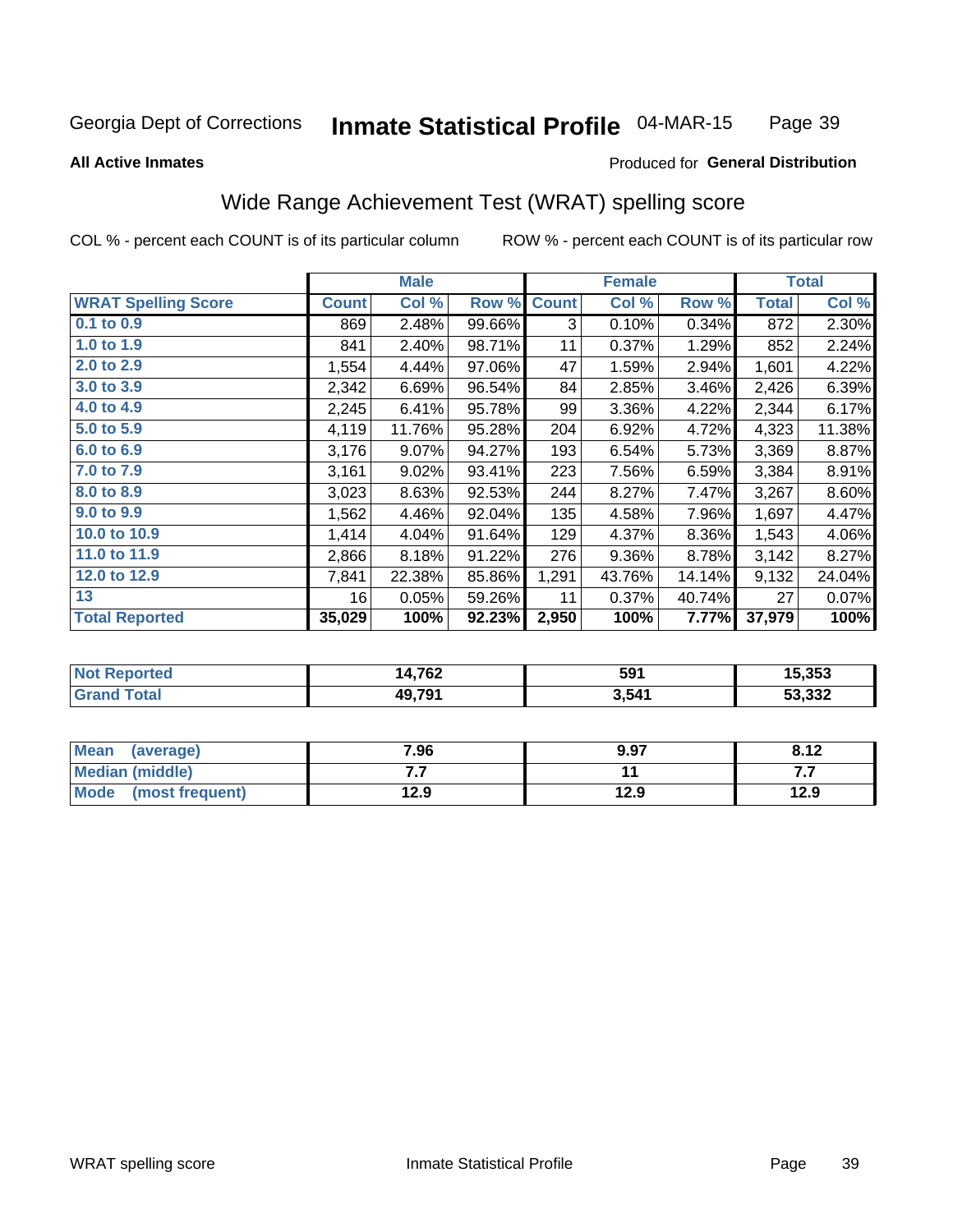# Inmate Statistical Profile 04-MAR-15 Page 40

**All Active Inmates** 

#### Produced for General Distribution

### Current / last mental health treatment level

COL % - percent each COUNT is of its particular column

|                                    |                 | <b>Male</b> |         |              | <b>Female</b> |        |              | <b>Total</b> |
|------------------------------------|-----------------|-------------|---------|--------------|---------------|--------|--------------|--------------|
| <b>Mental Health Treatment Lev</b> | <b>Count</b>    | Col%        | Row %   | <b>Count</b> | Col %         | Row %  | <b>Total</b> | Col %        |
| 1 No problem at current time       | 8,131           | 52.83%      | 92.66%  | 644          | 26.83%        | 7.34%  | 8,775        | 49.32%       |
| 2 Receiving outpatient             | 5,417           | 35.19%      | 76.20%  | 1,692        | 70.50%        | 23.80% | 7,109        | 39.96%       |
| <b>Treatment</b>                   |                 |             |         |              |               |        |              |              |
| 3 Inpatient, moderate              | 1,481           | 9.62%       | 96.86%  | 48           | $2.00\%$      | 3.14%  | 1,529        | 8.59%        |
| Treatment                          |                 |             |         |              |               |        |              |              |
| 4 Inpatient, intensive             | 341             | 2.22%       | 95.52%  | 16           | 0.67%         | 4.48%  | 357          | 2.01%        |
| <b>Treatment</b>                   |                 |             |         |              |               |        |              |              |
| 5 Undergoing crisis                | 20 <sub>1</sub> | 0.13%       | 100.00% |              |               |        | 20           | 0.11%        |
| <b>stabilization</b>               |                 |             |         |              |               |        |              |              |
| <b>6 Hospital for criminally</b>   | 2               | 0.01%       | 100.00% |              |               |        | 2            | 0.01%        |
| <b>Tinsane</b>                     |                 |             |         |              |               |        |              |              |
| <b>Total Evaluated</b>             | 15,392          | 100%        | 86.51%  | 2,400        | 100%          | 13.49% | 17,792       | 100%         |

| Never had MH evaluation | 34,399 | 1.141 | 35,540 |
|-------------------------|--------|-------|--------|
| $\tau$ otal             | 49,791 | 3,541 | 53,332 |

| Median (middle) | No problem at current time | <b>Receiving outpatient</b><br>treatment | <b>Receiving</b><br>outpatient<br>treatment |  |
|-----------------|----------------------------|------------------------------------------|---------------------------------------------|--|
| <b>Mode</b>     | No problem at current time | <b>Receiving outpatient</b>              | No problem at                               |  |
| (most frequent) |                            | treatment                                | current time                                |  |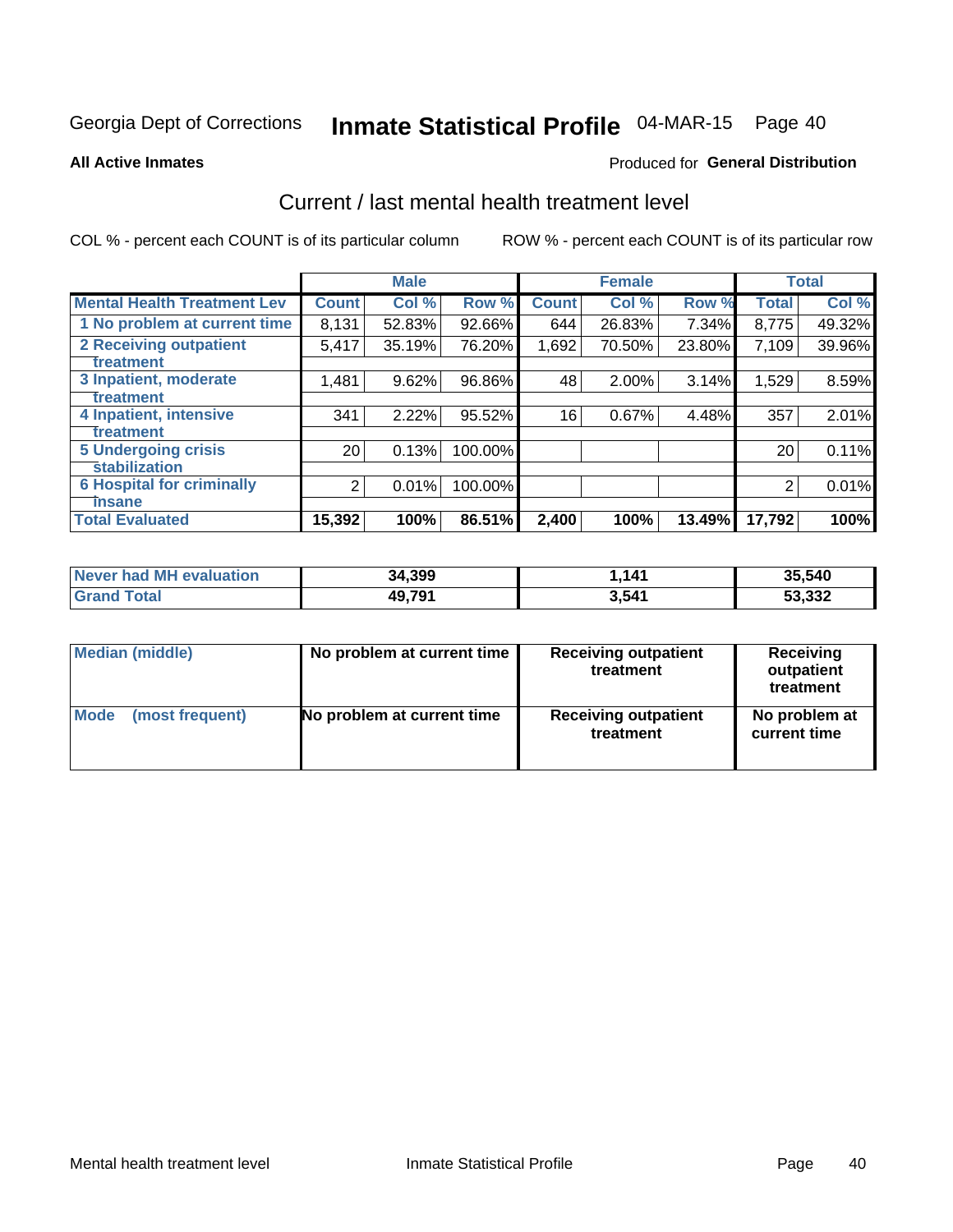### **All Active Inmates**

### Produced for General Distribution

## PULHESDWIT medical scale - 'P' overall condition ('P'hysical)

COL % - percent each COUNT is of its particular column

|                                  |              | <b>Male</b> |         |              | <b>Female</b> |         |              | <b>Total</b> |
|----------------------------------|--------------|-------------|---------|--------------|---------------|---------|--------------|--------------|
| 'P' Overall Condition            | <b>Count</b> | Col %       | Row %   | <b>Count</b> | Col %         | Row %   | <b>Total</b> | Col %        |
| 1 No medical illness             | 33,732       | 73.72%      | 94.35%  | 2,019        | 62.05%        | 5.65%   | 35,751       | 72.94%       |
| 2 Well-controlled chronic        | 11,038       | 24.12%      | 90.89%  | 1,106        | 33.99%        | 9.11%   | 12,144       | 24.78%       |
| <b>illness</b>                   |              |             |         |              |               |         |              |              |
| 3 Poorly-controlled chronic      | 909          | 1.99%       | 93.61%  | 62           | 1.91%         | 6.39%   | 971          | 1.98%        |
| <b>illness</b>                   |              |             |         |              |               |         |              |              |
| 4 Significant problems requiring | 72           | 0.16%       | 90.00%  | 8            | 0.25%         | 10.00%  | 80           | 0.16%        |
| special housing                  |              |             |         |              |               |         |              |              |
| 5 Terminal illness, < 6 months   | 9            | 0.02%       | 100.00% |              |               |         | 9            | 0.02%        |
| to live                          |              |             |         |              |               |         |              |              |
| 6 Inmate is pregnant             |              |             |         | 59           | 1.81%         | 100.00% | 59           | 0.12%        |
| <b>Total Reported</b>            | 45,760       | 100%        | 93.36%  | 3,254        | 100%          | 6.64%   | 49,014       | 100%         |

| тео | . ሰ?ረ  | 207  | <b>240</b>      |
|-----|--------|------|-----------------|
|     | ט,י    | 20 I | סו כו           |
|     | 49.79' | 541  | רכפ כא<br>20.د. |

| Mode | (most frequent) | 1 No medical illness | 1 No medical illness | 1 No medical<br>illness |
|------|-----------------|----------------------|----------------------|-------------------------|
|------|-----------------|----------------------|----------------------|-------------------------|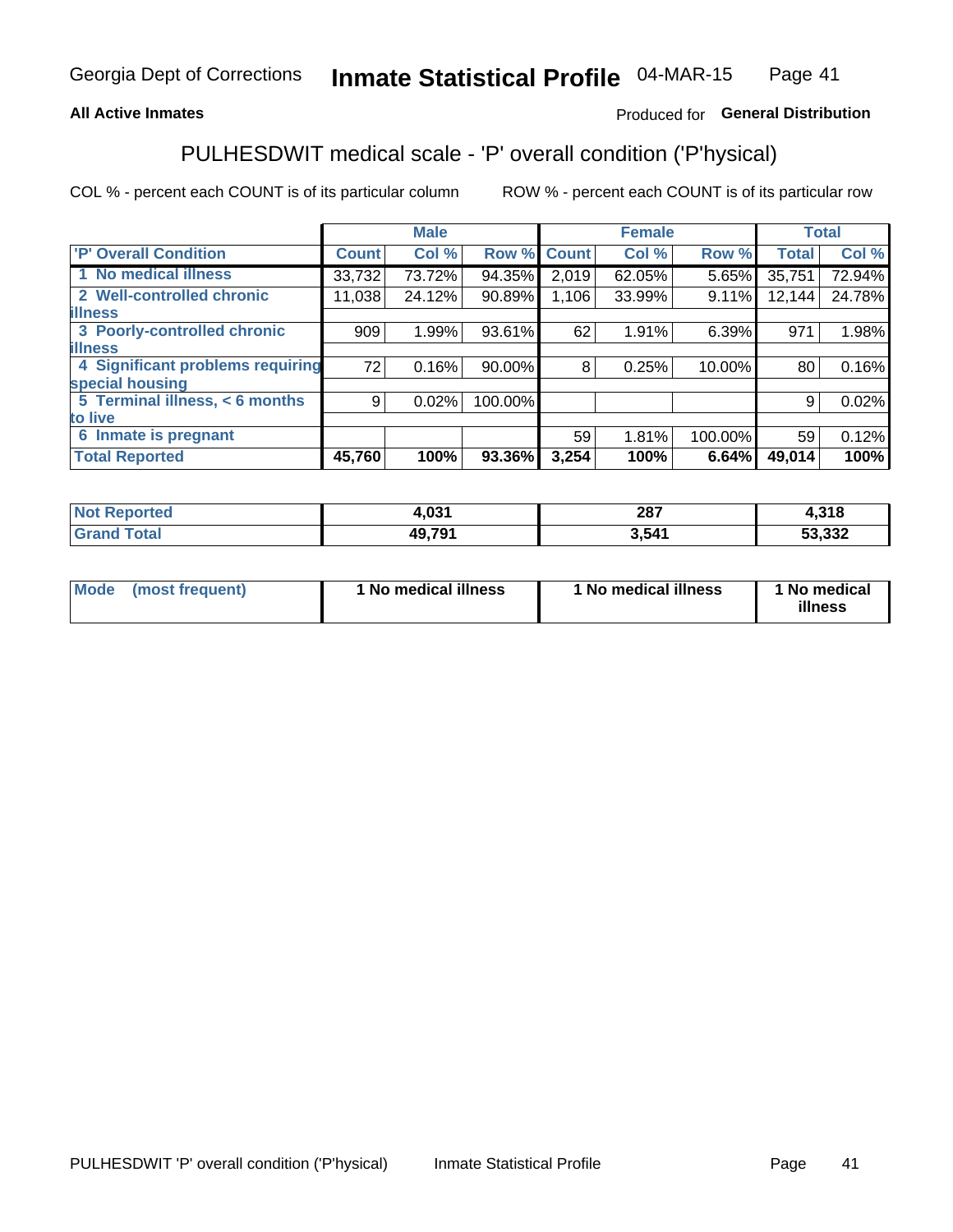#### **All Active Inmates**

### Produced for General Distribution

# PULHESDWIT medical scale - 'U' upper body

COL % - percent each COUNT is of its particular column

|                              |              | <b>Male</b> |         |                | <b>Female</b> |       |              | <b>Total</b> |
|------------------------------|--------------|-------------|---------|----------------|---------------|-------|--------------|--------------|
| <b>U' Upper Body</b>         | <b>Count</b> | Col %       | Row %   | <b>Count</b>   | Col %         | Row % | <b>Total</b> | Col %        |
| 1 Upper bones, joints,       | 43,518       | 95.34%      | 93.32%  | 3,116          | 95.88%        | 6.68% | 46,634       | 95.38%       |
| muscles all OK               |              |             |         |                |               |       |              |              |
| 2 One or both arms minimally | 1,847        | 4.05%       | 94.43%  | 109            | 3.35%         | 5.57% | 1,956        | 4.00%        |
| limited                      |              |             |         |                |               |       |              |              |
| 3 One or both arms           | 244          | 0.53%       | 91.39%  | 23             | 0.71%         | 8.61% | 267          | 0.55%        |
| <b>moderately limited</b>    |              |             |         |                |               |       |              |              |
| 4 One arm disabled,          | 33           | 0.07%       | 94.29%  | $\overline{2}$ | 0.06%         | 5.71% | 35           | 0.07%        |
| paralyzed, or amputated      |              |             |         |                |               |       |              |              |
| 5 Both arms disabled,        | 3            | 0.01%       | 100.00% |                |               |       | 3            | 0.01%        |
| paralyzed, or amputated      |              |             |         |                |               |       |              |              |
| <b>Total Reported</b>        | 45,645       | 100%        | 93.35%  | 3,250          | 100%          | 6.65% | 48,895       | 100.0%       |

| <b>Not Reported</b>   | 1,146  | 291   | 1,437  |
|-----------------------|--------|-------|--------|
| <b>Total</b><br>Grand | 49,791 | 3,541 | 53,332 |

| Mode (most frequent) | 1 Upper bones, joints,<br>muscles all OK | 1 Upper bones, joints,<br>muscles all OK | 1 Upper bones,<br>joints, muscles all<br>ΟK |
|----------------------|------------------------------------------|------------------------------------------|---------------------------------------------|
|----------------------|------------------------------------------|------------------------------------------|---------------------------------------------|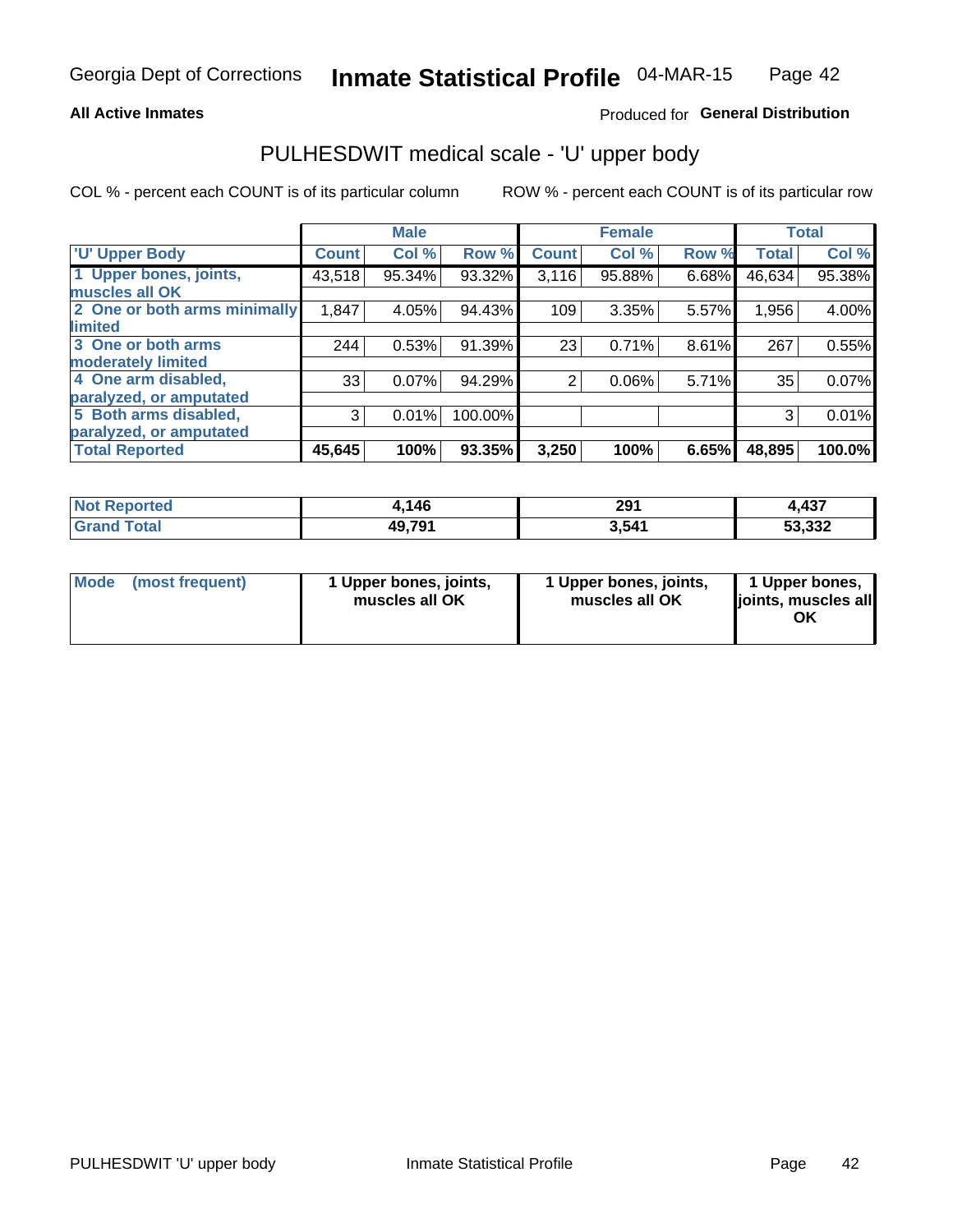#### **All Active Inmates**

### Produced for General Distribution

### PULHESDWIT medical scale - 'L' lower body

COL % - percent each COUNT is of its particular column

|                                |              | <b>Male</b> |         |              | <b>Female</b> |       |              | <b>Total</b> |
|--------------------------------|--------------|-------------|---------|--------------|---------------|-------|--------------|--------------|
| 'L' Lower Body                 | <b>Count</b> | Col %       | Row %   | <b>Count</b> | Col %         | Row % | <b>Total</b> | Col %        |
| 1 Lower bones, joints,         | 40,585       | 88.92%      | 93.12%  | 2,999        | 92.25%        | 6.88% | 43,584       | 89.14%       |
| muscles all OK                 |              |             |         |              |               |       |              |              |
| 2 One or both legs minimally   | 4,292        | 9.40%       | 95.19%  | 217          | 6.67%         | 4.81% | 4,509        | 9.22%        |
| limited                        |              |             |         |              |               |       |              |              |
| 3 One or both legs             | 642          | 1.41%       | 95.39%  | 31           | 0.95%         | 4.61% | 673          | 1.38%        |
| moderately limited             |              |             |         |              |               |       |              |              |
| 4 One leg disabled, paralyzed, | 108          | 0.24%       | 96.43%  | 4            | 0.12%         | 3.57% | 112          | 0.23%        |
| or amputated                   |              |             |         |              |               |       |              |              |
| 5 Both legs disabled,          | 14           | 0.03%       | 100.00% |              |               |       | 14           | 0.03%        |
| paralyzed, or amputated        |              |             |         |              |               |       |              |              |
| <b>Total Reported</b>          | 45,641       | 100%        | 93.35%  | 3,251        | 100%          | 6.65% | 48,892       | 100%         |

| <b>Not Reported</b>          | 1,150  | 290   | ,440   |
|------------------------------|--------|-------|--------|
| <b>Total</b><br><b>Grand</b> | 49,791 | 3,541 | 53,332 |

| Mode | (most frequent) | 1 Lower bones, joints,<br>muscles all OK | I Lower bones, joints,<br>muscles all OK | 1 Lower bones,<br>joints, muscles all<br>ΟK |
|------|-----------------|------------------------------------------|------------------------------------------|---------------------------------------------|
|------|-----------------|------------------------------------------|------------------------------------------|---------------------------------------------|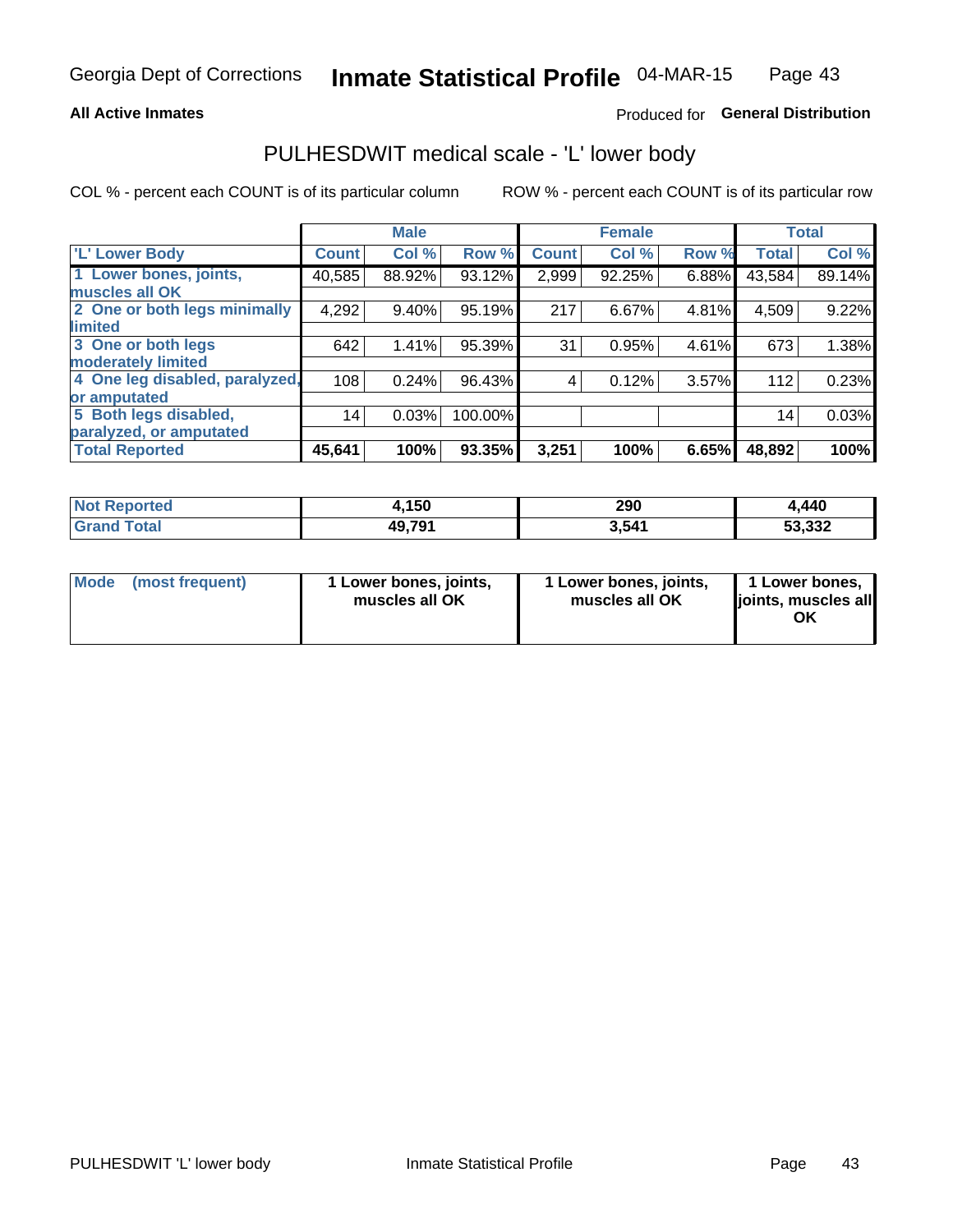#### **All Active Inmates**

### Produced for General Distribution

### PULHESDWIT medical scale - 'H' hearing

COL % - percent each COUNT is of its particular column

|                                |              | <b>Male</b> |             |       | <b>Female</b> |       | <b>Total</b> |        |
|--------------------------------|--------------|-------------|-------------|-------|---------------|-------|--------------|--------|
| <b>H'</b> Hearing              | <b>Count</b> | Col %       | Row % Count |       | Col %         | Row % | <b>Total</b> | Col %  |
| 1 Normal hearing both ears     | 45,025       | 98.69%      | 93.32%      | 3,224 | 99.32%        | 6.68% | 48,249       | 98.74% |
| 2 Some loss in one ear with    | 462          | 1.01%       | 96.25%      | 18    | 0.55%         | 3.75% | 480          | 0.98%  |
| other OK, or mild loss in both |              |             |             |       |               |       |              |        |
| 3 Total loss in one ear with   | 95           | 0.21%       | 96.94%      | 3     | 0.09%         | 3.06% | 98           | 0.20%  |
| mild loss in other             |              |             |             |       |               |       |              |        |
| 4 Severe loss in both ears     | 24           | 0.05%       | 100.00%     |       |               |       | 24           | 0.05%  |
| 5 Total loss in both ears,     | 15           | 0.03%       | 93.75%      |       | 0.03%         | 6.25% | 16           | 0.03%  |
| requiring special housing      |              |             |             |       |               |       |              |        |
| <b>Total Reported</b>          | 45,621       | 100%        | 93.36%      | 3,246 | 100%          | 6.64% | 48,867       | 100%   |

| <b>Not Reno</b><br>™orted i | 17N    | 295   | 4.465  |
|-----------------------------|--------|-------|--------|
| Total                       | 49 791 | 3,541 | 53,332 |

| Mode (most frequent) | 1 Normal hearing both ears 11 Normal hearing both ears 1 Normal hearing |           |
|----------------------|-------------------------------------------------------------------------|-----------|
|                      |                                                                         | both ears |
|                      |                                                                         |           |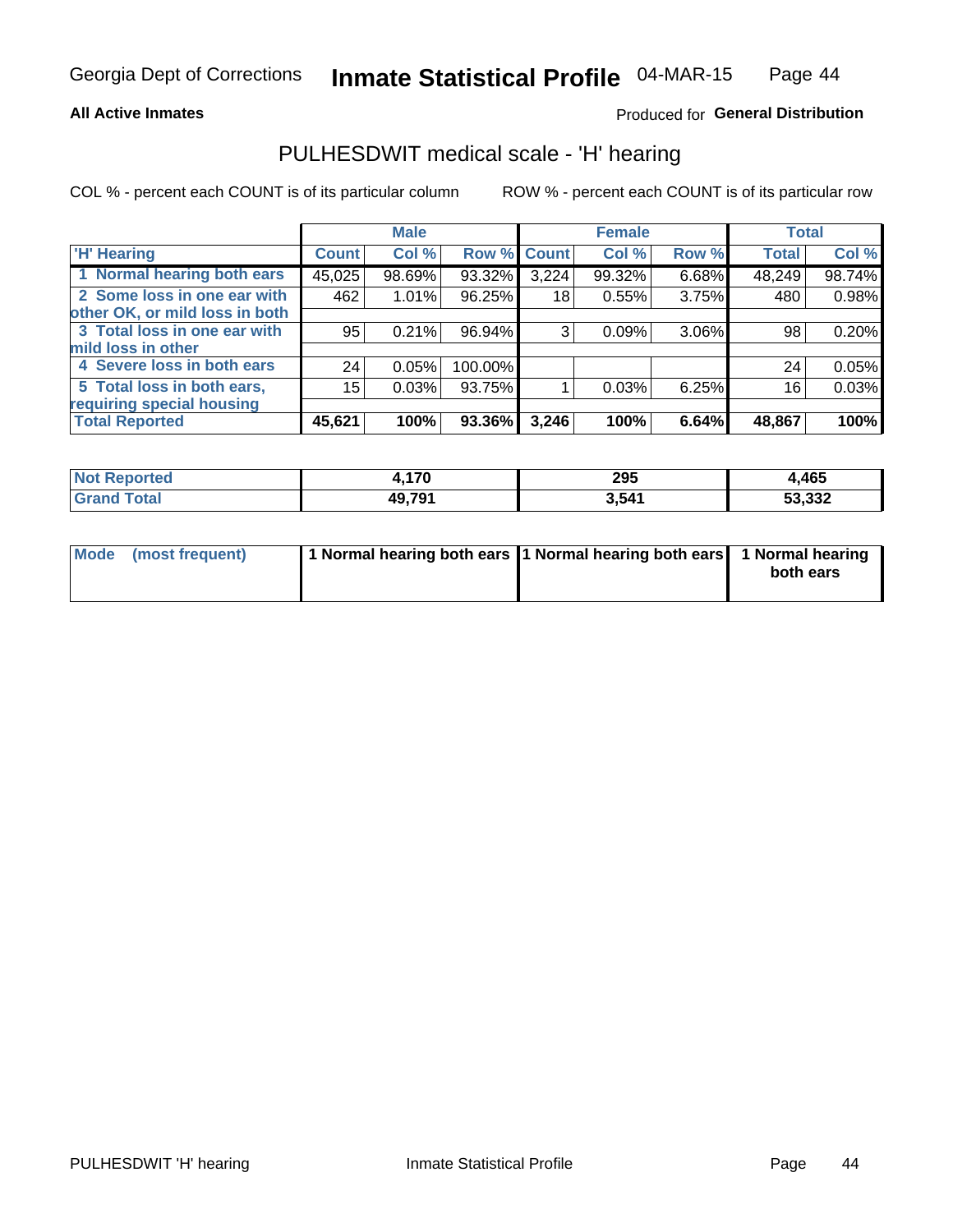#### **All Active Inmates**

### Produced for General Distribution

### PULHESDWIT medical scale - 'E' vision

COL % - percent each COUNT is of its particular column

|                                 |              | <b>Male</b> |        |              | <b>Female</b> |        |              | <b>Total</b> |
|---------------------------------|--------------|-------------|--------|--------------|---------------|--------|--------------|--------------|
| 'E' Vision                      | <b>Count</b> | Col %       | Row %  | <b>Count</b> | Col %         | Row %  | <b>Total</b> | Col %        |
| 1 Correctable to 20/40 in both  | 34,785       | 77.20%      | 96.07% | .423         | 44.25%        | 3.93%  | 36,208       | 75.00%       |
| eyes                            |              |             |        |              |               |        |              |              |
| 2 Correctable to 20/70 in one   | 9,331        | 20.71%      | 86.45% | .463         | 45.49%        | 13.55% | 10,794       | 22.36%       |
| eye, may be blind in other      |              |             |        |              |               |        |              |              |
| 3 Correctable to 20/200 in one  | 789          | 1.75%       | 75.79% | 252          | 7.84%         | 24.21% | 1,041        | 2.16%        |
| leye, may be blind in other     |              |             |        |              |               |        |              |              |
| 4 One eye not correctable to    | 141          | 0.31%       | 66.51% | 71           | 2.21%         | 33.49% | 212          | 0.44%        |
| 20/200, other may be blind      |              |             |        |              |               |        |              |              |
| 5 Blind in both eyes, requiring | 14           | 0.03%       | 66.67% |              | 0.22%         | 33.33% | 21           | 0.04%        |
| special housing                 |              |             |        |              |               |        |              |              |
| <b>Total Reported</b>           | 45,060       | 100%        | 93.34% | 3,216        | 100%          | 6.66%  | 48,276       | 100%         |

| <b>Not Reported</b> | 724<br>. | 325   | 5,056  |
|---------------------|----------|-------|--------|
| <b>Total</b>        | 49,791   | 3,541 | 53,332 |

| Mode (most frequent) | 1 Correctable to 20/40 in both 2 Correctable to 20/70 in one 1 Correctable to |                                                |  |
|----------------------|-------------------------------------------------------------------------------|------------------------------------------------|--|
|                      | eves                                                                          | eye, may be blind in other 120/40 in both eyes |  |
|                      |                                                                               |                                                |  |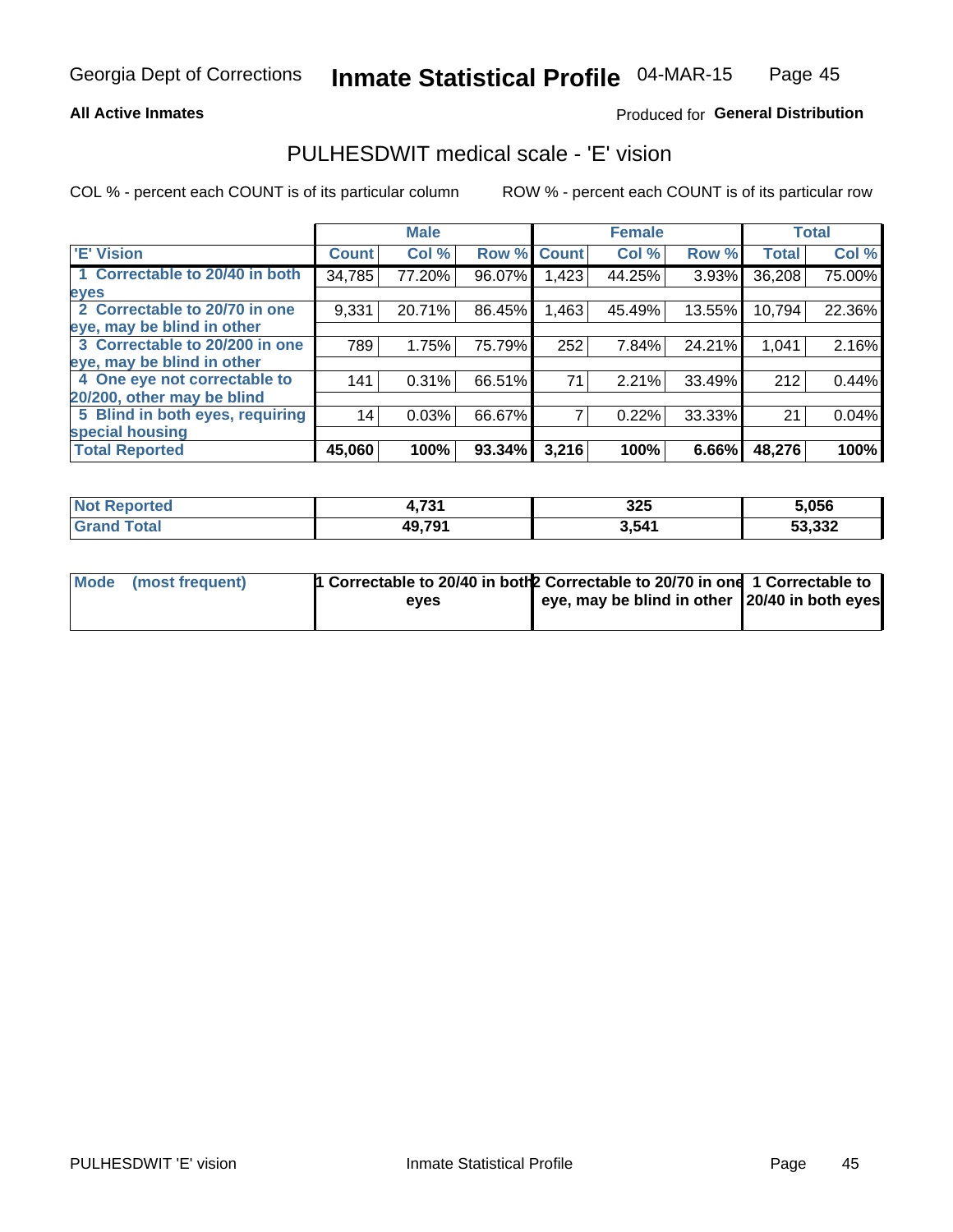#### **All Active Inmates**

### Produced for General Distribution

## PULHESDWIT medical scale - 'S' pSychiatric

COL % - percent each COUNT is of its particular column

|                                        |              | <b>Male</b> |         |             | <b>Female</b> |        |              | <b>Total</b> |
|----------------------------------------|--------------|-------------|---------|-------------|---------------|--------|--------------|--------------|
| 'S' pSychiatric                        | <b>Count</b> | Col %       |         | Row % Count | Col %         | Row %  | <b>Total</b> | Col %        |
| 1 No impairment or disorders           | 38,924       | 87.08%      | 96.36%  | 1,472       | 50.71%        | 3.64%  | 40,396       | 84.86%       |
| 2 Stable, or in remission, or          | 4,574        | 10.23%      | 76.49%  | 1,406       | 48.43%        | 23.51% | 5,980        | 12.56%       |
| mild impairment or retardation         |              |             |         |             |               |        |              |              |
| 3 Requires moderate inpatient          | 985          | 2.20%       | 98.11%  | 19          | 0.65%         | 1.89%  | 1,004        | 2.11%        |
| treatment                              |              |             |         |             |               |        |              |              |
| 4 Requires intensive inpatient         | 202          | 0.45%       | 97.12%  | 6           | 0.21%         | 2.88%  | 208          | 0.44%        |
| treatment                              |              |             |         |             |               |        |              |              |
| <b>5 Requires Crisis Stabilization</b> | 13           | 0.03%       | 100.00% |             |               |        | 13           | 0.03%        |
| Unit (CSU) inpatient care              |              |             |         |             |               |        |              |              |
| <b>Total Reported</b>                  | 44,698       | 100%        | 93.90%  | 2,903       | 100%          | 6.10%  | 47,601       | 100%         |

| <b>Not Reported</b>   | 5,093  | 638   | 5,731  |
|-----------------------|--------|-------|--------|
| <b>Total</b><br>Grand | 49,791 | 3,541 | 53,332 |

| Mode            | <b>1 No impairment or disorders</b> | 1 No impairment or | 1 No impairment or |
|-----------------|-------------------------------------|--------------------|--------------------|
| (most frequent) |                                     | disorders          | disorders          |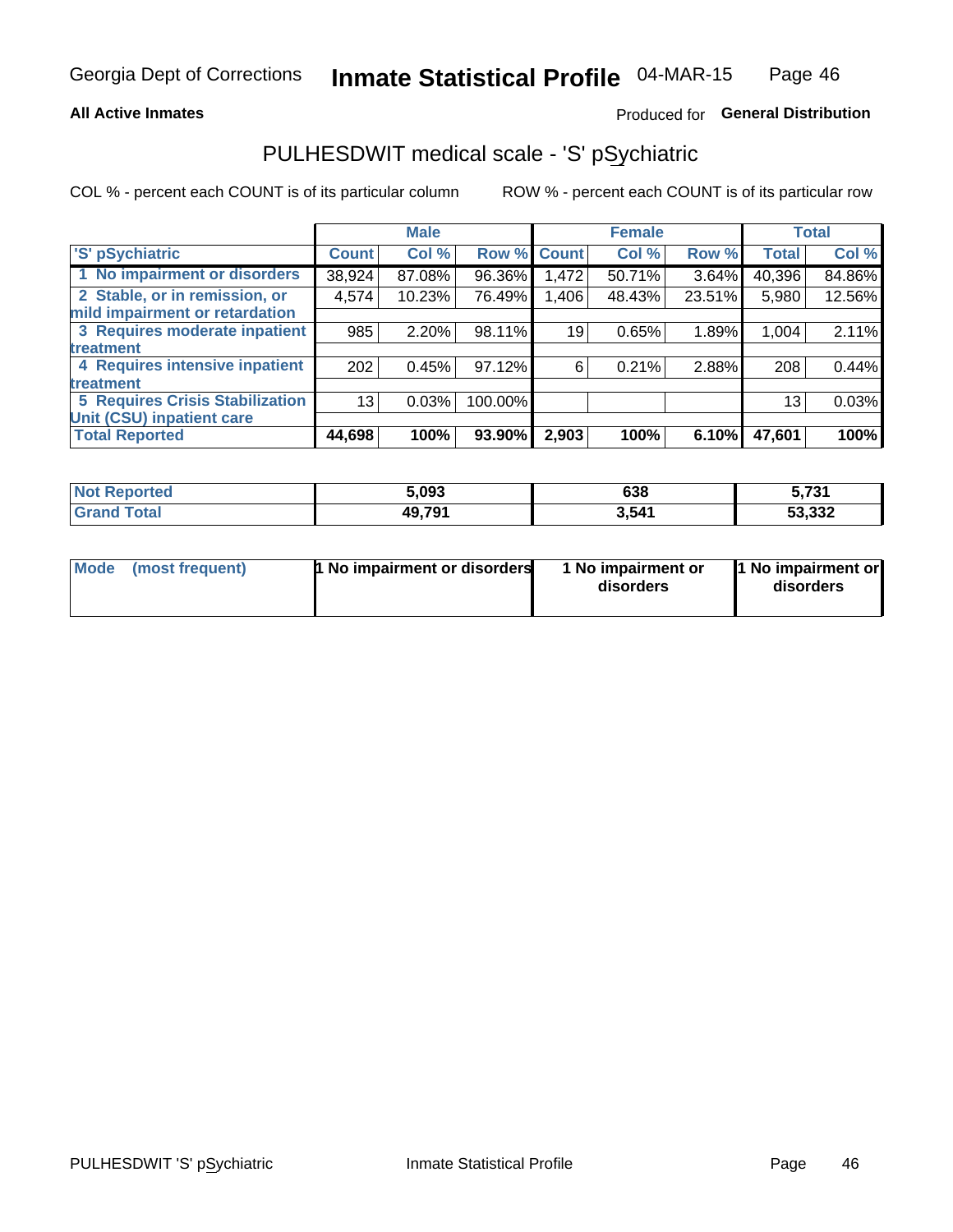#### **All Active Inmates**

### Produced for General Distribution

## PULHESDWIT medical scale - 'D' dental

COL % - percent each COUNT is of its particular column

|                                 |              | <b>Male</b> |        |              | <b>Female</b> |          |              | <b>Total</b> |
|---------------------------------|--------------|-------------|--------|--------------|---------------|----------|--------------|--------------|
| <b>D'</b> Dental                | <b>Count</b> | Col %       | Row %  | <b>Count</b> | Col %         | Row %    | <b>Total</b> | Col %        |
| 1 Minimal routine dental health | 24,847       | 57.96%      | 93.12% | .836         | 61.06%        | $6.88\%$ | 26,683       | 58.16%       |
| <b>needs</b>                    |              |             |        |              |               |          |              |              |
| 2 Moderate cavities and/or gum  | 14,684       | 34.25%      | 94.01% | 935          | 31.09%        | 5.99%    | 15,619       | 34.05%       |
| disease                         |              |             |        |              |               |          |              |              |
| 3 Extensive gum disease         | 3,321        | 7.75%       | 93.42% | 234          | 7.78%         | 6.58%    | 3,555        | 7.75%        |
| and/or widespread decay         |              |             |        |              |               |          |              |              |
| 4 Urgent need for dental        | 16           | 0.04%       | 88.89% |              | 0.07%         | 11.11%   | 18           | 0.04%        |
| <b>services</b>                 |              |             |        |              |               |          |              |              |
| <b>Total Reported</b>           | 42,868       | 100%        | 93.45% | 3,007        | 100%          | 6.55%    | 45,875       | 100%         |

| orted | גמם ג  | 534   | 7457   |
|-------|--------|-------|--------|
| NA    | J.JŁJ  |       | , יש   |
| `ota. | 49,791 | 3,541 | 53,332 |

| <b>Mode</b> | (most frequent) | <b>Minimal routine dental</b><br>health needs | 1 Minimal routine dental   1 Minimal routine  <br>health needs | dental health<br>needs |
|-------------|-----------------|-----------------------------------------------|----------------------------------------------------------------|------------------------|
|-------------|-----------------|-----------------------------------------------|----------------------------------------------------------------|------------------------|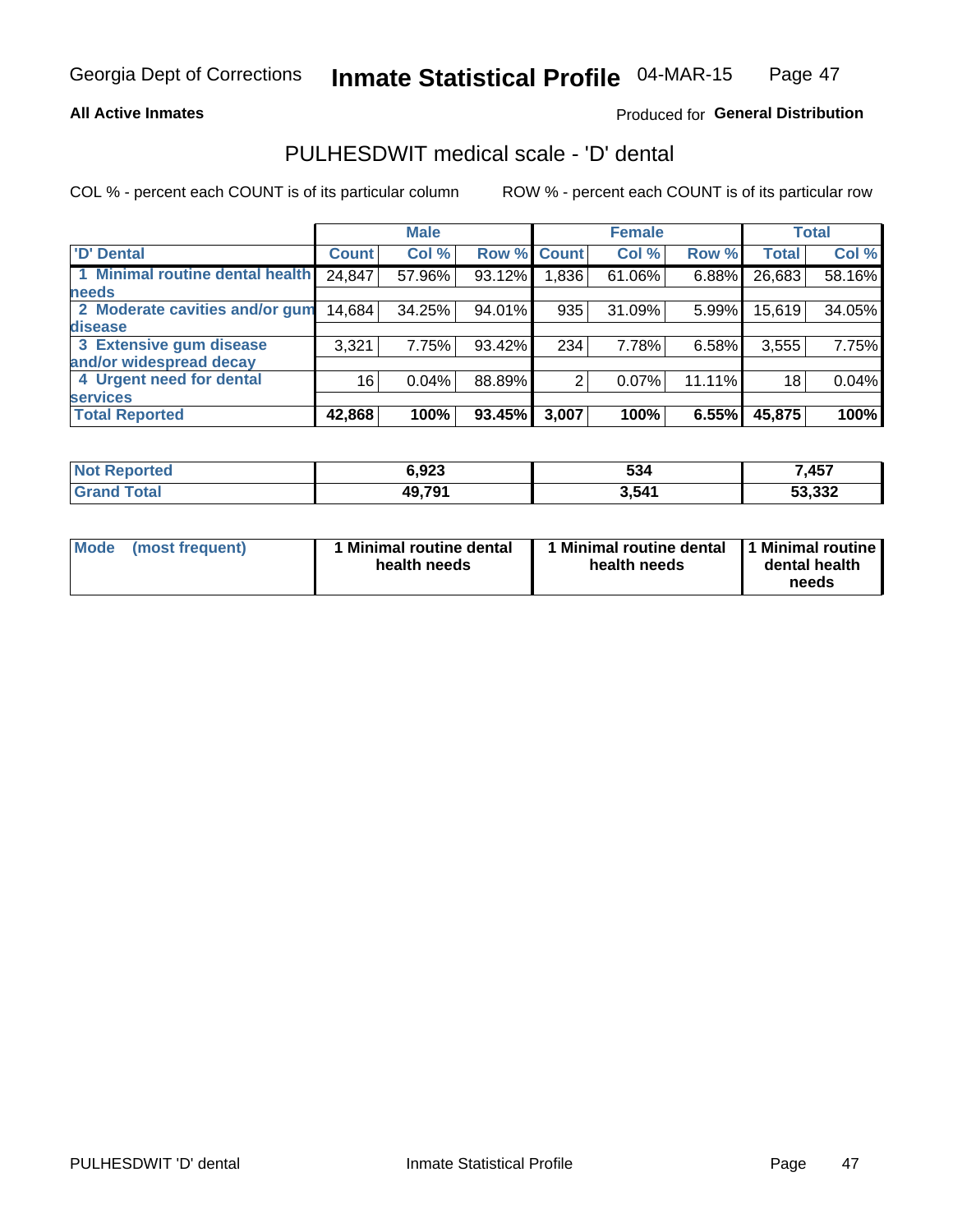#### **All Active Inmates**

### Produced for General Distribution

### PULHESDWIT medical scale - 'W' work ability

COL % - percent each COUNT is of its particular column

|                                 |              | <b>Male</b> |        |             | <b>Female</b> |        |              | <b>Total</b> |
|---------------------------------|--------------|-------------|--------|-------------|---------------|--------|--------------|--------------|
| 'W' work ability                | <b>Count</b> | Col %       |        | Row % Count | Col %         | Row %  | <b>Total</b> | Col %        |
| 1 Unrestricted work or activity | 38,207       | 83.70%      | 93.49% | 2,661       | 81.85%        | 6.51%  | 40,868       | 83.58%       |
| 2 Minor restrictions on type of | 5,888        | 12.90%      | 93.02% | 442         | 13.60%        | 6.98%  | 6,330        | 12.95%       |
| <b>work</b>                     |              |             |        |             |               |        |              |              |
| 3 Moderate restrictions on type | 1,011        | 2.21%       | 94.49% | 59          | 1.81%         | 5.51%  | 1,070        | 2.19%        |
| lof work                        |              |             |        |             |               |        |              |              |
| 4 Major restrictions on type of | 399          | 0.87%       | 93.22% | 29          | 0.89%         | 6.78%  | 428          | 0.88%        |
| <b>work</b>                     |              |             |        |             |               |        |              |              |
| 5 Cannot work under any         | 141          | 0.31%       | 70.15% | 60          | 1.85%         | 29.85% | 201          | 0.41%        |
| <b>circumstances</b>            |              |             |        |             |               |        |              |              |
| <b>Total Reported</b>           | 45,646       | 100%        | 93.35% | 3,251       | 100%          | 6.65%  | 48,897       | 100.0%       |

| <b>Not Reported</b>          | .145   | 290   | 435    |
|------------------------------|--------|-------|--------|
| <b>Total</b><br><b>Grand</b> | 49,791 | 3,541 | 53,332 |

| Mode (most frequent) | 1 Unrestricted work or | 1 Unrestricted work or | 1 Unrestricted   |
|----------------------|------------------------|------------------------|------------------|
|                      | activity               | activity               | work or activity |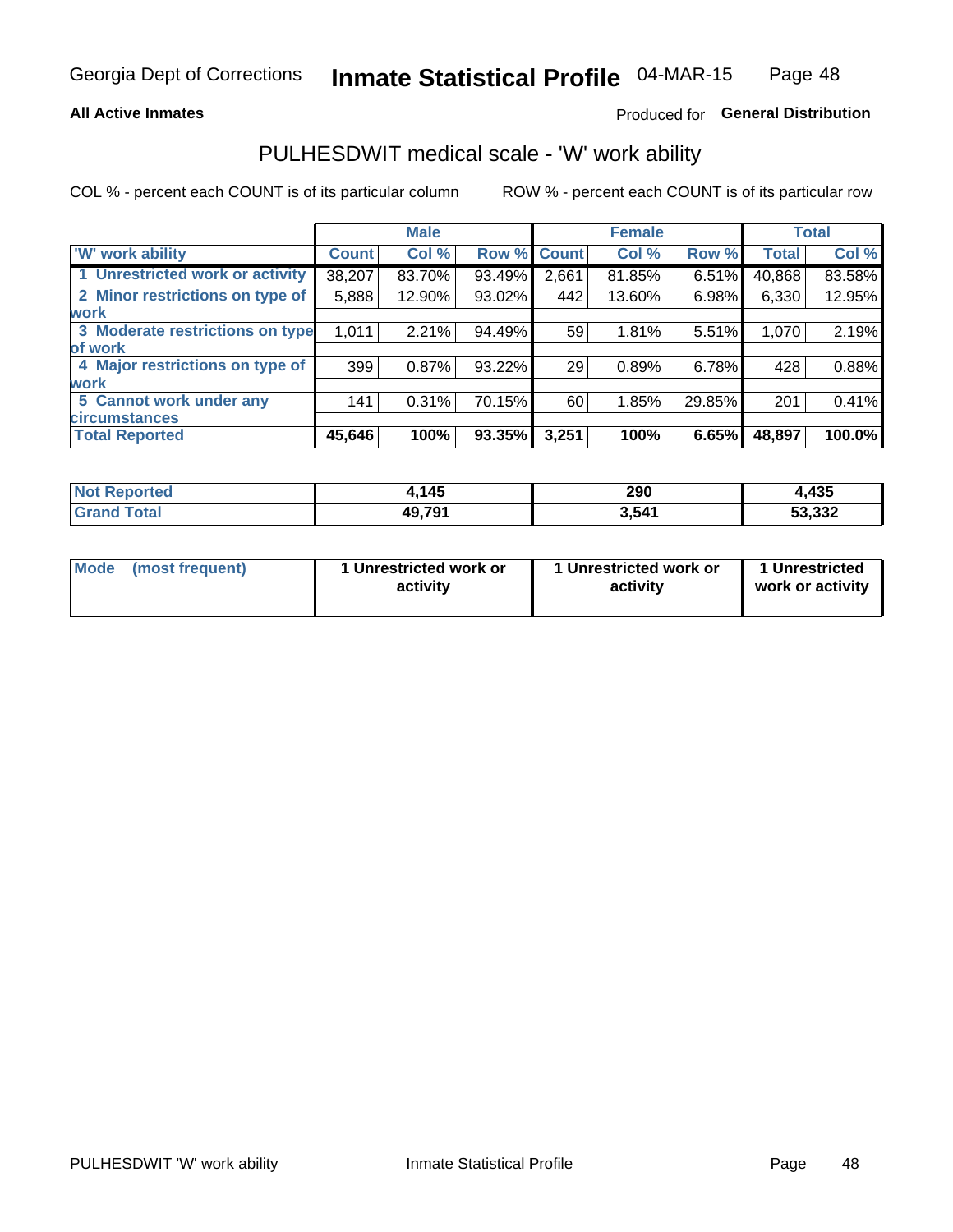#### **All Active Inmates**

### Produced for General Distribution

## PULHESDWIT medical scale - 'I' impairment

COL % - percent each COUNT is of its particular column

|                                                              |              | <b>Male</b> |         |             | <b>Female</b> |       |              | <b>Total</b> |
|--------------------------------------------------------------|--------------|-------------|---------|-------------|---------------|-------|--------------|--------------|
| <b>T' Impairment</b>                                         | <b>Count</b> | Col %       |         | Row % Count | Col %         | Row % | <b>Total</b> | Col %        |
| 1 No impairments or<br>disabilities                          | 45,281       | 99.23%      | 93.34%  | 3,230       | 99.35%        | 6.66% | 48,511       | 99.24%       |
| 2 Wheelchair-bound but<br>otherwise OK                       | 236          | 0.52%       | 92.91%  | 18          | 0.55%         | 7.09% | 254          | 0.52%        |
| <b>3 Needs low-level Assisted</b><br>Living (level I)        | 37           | 0.08%       | 94.87%  | 2           | 0.06%         | 5.13% | 39           | 0.08%        |
| 4 Needs moderate Assisted<br><b>Living (level II)</b>        | 13           | 0.03%       | 92.86%  |             | 0.03%         | 7.14% | 14           | 0.03%        |
| <b>5 Needs maximal Assisted</b><br><b>Living (level III)</b> | 64           | 0.14%       | 100.00% |             |               |       | 64           | 0.13%        |
| <b>Total Reported</b>                                        | 45,631       | 100%        | 93.35%  | 3,251       | 100%          | 6.65% | 48,882       | 100%         |

| <b>Reported</b> | l,160  | 290    | 4,450  |
|-----------------|--------|--------|--------|
| ™otai           | 49,791 | 3.54'' | 53,332 |

| Mode | (most frequent) | 1 No impairments or<br>disabilities | 1 No impairments or<br>disabilities | 1 No impairments<br>or disabilities |
|------|-----------------|-------------------------------------|-------------------------------------|-------------------------------------|
|------|-----------------|-------------------------------------|-------------------------------------|-------------------------------------|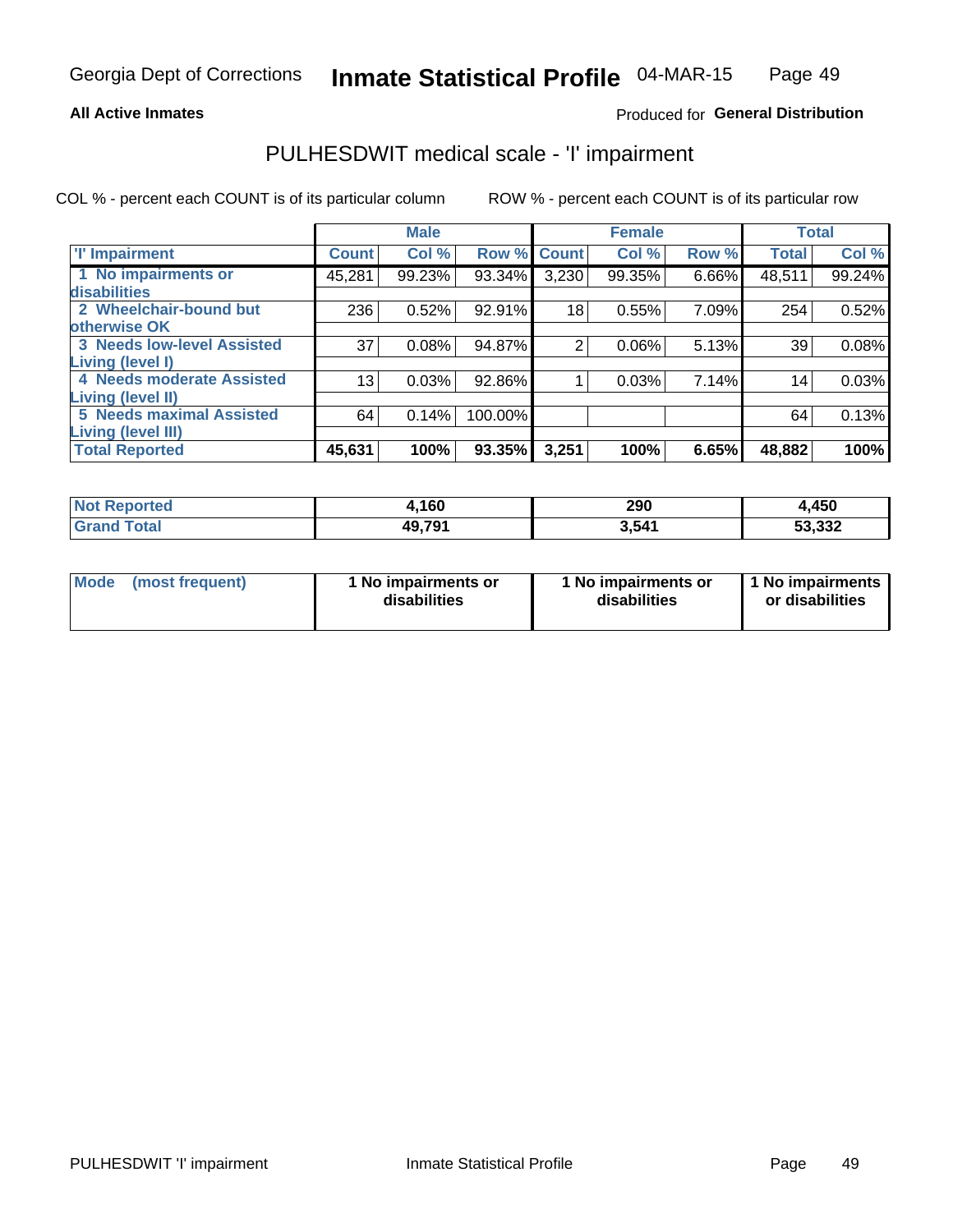#### **All Active Inmates**

### Produced fo General Distribution

### PULHESDWIT medical scale - 'T' transportability

COL % - percent each COUNT is of its particular column

|                              |              | <b>Male</b> |         |              | <b>Female</b> |        |              | <b>Total</b> |
|------------------------------|--------------|-------------|---------|--------------|---------------|--------|--------------|--------------|
| <b>T' Transportability</b>   | <b>Count</b> | Col %       | Row %   | <b>Count</b> | Col %         | Row %  | <b>Total</b> | Col %        |
| 1 Can be transported in any  | 45,381       | 99.40%      | 93.35%  | 3,232        | 99.66%        | 6.65%  | 48,613       | 99.42%       |
| ordinary approved vehicle    |              |             |         |              |               |        |              |              |
| 2 Wheelchair-bound, not      | 64           | 0.14%       | 95.52%  | 3            | 0.09%         | 4.48%  | 67           | 0.14%        |
| needing special vehicle      |              |             |         |              |               |        |              |              |
| 3 Wheelchair-bound, requires | 9            | 0.02%       | 100.00% |              |               |        | 9            | 0.02%        |
| special vehicle              |              |             |         |              |               |        |              |              |
| 4 Needs specially-equipped   | 6            | 0.01%       | 85.71%  |              | 0.03%         | 14.29% |              | 0.01%        |
| medical vehicle              |              |             |         |              |               |        |              |              |
| <b>5 Requires ambulance</b>  | 193          | 0.42%       | 96.50%  | 7            | 0.22%         | 3.50%  | 200          | 0.41%        |
| transport                    |              |             |         |              |               |        |              |              |
| <b>Total Reported</b>        | 45,653       | 100%        | 93.37%  | 3,243        | 100%          | 6.63%  | 48,896       | 100%         |

| <b>Not</b><br>Reported | l,138  | 298   | 4,436  |
|------------------------|--------|-------|--------|
| Total                  | 49,791 | 3,541 | 53,332 |

|  | Mode (most frequent) | 1 Can be transported in any 1 Can be transported in any<br>ordinary approved vehicle   ordinary approved vehicle   transported in any |  | 1 Can be<br>  ordinary approved  <br>vehicle |
|--|----------------------|---------------------------------------------------------------------------------------------------------------------------------------|--|----------------------------------------------|
|--|----------------------|---------------------------------------------------------------------------------------------------------------------------------------|--|----------------------------------------------|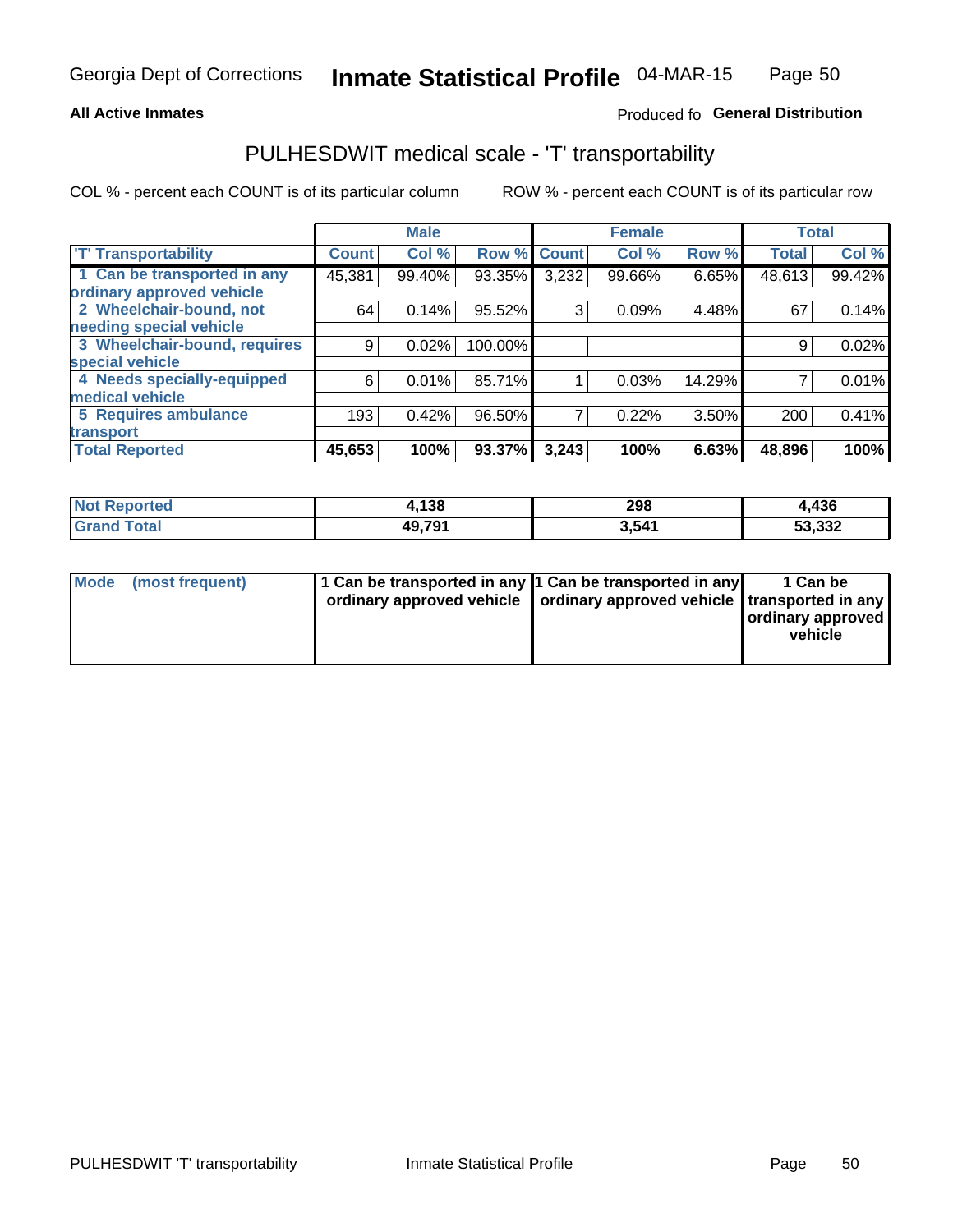# Inmate Statistical Profile 04-MAR-15 Page 51

**All Active Inmates** 

#### **Produced for General Distribution**

### Number of prior Georgia incarcerations

COL % - percent each COUNT is of its particular column

|                                       |              | <b>Male</b> |             |       | <b>Female</b> |          |        | <b>Total</b> |
|---------------------------------------|--------------|-------------|-------------|-------|---------------|----------|--------|--------------|
| <b>Num of Prior GA Incarcerations</b> | <b>Count</b> | Col %       | Row % Count |       | Col %         | Row %    | Total  | Col %        |
|                                       | 28,147       | 56.53%      | 91.63%      | 2,572 | 72.63%        | 8.37%    | 30,719 | 57.60%       |
|                                       | 9,101        | 18.28%      | 94.99%      | 480   | 13.56%        | 5.01%    | 9,581  | 17.96%       |
| $\overline{2}$                        | 5,213        | 10.47%      | 96.22%      | 205   | 5.79%         | 3.78%    | 5,418  | 10.16%       |
| 3                                     | 2,981        | 5.99%       | 96.10%      | 121   | 3.42%         | $3.90\%$ | 3,102  | 5.82%        |
| $\boldsymbol{4}$                      | 1,812        | 3.64%       | 96.95%      | 57    | 1.61%         | 3.05%    | 1,869  | 3.50%        |
| 5                                     | 1,072        | 2.15%       | 96.14%      | 43    | 1.21%         | 3.86%    | 1,115  | 2.09%        |
| <b>More Than 5</b>                    | 1,465        | 2.94%       | 95.88%      | 63    | 1.78%         | 4.12%    | 1,528  | 2.87%        |
| <b>Total Reported</b>                 | 49,791       | 100%        | 93.36%      | 3,541 | 100%          | 6.64%    | 53,332 | 100%         |

| orted<br>NO |        |       |        |
|-------------|--------|-------|--------|
| <b>otal</b> | 10 701 | 3,541 | 53,332 |

| Mean (average)       | l.04 | 1.01 |
|----------------------|------|------|
| Median (middle)      |      |      |
| Mode (most frequent) |      |      |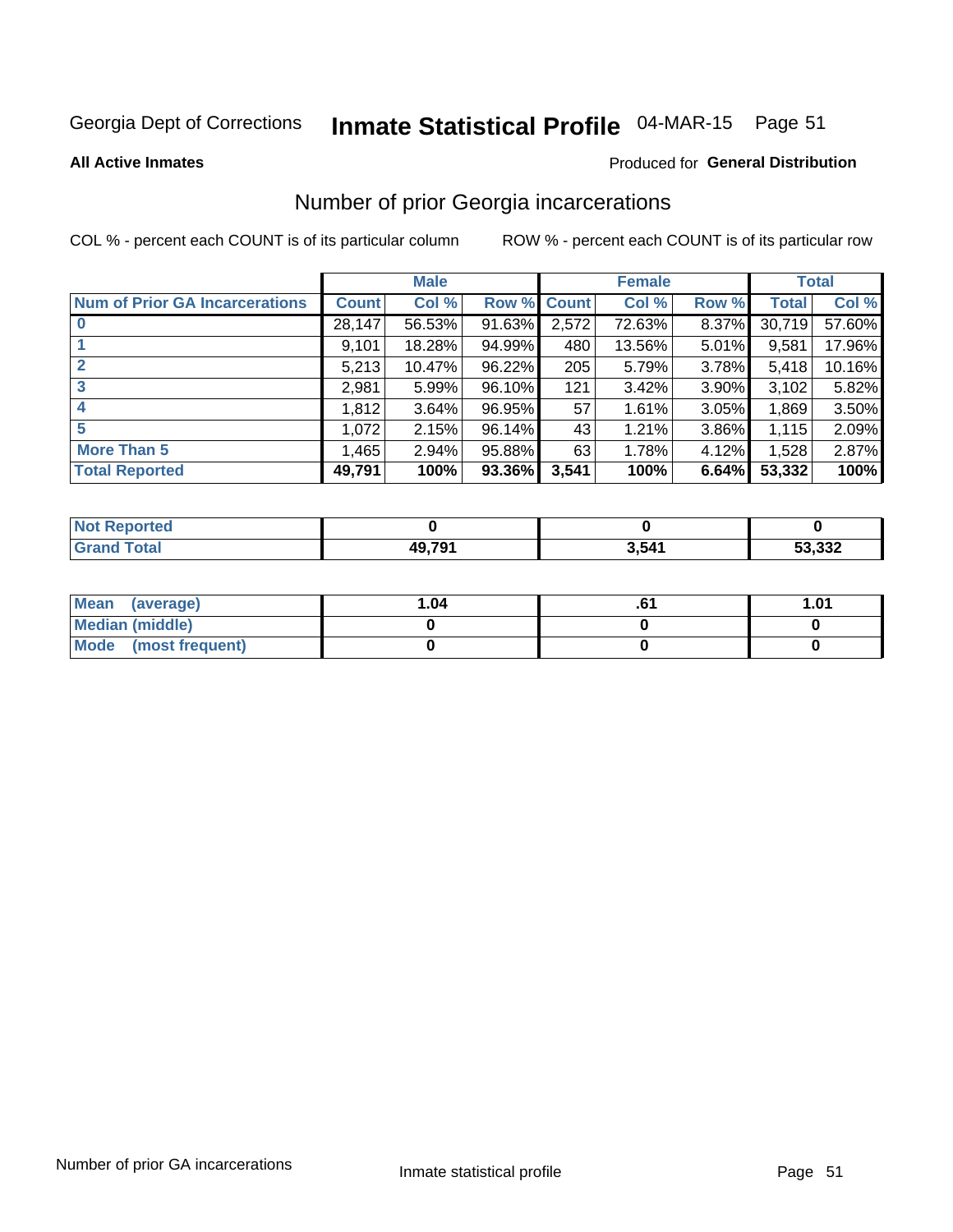# Inmate Statistical Profile 04-MAR-15 Page 52

#### **All Active Inmates**

### **Produced for General Distribution**

### Prison sentence in years

COL % - percent each COUNT is of its particular column

ROW % - percent each COUNT is of its particular row

|                                 |              | <b>Male</b> |        |              | <b>Female</b> |       |              | <b>Total</b> |
|---------------------------------|--------------|-------------|--------|--------------|---------------|-------|--------------|--------------|
| <b>Prison Sentence In Years</b> | <b>Count</b> | Col %       | Row %  | <b>Count</b> | Col %         | Row % | <b>Total</b> | Col %        |
| $0 - 1$                         | 432          | 0.87%       | 93.51% | 30           | 0.85%         | 6.49% | 462          | 0.87%        |
| $1.1 - 2$                       | 696          | 1.40%       | 90.86% | 70           | 1.98%         | 9.14% | 766          | 1.44%        |
| $2.1 - 3$                       | 973          | 1.95%       | 90.26% | 105          | 2.97%         | 9.74% | 1,078        | 2.02%        |
| $3.1 - 4$                       | 926          | 1.86%       | 92.32% | 77           | 2.17%         | 7.68% | 1,003        | 1.88%        |
| $4.1 - 5$                       | 2,112        | 4.24%       | 90.68% | 217          | 6.13%         | 9.32% | 2,329        | 4.37%        |
| $5.1 - 6$                       | 1,063        | 2.13%       | 90.08% | 117          | 3.30%         | 9.92% | 1,180        | 2.21%        |
| $6.1 - 7$                       | 1,157        | 2.32%       | 92.26% | 97           | 2.74%         | 7.74% | 1,254        | 2.35%        |
| $7.1 - 8$                       | 1,200        | 2.41%       | 91.74% | 108          | 3.05%         | 8.26% | 1,308        | 2.45%        |
| $8.1 - 9$                       | 1,216        | 2.44%       | 92.68% | 96           | 2.71%         | 7.32% | 1,312        | 2.46%        |
| $9.1 - 10$                      | 4,954        | 9.95%       | 90.43% | 524          | 14.80%        | 9.57% | 5,478        | 10.27%       |
| $10.1 - 12$                     | 2,595        | 5.21%       | 91.89% | 229          | 6.47%         | 8.11% | 2,824        | 5.30%        |
| $12.1 - 15$                     | 5,302        | 10.65%      | 92.50% | 430          | 12.14%        | 7.50% | 5,732        | 10.75%       |
| $15.1 - 20$                     | 9,352        | 18.78%      | 94.08% | 588          | 16.61%        | 5.92% | 9,940        | 18.64%       |
| 20.1 - Over                     | 9,541        | 19.16%      | 95.40% | 460          | 12.99%        | 4.60% | 10,001       | 18.75%       |
| <b>Life</b>                     | 7,059        | 14.18%      | 95.17% | 358          | 10.11%        | 4.83% | 7,417        | 13.91%       |
| <b>Life Without Parole</b>      | 1,029        | 2.07%       | 97.26% | 29           | 0.82%         | 2.74% | 1,058        | 1.98%        |
| <b>Death</b>                    | 93           | 0.19%       | 98.94% |              | 0.03%         | 1.06% | 94           | 0.18%        |
| <b>Youthful Offenders</b>       | 91           | 0.18%       | 94.79% | 5            | 0.14%         | 5.21% | 96           | 0.18%        |
| <b>Total Reported</b>           | 49,791       | 100%        | 93.36% | 3,541        | 100.0%        | 6.64% | 53,332       | 100.0%       |

| ported<br><b>NOT</b> |                      |       |        |
|----------------------|----------------------|-------|--------|
| $\sim$               | $^{\circ}$ 201<br>ДO | 3,541 | 53,332 |

#### **Determinate (numeric) sentences only**

| <b>Mean</b> | 20.65 | יה הו<br>ി8.8പ | 20.59 |
|-------------|-------|----------------|-------|
|             |       |                |       |

All sentences (including determinate), with life, life without parole, and death sentences figured at 45 years

| Me: | 29.98 | 30.32 | 29.99 |
|-----|-------|-------|-------|
|     |       |       |       |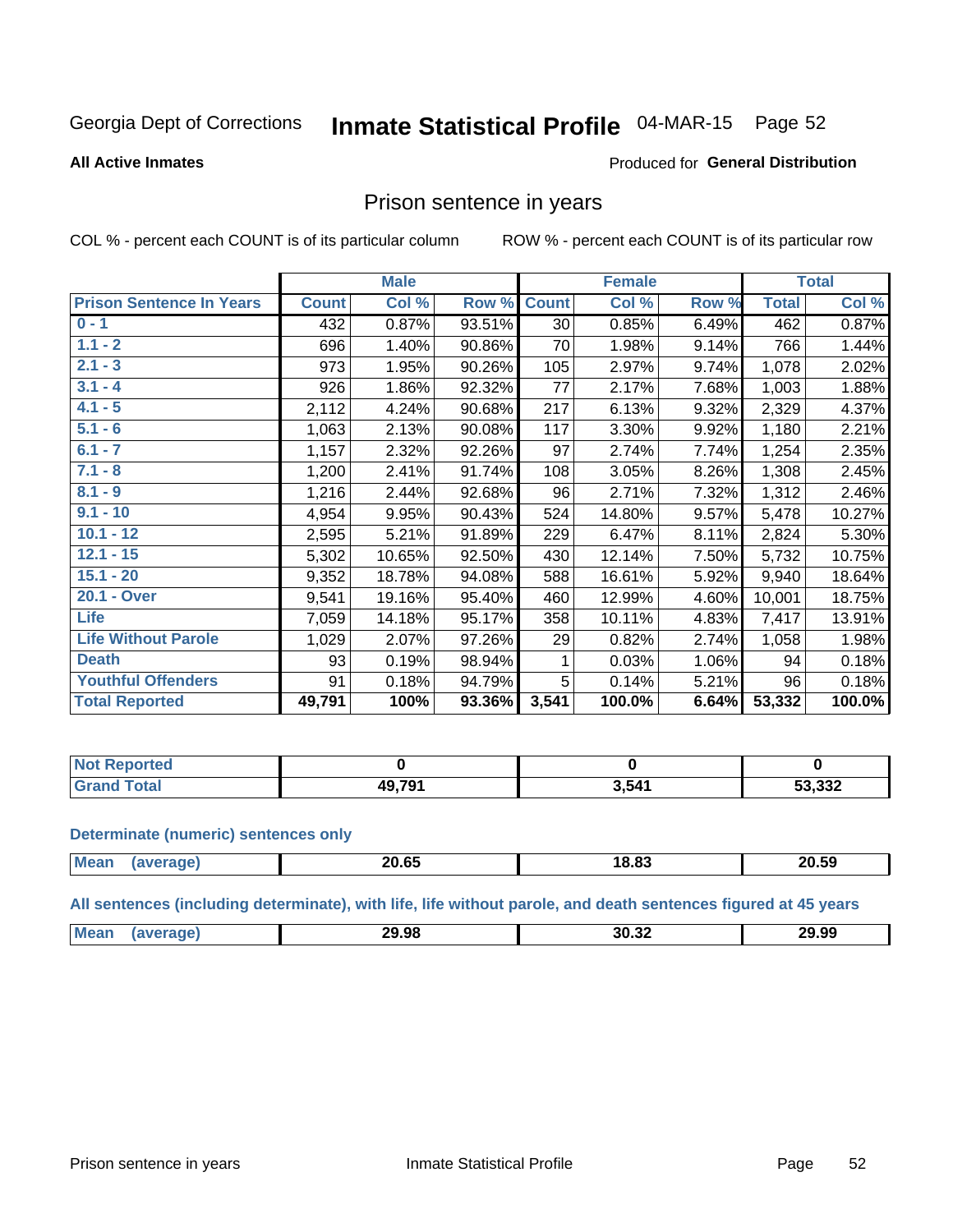# Inmate Statistical Profile 04-MAR-15 Page 53

#### **All Active Inmates**

### **Produced for General Distribution**

### Primary offense, broken out into felonies vs misdemeanors

COL % - percent each COUNT is of its particular column

|                                  |              | <b>Male</b> |           |                    | <b>Female</b> |       | Total  |        |
|----------------------------------|--------------|-------------|-----------|--------------------|---------------|-------|--------|--------|
| <b>Felonies and Misdemeanors</b> | <b>Count</b> | Col%        |           | <b>Row % Count</b> | Col%          | Row % | Total, | Col %  |
| <b>Felonies</b>                  | 49,621       | 99.81%      | 93.35%    | 3.536              | 99.86%        | 6.65% | 53,157 | 99.81% |
| <b>Misdemeanors</b>              | 95           | 19%         | 95.00%    |                    | .14% '        | 5.00% | 100    | .19%   |
| <b>Total Reported</b>            | 49,716       | 100%        | $93.35\%$ | 3,541              | 100%          | 6.65% | 53,257 | 100%   |

| <b>Not Reported</b> | - -                |       | --<br>. |
|---------------------|--------------------|-------|---------|
| Total<br>Grand      | 10 70 <sup>-</sup> | 4971F | 53,332  |

| M      | .    | nes | onies |
|--------|------|-----|-------|
| nuenti | ____ | .   | .     |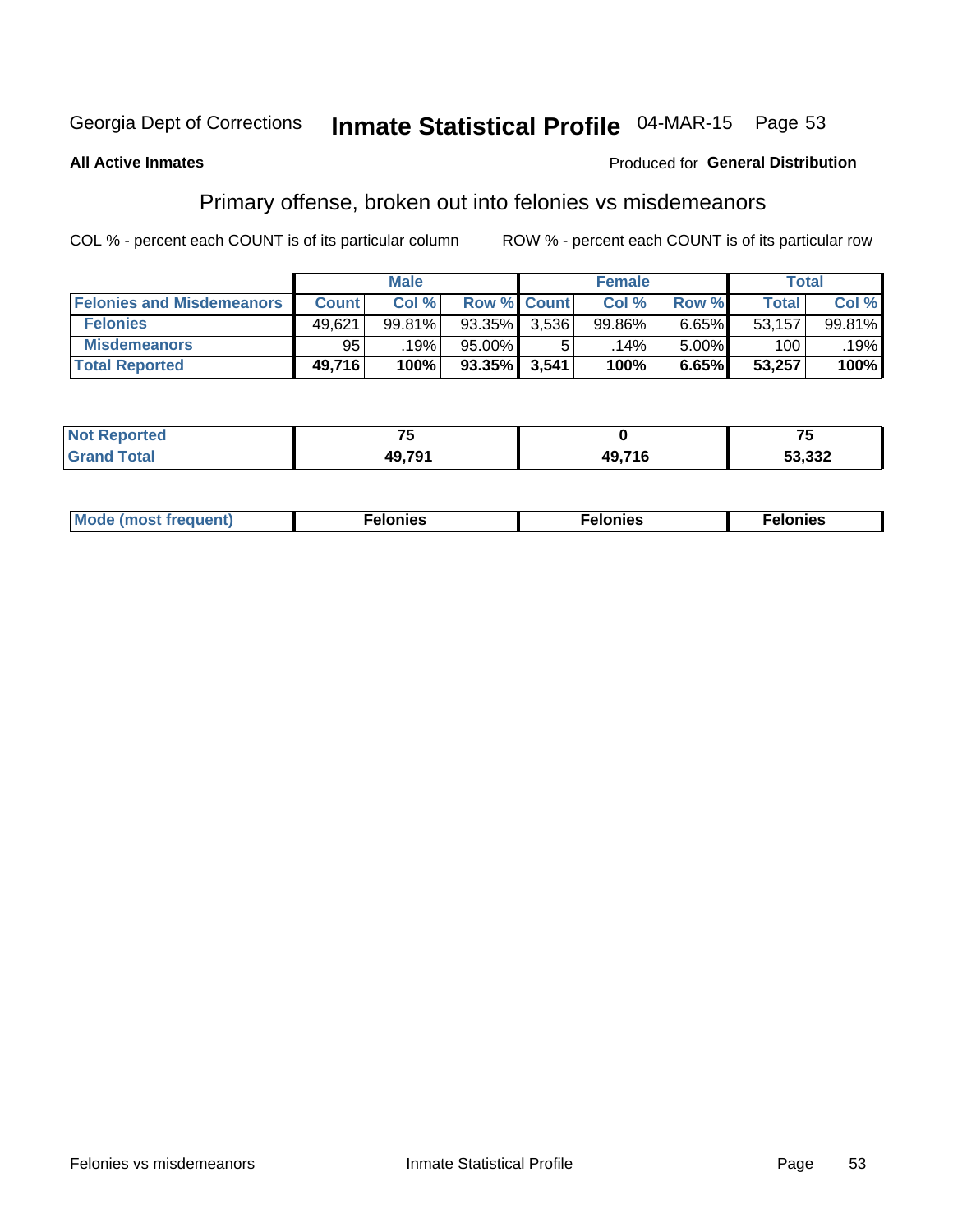# Inmate Statistical Profile 04-MAR-15 Page 54

#### **All Active Inmates**

#### Produced for General Distribution

### Primary offense, broken out into six broad crime categories

COL % - percent each COUNT is of its particular column

|                                 | <b>Male</b>  |        |           | <b>Female</b>   |        |        | <b>Total</b> |        |
|---------------------------------|--------------|--------|-----------|-----------------|--------|--------|--------------|--------|
| <b>Crime Categories</b>         | <b>Count</b> | Col %  |           | Row % Count     | Col %  | Row %  | <b>Total</b> | Col %  |
| <b>Violent</b>                  | 24,527       | 49.33% | 94.01%    | 1,563           | 44.14% | 5.99%  | 26,090       | 48.99% |
| <b>Sex Crime</b><br>2           | 8,236        | 16.57% | 98.45%    | 130             | 3.67%  | 1.55%  | 8,366        | 15.71% |
| $\mathbf{3}$<br><b>Property</b> | 9,162        | 18.43% | 89.77%    | 1,044           | 29.48% | 10.23% | 10,206       | 19.16% |
| <b>Drug</b><br>4                | 5,550        | 11.16% | 89.70%    | 637             | 17.99% | 10.30% | 6,187        | 11.62% |
| <b>Habit/DUI</b><br>5           | 109          | .22%   | $90.08\%$ | 12 <sub>2</sub> | .34%   | 9.92%  | 121          | .23%   |
| <b>Other</b><br>6               | 2,132        | 4.29%  | 93.22%    | 155             | 4.38%  | 6.78%  | 2,287        | 4.29%  |
| <b>Total Reported</b>           | 49,716       | 100%   | 93.35%    | 3,541           | 100%   | 6.65%  | 53,257       | 100%   |

| rtea<br>NOI |        |       | --<br>w |
|-------------|--------|-------|---------|
| Ento.       | 49,791 | 3,541 | 53,332  |

| Mode<br>freauent)<br>anst tr | .<br>/iolent | <br>Violent | .<br><b>Tiolent</b> |
|------------------------------|--------------|-------------|---------------------|
|                              |              |             |                     |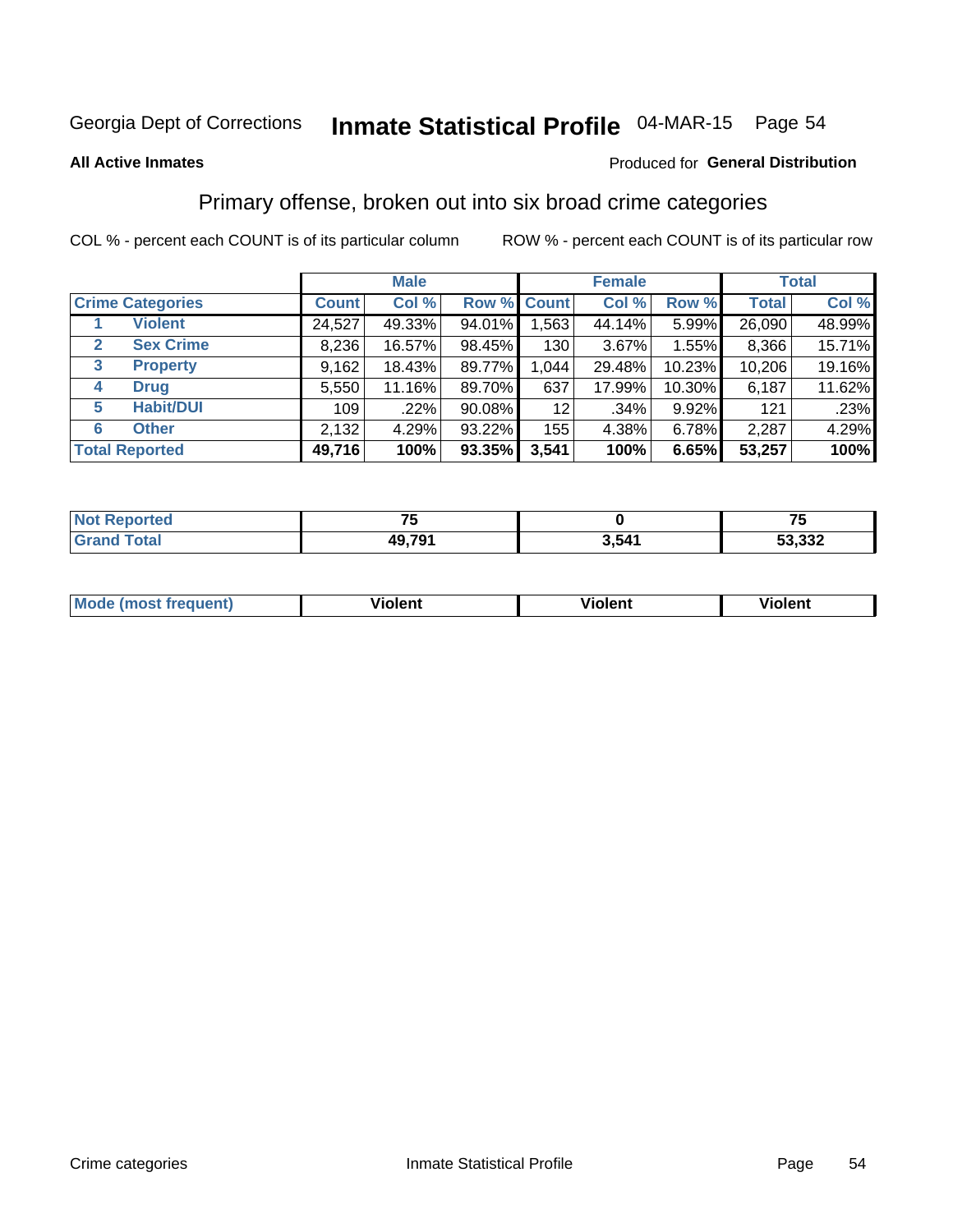# Inmate Statistical Profile 04-MAR-15 Page 55

#### **All Active Inmates**

#### Produced for General Distribution

## Primary offense, detailed offense code

COL % - percent each COUNT is of its particular column

|                                            |                | <b>Male</b> |         |                         | <b>Female</b> |        |                | <b>Total</b> |
|--------------------------------------------|----------------|-------------|---------|-------------------------|---------------|--------|----------------|--------------|
| <b>Primary Offense</b>                     | <b>Count</b>   | Col %       | Row %   | <b>Count</b>            | Col %         | Row %  | <b>Total</b>   | Col %        |
| <b>Abandonment Of Child (2852)</b>         | $\mathbf 1$    | .01%        | 100.00% |                         |               |        | 1              | .01%         |
| <b>Abuse, Neglect Elder/Disab (2812)</b>   | 25             | .05%        | 58.14%  | 18                      | .51%          | 41.86% | 43             | .08%         |
| Agg Aslt W Intnt To Rape (2095)            | 72             | .14%        | 100.00% |                         |               |        | 72             | .14%         |
| <b>Agg Sex Battery Atmpt (2099)</b>        | 1              | .01%        | 100.00% |                         |               |        | 1              | .01%         |
| <b>Aggrav Assault (1302)</b>               | 4,977          | 10.01%      | 94.73%  | 277                     | 7.82%         | 5.27%  | 5,254          | 9.87%        |
| <b>Aggrav Assault Peace Ofcr</b><br>(1314) | 303            | .61%        | 94.98%  | 16                      | .45%          | 5.02%  | 319            | .60%         |
| <b>Aggrav Battery (1305)</b>               | 1,182          | 2.38%       | 93.14%  | 87                      | 2.46%         | 6.86%  | 1,269          | 2.38%        |
| <b>Aggrav Battery Peace Ofcr</b><br>(1315) | 21             | .04%        | 95.45%  | 1                       | .03%          | 4.55%  | 22             | .04%         |
| <b>Aggrav Ch Molest, Atmpt (2096)</b>      |                | .01%        | 100.00% |                         |               |        | 1              | .01%         |
| <b>Aggrav Child Molestation (2021)</b>     | 1,201          | 2.42%       | 98.60%  | 17                      | .48%          | 1.40%  | 1,218          | 2.29%        |
| <b>Aggrav Cruelty To Animals</b><br>(2972) | 12             | .02%        | 100.00% |                         |               |        | 12             | .02%         |
| <b>Aggrav Sexual Battery (2009)</b>        | 176            | .35%        | 99.44%  | 1                       | .03%          | .56%   | 177            | .33%         |
| <b>Aggrav Sodomy (2003)</b>                | 196            | .39%        | 98.99%  | $\overline{2}$          | .06%          | 1.01%  | 198            | .37%         |
| <b>Aggrav Stalking (1321)</b>              | 283            | .57%        | 96.26%  | 11                      | .31%          | 3.74%  | 294            | .55%         |
| <b>Aggravated Assault On 65+</b><br>(1304) | 4              | .01%        | 100.00% |                         |               |        | 4              | .01%         |
| <b>Aiding Escape (2502)</b>                | 1              | .01%        | 100.00% |                         |               |        | 1              | .01%         |
| <b>Alter Id (1506)</b>                     | $\overline{4}$ | .01%        | 100.00% |                         |               |        | 4              | .01%         |
| <b>Armed Robbery (1902)</b>                | 5,501          | 11.06%      | 96.49%  | 200                     | 5.65%         | 3.51%  | 5,701          | 10.70%       |
| Arson 1st Degree (1401)                    | 63             | .13%        | 88.73%  | 8                       | .23%          | 11.27% | 71             | .13%         |
| <b>Arson 2nd Degree (1402)</b>             | 8              | .02%        | 80.00%  | $\overline{2}$          | .06%          | 20.00% | 10             | .02%         |
| <b>Arson 3rd Degree (1403)</b>             | 5              | .01%        | 83.33%  | 1                       | .03%          | 16.67% | $6\phantom{1}$ | .01%         |
| <b>Atmpt Aggrav Assault (1303)</b>         | 10             | .02%        | 100.00% |                         |               |        | 10             | .02%         |
| <b>Atmpt Aggrav Sodomy (2093)</b>          | 4              | .01%        | 100.00% |                         |               |        | 4              | .01%         |
| <b>Atmpt Armed Robbery (1992)</b>          | 104            | .21%        | 95.41%  | 5                       | .14%          | 4.59%  | 109            | .20%         |
| <b>Atmpt Burglary (1690)</b>               | 29             | .06%        | 93.55%  | $\overline{2}$          | .06%          | 6.45%  | 31             | .06%         |
| <b>Atmpt Child Molestation (2094)</b>      | 21             | .04%        | 100.00% |                         |               |        | 21             | .04%         |
| <b>Atmpt Escape (2590)</b>                 | 3              | .01%        | 100.00% |                         |               |        | 3              | .01%         |
| <b>Atmpt Forgery (1790)</b>                | 1              | .01%        | 100.00% |                         |               |        | 1              | .01%         |
| <b>Atmpt Kidnap (1390)</b>                 | 3              | .01%        | 100.00% |                         |               |        | $\overline{3}$ | .01%         |
| <b>Atmpt Murder (1190)</b>                 | 71             | .14%        | 91.03%  | $\overline{7}$          | .20%          | 8.97%  | 78             | .15%         |
| Atmpt Rape (2091)                          | 47             | .09%        | 97.92%  | 1                       | .03%          | 2.08%  | 48             | .09%         |
| <b>Atmpt Robbery (1991)</b>                | 44             | .09%        | 91.67%  | $\overline{\mathbf{4}}$ | .11%          | 8.33%  | 48             | .09%         |
| <b>Atmpt Sodomy (2092)</b>                 | 4              | .01%        | 100.00% |                         |               |        | 4              | .01%         |
| <b>Atmpt Theft By Taking (1812)</b>        | $\,6\,$        | .01%        | 75.00%  | $\overline{c}$          | .06%          | 25.00% | $\,8\,$        | .02%         |
| <b>Atmpt Viol Substance Act (4090)</b>     | 27             | .05%        | 84.38%  | 5 <sup>1</sup>          | .14%          | 15.63% | 32             | .06%         |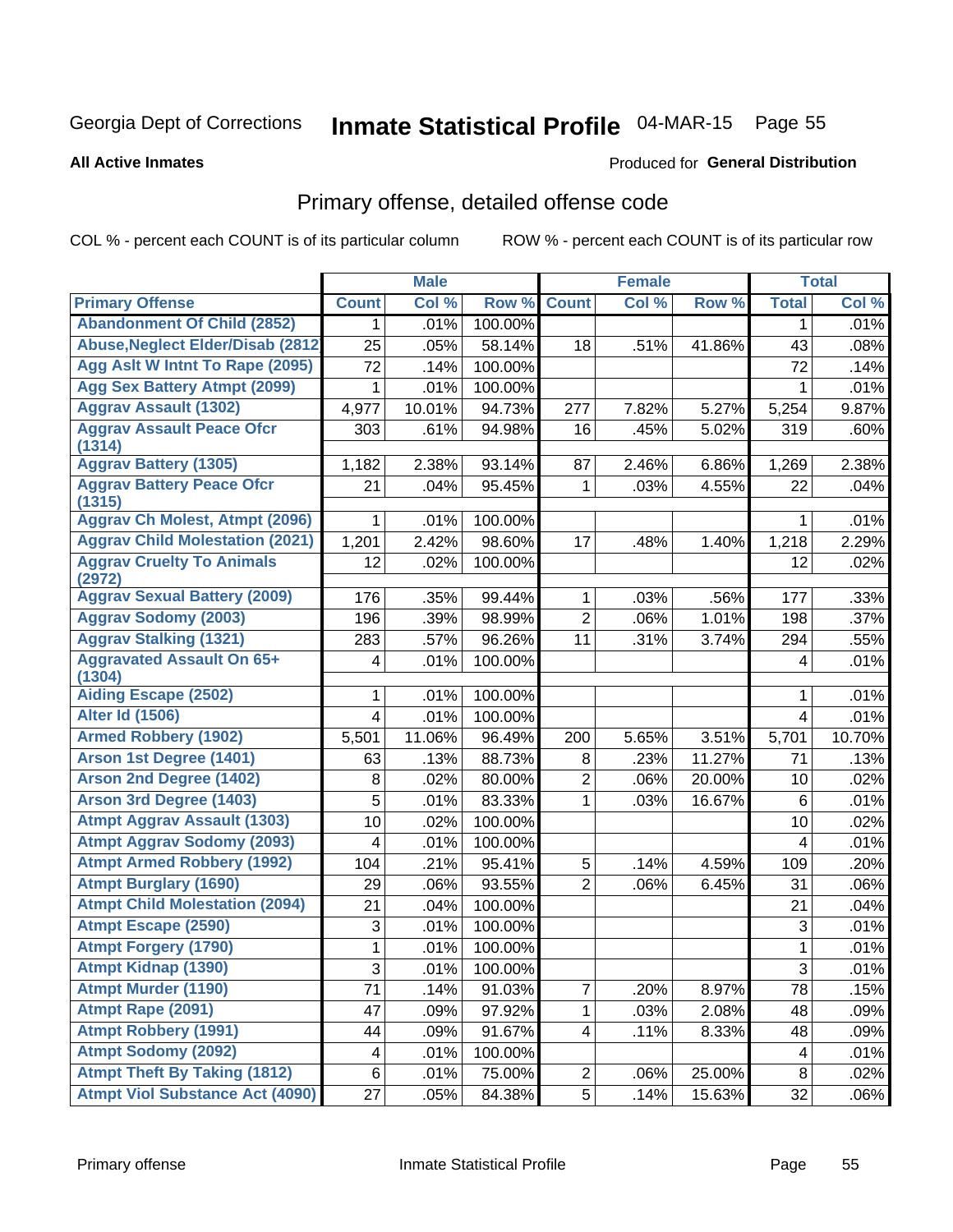# Inmate Statistical Profile 04-MAR-15 Page 56

#### **All Active Inmates**

#### Produced for General Distribution

## Primary offense, detailed offense code

COL % - percent each COUNT is of its particular column

|                                            |                | <b>Male</b> |         |                | <b>Female</b> |                |                | <b>Total</b> |
|--------------------------------------------|----------------|-------------|---------|----------------|---------------|----------------|----------------|--------------|
| <b>Primary Offense</b>                     | <b>Count</b>   | Col %       | Row %   | <b>Count</b>   | Col %         | Row %          | <b>Total</b>   | Col %        |
| <b>Att/Consprcy Commt C/S/Of</b>           | 40             | .08%        | 93.02%  | $\overline{3}$ | .08%          | 6.98%          | 43             | .08%         |
| (4134)<br><b>Bad Checks (1704)</b>         | 1              | .01%        | 50.00%  | 1              | .03%          | 50.00%         | 2              | .01%         |
| <b>Bail Jumping (2511)</b>                 | 8              | .02%        | 80.00%  | $\overline{2}$ | .06%          | 20.00%         | 10             | .02%         |
| <b>Bestiality (2004)</b>                   | $\overline{2}$ | .01%        | 100.00% |                |               |                | $\overline{2}$ | .01%         |
| <b>Bribery Govt Officer (2301)</b>         | $\overline{2}$ | .01%        | 66.67%  |                | .03%          | 33.33%         | 3              | .01%         |
| Burg 1st Aft 6/30/12 (1611)                |                | 2.10%       | 91.98%  | 1<br>91        |               |                |                |              |
| Burg 2nd Aft 6/30/12 (1612)                | 1,043          | .78%        |         |                | 2.57%         | 8.02%<br>4.46% | 1,134<br>404   | 2.13%        |
| Burg Bef 7/1/12 (1601)                     | 386            |             | 95.54%  | 18             | .51%          |                |                | .76%         |
| <b>Carjacking, Attempted (1912)</b>        | 4,372          | 8.79%       | 96.60%  | 154            | 4.35%         | 3.40%          | 4,526          | 8.50%        |
| <b>Carry Concealed Weapon (2901)</b>       |                | .01%        | 100.00% |                |               |                | 1              | .01%         |
|                                            | 5              | .01%        | 100.00% |                |               |                | 5              | .01%         |
| <b>Carry Pistl Without Licns (2903)</b>    | 1              | .01%        | 100.00% |                |               |                | 1              | .01%         |
| <b>Carry Weapon At School (2915)</b>       | 4              | .01%        | 80.00%  | 1              | .03%          | 20.00%         | 5              | .01%         |
| <b>Child Molestation (2019)</b>            | 2,694          | 5.42%       | 97.75%  | 62             | 1.75%         | 2.25%          | 2,756          | 5.17%        |
| <b>Chop Shop Violation (5003)</b>          | 1              | .01%        | 100.00% |                |               |                | 1              | .01%         |
| <b>Cnspire Traffic Cntrl Sub (4130)</b>    | 6              | .01%        | 85.71%  | 1              | .03%          | 14.29%         | 7              | .01%         |
| <b>Cntrbtng Delingency Minor</b><br>(2854) |                |             |         | 1              | .03%          | 100.00%        | $\mathbf{1}$   | .01%         |
| <b>Computer Pornography (1760)</b>         | 49             | .10%        | 100.00% |                |               |                | 49             | .09%         |
| <b>Computer Theft (1761)</b>               | 8              | .02%        | 57.14%  | 6              | .17%          | 42.86%         | 14             | .03%         |
| <b>Conceal Death Of Another (1125)</b>     | 10             | .02%        | 71.43%  | $\overline{4}$ | .11%          | 28.57%         | 14             | .03%         |
| <b>Conspiracy (9901)</b>                   | 31             | .06%        | 86.11%  | 5              | .14%          | 13.89%         | 36             | .07%         |
| <b>Convsn Paymnts Real Propy</b><br>(1811) | 1              | .01%        | 100.00% |                |               |                | $\mathbf 1$    | .01%         |
| <b>Crmnl Abortion (1201)</b>               | 1              | .01%        | 100.00% |                |               |                | 1              | .01%         |
| Crmnl Atmpt (9905)                         | 1              | .01%        | 100.00% |                |               |                | 1              | .01%         |
| Crmnl Damage 1st Degree (1501)             | 33             | .07%        | 94.29%  | $\overline{2}$ | .06%          | 5.71%          | 35             | .07%         |
| <b>Crmnl Damage 2nd Degree</b>             | 88             | .18%        | 96.70%  | 3              | .08%          | 3.30%          | 91             | .17%         |
| (1502)                                     |                |             |         |                |               |                |                |              |
| <b>Crmnl Interfere Govt Prop (2613)</b>    | 19             | .04%        | 90.48%  | $\overline{2}$ | .06%          | 9.52%          | 21             | .04%         |
| <b>Crmnl Solicitation (9910)</b>           |                |             |         | 1              | .03%          | 100.00%        | 1              | .01%         |
| <b>Crmnl Trespassing (9912)</b>            | 1              | .01%        | 100.00% |                |               |                | 1              | .01%         |
| <b>Cruelty To Animals (2971)</b>           | 1              | .01%        | 50.00%  | 1              | .03%          | 50.00%         | $\overline{2}$ | .01%         |
| <b>Cruelty To Children (2801)</b>          | 306            | .62%        | 77.66%  | 88             | 2.49%         | 22.34%         | 394            | .74%         |
| <b>Cruelty To Elder Person (2811)</b>      | 14             | .03%        | 60.87%  | 9              | .25%          | 39.13%         | 23             | .04%         |
| <b>Damage, Destroy Secr Prop</b><br>(1504) | 1              | .01%        | 100.00% |                |               |                | 1              | .01%         |
| <b>Defrauding State (2307)</b>             | 1              | .01%        | 100.00% |                |               |                | 1              | .01%         |
| <b>Drvng Habtl Violator (5004)</b>         | 8              | .02%        | 100.00% |                |               |                | 8              | .02%         |
| Eavesdrop & Surveillance (3001)            | $\overline{2}$ | .01%        | 100.00% |                |               |                | $\overline{2}$ | .01%         |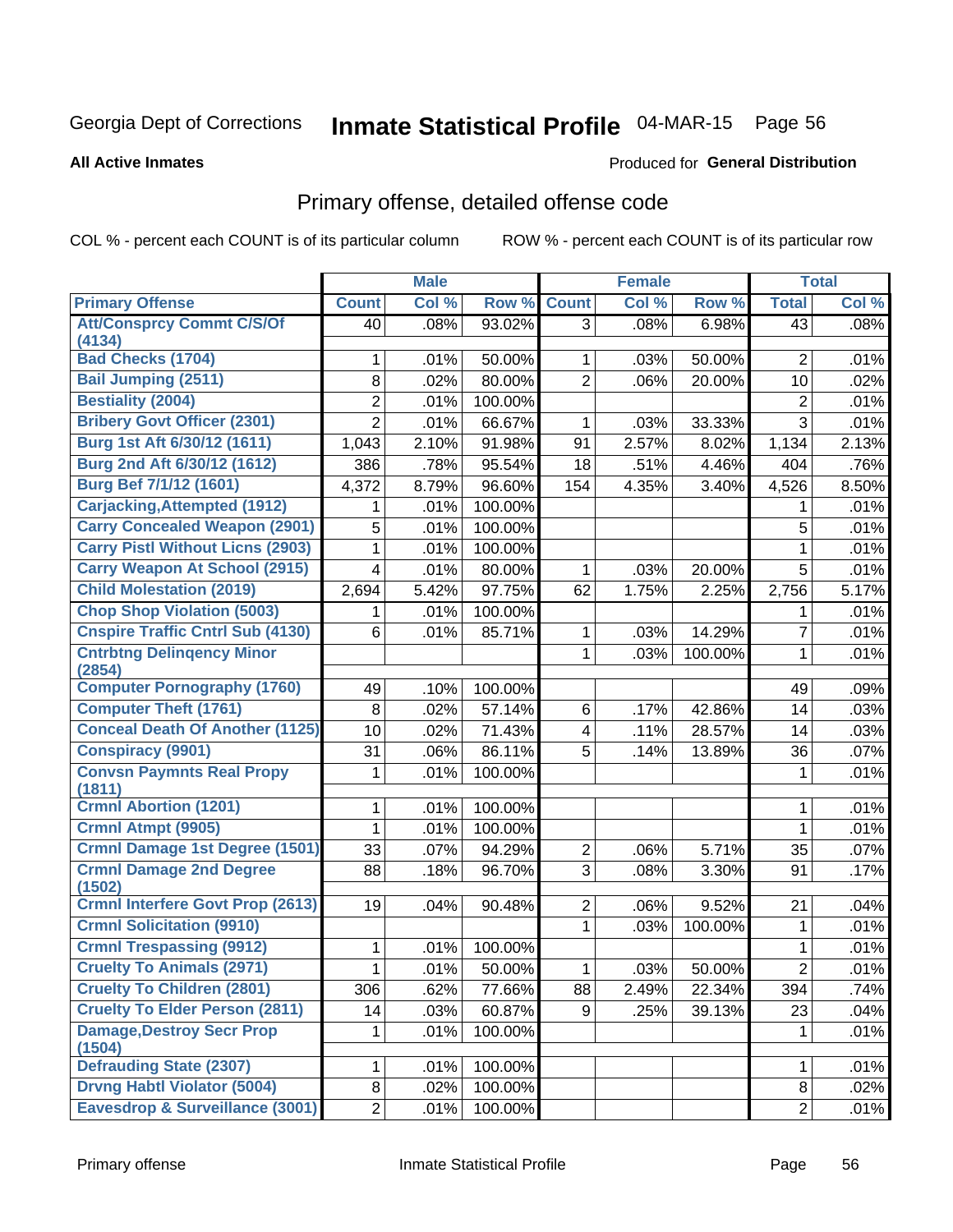# Inmate Statistical Profile 04-MAR-15 Page 57

**All Active Inmates** 

#### Produced for General Distribution

## Primary offense, detailed offense code

COL % - percent each COUNT is of its particular column

|                                            |                | <b>Male</b> |         |                | <b>Female</b> |        |                         | <b>Total</b> |
|--------------------------------------------|----------------|-------------|---------|----------------|---------------|--------|-------------------------|--------------|
| <b>Primary Offense</b>                     | <b>Count</b>   | Col %       | Row %   | <b>Count</b>   | Col %         | Row %  | <b>Total</b>            | Col %        |
| <b>Entering Vehicle (1880)</b>             | 109            | .22%        | 96.46%  | 4              | .11%          | 3.54%  | 113                     | .21%         |
| <b>Entice Child, Attempted (2090)</b>      | 7              | .01%        | 100.00% |                |               |        | 7                       | .01%         |
| <b>Enticing Child-Indec Purp (2020)</b>    | 82             | .16%        | 94.25%  | 5              | .14%          | 5.75%  | 87                      | .16%         |
| <b>Escape (2501)</b>                       | 17             | .03%        | 85.00%  | 3              | .08%          | 15.00% | 20                      | .04%         |
| <b>False Imprisonment (1308)</b>           | 184            | .37%        | 95.83%  | 8              | .23%          | 4.17%  | 192                     | .36%         |
| <b>False Public Alarm (2609)</b>           | 2              | .01%        | 100.00% |                |               |        | $\overline{2}$          | .01%         |
| <b>False Statements Govt (2408)</b>        | 18             | .04%        | 81.82%  | 4              | .11%          | 18.18% | 22                      | .04%         |
| <b>False Swearing (2402)</b>               | $\overline{2}$ | .01%        | 100.00% |                |               |        | $\overline{2}$          | .01%         |
| <b>False Swearng Writtn Stmt</b><br>(2205) | 3              | .01%        | 100.00% |                |               |        | 3                       | .01%         |
| <b>Family Violence Battery (1301)</b>      | 136            | .27%        | 97.14%  | 4              | .11%          | 2.86%  | 140                     | .26%         |
| Feticide (1121)                            | 1              | .01%        | 100.00% |                |               |        | 1                       | .01%         |
| <b>Feticide By Vehicle (1118)</b>          | 3              | .01%        | 50.00%  | 3              | .08%          | 50.00% | 6                       | .01%         |
| <b>Financial Identity Fraud (1756)</b>     | 45             | .09%        | 64.29%  | 25             | .71%          | 35.71% | 70                      | .13%         |
| <b>Fleeing/Eluding Police (2316)</b>       | 298            | .60%        | 94.60%  | 17             | .48%          | 5.40%  | 315                     | .59%         |
| Forg 1st Aft 6/30/12 (1711)                | 61             | .12%        | 63.54%  | 35             | .99%          | 36.46% | 96                      | .18%         |
| Forg 1st Bef 7/1/12 (1701)                 | 579            | 1.16%       | 73.57%  | 208            | 5.87%         | 26.43% | 787                     | 1.48%        |
| Forg 2nd Aft 6/30/12 (1712)                | 24             | .05%        | 68.57%  | 11             | .31%          | 31.43% | 35                      | .07%         |
| Forg 2nd Bef 7/1/12 (1702)                 | 11             | .02%        | 73.33%  | 4              | .11%          | 26.67% | 15                      | .03%         |
| Forg 3rd Aft 6/30/12 (1713)                | 27             | .05%        | 79.41%  | $\overline{7}$ | .20%          | 20.59% | 34                      | .06%         |
| Forg 4th Aft 6/30/12 (1714)                | $\overline{7}$ | .01%        | 41.18%  | 10             | .28%          | 58.82% | 17                      | .03%         |
| <b>Fraudulent Access Compute</b>           | 3              | .01%        | 60.00%  | $\overline{2}$ | .06%          | 40.00% | 5                       | .01%         |
| (1796)                                     |                |             |         |                |               |        |                         |              |
| <b>Fraudulent Checks (1750)</b>            | 3              | .01%        | 100.00% |                |               |        | 3                       | .01%         |
| <b>Fraudulent Credit Card (1753)</b>       | 57             | .11%        | 60.64%  | 37             | 1.04%         | 39.36% | 94                      | .18%         |
| <b>Gang Participation (9914)</b>           | 23             | .05%        | 100.00% |                |               |        | 23                      | .04%         |
| <b>Guard Line W/Weapon/Drugs</b><br>(2963) | 9              | .02%        | 69.23%  | 4              | .11%          | 30.77% | 13                      | .02%         |
| <b>Habit Traf Viol/Impaired (5005)</b>     | 22             | .04%        | 95.65%  | 1              | .03%          | 4.35%  | 23                      | .04%         |
| <b>Habit Traf Viol/Other (5006)</b>        | 12             | .02%        | 92.31%  | 1              | .03%          | 7.69%  | 13                      | .02%         |
| <b>Hijacking Motor Vehicle (1911)</b>      | 41             | .08%        | 97.62%  | 1              | .03%          | 2.38%  | 42                      | .08%         |
| <b>Hindering Appreh Or Pun (2503)</b>      | 3              | .01%        | 75.00%  | 1              | .03%          | 25.00% | $\overline{\mathbf{4}}$ | .01%         |
| Hit-Run W/Injury/Fatality (5007)           | 16             | .03%        | 72.73%  | 6              | .17%          | 27.27% | 22                      | .04%         |
| <b>Homicide By Vessel (1124)</b>           | 39             | .08%        | 90.70%  | 4              | .11%          | 9.30%  | 43                      | .08%         |
| <b>Illegal Attm To Obt Drugs (4011)</b>    | 2              | .01%        | 50.00%  | $\overline{2}$ | .06%          | 50.00% | $\overline{\mathbf{4}}$ | .01%         |
| <b>Impersntng In Legal Procd (2411)</b>    | 1              | .01%        | 100.00% |                |               |        | 1                       | .01%         |
| <b>Impersonating Officer (2405)</b>        | 3              | .01%        | 100.00% |                |               |        | $\sqrt{3}$              | .01%         |
| <b>Impersonation (2404)</b>                | $\overline{2}$ | .01%        | 100.00% |                |               |        | $\overline{2}$          | .01%         |
| <b>Incest (2006)</b>                       | 203            | .41%        | 99.51%  | 1              | .03%          | .49%   | 204                     | .38%         |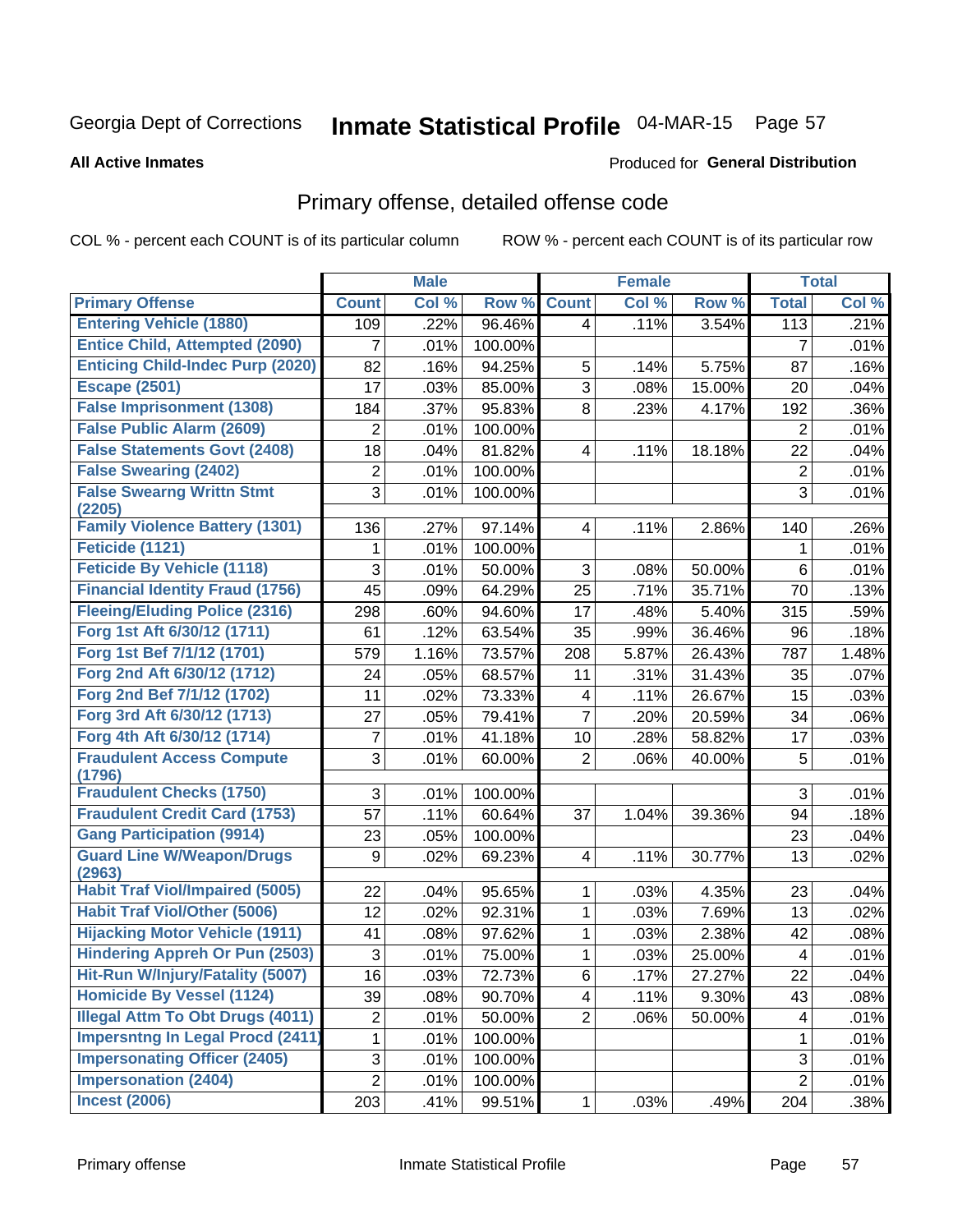# Inmate Statistical Profile 04-MAR-15 Page 58

#### **All Active Inmates**

#### Produced for General Distribution

## Primary offense, detailed offense code

COL % - percent each COUNT is of its particular column

|                                             |                  | <b>Male</b> |         |                         | <b>Female</b> |         |                  | <b>Total</b> |
|---------------------------------------------|------------------|-------------|---------|-------------------------|---------------|---------|------------------|--------------|
| <b>Primary Offense</b>                      | <b>Count</b>     | Col %       | Row %   | <b>Count</b>            | Col %         | Row %   | <b>Total</b>     | Col %        |
| Incest, Atmpt (2098)                        | $\mathbf 1$      | .01%        | 100.00% |                         |               |         | 1                | .01%         |
| <b>Inciting To Insurrection (2203)</b>      | 2                | .01%        | 66.67%  | 1                       | .03%          | 33.33%  | 3                | .01%         |
| <b>Influencing Witness (2313)</b>           | 4                | .01%        | 80.00%  | 1                       | .03%          | 20.00%  | 5                | .01%         |
| <b>Injury By Vehicle (1318)</b>             | 88               | .18%        | 84.62%  | 16                      | .45%          | 15.38%  | 104              | .20%         |
| <b>Interference With Custody (1312)</b>     | 14               | .03%        | 100.00% |                         |               |         | 14               | .03%         |
| <b>Involuntary Manslaughter (1103)</b>      | 158              | .32%        | 84.04%  | 30                      | .85%          | 15.96%  | 188              | .35%         |
| Kidnapping (1311)                           | 1,463            | 2.94%       | 96.95%  | 46                      | 1.30%         | 3.05%   | 1,509            | 2.83%        |
| <b>Livestock Theft (1817)</b>               | 3                | .01%        | 100.00% |                         |               |         | 3                | .01%         |
| Manf Methamph 200-399 Gm<br>(4144)          | 10               | .02%        | 71.43%  | $\overline{\mathbf{4}}$ | .11%          | 28.57%  | 14               | .03%         |
| <b>Manf Methamph 28-199 Gm</b><br>(4143)    | 18               | .04%        | 85.71%  | 3                       | .08%          | 14.29%  | 21               | .04%         |
| Manf Methamph 400+ Gm (4145)                | 1                | .01%        | 100.00% |                         |               |         | 1                | .01%         |
| <b>Manf Methamph Unspec Amt</b><br>(4147)   | 143              | .29%        | 91.67%  | 13                      | .37%          | 8.33%   | 156              | .29%         |
| <b>Manufact Meth Near Child (2803)</b>      | 9                | .02%        | 64.29%  | 5                       | .14%          | 35.71%  | 14               | .03%         |
| <b>Misc Assault/Battery (1300)</b>          | 10               | .02%        | 100.00% |                         |               |         | 10               | .02%         |
| <b>Misc Correctionl Inst Off (6200)</b>     | 4                | .01%        | 80.00%  | 1                       | .03%          | 20.00%  | 5                | .01%         |
| <b>Misc Drugs Trafficking (4100)</b>        | 10               | .02%        | 100.00% |                         |               |         | 10               | .02%         |
| <b>Misc Forgery (1700)</b>                  | 4                | .01%        | 100.00% |                         |               |         | 4                | .01%         |
| <b>Misc Fraud (1799)</b>                    | 8                | .02%        | 80.00%  | $\overline{2}$          | .06%          | 20.00%  | 10               | .02%         |
| <b>Misc Homicide Offense (1100)</b>         | 8                | .02%        | 88.89%  | 1                       | .03%          | 11.11%  | $\boldsymbol{9}$ | .02%         |
| <b>Misc Invasion Of Privacy (3000)</b>      | 2                | .01%        | 100.00% |                         |               |         | $\overline{2}$   | .01%         |
| <b>Misc Obscenity (2100)</b>                | $\overline{2}$   | .01%        | 100.00% |                         |               |         | $\overline{2}$   | .01%         |
| <b>Misc Public Order (2200)</b>             |                  |             |         | $\mathbf{1}$            | .03%          | 100.00% | $\mathbf{1}$     | .01%         |
| <b>Misc Sexual Offense (2000)</b>           | 22               | .04%        | 88.00%  | 3                       | .08%          | 12.00%  | 25               | .05%         |
| <b>Misc Weapon/Explosive Off</b><br>(2900)  | 1                | .01%        | 100.00% |                         |               |         | 1                | .01%         |
| <b>Murder (1101)</b>                        | 5,065            | 10.19%      | 93.69%  | 341                     | 9.63%         | 6.31%   | 5,406            | 10.15%       |
| <b>Murder, Conspire To Commit</b><br>(1191) | 9                | .02%        | 100.00% |                         |               |         | 9                | .02%         |
| Mutiny In Penal Inst (2507)                 | 5                | .01%        | 100.00% |                         |               |         | 5                | .01%         |
| <b>Obstr Of Law Enf Officer (2314)</b>      | 422              | .85%        | 92.34%  | 35                      | .99%          | 7.66%   | 457              | .86%         |
| <b>Pandering By Compulsion (2017)</b>       | 4                | .01%        | 100.00% |                         |               |         | 4                | .01%         |
| Party To A Crime (9911)                     | 1                | .01%        | 100.00% |                         |               |         | 1                | .01%         |
| Peeping Tom (3002)                          | 19               | .04%        | 100.00% |                         |               |         | 19               | .04%         |
| <b>Perjury (2401)</b>                       | $\boldsymbol{2}$ | .01%        | 100.00% |                         |               |         | $\overline{c}$   | .01%         |
| Pimping A Minor Under 18 (2016)             | 7                | .01%        | 87.50%  | 1                       | .03%          | 12.50%  | 8                | .02%         |
| <b>Poss Contraband Articles (5171)</b>      | 5                | .01%        | 83.33%  | $\mathbf{1}$            | .03%          | 16.67%  | 6                | .01%         |
| <b>Poss Dep Stim Cntrf Drugs</b>            | 72               | .14%        | 74.23%  | 25                      | .71%          | 25.77%  | 97               | .18%         |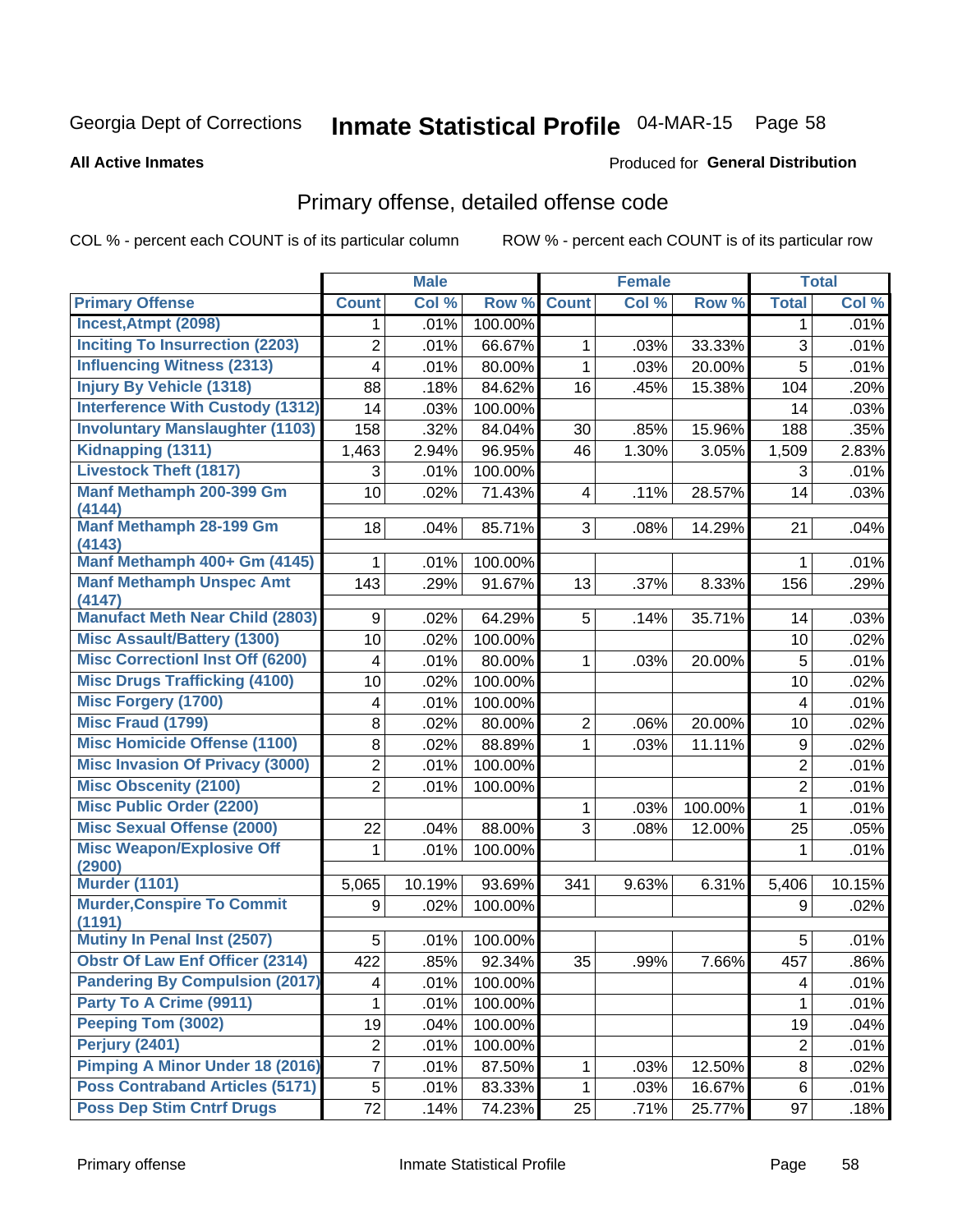# Inmate Statistical Profile 04-MAR-15 Page 59

#### **All Active Inmates**

#### Produced for General Distribution

## Primary offense, detailed offense code

COL % - percent each COUNT is of its particular column

|                                             |              | <b>Male</b> |         |                 | <b>Female</b> |        |                | <b>Total</b> |
|---------------------------------------------|--------------|-------------|---------|-----------------|---------------|--------|----------------|--------------|
| <b>Primary Offense</b>                      | <b>Count</b> | Col %       | Row %   | <b>Count</b>    | Col %         | Row %  | <b>Total</b>   | Col%         |
| (4007)                                      |              |             |         |                 |               |        |                |              |
| <b>Poss Drug Related Matri (4016)</b>       | 11           | .02%        | 84.62%  | $\overline{2}$  | .06%          | 15.38% | 13             | .02%         |
| Poss Ephedrine (4030)                       | 4            | .01%        | 57.14%  | 3               | .08%          | 42.86% | $\overline{7}$ | .01%         |
| Poss Firearm 1st Offender (2913)            | 89           | .18%        | 100.00% |                 |               |        | 89             | .17%         |
| <b>Poss Firearm Convct Felon</b>            | 947          | 1.90%       | 96.24%  | 37              | 1.04%         | 3.76%  | 984            | 1.85%        |
| (2914)                                      |              |             |         |                 |               |        |                |              |
| Poss Knife During Crime (2911)              | 5            | .01%        | 100.00% |                 |               |        | 5              | .01%         |
| Poss Mda/Extsy (4033)                       | 5            | .01%        | 83.33%  | 1               | .03%          | 16.67% | $6\phantom{1}$ | .01%         |
| Poss Methamphetamine (4031)                 | 404          | .81%        | 79.22%  | 106             | 2.99%         | 20.78% | 510            | .96%         |
| <b>Poss Narcotics Opiates (4006)</b>        | 84           | .17%        | 76.36%  | 26              | .73%          | 23.64% | 110            | .21%         |
| <b>Poss Of Certain Weapons (2912)</b>       | 25           | .05%        | 89.29%  | 3               | .08%          | 10.71% | 28             | .05%         |
| <b>Poss Of Cocaine (4022)</b>               | 551          | 1.11%       | 89.16%  | 67              | 1.89%         | 10.84% | 618            | 1.16%        |
| <b>Poss Of Firearm Dur Crime</b>            | 486          | .98%        | 95.86%  | 21              | .59%          | 4.14%  | 507            | .95%         |
| (2910)<br><b>Poss Of Lsd (4008)</b>         | 1            | .01%        | 100.00% |                 |               |        | 1              | .01%         |
| Poss Of Marijuana (4009)                    | 83           | .17%        | 98.81%  | 1               | .03%          | 1.19%  | 84             | .16%         |
| Poss Tools Commit Crime (1602)              | 23           | .05%        | 92.00%  | $\overline{2}$  | .06%          | 8.00%  | 25             | .05%         |
| Poss W Int Dis Other Drug (4053)            | 99           | .20%        | 83.19%  | 20              | .56%          | 16.81% | 119            | .22%         |
| Poss W Int Dist Cocaine (4050)              | 374          | .75%        | 95.65%  | 17              | .48%          | 4.35%  | 391            | .73%         |
| Poss W Int Dist Marijuana (4051)            | 708          | 1.42%       | 97.12%  | 21              | .59%          | 2.88%  | 729            | 1.37%        |
| Poss W Int Dist Meth (4052)                 | 288          | .58%        | 80.67%  | 69              | 1.95%         | 19.33% | 357            | .67%         |
| <b>Poss Wpn, Drugs By Prisnr</b>            | 52           | .10%        | 92.86%  | 4               | .11%          | 7.14%  | 56             | .11%         |
| (2965)                                      |              |             |         |                 |               |        |                |              |
| <b>Racketeering (3404)</b>                  | 73           | .15%        | 65.18%  | 39              | 1.10%         | 34.82% | 112            | .21%         |
| <b>Rape (2001)</b>                          | 1,694        | 3.41%       | 99.59%  | $\overline{7}$  | .20%          | .41%   | 1,701          | 3.19%        |
| <b>Reck Cond Infected Person</b>            | 14           | .03%        | 93.33%  | $\mathbf{1}$    | .03%          | 6.67%  | 15             | .03%         |
| (1317)                                      |              |             |         |                 |               |        |                |              |
| <b>Reckless Abandonment (1120)</b>          | 1            | .01%        | 100.00% |                 |               |        | 1              | .01%         |
| <b>Removal Baggage, Cargo Etc</b><br>(2761) | 1            | .01%        | 100.00% |                 |               |        | 1              | .01%         |
| Robbery (1901)                              | 1,539        | 3.10%       | 93.22%  | 112             | 3.16%         | 6.78%  | 1,651          | 3.10%        |
| <b>Robbery By Force (1903)</b>              | 246          | .49%        | 91.45%  | 23              | .65%          | 8.55%  | 269            | .51%         |
| <b>Robbery By Intimidation (1904)</b>       | 258          | .52%        | 93.14%  | 19              | .54%          | 6.86%  | 277            | .52%         |
| <b>Robbery By Sudden Snatch</b>             | 130          | .26%        | 92.86%  | 10 <sup>1</sup> | .28%          | 7.14%  | 140            | .26%         |
| (1905)                                      |              |             |         |                 |               |        |                |              |
| S/D Cocaine (4021)                          | 605          | 1.22%       | 95.43%  | 29              | .82%          | 4.57%  | 634            | 1.19%        |
| S/D Cont Sub Public (4017)                  | 43           | .09%        | 100.00% |                 |               |        | 43             | .08%         |
| S/D Cont Sub School (4018)                  | 37           | .07%        | 97.37%  | 1               | .03%          | 2.63%  | 38             | .07%         |
| S/D Dep Stim Cntrf Drugs (4002)             | 61           | .12%        | 78.21%  | 17              | .48%          | 21.79% | 78             | .15%         |
| <b>S/D Narcotics Opiates (4001)</b>         | 27           | .05%        | 81.82%  | $6 \mid$        | .17%          | 18.18% | 33             | .06%         |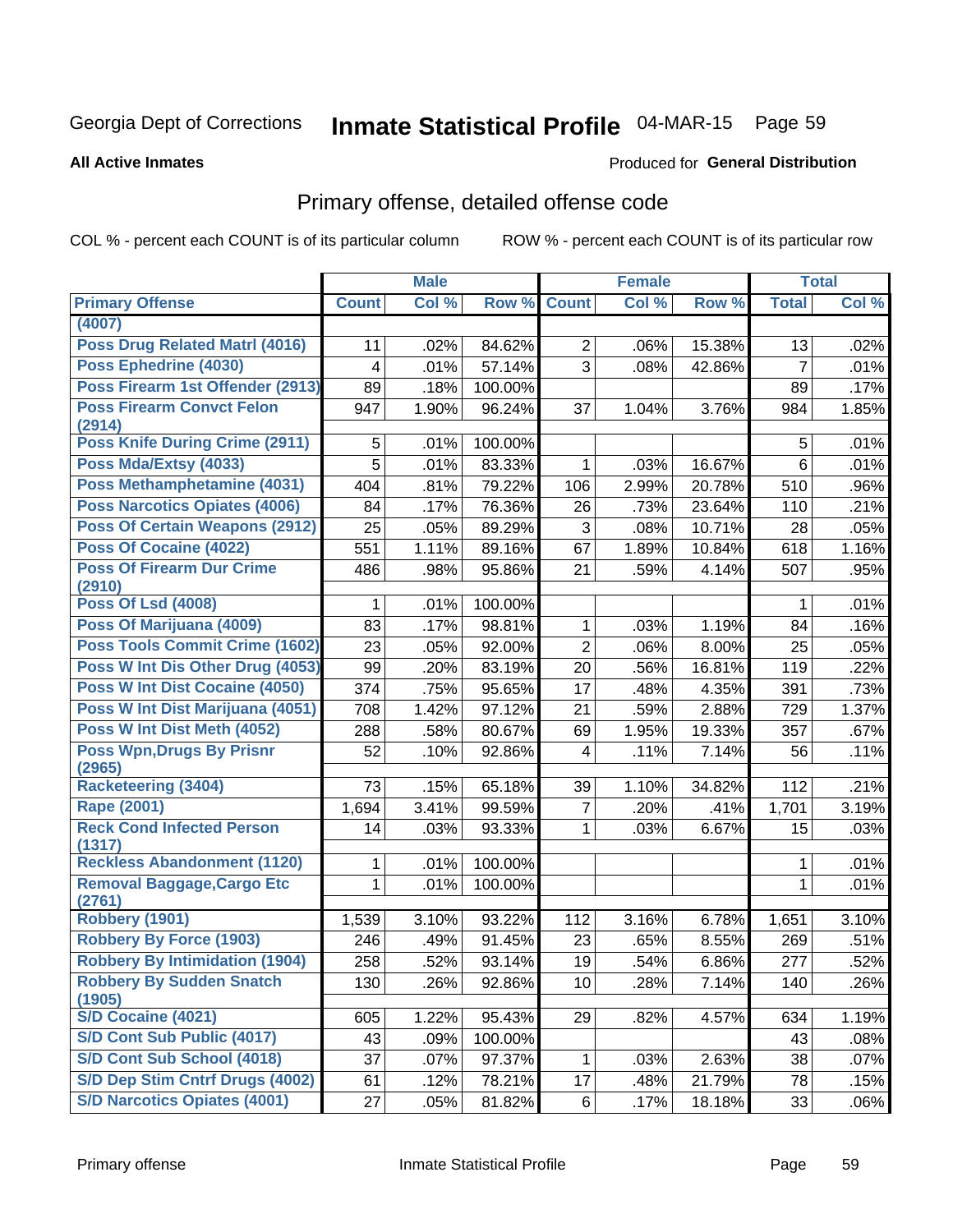# Inmate Statistical Profile 04-MAR-15 Page 60

**All Active Inmates** 

#### Produced for General Distribution

## Primary offense, detailed offense code

COL % - percent each COUNT is of its particular column

|                                            |                | <b>Male</b> |                  |                 | <b>Female</b> |         |                | <b>Total</b> |
|--------------------------------------------|----------------|-------------|------------------|-----------------|---------------|---------|----------------|--------------|
| <b>Primary Offense</b>                     | <b>Count</b>   | Col %       | Row <sup>%</sup> | <b>Count</b>    | Col %         | Row %   | <b>Total</b>   | Col %        |
| S/D Of Marijuana (4004)                    | 320            | .64%        | 96.97%           | 10 <sup>1</sup> | .28%          | 3.03%   | 330            | .62%         |
| Sale Mda/Extsy (4034)                      | $\overline{2}$ | .01%        | 100.00%          |                 |               |         | 2              | .01%         |
| Sale Methamphetamine (4032)                | 131            | .26%        | 76.61%           | 40              | 1.13%         | 23.39%  | 171            | .32%         |
| <b>Sex Exploitation Child (2843)</b>       | 183            | .37%        | 99.46%           | 1               | .03%          | .54%    | 184            | .35%         |
| <b>Sex Offender Fail Registr (2026)</b>    | 464            | .93%        | 98.72%           | 6               | .17%          | 1.28%   | 470            | .88%         |
| <b>Sex Offender Fail To Move (2028)</b>    | 6              | .01%        | 100.00%          |                 |               |         | 6              | .01%         |
| Sexl/Assit/Agn/Pers/Cstdy (2023)           | 18             | .04%        | 100.00%          |                 |               |         | 18             | .03%         |
| <b>Sexual Aslt By Therapist (2024)</b>     |                |             |                  | 1               | .03%          | 100.00% | $\mathbf{1}$   | .01%         |
| <b>Sexual Battery (2011)</b>               | 198            | .40%        | 99.00%           | $\overline{2}$  | .06%          | 1.00%   | 200            | .38%         |
| <b>Simple Battery (1316)</b>               | 15             | .03%        | 93.75%           | 1               | .03%          | 6.25%   | 16             | .03%         |
| <b>Sodomy (2002)</b>                       | 16             | .03%        | 94.12%           | 1               | .03%          | 5.88%   | 17             | .03%         |
| <b>Solicit Sodomy From Minor</b>           | 5              | .01%        | 100.00%          |                 |               |         | 5              | .01%         |
| (2025)<br><b>Stalking (1320)</b>           | 4              | .01%        | 100.00%          |                 |               |         | 4              | .01%         |
| <b>Statutory Rape (2018)</b>               | 833            | 1.68%       | 98.00%           | 17              | .48%          | 2.00%   | 850            | 1.60%        |
| <b>Statutory Rape, Atmpt (2097)</b>        | 1              | .01%        | 100.00%          |                 |               |         | 1              | .01%         |
| <b>Tampering With Evidence (2315)</b>      | 12             | .02%        | 85.71%           | 2               | .06%          | 14.29%  | 14             | .03%         |
| <b>Terrorist Threats &amp; Acts (1307)</b> | 365            | .73%        | 94.81%           | 20              | .56%          | 5.19%   | 385            | .72%         |
| <b>Theft Bring Prop In State (1815)</b>    | 9              | .02%        | 81.82%           | $\overline{2}$  | .06%          | 18.18%  | 11             | .02%         |
| <b>Theft By Conversion (1808)</b>          | 32             | .06%        | 84.21%           | 6               | .17%          | 15.79%  | 38             | .07%         |
| <b>Theft By Deception (1803)</b>           | 36             | .07%        | 83.72%           | 7               | .20%          | 16.28%  | 43             | .08%         |
| <b>Theft By Extortion (1804)</b>           | 3              | .01%        | 100.00%          |                 |               |         | 3              | .01%         |
| <b>Theft By Rec Stolen Prop (1806)</b>     | 689            | 1.39%       | 93.36%           | 49              | 1.38%         | 6.64%   | 738            | 1.39%        |
| <b>Theft By Shoplifting (1821)</b>         | 342            | .69%        | 68.67%           | 156             | 4.41%         | 31.33%  | 498            | .94%         |
| <b>Theft By Taking (1802)</b>              | 838            | 1.69%       | 85.95%           | 137             | 3.87%         | 14.05%  | 975            | 1.83%        |
| <b>Theft Credit Card (1751)</b>            | 18             | .04%        | 78.26%           | 5               | .14%          | 21.74%  | 23             | .04%         |
| <b>Theft Motorveh Or Part (1813)</b>       | 48             | .10%        | 97.96%           | 1               | .03%          | 2.04%   | 49             | .09%         |
| <b>Theft Of Lost Property (1805)</b>       | 3              | .01%        | 100.00%          |                 |               |         | 3              | .01%         |
| <b>Theft Of Services (1807)</b>            | 5              | .01%        | 83.33%           | 1               | .03%          | 16.67%  | $\,6$          | .01%         |
| <b>Theft Recv Prop Out State (1816)</b>    | $\overline{2}$ | .01%        | 100.00%          |                 |               |         | $\mathbf 2$    | .01%         |
| <b>Traf Amphtmine 200-399 Gm</b><br>(4127) | $\overline{2}$ | .01%        | 100.00%          |                 |               |         | $\overline{2}$ | .01%         |
| <b>Traf Amphtmine 28-199 Gm</b><br>(4126)  | 3              | .01%        | 100.00%          |                 |               |         | 3              | .01%         |
| Traf Amphtmine 400+ Gm (4128)              | 3              | .01%        | 100.00%          |                 |               |         | 3              | .01%         |
| <b>Traf Cocaine 201-400 Gm (4102)</b>      | 141            | .28%        | 97.92%           | 3               | .08%          | 2.08%   | 144            | .27%         |
| <b>Traf Cocaine 401+ Gm (4103)</b>         | 125            | .25%        | 94.70%           | $\overline{7}$  | .20%          | 5.30%   | 132            | .25%         |
| Traf Cocaine Less 200 Gm (4101)            | 296            | .60%        | 94.87%           | 16              | .45%          | 5.13%   | 312            | .59%         |
| <b>Traf Marijna 10-2000 Lb (4121)</b>      | 80             | .16%        | 94.12%           | 5 <sup>1</sup>  | .14%          | 5.88%   | 85             | .16%         |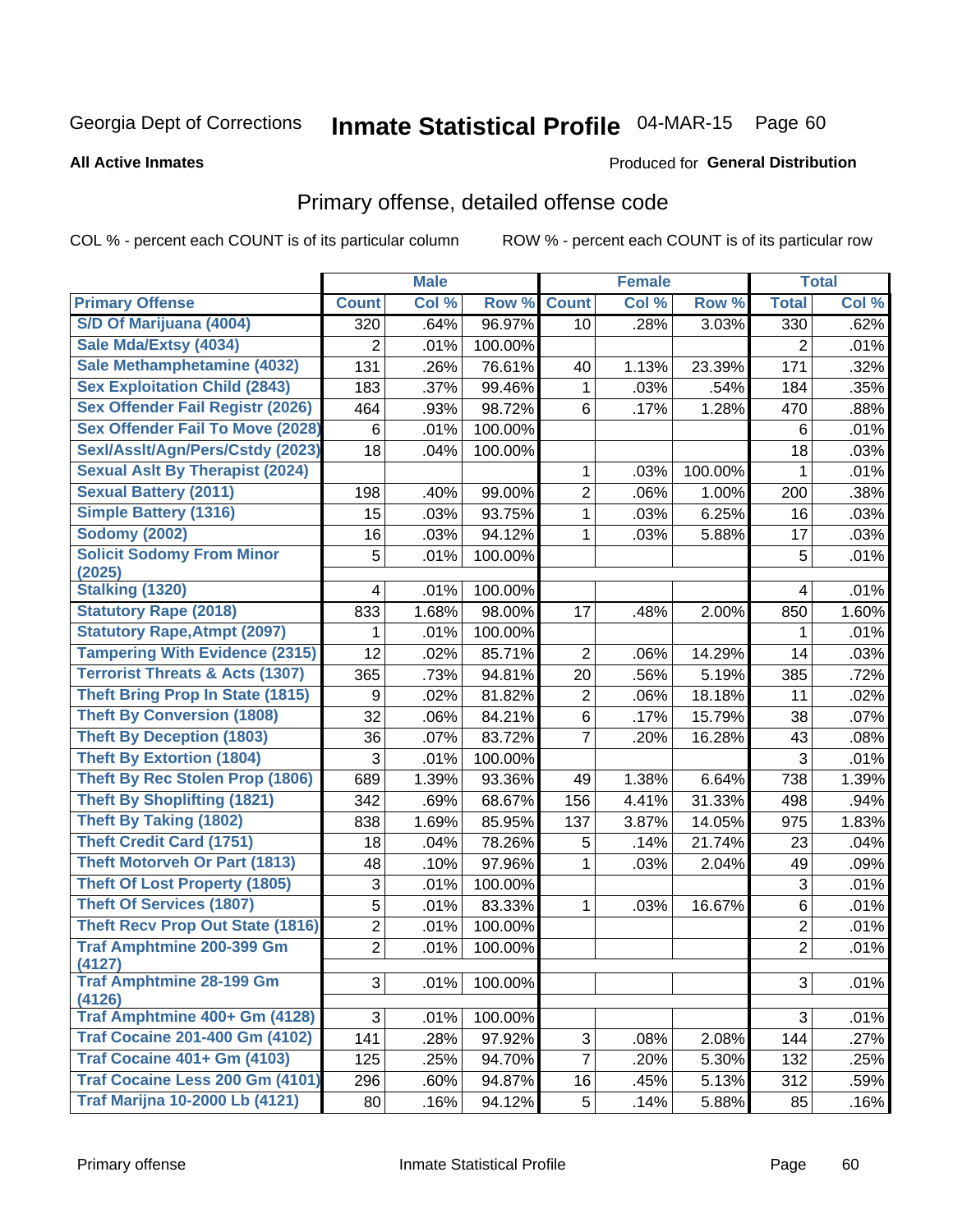# Inmate Statistical Profile 04-MAR-15 Page 61

**All Active Inmates** 

#### Produced for General Distribution

## Primary offense, detailed offense code

COL % - percent each COUNT is of its particular column

|                                            |                | <b>Male</b> |         |              | <b>Female</b> |         |                | <b>Total</b> |
|--------------------------------------------|----------------|-------------|---------|--------------|---------------|---------|----------------|--------------|
| <b>Primary Offense</b>                     | <b>Count</b>   | Col %       | Row %   | <b>Count</b> | Col %         | Row %   | <b>Total</b>   | Col %        |
| <b>Traf Marijna 10001+ Lb (4123)</b>       | $\mathbf 1$    | .01%        | 100.00% |              |               |         | 1.             | .01%         |
| Traf Mda/Extsy 200-399gm                   | 3              | .01%        | 100.00% |              |               |         | 3              | .01%         |
| (4151)                                     |                |             |         |              |               |         |                |              |
| <b>Traf Mda/Extsy 28-199gm (4150)</b>      | 11             | .02%        | 91.67%  | 1            | .03%          | 8.33%   | 12             | .02%         |
| Traf Mda/Extsy 400+Gm (4152)               | 1              | .01%        | 100.00% |              |               |         | $\mathbf{1}$   | .01%         |
| Traf Methamph 200-399 Gm                   | 78             | .16%        | 90.70%  | 8            | .23%          | 9.30%   | 86             | .16%         |
| (4141)<br><b>Traf Methamph 28-199 Gm</b>   |                |             |         |              |               |         |                |              |
| (4140)                                     | 219            | .44%        | 85.88%  | 36           | 1.02%         | 14.12%  | 255            | .48%         |
| Traf Methamph 400+ Gm (4142)               | 50             | .10%        | 92.59%  | 4            | .11%          | 7.41%   | 54             | .10%         |
| <b>Traf Methamph Unspec Amt</b>            | 66             | .13%        | 85.71%  | 11           | .31%          | 14.29%  | 77             | .14%         |
| (4146)                                     |                |             |         |              |               |         |                |              |
| <b>Traf Methaqualone&lt; 400 Gm</b>        | $\mathbf{1}$   | .01%        | 100.00% |              |               |         | 1              | .01%         |
| (4124)                                     |                |             |         |              |               |         |                |              |
| <b>Traf Narcotic 15-28 Gm (4112)</b>       | 8              | .02%        | 88.89%  | 1            | .03%          | 11.11%  | 9              | .02%         |
| Traf Narcotic 29+ Gm (4113)                | 14             | .03%        | 100.00% |              |               |         | 14             | .03%         |
| Traf Narcotic Less 14 Gm (4111)            | 10             | .02%        | 100.00% |              |               |         | 10             | .02%         |
| <b>Unauth Dist Contrild Sub (4135)</b>     | 1              | .01%        | 100.00% |              |               |         | 1              | .01%         |
| <b>Unauth Dist Recrd Devices</b>           | $\overline{2}$ | .01%        | 100.00% |              |               |         | $\overline{2}$ | .01%         |
| (9907)                                     |                |             |         |              |               |         |                |              |
| <b>Unknown Offense (9999)</b>              | 25             | .05%        | 89.29%  | 3            | .08%          | 10.71%  | 28             | .05%         |
| Uniwfl Mfg/Del/Dist N-C S (4014)           | 18             | .04%        | 94.74%  | 1            | .03%          | 5.26%   | 19             | .04%         |
| <b>Use Comm Facity Vio C Sub</b><br>(4133) |                |             |         | 1            | .03%          | 100.00% | 1              | .01%         |
| <b>Vehicular Homicide (1123)</b>           | 283            | .57%        | 83.98%  | 54           | 1.52%         | 16.02%  | 337            | .63%         |
| <b>Viol Dngrous Drgs Act (4013)</b>        | 180            | .36%        | 81.82%  | 40           | 1.13%         | 18.18%  | 220            | .41%         |
| <b>Viol Ga Cntrl Sbst Act (4012)</b>       | 63             | .13%        | 91.30%  | 6            | .17%          | 8.70%   | 69             | .13%         |
| <b>Viol Ga Securities Act (1800)</b>       |                |             |         | 1            | .03%          | 100.00% | 1              | .01%         |
| <b>Viol Motor Vehicle Laws (5001)</b>      | 44             | .09%        | 91.67%  | 4            | .11%          | 8.33%   | 48             | .09%         |
| <b>Viol Oath Public Offcr (2302)</b>       | 1              | .01%        | 50.00%  | 1            | .03%          | 50.00%  | $\overline{2}$ | .01%         |
| <b>Violatn Othr States Law (8001)</b>      | 15             | .03%        | 71.43%  | 6            | .17%          | 28.57%  | 21             | .04%         |
| <b>Vol Manslaughter Of Fetus</b>           | 3              | .01%        | 100.00% |              |               |         | 3              | .01%         |
| (1119)                                     |                |             |         |              |               |         |                |              |
| <b>Voluntary Manslaughter (1102)</b>       | 1,105          | 2.22%       | 88.97%  | 137          | 3.87%         | 11.03%  | 1,242          | 2.33%        |
| <b>Abandonment Of Dep Child (11)</b>       | 3              | .01%        | 100.00% |              |               |         | 3              | .01%         |
| <b>Abusive Language (63)</b>               | 1              | .01%        | 100.00% |              |               |         | 1              | .01%         |
| <b>Agg Assault With Knife (26)</b>         | 1              | .01%        | 100.00% |              |               |         | 1              | .01%         |
| <b>Assault &amp; Battery (21)</b>          | 5              | .01%        | 100.00% |              |               |         | 5              | .01%         |
| <b>Bad Checks (52)</b>                     | $\overline{c}$ | .01%        | 66.67%  | 1.           | .03%          | 33.33%  | 3              | .01%         |
| <b>Burglary (45)</b>                       | 8              | .02%        | 100.00% |              |               |         | 8              | .02%         |
| <b>Cheating &amp; Swindling (51)</b>       | $\mathbf{1}$   | .01%        | 100.00% |              |               |         | 1              | .01%         |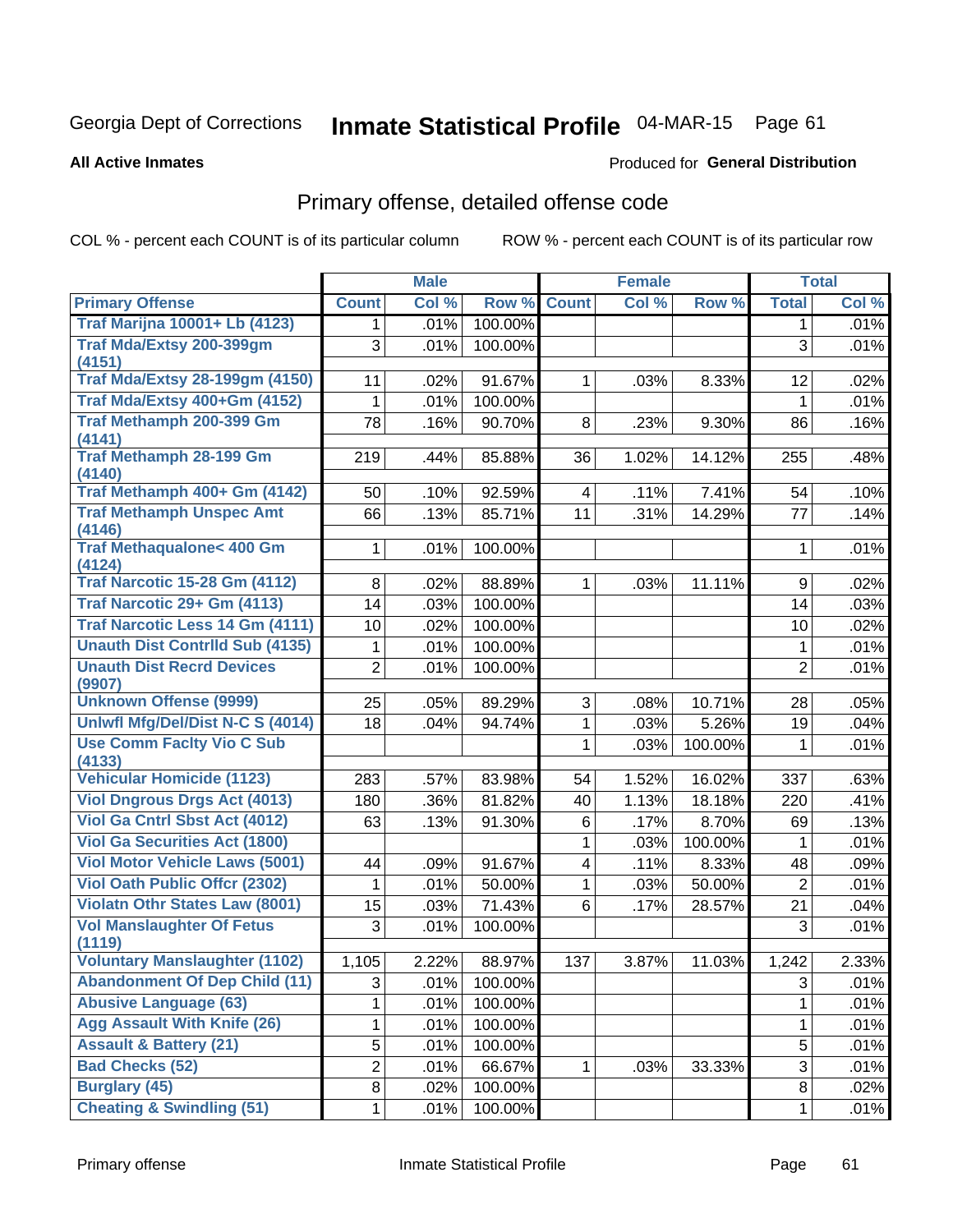# Inmate Statistical Profile 04-MAR-15 Page 62

#### **All Active Inmates**

### **Produced for General Distribution**

## Primary offense, detailed offense code

COL % - percent each COUNT is of its particular column

|                                         |                | <b>Male</b>               |         |              | <b>Female</b> |         |                | <b>Total</b> |
|-----------------------------------------|----------------|---------------------------|---------|--------------|---------------|---------|----------------|--------------|
| <b>Primary Offense</b>                  | <b>Count</b>   | $\overline{\text{Col}}$ % | Row %   | <b>Count</b> | Col %         | Row %   | <b>Total</b>   | Col %        |
| <b>Cpwl &amp; Concealed Weapon (93)</b> | 4              | .01%                      | 100.00% |              |               |         | 4              | .01%         |
| <b>Crmnl Attempt (98)</b>               | 1              | .01%                      | 100.00% |              |               |         | 1              | .01%         |
| <b>Crmnl Trespassing (75)</b>           | 1              | .01%                      | 100.00% |              |               |         | 1              | .01%         |
| <b>Dui</b> (72)                         | 7              | .01%                      | 100.00% |              |               |         | $\overline{7}$ | .01%         |
| Escape (92)                             | 4              | .01%                      | 100.00% |              |               |         | 4              | .01%         |
| Forgery (55)                            | 3              | .01%                      | 100.00% |              |               |         | 3              | .01%         |
| <b>Keepng Place Prostitution (182)</b>  |                |                           |         | 1            | .03%          | 100.00% | 1              | .01%         |
| <b>Misc Misdemeanor (500)</b>           | $\overline{2}$ | .01%                      | 100.00% |              |               |         | $\overline{2}$ | .01%         |
| <b>Obstr Of Law Enf Officer (73)</b>    |                | .01%                      | 50.00%  | 1            | .03%          | 50.00%  | $\overline{2}$ | .01%         |
| <b>Other Misdemeanor (99)</b>           | 8              | .02%                      | 100.00% |              |               |         | 8              | .02%         |
| <b>Pointing Gun At Another (96)</b>     |                | .01%                      | 100.00% |              |               |         | 1              | .01%         |
| <b>Poss Ntp Whiskey (64)</b>            |                | .01%                      | 100.00% |              |               |         |                | .01%         |
| <b>Prostitution (81)</b>                |                |                           |         | 1            | .03%          | 100.00% | 1              | .01%         |
| <b>Public Drunkenness (61)</b>          | 3              | .01%                      | 100.00% |              |               |         | 3              | .01%         |
| <b>Public Indecency (83)</b>            | 3              | .01%                      | 100.00% |              |               |         | 3              | .01%         |
| <b>Riot (101)</b>                       |                | .01%                      | 100.00% |              |               |         |                | .01%         |
| Robbery (44)                            |                | .01%                      | 100.00% |              |               |         | 1              | .01%         |
| <b>Shoplifting (94)</b>                 |                |                           |         | 1            | .03%          | 100.00% | 1              | .01%         |
| <b>Simple Battery (25)</b>              | 1              | .01%                      | 100.00% |              |               |         | 1              | .01%         |
| <b>Theft By Taking (43)</b>             |                | .01%                      | 100.00% |              |               |         |                | .01%         |
| <b>Theft By Taking - Larceny (41)</b>   | 23             | .05%                      | 100.00% |              |               |         | 23             | .04%         |
| Viol Motor Veh Law (71)                 | 4              | .01%                      | 100.00% |              |               |         | 4              | .01%         |
| <b>Wife Beating (28)</b>                | 3              | .01%                      | 100.00% |              |               |         | 3              | .01%         |
| <b>Worthless Checks (56)</b>            |                | .01%                      | 100.00% |              |               |         |                | .01%         |
| <b>Total Rported</b>                    | 49,716         | 101%                      | 93.35%  | 3,541        | 100%          | 6.65%   | 53,257         | 101%         |

| тео | $\rightarrow$ |       | --                     |
|-----|---------------|-------|------------------------|
|     | 10 701        | 3,541 | רכפ כ<br>∠دد.<br>- 1-1 |

| Mode (most frequent) | 1902 Armed Robbery | 1101 Murder | 1902 Armed<br>Robberv |
|----------------------|--------------------|-------------|-----------------------|
|----------------------|--------------------|-------------|-----------------------|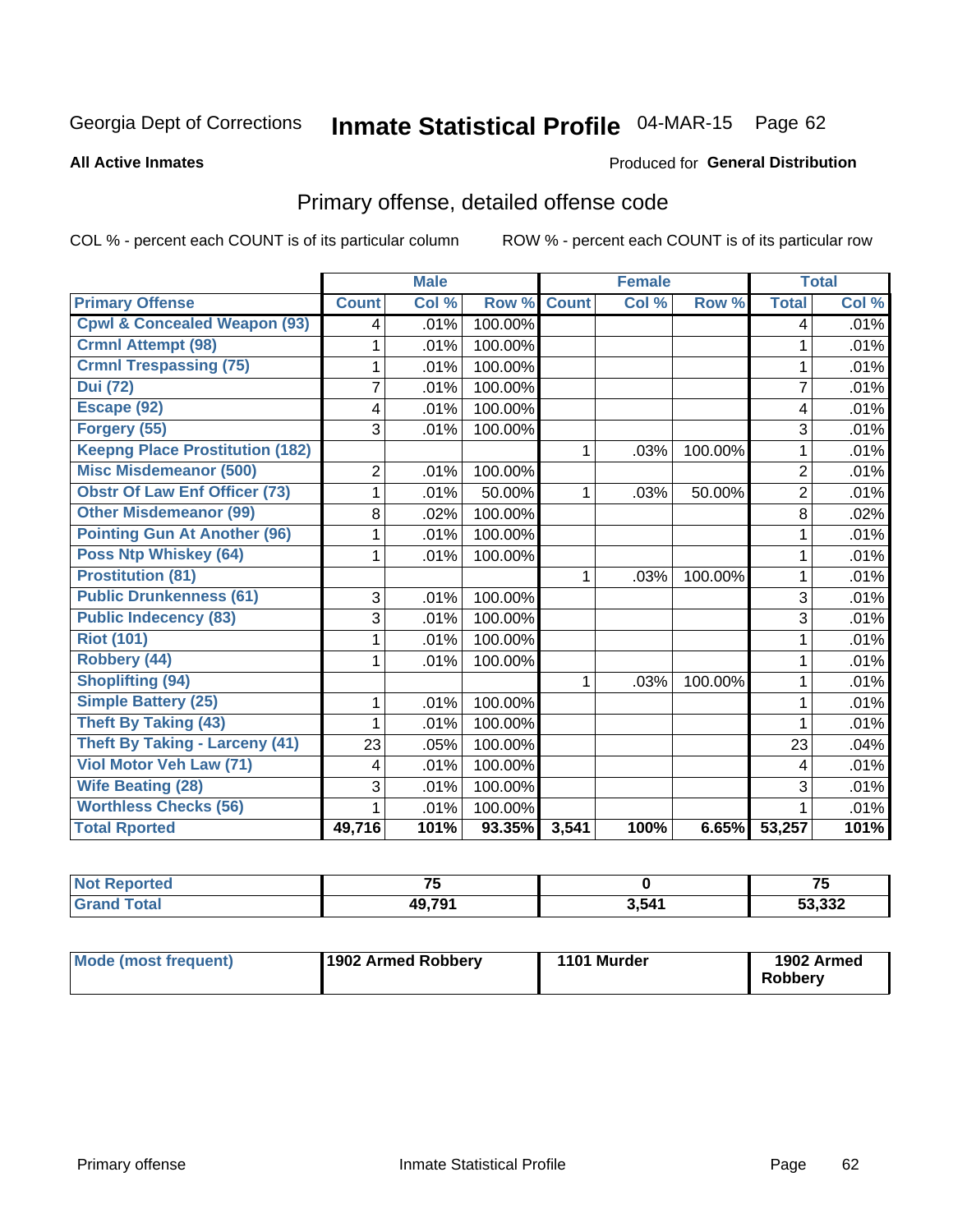# Inmate Statistical Profile 04-MAR-15 Page 63

**All Active Inmates** 

#### Produced for General Distribution

## County of conviction of primary offense

COL % - percent each COUNT is of its particular column

|     |                             |              | <b>Male</b> |        |                          | <b>Female</b> |        |              | <b>Total</b> |
|-----|-----------------------------|--------------|-------------|--------|--------------------------|---------------|--------|--------------|--------------|
|     | <b>County of Conviction</b> | <b>Count</b> | Col %       | Row %  | <b>Count</b>             | Col %         | Row %  | <b>Total</b> | Col %        |
| 000 | <b>Unknown</b>              | 2,484        | 4.99%       | 92.31% | 207                      | 5.85%         | 7.69%  | 2,691        | 5.05%        |
| 001 | <b>Appling County</b>       | 94           | .19%        | 91.26% | 9                        | .25%          | 8.74%  | 103          | .19%         |
| 002 | <b>Atkinson County</b>      | 54           | .11%        | 93.10% | 4                        | .11%          | 6.90%  | 58           | .11%         |
| 003 | <b>Bacon County</b>         | 86           | .17%        | 92.47% | $\overline{7}$           | .20%          | 7.53%  | 93           | .17%         |
| 004 | <b>Baker County</b>         | 11           | .02%        | 84.62% | $\overline{2}$           | .06%          | 15.38% | 13           | .02%         |
| 005 | <b>Baldwin County</b>       | 285          | .57%        | 92.83% | 22                       | .62%          | 7.17%  | 307          | .58%         |
| 006 | <b>Banks County</b>         | 62           | .12%        | 89.86% | $\overline{7}$           | .20%          | 10.14% | 69           | .13%         |
| 007 | <b>Barrow County</b>        | 262          | .53%        | 92.58% | 21                       | .59%          | 7.42%  | 283          | .53%         |
| 008 | <b>Bartow County</b>        | 592          | 1.19%       | 86.17% | 95                       | 2.68%         | 13.83% | 687          | 1.29%        |
| 009 | <b>Ben Hill County</b>      | 245          | .49%        | 93.51% | 17                       | .48%          | 6.49%  | 262          | .49%         |
| 010 | <b>Berrien County</b>       | 78           | .16%        | 93.98% | 5                        | .14%          | 6.02%  | 83           | .16%         |
| 011 | <b>Bibb County</b>          | 994          | 2.00%       | 95.03% | 52                       | 1.47%         | 4.97%  | 1,046        | 1.96%        |
| 012 | <b>Bleckley County</b>      | 54           | .11%        | 93.10% | 4                        | .11%          | 6.90%  | 58           | .11%         |
| 013 | <b>Brantley County</b>      | 59           | .12%        | 95.16% | 3                        | .08%          | 4.84%  | 62           | .12%         |
| 014 | <b>Brooks County</b>        | 70           | .14%        | 95.89% | $\sqrt{3}$               | .08%          | 4.11%  | 73           | .14%         |
| 015 | <b>Bryan County</b>         | 73           | .15%        | 97.33% | $\overline{2}$           | .06%          | 2.67%  | 75           | .14%         |
| 016 | <b>Bulloch County</b>       | 492          | .99%        | 93.54% | 34                       | .96%          | 6.46%  | 526          | .99%         |
| 017 | <b>Burke County</b>         | 202          | .41%        | 96.19% | 8                        | .23%          | 3.81%  | 210          | .39%         |
| 018 | <b>Butts County</b>         | 134          | .27%        | 95.71% | $\,6$                    | .17%          | 4.29%  | 140          | .26%         |
| 019 | <b>Calhoun County</b>       | 28           | .06%        | 90.32% | 3                        | .08%          | 9.68%  | 31           | .06%         |
| 020 | <b>Camden County</b>        | 192          | .39%        | 95.05% | 10                       | .28%          | 4.95%  | 202          | .38%         |
| 021 | <b>Candler County</b>       | 117          | .23%        | 90.00% | 13                       | .37%          | 10.00% | 130          | .24%         |
| 022 | <b>Carroll County</b>       | 500          | 1.00%       | 91.07% | 49                       | 1.38%         | 8.93%  | 549          | 1.03%        |
| 023 | <b>Catoosa County</b>       | 334          | .67%        | 90.51% | 35                       | .99%          | 9.49%  | 369          | .69%         |
| 024 | <b>Charlton County</b>      | 63           | .13%        | 94.03% | 4                        | .11%          | 5.97%  | 67           | .13%         |
| 025 | <b>Chatham County</b>       | 1,941        | 3.90%       | 96.86% | 63                       | 1.78%         | 3.14%  | 2,004        | 3.76%        |
| 026 | <b>Chattahoochee County</b> | 33           | .07%        | 97.06% | 1                        | .03%          | 2.94%  | 34           | .06%         |
| 027 | <b>Chattooga County</b>     | 231          | .46%        | 92.03% | 20                       | .56%          | 7.97%  | 251          | .47%         |
| 028 | <b>Cherokee County</b>      | 534          | 1.07%       | 92.23% | 45                       | 1.27%         | 7.77%  | 579          | 1.09%        |
| 029 | <b>Clarke County</b>        | 421          | .85%        | 94.61% | 24                       | .68%          | 5.39%  | 445          | .83%         |
| 030 | <b>Clay County</b>          | 25           | .05%        | 86.21% | $\overline{\mathbf{4}}$  | .11%          | 13.79% | 29           | .05%         |
| 031 | <b>Clayton County</b>       | 1,428        | 2.87%       | 94.20% | 88                       | 2.49%         | 5.80%  | 1,516        | 2.84%        |
| 032 | <b>Clinch County</b>        | 50           | .10%        | 90.91% | 5                        | .14%          | 9.09%  | 55           | .10%         |
| 033 | <b>Cobb County</b>          | 2,470        | 4.96%       | 91.31% | 235                      | 6.64%         | 8.69%  | 2,705        | 5.07%        |
| 034 | <b>Coffee County</b>        | 242          | .49%        | 95.28% | 12                       | .34%          | 4.72%  | 254          | .48%         |
| 035 | <b>Colquitt County</b>      | 222          | .45%        | 94.87% | 12                       | .34%          | 5.13%  | 234          | .44%         |
| 036 | <b>Columbia County</b>      | 385          | .77%        | 89.74% | 44                       | 1.24%         | 10.26% | 429          | .80%         |
| 037 | <b>Cook County</b>          | 116          | .23%        | 96.67% | $\overline{\mathcal{A}}$ | .11%          | 3.33%  | 120          | .23%         |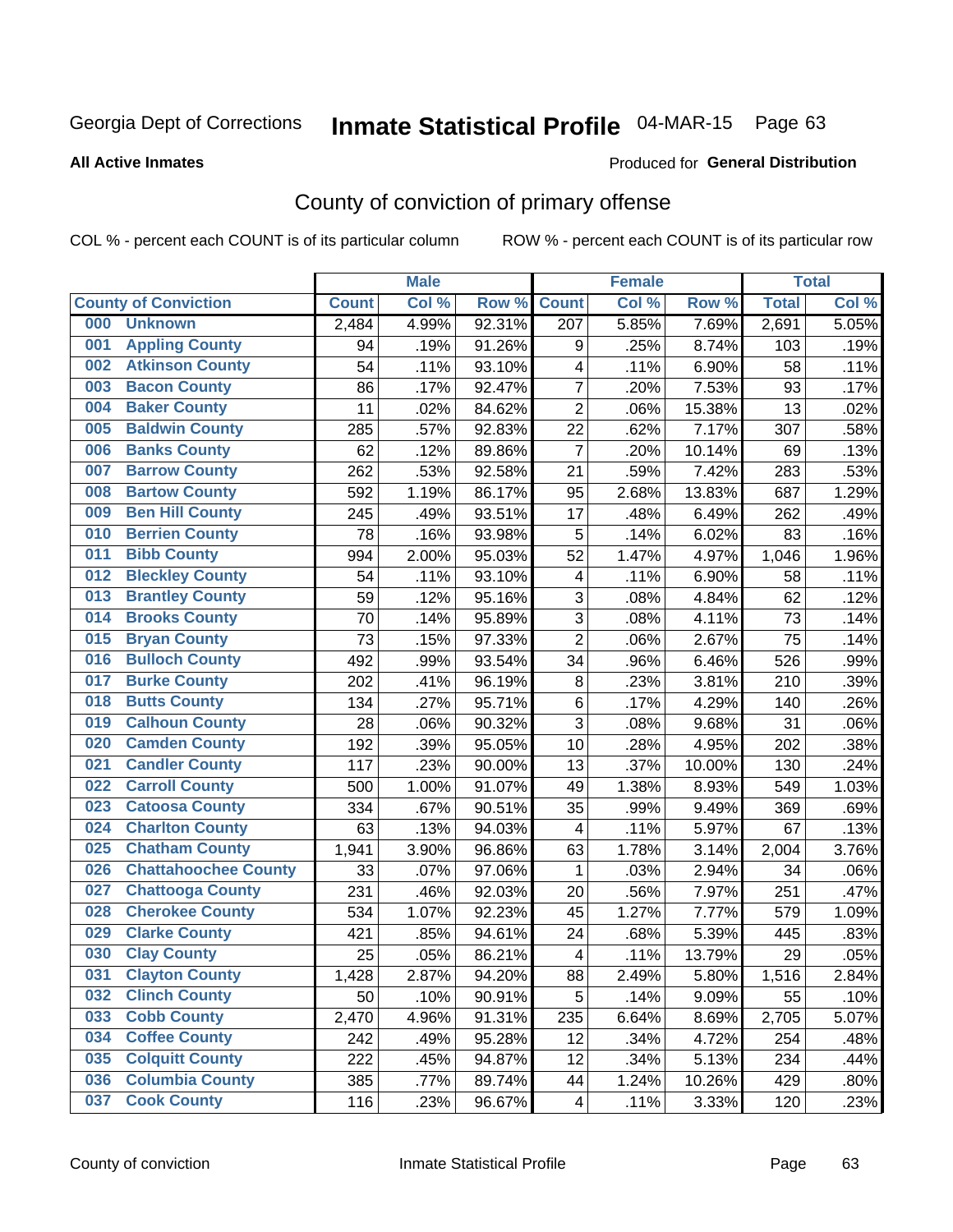# Inmate Statistical Profile 04-MAR-15 Page 64

**Produced for General Distribution** 

#### **All Active Inmates**

## County of conviction of primary offense

COL % - percent each COUNT is of its particular column

|     |                             |                  | <b>Male</b> |         |                  | <b>Female</b> |        |                  | <b>Total</b> |
|-----|-----------------------------|------------------|-------------|---------|------------------|---------------|--------|------------------|--------------|
|     | <b>County of Conviction</b> | <b>Count</b>     | Col %       | Row %   | <b>Count</b>     | Col %         | Row %  | <b>Total</b>     | Col %        |
| 038 | <b>Coweta County</b>        | $\overline{512}$ | 1.03%       | 93.60%  | 35               | .99%          | 6.40%  | $\overline{547}$ | 1.03%        |
| 039 | <b>Crawford County</b>      | 23               | .05%        | 100.00% |                  |               |        | 23               | .04%         |
| 040 | <b>Crisp County</b>         | 267              | .54%        | 96.04%  | 11               | .31%          | 3.96%  | 278              | .52%         |
| 041 | <b>Dade County</b>          | 92               | .18%        | 91.09%  | $\boldsymbol{9}$ | .25%          | 8.91%  | 101              | .19%         |
| 042 | <b>Dawson County</b>        | 97               | .19%        | 91.51%  | 9                | .25%          | 8.49%  | 106              | .20%         |
| 043 | <b>Decatur County</b>       | 259              | .52%        | 93.17%  | 19               | .54%          | 6.83%  | 278              | .52%         |
| 044 | <b>Dekalb County</b>        | 2,962            | 5.95%       | 94.60%  | 169              | 4.77%         | 5.40%  | 3,131            | 5.87%        |
| 045 | <b>Dodge County</b>         | 133              | .27%        | 93.01%  | 10               | .28%          | 6.99%  | 143              | .27%         |
| 046 | <b>Dooly County</b>         | 88               | .18%        | 94.62%  | 5                | .14%          | 5.38%  | 93               | .17%         |
| 047 | <b>Dougherty County</b>     | 935              | 1.88%       | 93.31%  | 67               | 1.89%         | 6.69%  | 1,002            | 1.88%        |
| 048 | <b>Douglas County</b>       | 1,134            | 2.28%       | 90.72%  | 116              | 3.28%         | 9.28%  | 1,250            | 2.34%        |
| 049 | <b>Early County</b>         | 97               | .19%        | 96.04%  | 4                | .11%          | 3.96%  | 101              | .19%         |
| 050 | <b>Echols County</b>        | 11               | .02%        | 91.67%  | $\mathbf{1}$     | .03%          | 8.33%  | 12               | .02%         |
| 051 | <b>Effingham County</b>     | 174              | .35%        | 94.05%  | 11               | .31%          | 5.95%  | 185              | .35%         |
| 052 | <b>Elbert County</b>        | 115              | .23%        | 92.74%  | $\boldsymbol{9}$ | .25%          | 7.26%  | 124              | .23%         |
| 053 | <b>Emanuel County</b>       | 161              | .32%        | 93.60%  | 11               | .31%          | 6.40%  | 172              | .32%         |
| 054 | <b>Evans County</b>         | 92               | .18%        | 94.85%  | 5                | .14%          | 5.15%  | 97               | .18%         |
| 055 | <b>Fannin County</b>        | 93               | .19%        | 86.92%  | 14               | .40%          | 13.08% | 107              | .20%         |
| 056 | <b>Fayette County</b>       | 344              | .69%        | 91.25%  | 33               | .93%          | 8.75%  | 377              | .71%         |
| 057 | <b>Floyd County</b>         | 811              | 1.63%       | 90.01%  | 90               | 2.54%         | 9.99%  | 901              | 1.69%        |
| 058 | <b>Forsyth County</b>       | 349              | .70%        | 91.60%  | 32               | .90%          | 8.40%  | 381              | .71%         |
| 059 | <b>Franklin County</b>      | 128              | .26%        | 92.09%  | 11               | .31%          | 7.91%  | 139              | .26%         |
| 060 | <b>Fulton County</b>        | 4,535            | 9.11%       | 96.33%  | 173              | 4.89%         | 3.67%  | 4,708            | 8.83%        |
| 061 | <b>Gilmer County</b>        | 93               | .19%        | 88.57%  | 12               | .34%          | 11.43% | 105              | .20%         |
| 062 | <b>Glascock County</b>      | 4                | .01%        | 80.00%  | 1                | .03%          | 20.00% | 5                | .01%         |
| 063 | <b>Glynn County</b>         | 492              | .99%        | 93.54%  | 34               | .96%          | 6.46%  | 526              | .99%         |
| 064 | <b>Gordon County</b>        | 376              | .76%        | 88.68%  | 48               | 1.36%         | 11.32% | 424              | .80%         |
| 065 | <b>Grady County</b>         | 169              | .34%        | 95.48%  | $\,8\,$          | .23%          | 4.52%  | 177              | .33%         |
| 066 | <b>Greene County</b>        | 112              | .22%        | 92.56%  | 9                | .25%          | 7.44%  | 121              | .23%         |
| 067 | <b>Gwinnett County</b>      | 2,201            | 4.42%       | 92.87%  | 169              | 4.77%         | 7.13%  | 2,370            | 4.44%        |
| 068 | <b>Habersham County</b>     | 101              | .20%        | 93.52%  | $\overline{7}$   | .20%          | 6.48%  | 108              | .20%         |
| 069 | <b>Hall County</b>          | 677              | 1.36%       | 92.61%  | 54               | 1.52%         | 7.39%  | 731              | 1.37%        |
| 070 | <b>Hancock County</b>       | 35               | .07%        | 92.11%  | 3                | .08%          | 7.89%  | 38               | .07%         |
| 071 | <b>Haralson County</b>      | 167              | .34%        | 93.82%  | 11               | .31%          | 6.18%  | 178              | .33%         |
| 072 | <b>Harris County</b>        | 98               | .20%        | 91.59%  | 9                | .25%          | 8.41%  | 107              | .20%         |
| 073 | <b>Hart County</b>          | 161              | .32%        | 96.41%  | 6                | .17%          | 3.59%  | 167              | .31%         |
| 074 | <b>Heard County</b>         | 48               | .10%        | 90.57%  | 5                | .14%          | 9.43%  | 53               | .10%         |
| 075 | <b>Henry County</b>         | 500              | 1.00%       | 90.74%  | 51               | 1.44%         | 9.26%  | 551              | 1.03%        |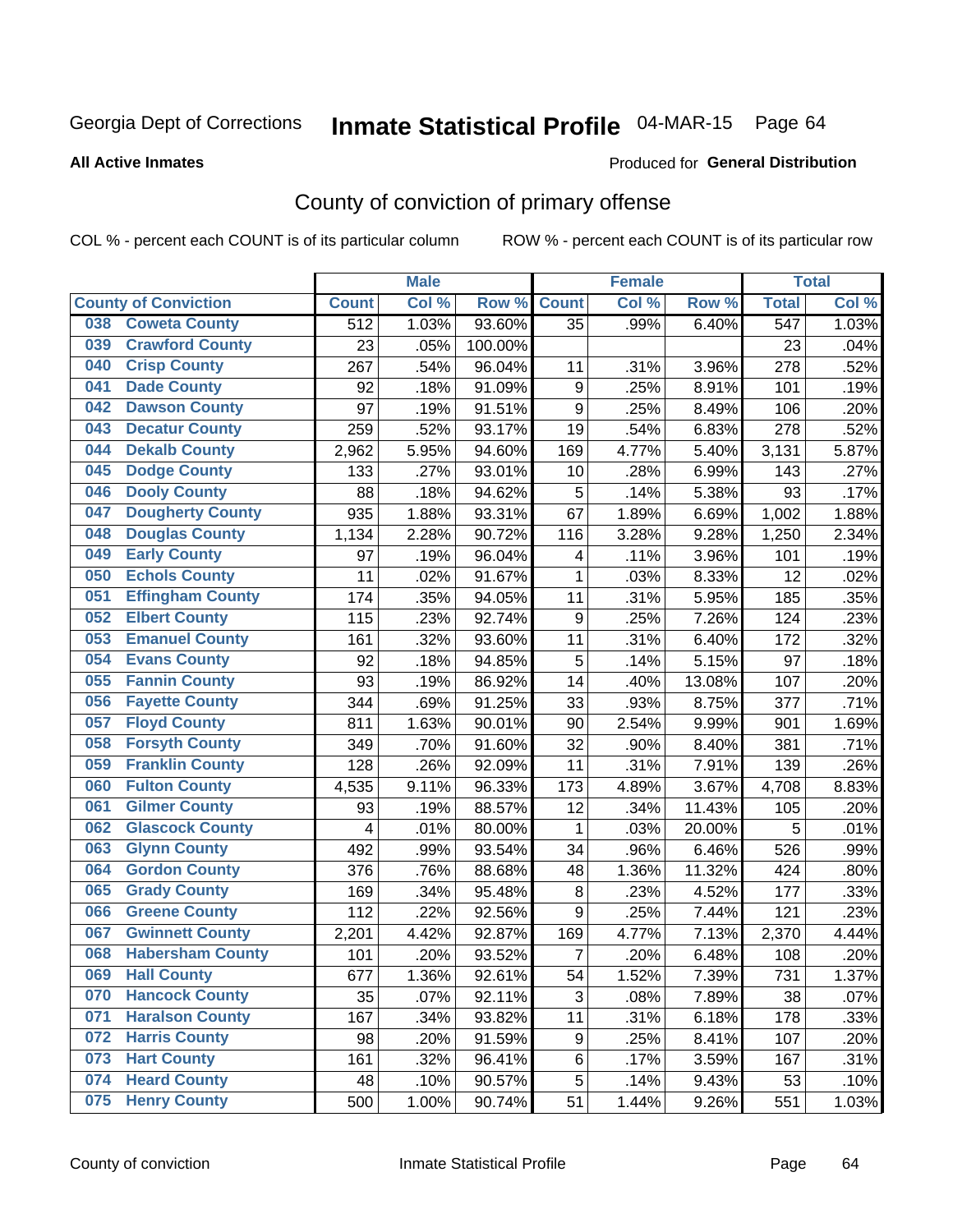# Inmate Statistical Profile 04-MAR-15 Page 65

Produced for General Distribution

#### **All Active Inmates**

## County of conviction of primary offense

COL % - percent each COUNT is of its particular column

|     |                             |              | <b>Male</b> |         |                           | <b>Female</b> |        |                  | <b>Total</b> |
|-----|-----------------------------|--------------|-------------|---------|---------------------------|---------------|--------|------------------|--------------|
|     | <b>County of Conviction</b> | <b>Count</b> | Col %       | Row %   | <b>Count</b>              | Col %         | Row %  | <b>Total</b>     | Col %        |
| 076 | <b>Houston County</b>       | 707          | 1.42%       | 94.77%  | 39                        | 1.10%         | 5.23%  | $\overline{746}$ | 1.40%        |
| 077 | <b>Irwin County</b>         | 68           | .14%        | 94.44%  | 4                         | .11%          | 5.56%  | 72               | .14%         |
| 078 | <b>Jackson County</b>       | 246          | .49%        | 93.18%  | 18                        | .51%          | 6.82%  | 264              | .50%         |
| 079 | <b>Jasper County</b>        | 60           | .12%        | 95.24%  | $\ensuremath{\mathsf{3}}$ | .08%          | 4.76%  | 63               | .12%         |
| 080 | <b>Jeff Davis County</b>    | 89           | .18%        | 96.74%  | 3                         | .08%          | 3.26%  | 92               | .17%         |
| 081 | <b>Jefferson County</b>     | 144          | .29%        | 97.96%  | 3                         | .08%          | 2.04%  | 147              | .28%         |
| 082 | <b>Jenkins County</b>       | 65           | .13%        | 95.59%  | 3                         | .08%          | 4.41%  | 68               | .13%         |
| 083 | <b>Johnson County</b>       | 44           | .09%        | 95.65%  | $\overline{2}$            | .06%          | 4.35%  | 46               | .09%         |
| 084 | <b>Jones County</b>         | 200          | .40%        | 90.09%  | 22                        | .62%          | 9.91%  | 222              | .42%         |
| 085 | <b>Lamar County</b>         | 73           | .15%        | 92.41%  | 6                         | .17%          | 7.59%  | 79               | .15%         |
| 086 | <b>Lanier County</b>        | 47           | .09%        | 97.92%  | 1                         | .03%          | 2.08%  | 48               | .09%         |
| 087 | <b>Laurens County</b>       | 275          | .55%        | 94.83%  | 15                        | .42%          | 5.17%  | 290              | .54%         |
| 088 | <b>Lee County</b>           | 56           | .11%        | 96.55%  | $\overline{2}$            | .06%          | 3.45%  | 58               | .11%         |
| 089 | <b>Liberty County</b>       | 259          | .52%        | 91.84%  | 23                        | .65%          | 8.16%  | 282              | .53%         |
| 090 | <b>Lincoln County</b>       | 25           | .05%        | 96.15%  | $\mathbf 1$               | .03%          | 3.85%  | 26               | .05%         |
| 091 | <b>Long County</b>          | 80           | .16%        | 94.12%  | 5                         | .14%          | 5.88%  | 85               | .16%         |
| 092 | <b>Lowndes County</b>       | 527          | 1.06%       | 96.52%  | 19                        | .54%          | 3.48%  | 546              | 1.02%        |
| 093 | <b>Lumpkin County</b>       | 98           | .20%        | 94.23%  | 6                         | .17%          | 5.77%  | 104              | .20%         |
| 094 | <b>Macon County</b>         | 51           | .10%        | 96.23%  | $\overline{2}$            | .06%          | 3.77%  | 53               | .10%         |
| 095 | <b>Madison County</b>       | 132          | .27%        | 94.29%  | 8                         | .23%          | 5.71%  | 140              | .26%         |
| 096 | <b>Marion County</b>        | 27           | .05%        | 96.43%  | $\mathbf{1}$              | .03%          | 3.57%  | 28               | .05%         |
| 097 | <b>Mcduffie County</b>      | 181          | .36%        | 95.26%  | $\boldsymbol{9}$          | .25%          | 4.74%  | 190              | .36%         |
| 098 | <b>Mcintosh County</b>      | 71           | .14%        | 98.61%  | $\mathbf{1}$              | .03%          | 1.39%  | 72               | .14%         |
| 099 | <b>Meriwether County</b>    | 176          | .35%        | 92.15%  | 15                        | .42%          | 7.85%  | 191              | .36%         |
| 100 | <b>Miller County</b>        | 32           | .06%        | 100.00% |                           |               |        | 32               | .06%         |
| 101 | <b>Mitchell County</b>      | 167          | .34%        | 92.27%  | 14                        | .40%          | 7.73%  | 181              | .34%         |
| 102 | <b>Monroe County</b>        | 130          | .26%        | 87.84%  | 18                        | .51%          | 12.16% | 148              | .28%         |
| 103 | <b>Montgomery County</b>    | 25           | .05%        | 100.00% |                           |               |        | 25               | .05%         |
| 104 | <b>Morgan County</b>        | 148          | .30%        | 92.50%  | 12                        | .34%          | 7.50%  | 160              | .30%         |
| 105 | <b>Murray County</b>        | 144          | .29%        | 93.51%  | 10                        | .28%          | 6.49%  | 154              | .29%         |
| 106 | <b>Muscogee County</b>      | 1,168        | 2.35%       | 95.42%  | 56                        | 1.58%         | 4.58%  | 1,224            | 2.30%        |
| 107 | <b>Newton County</b>        | 665          | 1.34%       | 93.01%  | 50                        | 1.41%         | 6.99%  | 715              | 1.34%        |
| 108 | <b>Oconee County</b>        | 52           | .10%        | 96.30%  | $\overline{2}$            | .06%          | 3.70%  | 54               | .10%         |
| 109 | <b>Oglethorpe County</b>    | 51           | .10%        | 94.44%  | 3                         | .08%          | 5.56%  | 54               | .10%         |
| 110 | <b>Paulding County</b>      | 226          | .45%        | 91.87%  | 20                        | .56%          | 8.13%  | 246              | .46%         |
| 111 | <b>Peach County</b>         | 83           | .17%        | 94.32%  | 5                         | .14%          | 5.68%  | 88               | .17%         |
| 112 | <b>Pickens County</b>       | 86           | .17%        | 92.47%  | $\overline{7}$            | .20%          | 7.53%  | 93               | .17%         |
| 113 | <b>Pierce County</b>        | 83           | .17%        | 97.65%  | $\overline{c}$            | .06%          | 2.35%  | 85               | .16%         |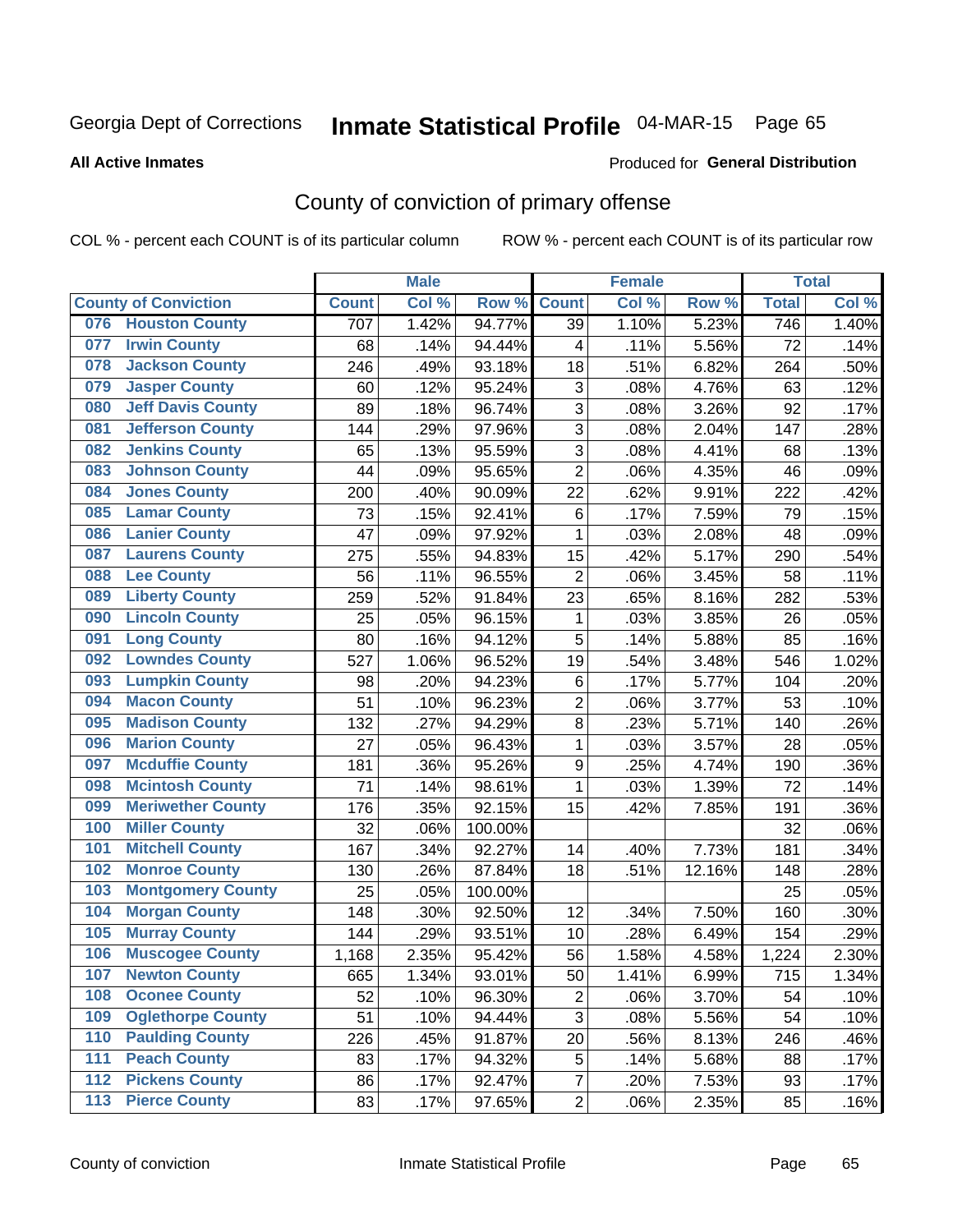# Inmate Statistical Profile 04-MAR-15 Page 66

Produced for General Distribution

#### **All Active Inmates**

## County of conviction of primary offense

COL % - percent each COUNT is of its particular column

|                                        |              | <b>Male</b> |         |                | <b>Female</b> |        |              | <b>Total</b> |
|----------------------------------------|--------------|-------------|---------|----------------|---------------|--------|--------------|--------------|
| <b>County of Conviction</b>            | <b>Count</b> | Col %       | Row %   | <b>Count</b>   | Col %         | Row %  | <b>Total</b> | Col %        |
| <b>Pike County</b><br>114              | 46           | .09%        | 93.88%  | $\overline{3}$ | .08%          | 6.12%  | 49           | .09%         |
| <b>Polk County</b><br>$\overline{115}$ | 154          | .31%        | 91.12%  | 15             | .42%          | 8.88%  | 169          | .32%         |
| <b>Pulaski County</b><br>116           | 63           | .13%        | 98.44%  | $\mathbf{1}$   | .03%          | 1.56%  | 64           | .12%         |
| <b>Putnam County</b><br>117            | 151          | .30%        | 94.97%  | 8              | .23%          | 5.03%  | 159          | .30%         |
| 118<br><b>Quitman County</b>           | 17           | .03%        | 100.00% |                |               |        | 17           | .03%         |
| <b>Rabun County</b><br>119             | 46           | .09%        | 86.79%  | 7              | .20%          | 13.21% | 53           | .10%         |
| <b>Randolph County</b><br>120          | 62           | .12%        | 92.54%  | 5              | .14%          | 7.46%  | 67           | .13%         |
| <b>Richmond County</b><br>121          | 1,777        | 3.57%       | 94.37%  | 106            | 2.99%         | 5.63%  | 1,883        | 3.53%        |
| <b>Rockdale County</b><br>122          | 445          | .89%        | 91.00%  | 44             | 1.24%         | 9.00%  | 489          | .92%         |
| <b>Schley County</b><br>123            | 15           | .03%        | 100.00% |                |               |        | 15           | .03%         |
| <b>Screven County</b><br>124           | 133          | .27%        | 93.01%  | 10             | .28%          | 6.99%  | 143          | .27%         |
| <b>Seminole County</b><br>125          | 71           | .14%        | 92.21%  | $6\phantom{1}$ | .17%          | 7.79%  | 77           | .14%         |
| <b>Spalding County</b><br>126          | 501          | 1.01%       | 93.30%  | 36             | 1.02%         | 6.70%  | 537          | 1.01%        |
| <b>Stephens County</b><br>127          | 143          | .29%        | 91.67%  | 13             | .37%          | 8.33%  | 156          | .29%         |
| <b>Stewart County</b><br>128           | 31           | .06%        | 96.88%  | $\mathbf{1}$   | .03%          | 3.13%  | 32           | .06%         |
| <b>Sumter County</b><br>129            | 188          | .38%        | 94.95%  | 10             | .28%          | 5.05%  | 198          | .37%         |
| <b>Talbot County</b><br>130            | 34           | .07%        | 97.14%  | 1              | .03%          | 2.86%  | 35           | .07%         |
| <b>Taliaferro County</b><br>131        | 17           | .03%        | 89.47%  | $\overline{c}$ | .06%          | 10.53% | 19           | .04%         |
| <b>Tattnall County</b><br>132          | 195          | .39%        | 96.06%  | $\bf 8$        | .23%          | 3.94%  | 203          | .38%         |
| <b>Taylor County</b><br>133            | 68           | .14%        | 90.67%  | 7              | .20%          | 9.33%  | 75           | .14%         |
| <b>Telfair County</b><br>134           | 83           | .17%        | 93.26%  | $\,6$          | .17%          | 6.74%  | 89           | .17%         |
| <b>Terrell County</b><br>135           | 86           | .17%        | 96.63%  | 3              | .08%          | 3.37%  | 89           | .17%         |
| <b>Thomas County</b><br>136            | 189          | .38%        | 93.10%  | 14             | .40%          | 6.90%  | 203          | .38%         |
| <b>Tift County</b><br>137              | 319          | .64%        | 94.94%  | 17             | .48%          | 5.06%  | 336          | .63%         |
| <b>Toombs County</b><br>138            | 336          | .67%        | 92.05%  | 29             | .82%          | 7.95%  | 365          | .68%         |
| <b>Towns County</b><br>139             | 43           | .09%        | 91.49%  | 4              | .11%          | 8.51%  | 47           | .09%         |
| <b>Treutlen County</b><br>140          | 84           | .17%        | 97.67%  | $\overline{c}$ | .06%          | 2.33%  | 86           | .16%         |
| <b>Troup County</b><br>141             | 561          | 1.13%       | 90.19%  | 61             | 1.72%         | 9.81%  | 622          | 1.17%        |
| <b>Turner County</b><br>142            | 62           | .12%        | 92.54%  | $\sqrt{5}$     | .14%          | 7.46%  | 67           | .13%         |
| <b>Twiggs County</b><br>143            | 68           | .14%        | 97.14%  | $\overline{c}$ | .06%          | 2.86%  | 70           | .13%         |
| <b>Union County</b><br>144             | 71           | .14%        | 81.61%  | 16             | .45%          | 18.39% | 87           | .16%         |
| 145<br><b>Upson County</b>             | 157          | .32%        | 94.58%  | 9              | .25%          | 5.42%  | 166          | .31%         |
| <b>Walker County</b><br>146            | 380          | .76%        | 90.26%  | 41             | 1.16%         | 9.74%  | 421          | .79%         |
| <b>Walton County</b><br>147            | 518          | 1.04%       | 91.68%  | 47             | 1.33%         | 8.32%  | 565          | 1.06%        |
| <b>Ware County</b><br>148              | 328          | .66%        | 93.71%  | 22             | .62%          | 6.29%  | 350          | .66%         |
| <b>Warren County</b><br>149            | 48           | .10%        | 97.96%  | $\mathbf{1}$   | .03%          | 2.04%  | 49           | .09%         |
| <b>Washington County</b><br>150        | 171          | .34%        | 90.96%  | 17             | .48%          | 9.04%  | 188          | .35%         |
| <b>Wayne County</b><br>151             | 171          | .34%        | 93.44%  | 12             | .34%          | 6.56%  | 183          | .34%         |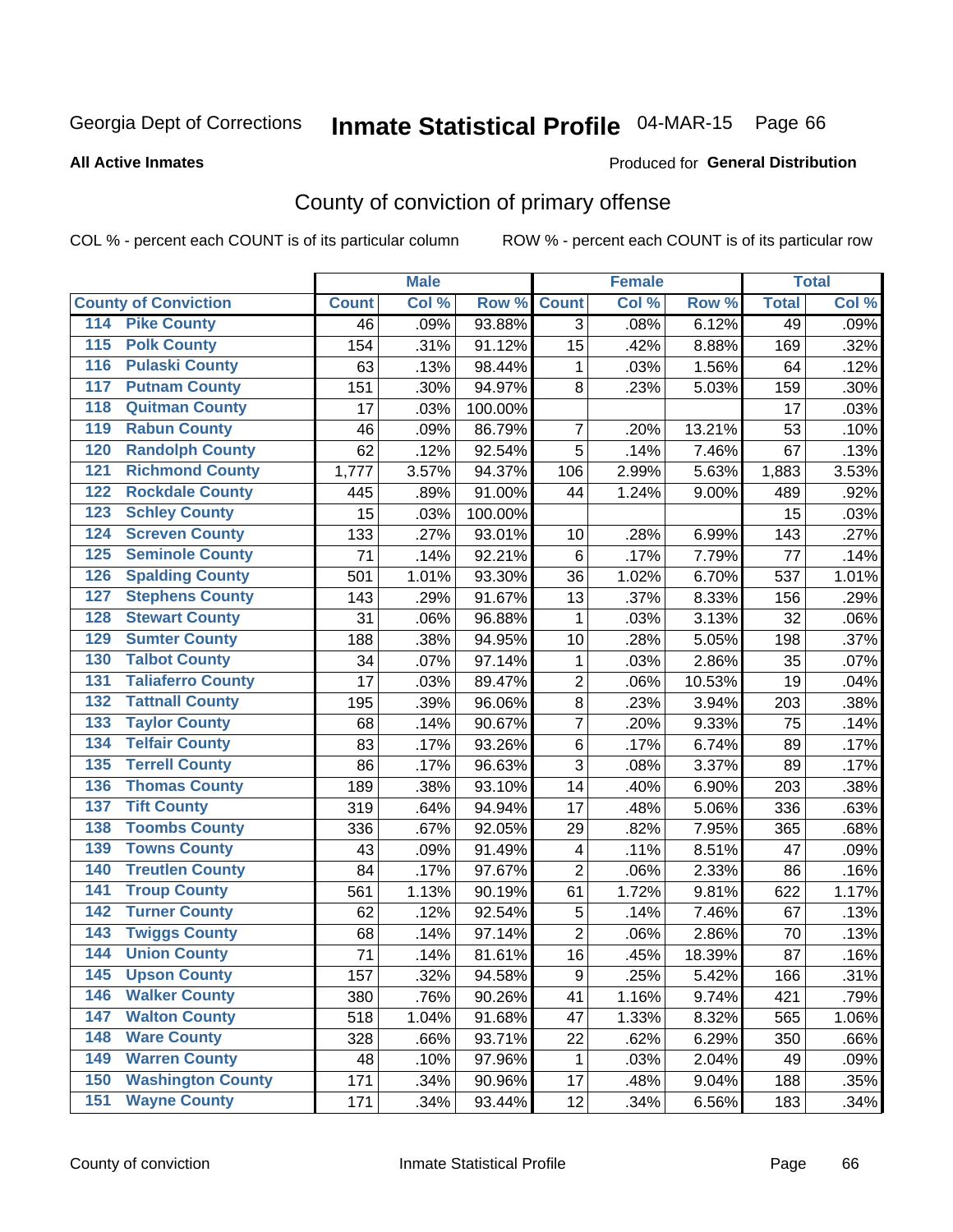# Inmate Statistical Profile 04-MAR-15 Page 67

**All Active Inmates** 

#### Produced for General Distribution

## County of conviction of primary offense

COL % - percent each COUNT is of its particular column

|                                |                    | <b>Male</b> |             |       | <b>Female</b> |        |              | <b>Total</b> |
|--------------------------------|--------------------|-------------|-------------|-------|---------------|--------|--------------|--------------|
| <b>County of Conviction</b>    | Count <sup>1</sup> | Col %       | Row % Count |       | Col %         | Row %  | <b>Total</b> | Col %        |
| <b>Webster County</b><br>152   | 5                  | .01%        | 83.33%      |       | $.03\%$       | 16.67% | 6            | .01%         |
| <b>Wheeler County</b><br>153   | 27                 | $.05\%$     | 100.00%     |       |               |        | 27           | .05%         |
| <b>White County</b><br>154     | 82                 | .16%        | 88.17%      | 11    | $.31\%$       | 11.83% | 93           | .17%         |
| <b>Whitfield County</b><br>155 | 506                | 1.02%       | 88.93%      | 63    | 1.78%         | 11.07% | 569          | 1.07%        |
| <b>Wilcox County</b><br>156    | 42                 | $.08\%$     | 91.30%      | 4     | .11%          | 8.70%  | 46           | .09%         |
| <b>Wilkes County</b><br>157    | 74                 | .15%        | 96.10%      | 3     | $.08\%$       | 3.90%  | 77           | .14%         |
| <b>Wilkinson County</b><br>158 | 42                 | $.08\%$     | 95.45%      | 2     | $.06\%$       | 4.55%  | 44           | .08%         |
| <b>Worth County</b><br>159     | 111                | .22%        | 94.87%      | 6     | .17%          | 5.13%  | 117          | .22%         |
| <b>Total Rported</b>           | 49,791             | 100%        | 93.36%      | 3,541 | 100%          | 6.64%  | 53,332       | 100%         |

| <b>Not Reported</b> |        |       |        |
|---------------------|--------|-------|--------|
| <b>Grand Total</b>  | 49,791 | 3,541 | 53,332 |

| Mode (most frequent) | <b>Fulton County</b> | <b>Cobb County</b> | <b>Fulton County</b> |
|----------------------|----------------------|--------------------|----------------------|
|                      |                      |                    |                      |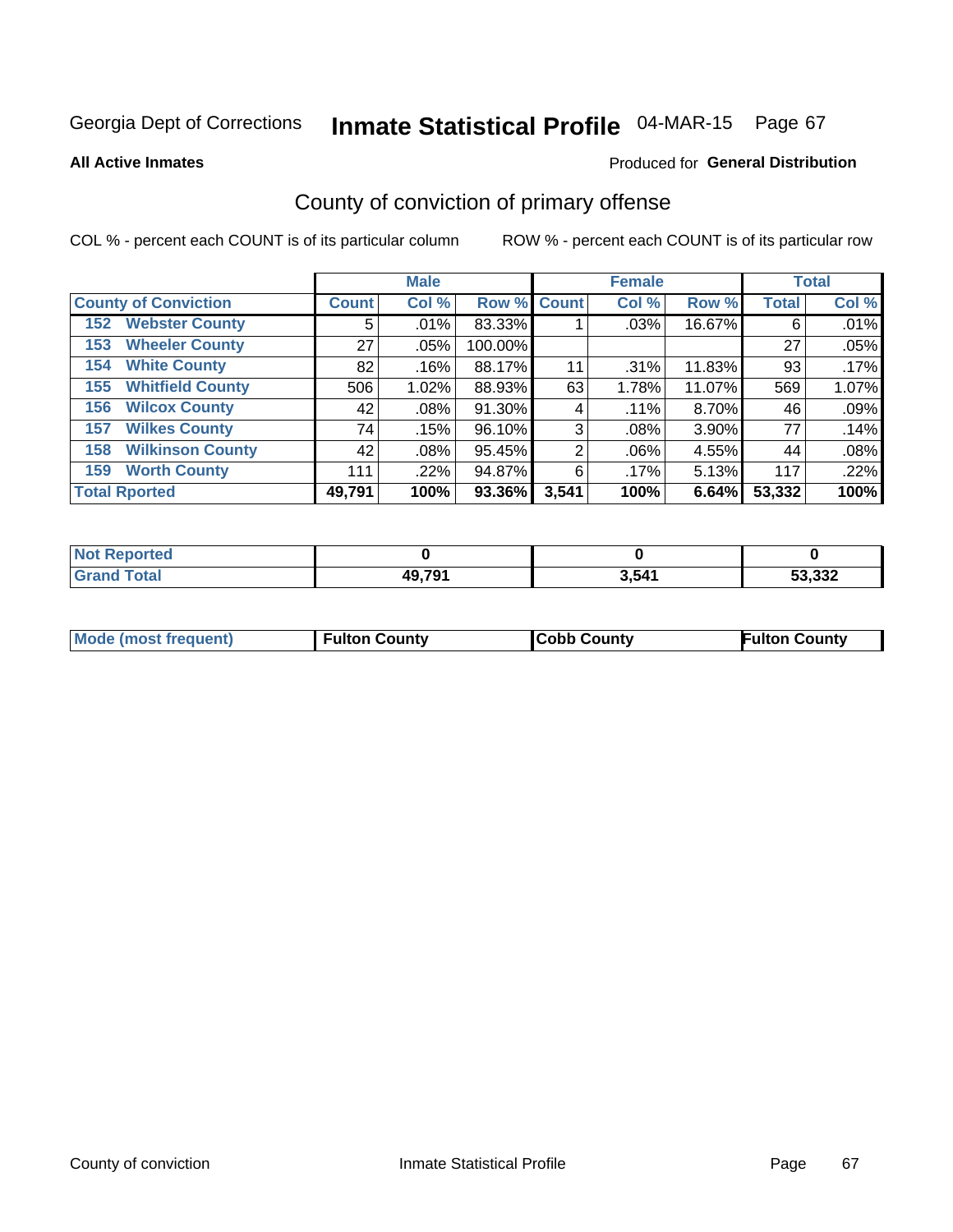### **Georgia Dept of Corrections All Active Inmates**

# Inmate Statistical Profile 04-MAR-15 Page 68

Produced for General Distribution

# Circuit of conviction of primary offense

COL % - percent each COUNT is of its particular column ROW % - percent each COUNT is of its particular row

|                         |                                 |                  | <b>Male</b> |        |              | <b>Female</b> |        |              | <b>Total</b> |
|-------------------------|---------------------------------|------------------|-------------|--------|--------------|---------------|--------|--------------|--------------|
|                         | <b>Circuit of Conviction</b>    | <b>Count</b>     | Col %       | Row %  | <b>Count</b> | Col %         | Row %  | <b>Total</b> | Col %        |
| 1                       | <b>Alapaha Circuit</b>          | $\overline{345}$ | .73%        | 94.78% | 19           | .57%          | 5.22%  | 364          | .72%         |
| $\overline{2}$          | <b>Alcovy Circuit</b>           | 1,183            | 2.50%       | 92.42% | 97           | 2.91%         | 7.58%  | 1,280        | 2.53%        |
| $\overline{\mathbf{3}}$ | <b>Atlanta Circuit</b>          | 4,535            | 9.59%       | 96.33% | 173          | 5.19%         | 3.67%  | 4,708        | 9.30%        |
| 4                       | <b>Atlantic Circuit</b>         | 770              | 1.63%       | 94.59% | 44           | 1.32%         | 5.41%  | 814          | 1.61%        |
| 5                       | <b>Augusta Circuit</b>          | 2,364            | 5.00%       | 93.74% | 158          | 4.74%         | 6.26%  | 2,522        | 4.98%        |
| $\overline{6}$          | <b>Blue Ridge Circuit</b>       | 534              | 1.13%       | 92.23% | 45           | 1.35%         | 7.77%  | 579          | 1.14%        |
| $\overline{\mathbf{7}}$ | <b>Brunswick Circuit</b>        | 1,038            | 2.19%       | 93.85% | 68           | 2.04%         | 6.15%  | 1,106        | 2.18%        |
| $\overline{\mathbf{8}}$ | <b>Chattahoochee Circuit</b>    | 1,428            | 3.02%       | 95.01% | 75           | 2.25%         | 4.99%  | 1,503        | 2.97%        |
| $\overline{9}$          | <b>Cherokee Circuit</b>         | 968              | 2.05%       | 87.13% | 143          | 4.29%         | 12.87% | 1,111        | 2.19%        |
| 10                      | <b>Clayton Circuit</b>          | 1,428            | 3.02%       | 94.20% | 88           | 2.64%         | 5.80%  | 1,516        | 2.99%        |
| $\overline{11}$         | <b>Cobb Circuit</b>             | 2,470            | 5.22%       | 91.31% | 235          | 7.05%         | 8.69%  | 2,705        | 5.34%        |
| $\overline{12}$         | <b>Conasauga Circuit</b>        | 650              | 1.37%       | 89.90% | 73           | 2.19%         | 10.10% | 723          | 1.43%        |
| 13                      | <b>Cordele Circuit</b>          | 642              | 1.36%       | 94.55% | 37           | 1.11%         | 5.45%  | 679          | 1.34%        |
| 14                      | <b>Coweta Circuit</b>           | 1,797            | 3.80%       | 91.59% | 165          | 4.95%         | 8.41%  | 1,962        | 3.87%        |
| 15                      | <b>Dougherty Circuit</b>        | 935              | 1.98%       | 93.31% | 67           | 2.01%         | 6.69%  | 1,002        | 1.98%        |
| 16                      | <b>Dublin Circuit</b>           | 471              | 1.00%       | 95.73% | 21           | .63%          | 4.27%  | 492          | .97%         |
| 17                      | <b>Eastern Circuit</b>          | 1,941            | 4.10%       | 96.86% | 63           | 1.89%         | 3.14%  | 2,004        | 3.96%        |
| 18                      | <b>Flint Circuit</b>            | 500              | 1.06%       | 90.74% | 51           | 1.53%         | 9.26%  | 551          | 1.09%        |
| 19                      | <b>Griffin Circuit</b>          | 1,048            | 2.22%       | 92.83% | 81           | 2.43%         | 7.17%  | 1,129        | 2.23%        |
| $\overline{20}$         | <b>Gwinnett Circuit</b>         | 2,201            | 4.65%       | 92.87% | 169          | 5.07%         | 7.13%  | 2,370        | 4.68%        |
| $\overline{21}$         | <b>Houston Circuit</b>          | 707              | 1.49%       | 94.77% | 39           | 1.17%         | 5.23%  | 746          | 1.47%        |
| $\overline{22}$         | <b>Lookout Mountain Circuit</b> | 1,037            | 2.19%       | 90.81% | 105          | 3.15%         | 9.19%  | 1,142        | 2.26%        |
| 23                      | <b>Macon Circuit</b>            | 1,100            | 2.33%       | 95.07% | 57           | 1.71%         | 4.93%  | 1,157        | 2.28%        |
| $\overline{24}$         | <b>Middle Circuit</b>           | 929              | 1.96%       | 92.71% | 73           | 2.19%         | 7.29%  | 1,002        | 1.98%        |
| 25                      | <b>Mountain Circuit</b>         | 290              | .61%        | 91.48% | 27           | .81%          | 8.52%  | 317          | .63%         |
| 26                      | <b>Northeastern Circuit</b>     | 774              | 1.64%       | 92.47% | 63           | 1.89%         | 7.53%  | 837          | 1.65%        |
| $\overline{27}$         | <b>Northern Circuit</b>         | 587              | 1.24%       | 94.07% | 37           | 1.11%         | 5.93%  | 624          | 1.23%        |
| 28                      | <b>Ocmulgee Circuit</b>         | 1,033            | 2.18%       | 92.73% | 81           | 2.43%         | 7.27%  | 1,114        | 2.20%        |
| 29                      | <b>Oconee Circuit</b>           | 385              | .81%        | 94.83% | 21           | .63%          | 5.17%  | 406          | .80%         |
| 30                      | <b>Ogeechee Circuit</b>         | 864              | 1.83%       | 93.71% | 58           | 1.74%         | 6.29%  | 922          | 1.82%        |
| $\overline{31}$         | <b>Pataula Circuit</b>          | 390              | .82%        | 94.66% | 22           | .66%          | 5.34%  | 412          | .81%         |
| 32                      | <b>Piedmont Circuit</b>         | 570              | 1.20%       | 92.53% | 46           | 1.38%         | 7.47%  | 616          | 1.22%        |
| 33                      | <b>Rome Circuit</b>             | 811              | 1.71%       | 90.01% | 90           | 2.70%         | 9.99%  | 901          | 1.78%        |
| 34                      | <b>South Georgia Circuit</b>    | 634              | 1.34%       | 93.24% | 46           | 1.38%         | 6.76%  | 680          | 1.34%        |
| 35                      | <b>Southern Circuit</b>         | 1,019            | 2.15%       | 95.41% | 49           | 1.47%         | 4.59%  | 1,068        | 2.11%        |
| 36                      | <b>Southwestern Circuit</b>     | 346              | .73%        | 95.58% | 16           | .48%          | 4.42%  | 362          | .71%         |
| 37                      | <b>Stone Mountain Circuit</b>   | 2,962            | 6.26%       | 94.60% | 169          | 5.07%         | 5.40%  | 3,131        | 6.18%        |
| 38                      | <b>Tallapoosa Circuit</b>       | 321              | .68%        | 92.51% | 26           | .78%          | 7.49%  | 347          | .69%         |
| 39                      | <b>Tifton Circuit</b>           | 560              | 1.18%       | 94.59% | 32           | .96%          | 5.41%  | 592          | 1.17%        |
| 40                      | <b>Toombs Circuit</b>           | 349              | .74%        | 95.36% | 17           | .51%          | 4.64%  | 366          | .72%         |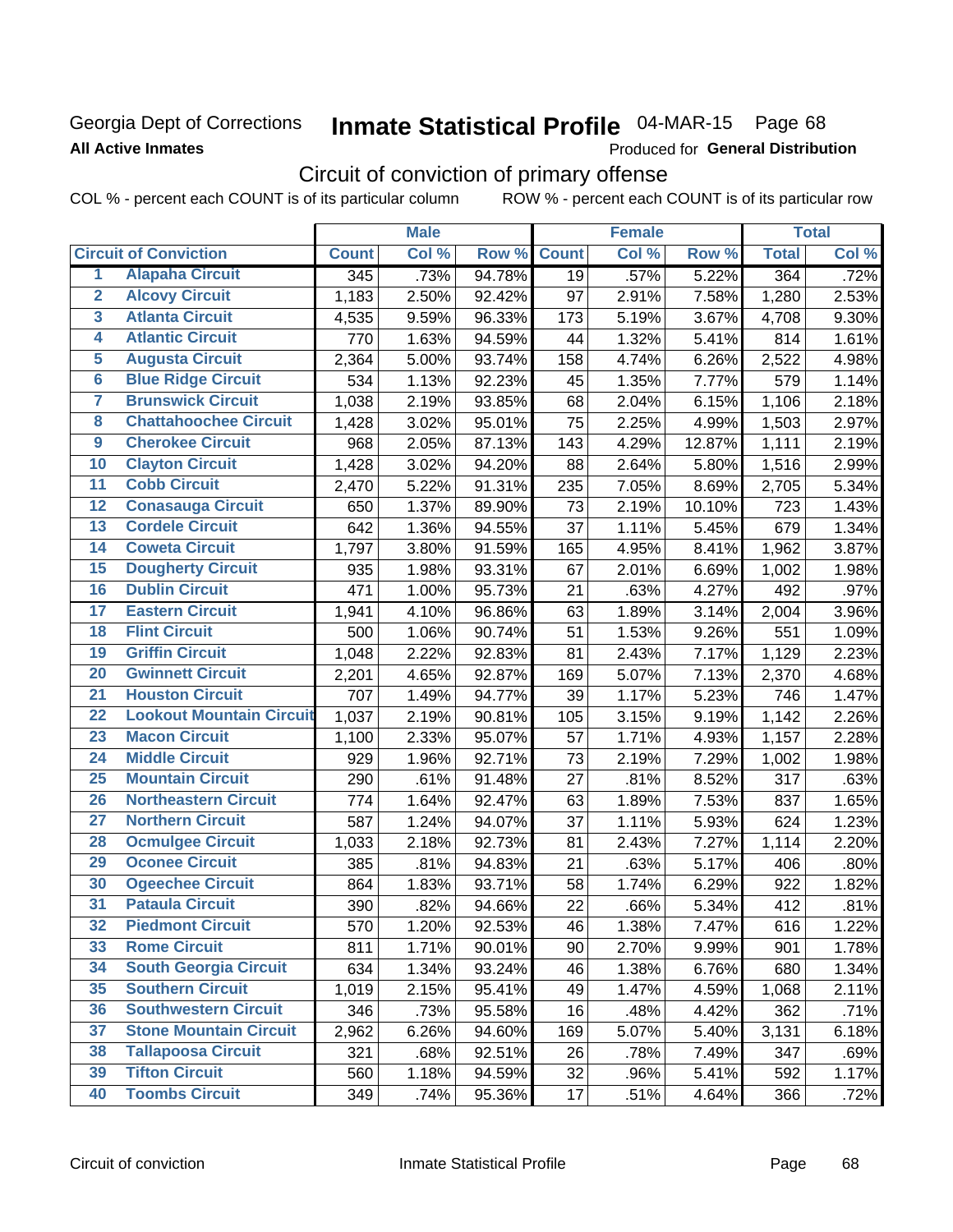### **Georgia Dept of Corrections All Active Inmates**

# Inmate Statistical Profile 04-MAR-15 Page 69

Produced for General Distribution

# Circuit of conviction of primary offense

COL % - percent each COUNT is of its particular column ROW % - percent each COUNT is of its particular row

|                              |                                  |              | <b>Male</b> |        |              | <b>Female</b> |          |              | <b>Total</b> |
|------------------------------|----------------------------------|--------------|-------------|--------|--------------|---------------|----------|--------------|--------------|
| <b>Circuit of Conviction</b> |                                  | <b>Count</b> | Col %       | Row %  | <b>Count</b> | Col %         | Row %    | <b>Total</b> | Col %        |
| 41                           | <b>Waycross Circuit</b>          | 861          | 1.82%       | 94.51% | 50           | 1.50%         | 5.49%    | 911          | 1.80%        |
| 42                           | <b>Western Circuit</b>           | 473          | 1.00%       | 94.79% | 26           | .78%          | 5.21%    | 499          | .99%         |
| 43                           | <b>Rockdale Circuit</b>          | 445          | .94%        | 91.00% | 44           | 1.32%         | $9.00\%$ | 489          | .97%         |
| 44                           | <b>Douglas Circuit</b>           | 1,134        | 2.40%       | 90.72% | 116          | 3.48%         | 9.28%    | 1,250        | 2.47%        |
| 45                           | <b>Appalachian Circuit</b>       | 272          | .57%        | 89.18% | 33           | .99%          | 10.82%   | 305          | .60%         |
| 46                           | <b>Enotah Circuit</b>            | 294          | .62%        | 88.82% | 37           | $1.11\%$      | 11.18%   | 331          | .65%         |
| 47                           | <b>Bell-Forsyth J.C.</b>         | 349          | .74%        | 91.60% | 32           | .96%          | 8.40%    | 381          | .75%         |
| 48                           | <b>Towaliga Judicial Circuit</b> | 337          | .71%        | 91.83% | 30           | .90%          | 8.17%    | 367          | .72%         |
| 49                           | <b>Paulding Circuit</b>          | 226          | .48%        | 91.87% | 20           | .60%          | 8.13%    | 246          | .49%         |
| <b>Total Rported</b>         |                                  | 47,307       | 100%        | 93.42% | 3,334        | 100%          | 6.58%    | 50,641       | 100%         |
| <b>Not Reported</b>          |                                  |              | 2,484       |        |              | 207           |          |              | 2,691        |
| <b>Grand Total</b>           |                                  |              | 49,791      |        |              | 3,541         |          |              | 53,332       |

|                                    |     |             | - - - - - |
|------------------------------------|-----|-------------|-----------|
|                                    |     |             |           |
| <b>Mo</b><br>frequent)<br>$\cdots$ | πτε | <b>Copp</b> | lanta     |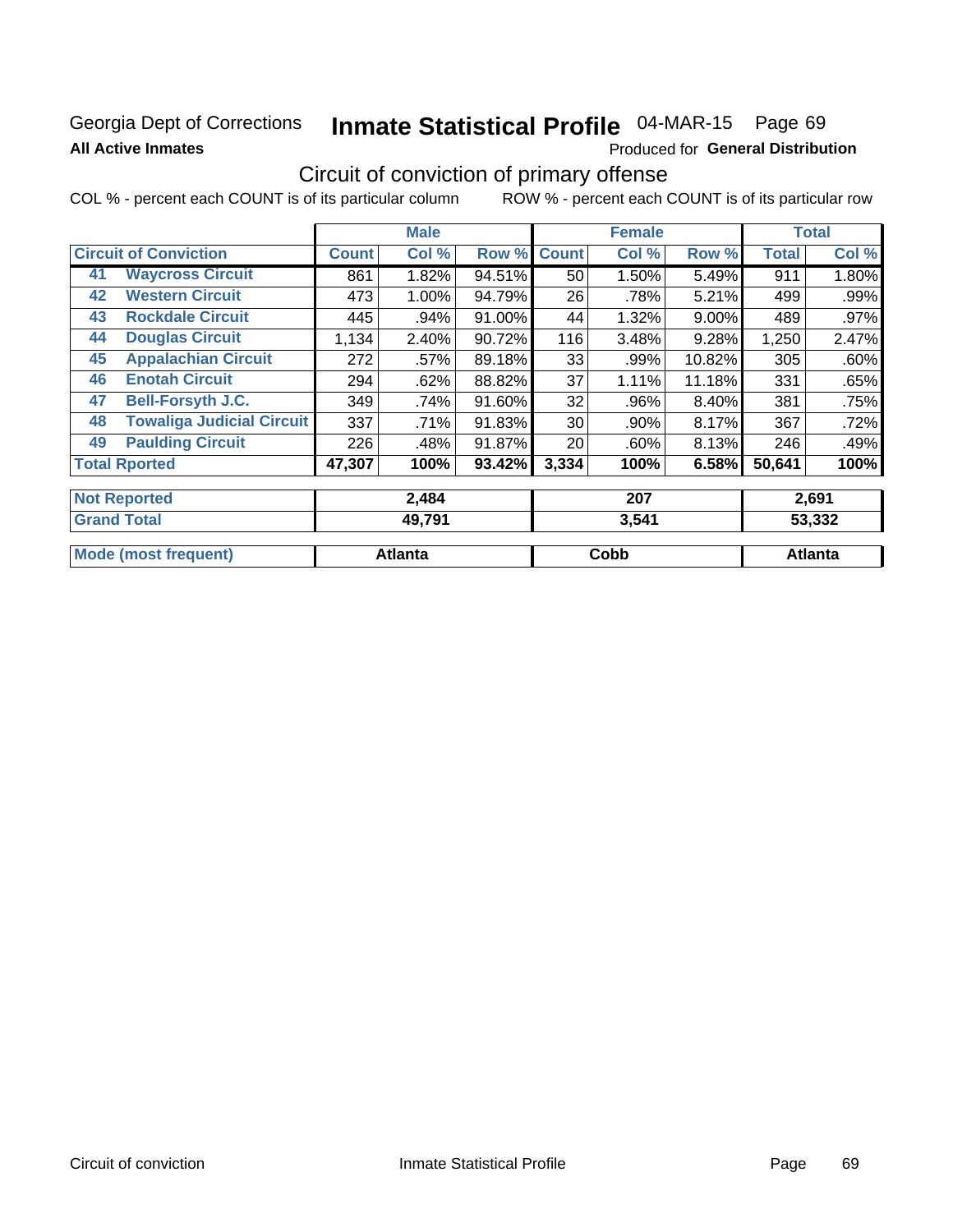### **All Active Inmates**

### Produced for General Distribution

### Years served (jail + prison) in this incarceration

COL % - percent each COUNT is of its particular column

|                       |              | <b>Male</b> |         |                | <b>Female</b> |       |              | <b>Total</b> |
|-----------------------|--------------|-------------|---------|----------------|---------------|-------|--------------|--------------|
| <b>Years Served</b>   | <b>Count</b> | Col %       | Row %   | <b>Count</b>   | Col %         | Row % | <b>Total</b> | Col %        |
| Less than one year    | 10,567       | 21.23%      | 90.75%  | 1,077          | 30.43%        | 9.25% | 11,644       | 21.84%       |
| 1 to 1.99 years       | 7,529        | 15.13%      | 91.78%  | 674            | 19.04%        | 8.22% | 8,203        | 15.39%       |
| 2 to 2.99 years       | 5,349        | 10.75%      | 92.26%  | 449            | 12.69%        | 7.74% | 5,798        | 10.87%       |
| 3 to 3.99 years       | 4,407        | 8.85%       | 93.33%  | 315            | 8.90%         | 6.67% | 4,722        | 8.86%        |
| 4 to 4.99 years       | 3,089        | 6.21%       | 94.12%  | 193            | 5.45%         | 5.88% | 3,282        | 6.16%        |
| 5 to 5.99 years       | 2,446        | 4.91%       | 94.77%  | 135            | 3.81%         | 5.23% | 2,581        | 4.84%        |
| $6$ to $6.99$ years   | 1,963        | 3.94%       | 94.74%  | 109            | 3.08%         | 5.26% | 2,072        | 3.89%        |
| 7 to 7.99 years       | 1,996        | 4.01%       | 95.50%  | 94             | 2.66%         | 4.50% | 2,090        | 3.92%        |
| 8 to 8.99 years       | 1,651        | 3.32%       | 94.94%  | 88             | 2.49%         | 5.06% | 1,739        | 3.26%        |
| 9 to 9.99 years       | 1,363        | 2.74%       | 94.92%  | 73             | 2.06%         | 5.08% | 1,436        | 2.69%        |
| 10 to 10.99 years     | 876          | 1.76%       | 96.26%  | 34             | 0.96%         | 3.74% | 910          | 1.71%        |
| 11 to 11.99 years     | 866          | 1.74%       | 95.06%  | 45             | 1.27%         | 4.94% | 911          | 1.71%        |
| 12 to 12.99 years     | 775          | 1.56%       | 95.68%  | 35             | 0.99%         | 4.32% | 810          | 1.52%        |
| 13 to 13.99 years     | 721          | 1.45%       | 95.88%  | 31             | 0.88%         | 4.12% | 752          | 1.41%        |
| 14 to 14.99 years     | 662          | 1.33%       | 96.78%  | 22             | 0.62%         | 3.22% | 684          | 1.28%        |
| 15 to 15.99 years     | 565          | 1.14%       | 95.28%  | 28             | 0.79%         | 4.72% | 593          | 1.11%        |
| 16 to 16.99 years     | 520          | 1.04%       | 95.06%  | 27             | 0.76%         | 4.94% | 547          | 1.03%        |
| 17 to 17.99 years     | 590          | 1.19%       | 97.68%  | 14             | 0.40%         | 2.32% | 604          | 1.13%        |
| 18 to 18.99 years     | 526          | 1.06%       | 97.59%  | 13             | 0.37%         | 2.41% | 539          | 1.01%        |
| 19 to 19.99 years     | 491          | 0.99%       | 96.65%  | 17             | 0.48%         | 3.35% | 508          | 0.95%        |
| 20 to 20.99 years     | 383          | 0.77%       | 97.21%  | 11             | 0.31%         | 2.79% | 394          | 0.74%        |
| 21 to 21.99 years     | 333          | 0.67%       | 95.97%  | 14             | 0.40%         | 4.03% | 347          | 0.65%        |
| 22 to 22.99 years     | 269          | 0.54%       | 97.46%  | $\overline{7}$ | 0.20%         | 2.54% | 276          | 0.52%        |
| 23 to 23.99 years     | 262          | 0.53%       | 96.68%  | 9              | 0.25%         | 3.32% | 271          | 0.51%        |
| 24 to 24.99 years     | 204          | 0.41%       | 97.14%  | 6              | 0.17%         | 2.86% | 210          | 0.39%        |
| 25 to 25.99 years     | 159          | 0.32%       | 98.15%  | 3              | 0.08%         | 1.85% | 162          | 0.30%        |
| 26 to 26.99 years     | 167          | 0.34%       | 98.82%  | $\overline{2}$ | 0.06%         | 1.18% | 169          | 0.32%        |
| 27 to 27.99 years     | 145          | 0.29%       | 97.97%  | 3              | 0.08%         | 2.03% | 148          | 0.28%        |
| 28 to 28.99 years     | 92           | 0.18%       | 100.00% |                |               |       | 92           | 0.17%        |
| 29 to 29.99 years     | 95           | 0.19%       | 96.94%  | 3              | 0.08%         | 3.06% | 98           | 0.18%        |
| Thirty $+$ years      | 715          | 1.44%       | 98.89%  | 8              | 0.23%         | 1.11% | 723          | 1.36%        |
| <b>Total Reported</b> | 49,776       | 100%        | 93.36%  | 3,539          | 100%          | 6.64% | 53,315       | 100%         |

| <b>Not</b><br>Reported | .,     |       | . .          |
|------------------------|--------|-------|--------------|
| <b>Total</b><br>Grand  | 49,791 | 3,541 | 53,332<br>ູບ |
|                        |        |       |              |

| <b>Mean</b><br>(average) | 6.15               | 3.82               |               |
|--------------------------|--------------------|--------------------|---------------|
| Median (middle)          | 3.32               | 2.03               | 3.21          |
| Mode (most frequent)     | Less than one year | Less than one year | Less than one |
|                          |                    |                    | vear          |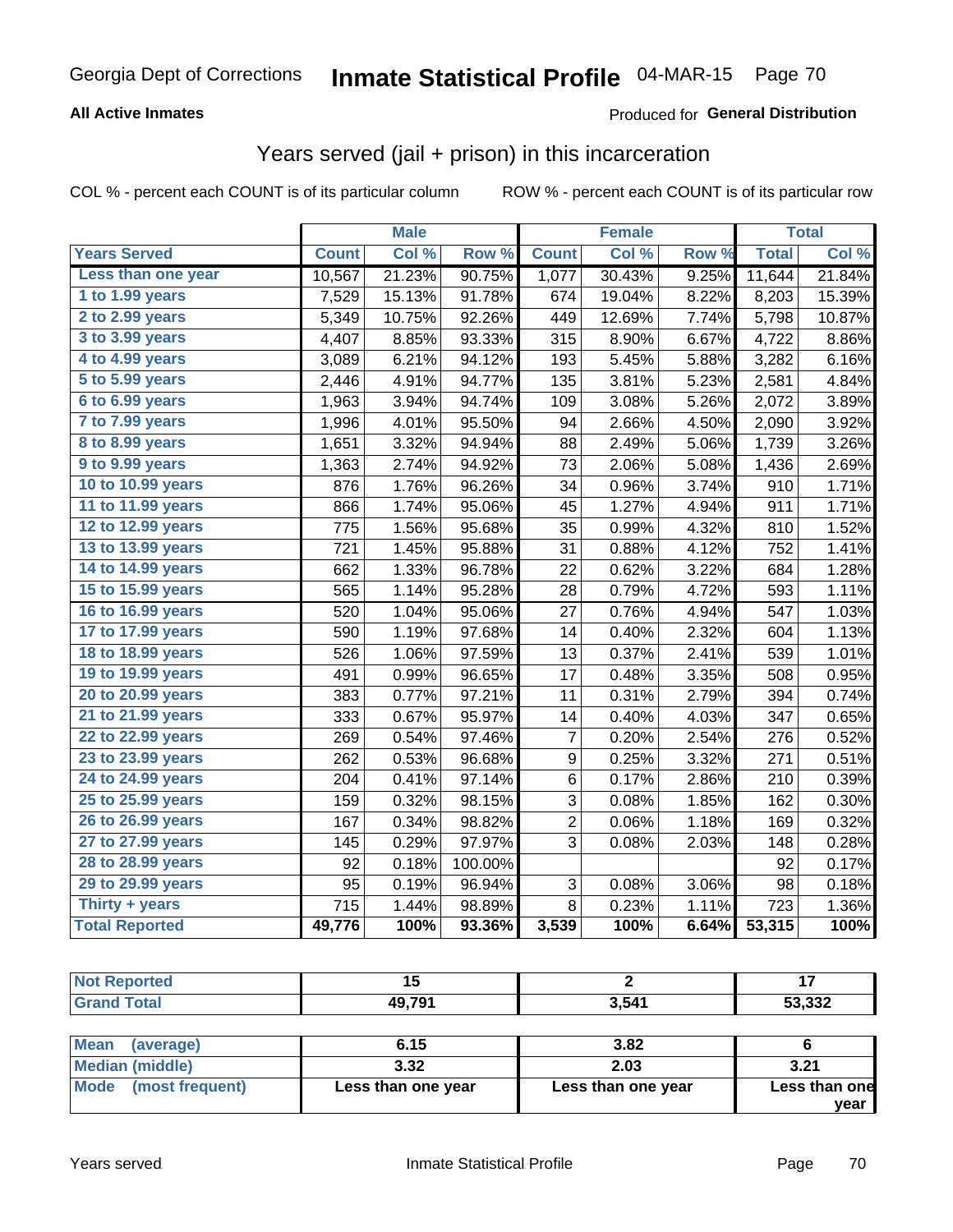# Georgia Dept of Corrections **Inmate Statistical Profile** 04-MAR-15 Page 71

#### **All Active Inmates**

Produced for **General Distribution**

### Results of most recent HIV tests

COL % - percent each COUNT is of its particular column ROW % - percent each COUNT is of its particular row

|                         |              | <b>Male</b> |           |              | <b>Female</b> |          |        | Total  |
|-------------------------|--------------|-------------|-----------|--------------|---------------|----------|--------|--------|
| <b>HIV Test Results</b> | <b>Count</b> | Col %       | Row %I    | <b>Count</b> | Col %         | Row %    | Total  | Col %  |
| <b>Positive</b>         | 758          | 1.65%       | $94.16\%$ | 47           | 1.39%         | $5.84\%$ | 805    | 1.63%  |
| <b>Negative</b>         | 45,163       | 98.34%      | 93.12%    | 3,338        | $98.61\%$     | 6.88%    | 48,501 | 98.36% |
| <b>Indeterminate</b>    | ◠            | 0.01%       | 100.00%   |              |               |          |        | 0.01%  |
| <b>Total Reported</b>   | 45,924       | 100%        | 93.14%    | 3,385        | 100%          | 6.86%    | 49,309 | 100%   |

| <b>Not Reported</b> | 3,867  | 156   | 4,023  |
|---------------------|--------|-------|--------|
| ⊺otal               | 49,791 | 3,541 | 53,332 |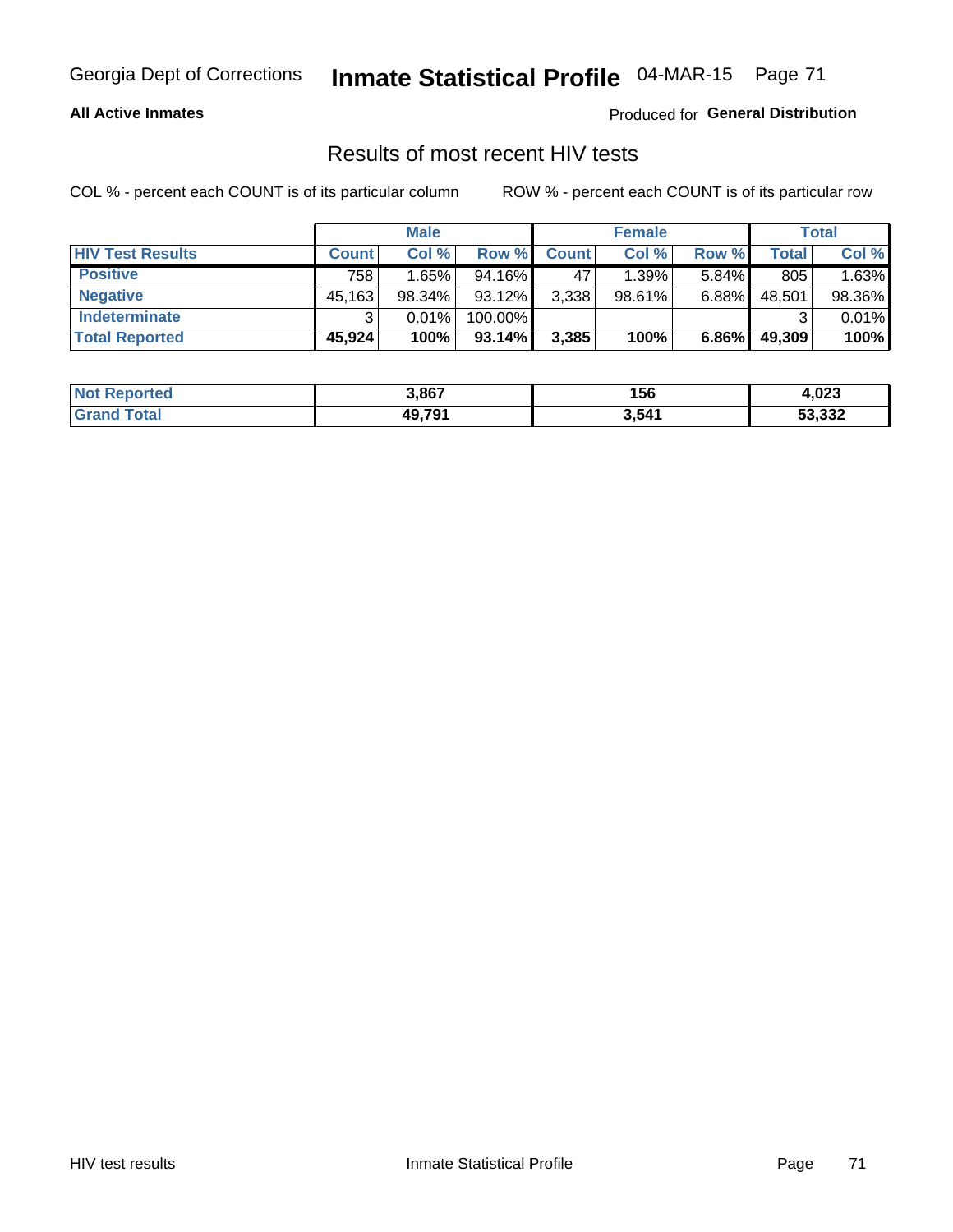# Georgia Dept of Corrections **Inmate Statistical Profile** 04-MAR-15 Page 72

#### **All Active Inmates**

### Produced for **General Distribution**

### Results of most recent tuberculosis test

COL % - percent each COUNT is of its particular column ROW % - percent each COUNT is of its particular row

|                                  |              | <b>Male</b> |           |              | <b>Female</b> |          |              | Total  |
|----------------------------------|--------------|-------------|-----------|--------------|---------------|----------|--------------|--------|
| <b>Tuberculosis Test Results</b> | <b>Count</b> | Col%        | Row %     | <b>Count</b> | Col %         | Row %    | <b>Total</b> | Col %  |
| <b>Positive on current test</b>  | 7.610        | 16.59%      | $97.49\%$ | 196          | $5.90\%$      | 2.51%    | 7,806        | 15.87% |
| <b>Positive on previous test</b> | 22           | 0.05%       | 100.00%   |              |               |          | 22           | 0.04%  |
| <b>Negative</b>                  | 38.227       | 83.36%      | $92.45\%$ | 3,124        | 94.10%        | $7.55\%$ | 41,351       | 84.08% |
| <b>Total Reported</b>            | 45,859       | 100%        | $93.25\%$ | 3,320        | 100%          | 6.75%    | 49,179       | 100%   |

| <b>Not Reported</b> | 3,932  | つつ1<br>ZZ I | ,153   |
|---------------------|--------|-------------|--------|
| ⊺otal               | 49,791 | 3,541       | 53,332 |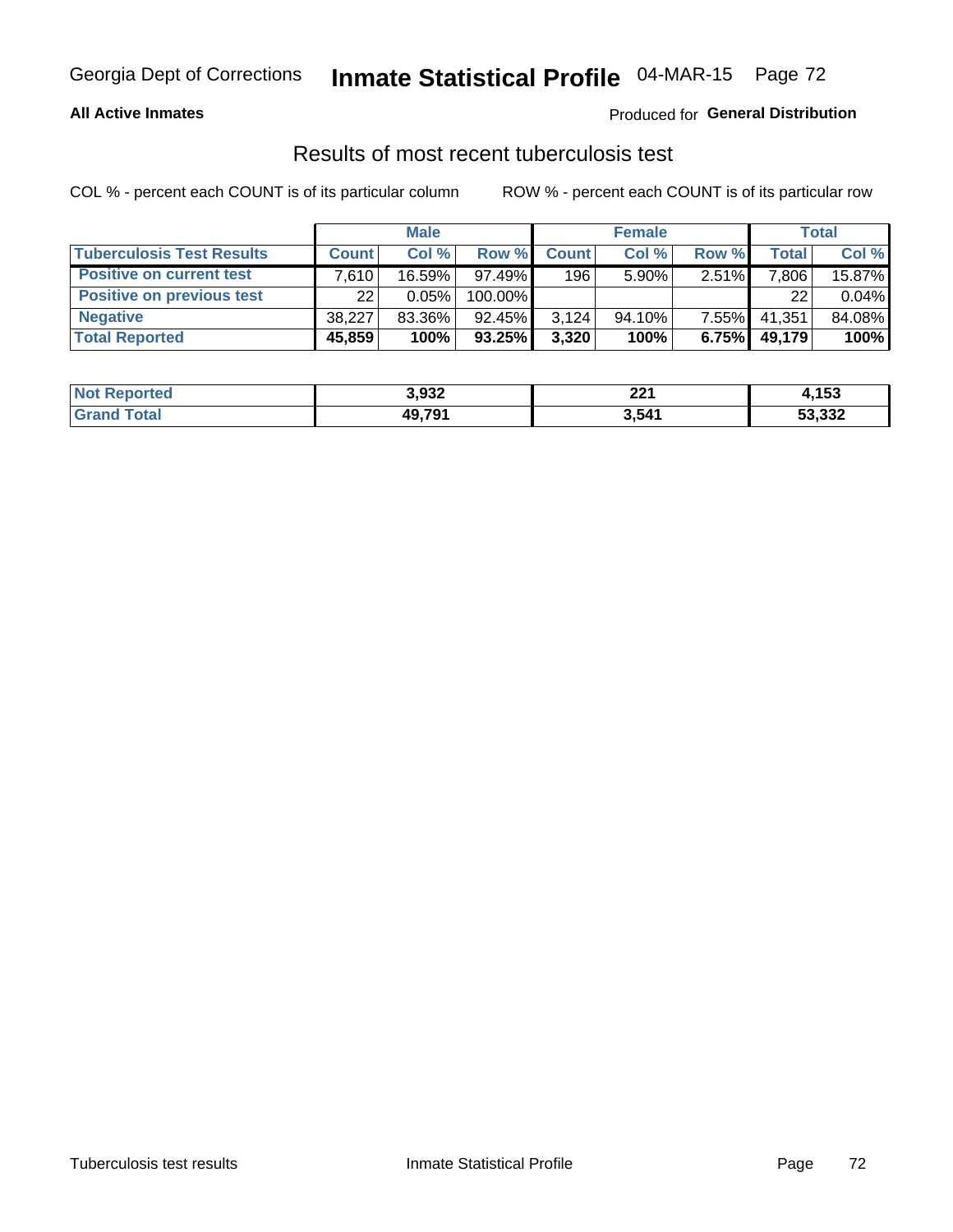# Georgia Dept of Corrections **Inmate Statistical Profile** 04-MAR-15 Page 73

### **All Active Inmates**

Produced for **General Distribution**

## Results of most recent syphilis test

COL % - percent each COUNT is of its particular column ROW % - percent each COUNT is of its particular row

|                                 | <b>Male</b>  |           |           | <b>Female</b> |           |          | Total   |        |
|---------------------------------|--------------|-----------|-----------|---------------|-----------|----------|---------|--------|
| <b>Syphilis Test Results</b>    | <b>Count</b> | Col%      | Row %I    | <b>Count</b>  | Col %     | Row %    | Total I | Col %  |
| <b>Positive on current test</b> | 267          | 1.39%     | $94.01\%$ |               | 2.15%     | $5.99\%$ | 284     | 1.42%  |
| <b>Negative</b>                 | 18.989       | $98.61\%$ | 96.09%    | 7731          | $97.85\%$ | $3.91\%$ | 19,762  | 98.58% |
| <b>Total Reported</b>           | 19,256       | 100%      | 96.06% l  | 790           | 100%      | $3.94\%$ | 20,046  | 100%   |

| <b>Not Reported</b> | 30,535 | 2,751 | 33,286 |
|---------------------|--------|-------|--------|
| <b>Grand Total</b>  | 49,791 | 3,541 | 53,332 |